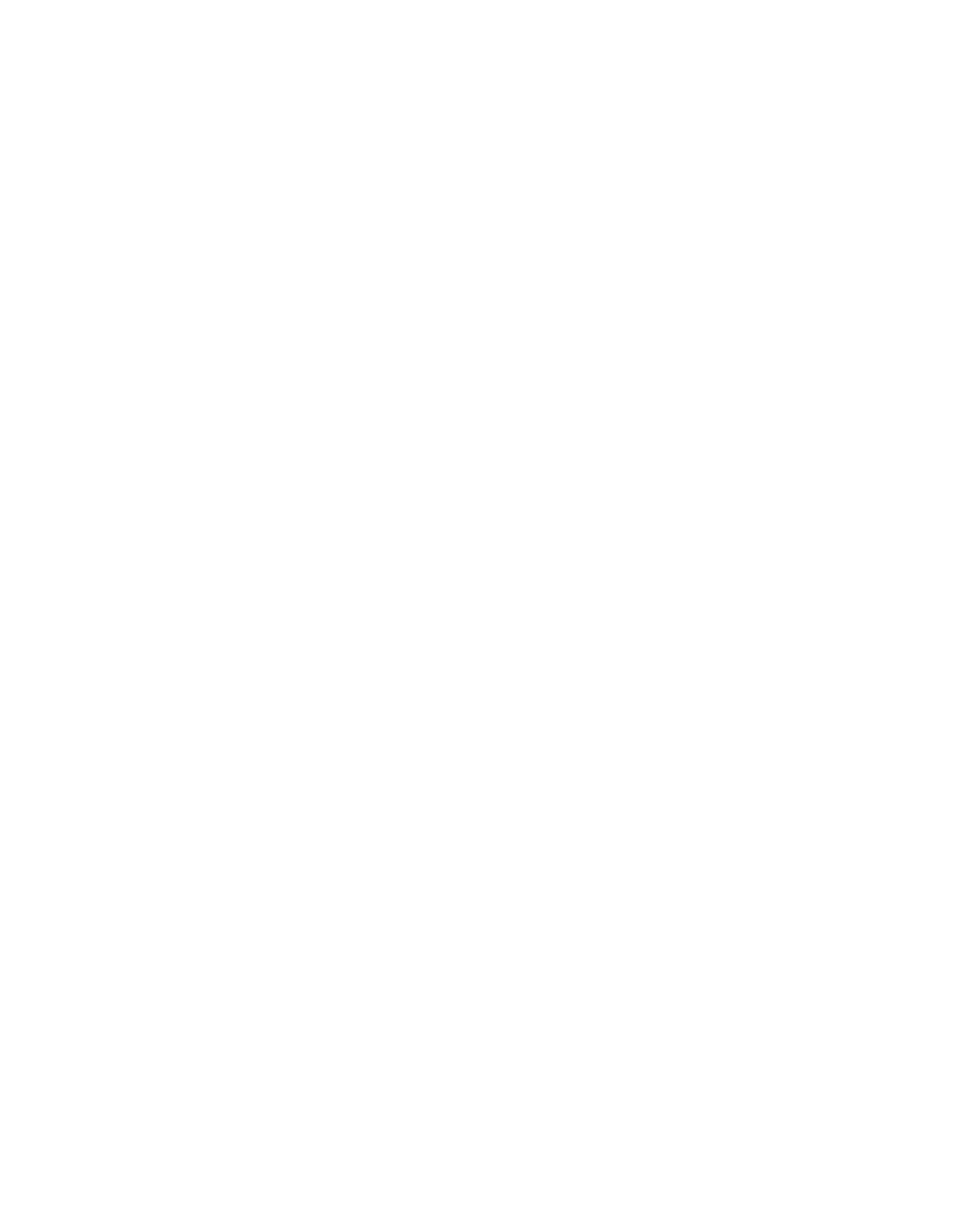Revised during 2018 to meet the requirements of the NHS 2012 Health Act amendments Amendments to the Constitution approved by: the Council of Governors on 8 May 2018; the Board of Directors on 5 June 2018; and the Annual Members meeting on 2 October 2018.

Revised in June 2019 to ensure document is gender neutral

 $\,<$ 

Revised in March 2020 to allow for meetings to be held using video / telephone / digital technologies.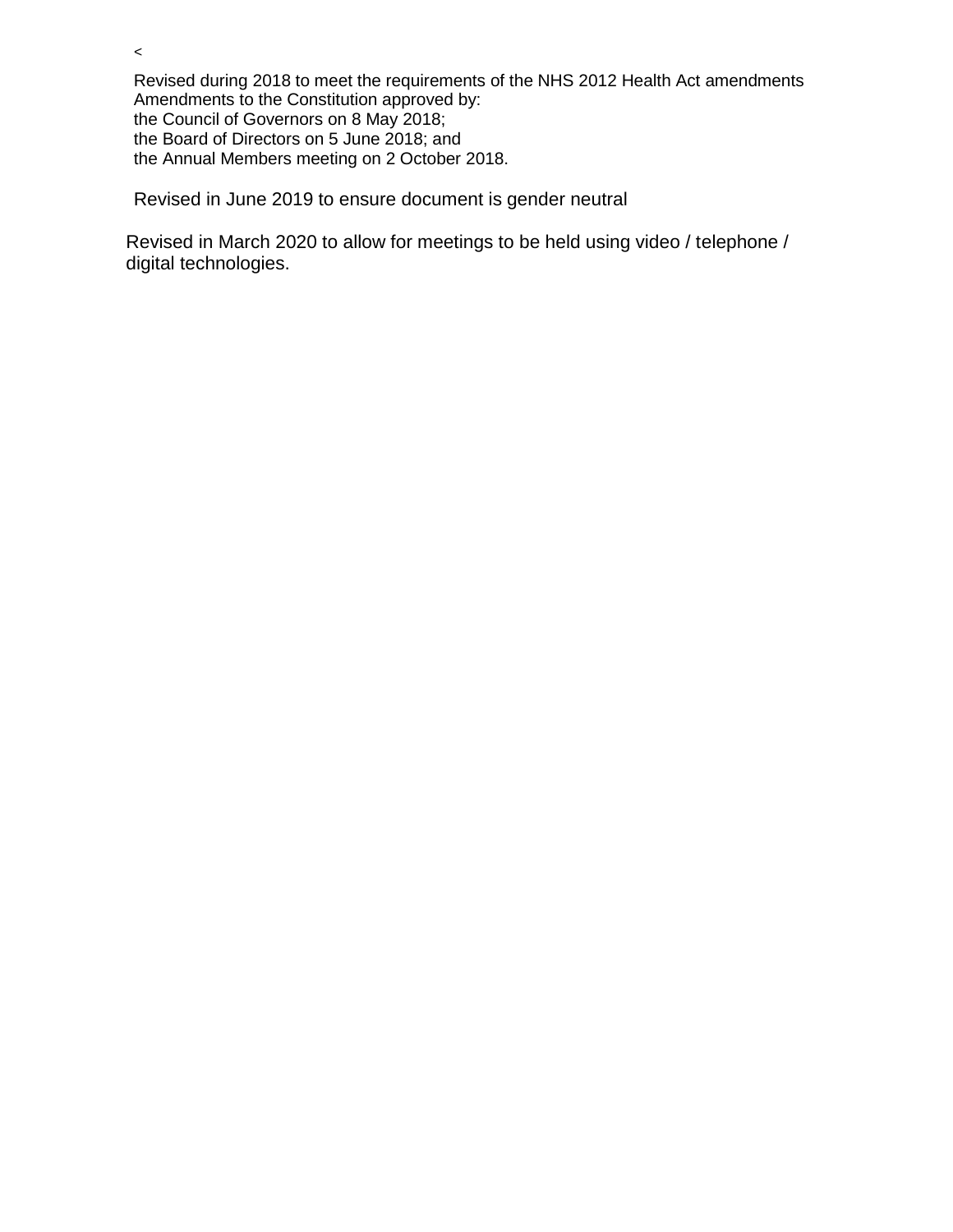## **Table of Contents**

- 1. Interpretation and Definitions
- 2. Name
- 3. Principal purpose
- 4. Powers
- 5. Membership and constituencies
- 6. Application for membership
- 7. Public constituency
- 8. Staff constituency
- 9. Automatic membership by default
- 10. Restriction on membership
- 11. Annual Members Meeting
- 12. Council of Governors –composition
- 13. Council of Governors election ofGovernors
- 14. Council of Governors –tenure
- 15. Council of Governors disqualification andremoval
- 16. Council of Governors duties ofGovernors
- 17. Council of Governors Meeting ofGovernors
- 18. Council of Governors standingorders
- 19. Council of Governors referral to thepanel
- 20. Council of Governors conflicts of interest ofGovernors
- 21. Council of Governors travelexpenses
- 22. Council of Governors furtherprovisions
- 23. Board of Directors –composition
- 24. Board of Directors general duty
- 25. Board of Directors qualification for appointment as non-executive
- 26. Board of Directors appointment and removal of chairman and non-executive **Directors**
- 27. Board of Directors appointment of deputychairman and senior independent director
- 28. Board of Directors appointment and removal of Chief Executive and executive directors
- 29. Board of Directors disqualification
- 30. Board of Directors meetings
- 31. Board of Directors StandingOrders
- 32. Board of Directors conflicts of interests ofdirectors
- 33. Board of Directors remuneration and terms ofoffice
- 34. Registers
- 35. Admission to and removal from theregisters
- 36. Registers inspection andcopies
- 37. Documents available for publicinspection
- 38. Auditor
- 39. Audit Committee
- 40. Annual Accounts
- 41. Annual report, forward plans and non-NHSwork
- 42. Presentation of annual report and accounts to Governors andmembers
- 43. Instruments
- 44. Amendment of theConstitution
- 45. Mergers etc. and Significant Transactions
- 46. Indemnity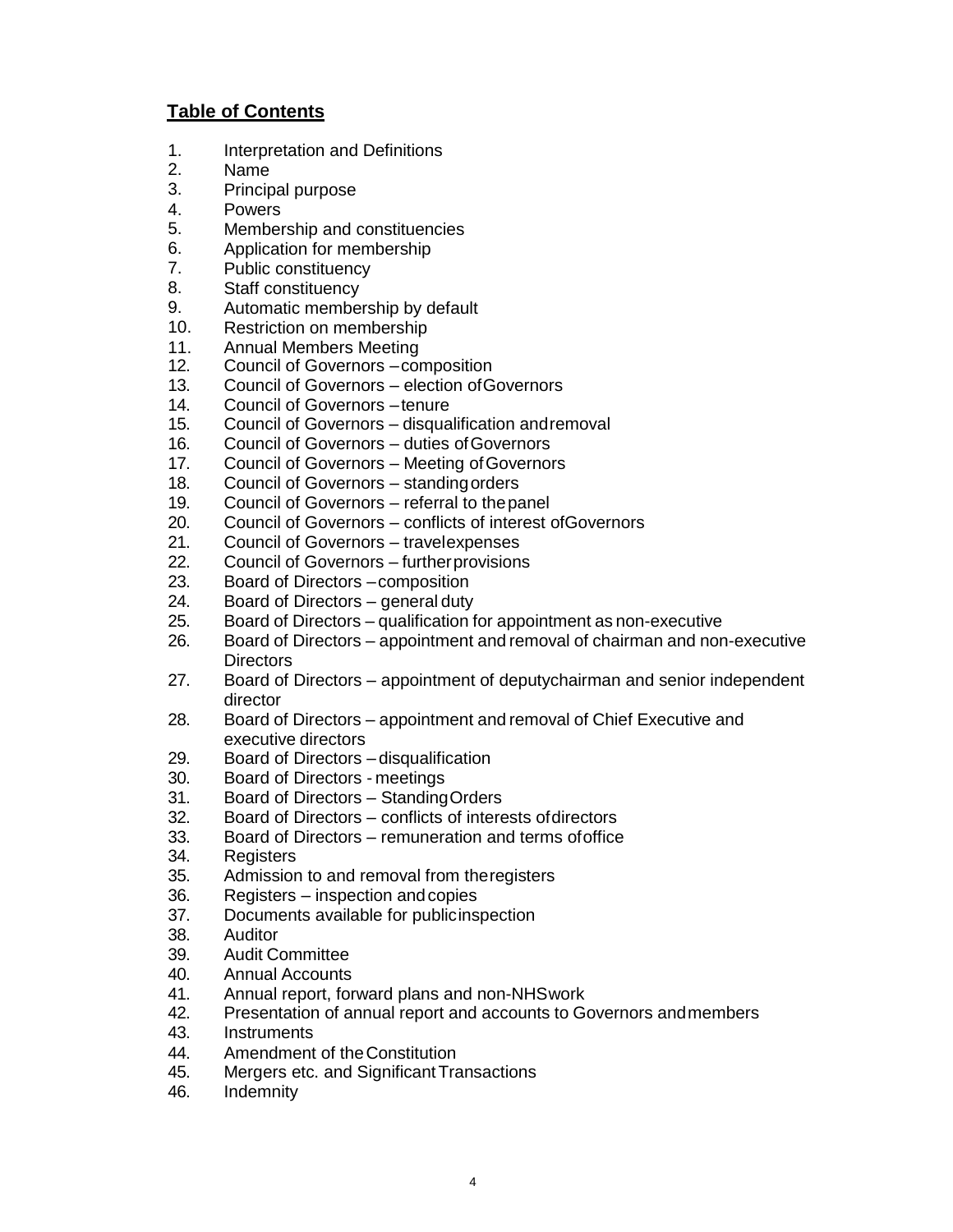- ANNEX 1 THE PUBLIC CONSTITUENCY
- ANNEX 2 THE STAFFCONSTITUENCY
- ANNEX 3 COMPOSITION OF THE COUNCILOF GOVERNORS
- ANNEX 4 THE MODEL ELECTION RULES
- ANNEX 5 ADDITIONAL PROVISIONS COUNCILOF GOVERNORS
- ANNEX 6 STANDING ORDERS COUNCILOF GOVERNORS<br>ANNEX 7 STANDING ORDERS BOARD OFDIRECTORS
- ANNEX 7 STANDING ORDERS BOARD OFDIRECTORS<br>ANNEX 8 FURTHER PROVISIONS (including Annual Memb
- FURTHER PROVISIONS (including Annual MembersMeeting)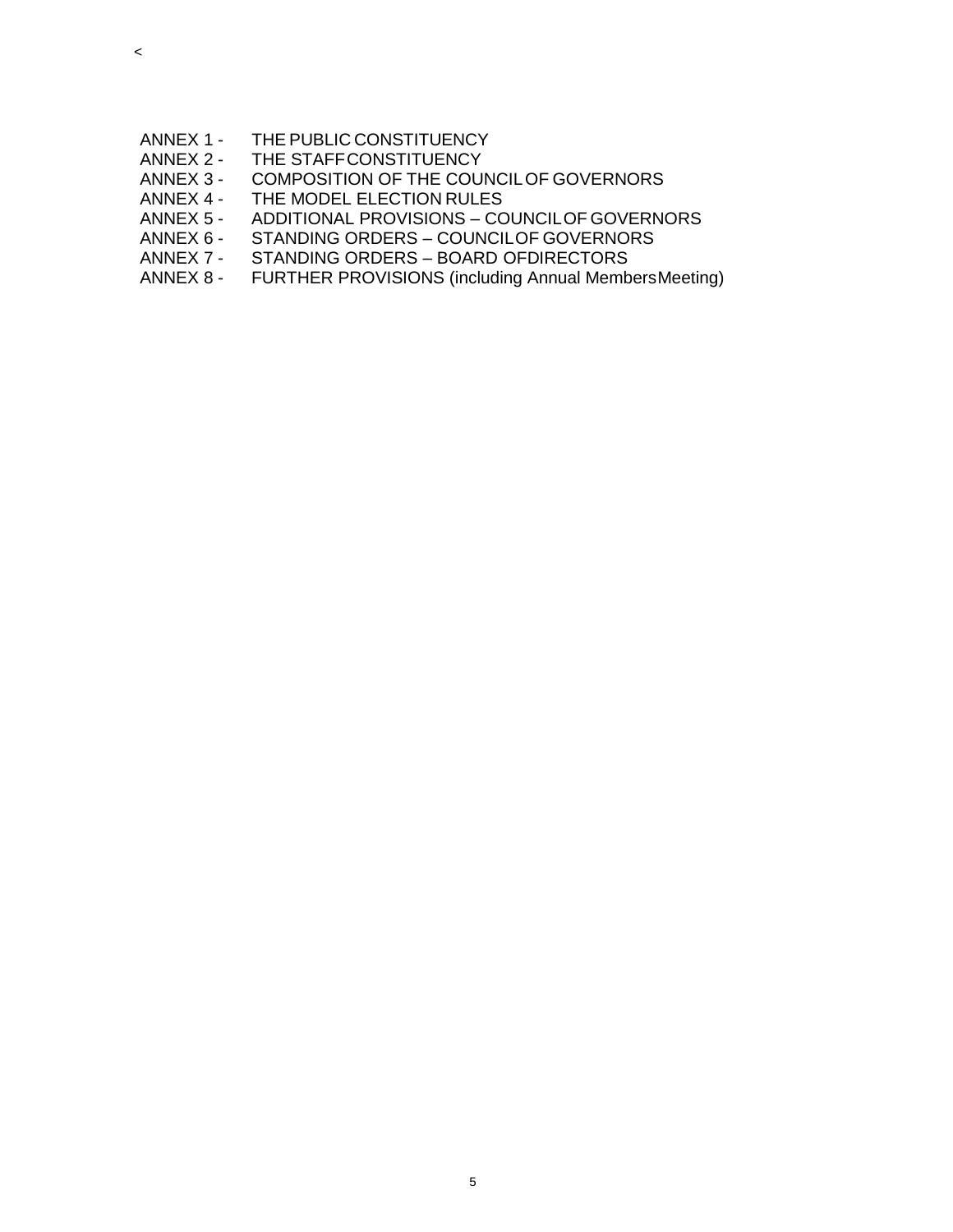#### **1. Interpretation anddefinitions**

 $\prec$ 

Unless otherwise stated, words or expressions contained in this Constitution reflect the relevant provisions of the National Health Service Act 2006 asamended by the 2012 Act.

Words importing the masculine gender only shall include the feminine gender; words importing the singular shall import the plural and vice-versa.

**The 2006 Act** is the National Health Service Act 2006.

**The 2012 Act** is the Health and Social Care Act 2012.

**Accounting Officer** is the Chief Executive, who from time to time discharges the functions as Accounting Officer of the Trust for the purposes of Government accounting as specified in paragraph 25(5) of Schedule 7 to the 2006 Act.

**Board of Directors or Board** is the Board of Directors of the Trust as constituted pursuant to this Constitution and the 2006 Act.

**Chairman or Chair** is the individual appointed as Group Chair of the Board of Directors (and Chair of the Council of Governors)

**Constitution** means this constitution and all annexes to it.

**Council of Governors** is the Council of Governors of the Trust as constituted pursuant to this Constitution.

**Executive Director** is a Group Executive Director of the Trust appointed in accordance with the requirements of this Constitution.

**Licence** is the Trust's provider licence issued by Monitor.

**Member** is an individual registered as a member of one of the constituencies described at Annex 1 and Annex 2 of this Constitution.

**Monitor or Trust Regulator** is the body corporate known as Monitor, referred to in Section 61 of the 2012 Act which operates with National Health Service Trust Development Authority as NHSE/I.

**Non-executive Director** is a Non-executive Director of the Trust appointed in accordance with this Constitution.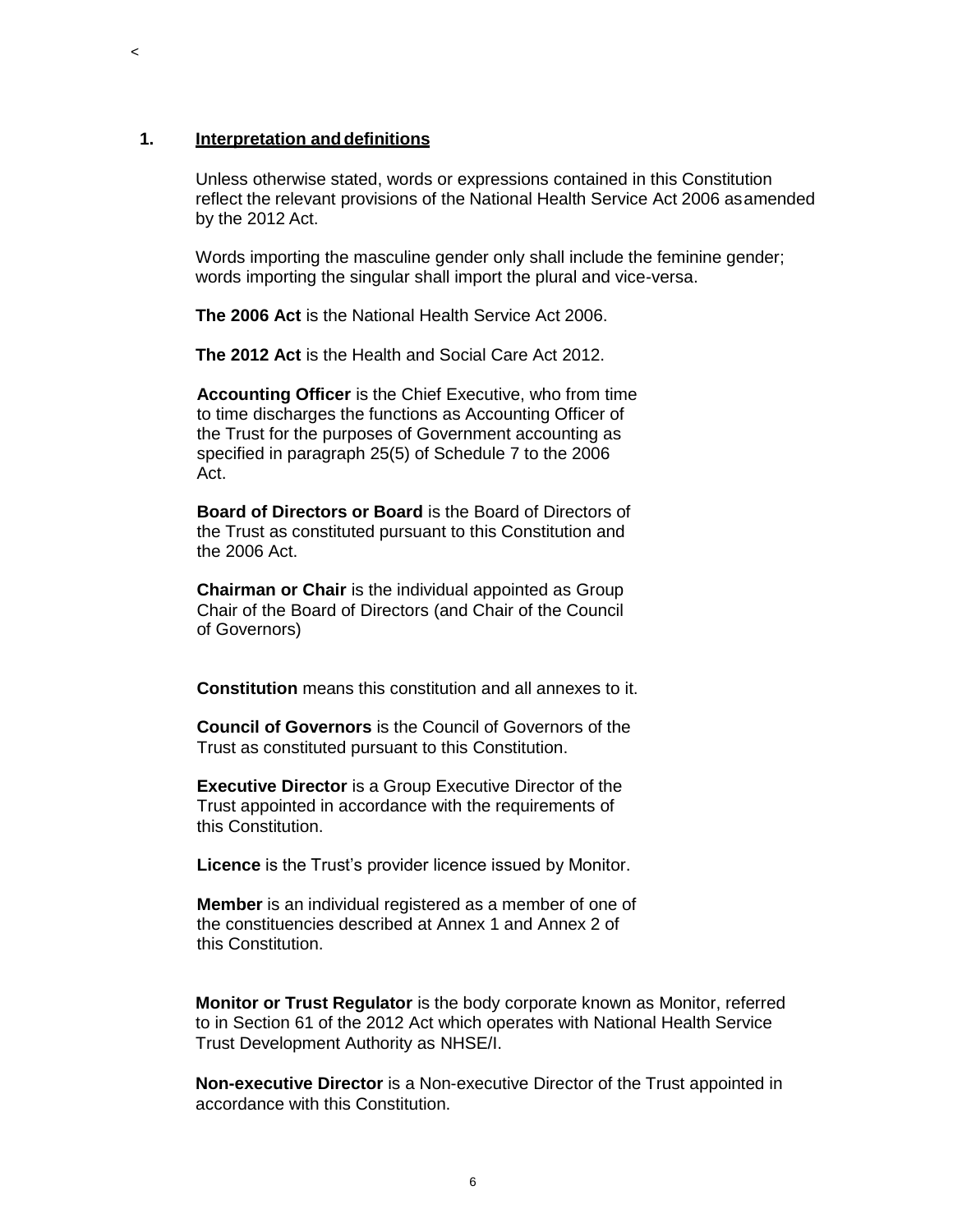**Non Principle Purpose Activities** are activities other than for the provision of goods and services for the purposes of the National Health Service in England.

**Officer** is an employee of the Trust or any person holding a paid appointment of office with the Trust.

Register of Members is a register of members which the Trust is required to have and maintain under Paragraph 20 of Schedule 7 of the 2006 Act.

**Working Day** is a day of the week which is not a Saturday, Sunday or public holiday in England.

## **2. Name**

 $\,<$ 

2.1 The name of the Foundation Trust is South Tees Hospitals NHS Foundation Trust (the Trust).

#### **3. Principal purpose**

- 3.1 The principal purpose of the Trust is the provision of goods and services for the purposes of the health service inEngland.
- 3.2 The Trust does not fulfil its principal purpose unless, in each financial year, its total income from the provision of goods and services for the purposes of the health service in England is greater than its total income from the provision of goods and services for any otherpurposes.
- 3.3 The Trust may provide goods and services for any purposes related to–
- 3.3.1 The provision of services provided to individuals for or in connection with the prevention, diagnosis or treatment of illness, and
- 3.3.2 The promotion and protection of publichealth.
- 3.4 The Trust may also carry on activities other than those mentioned in the above paragraph for the purpose of making additional income available in order better to carry on its principalpurpose.

## **4. Powers**

- 4.1 The powers of the Trust are set out in the 2006 Act, subject to any restrictions in the terms of Authorisation.
- 4.2 All the powers of the Trust shall be exercised by the Board of Directors on behalf of the Trust.
- 4.3 Any of these powers may be delegated to a Committee of Directors or to an Executive Director.

#### **5. Membership and constituencies**

5.1 The Trust shall have members, each of whom shall be a member of one ofthe following constituencies: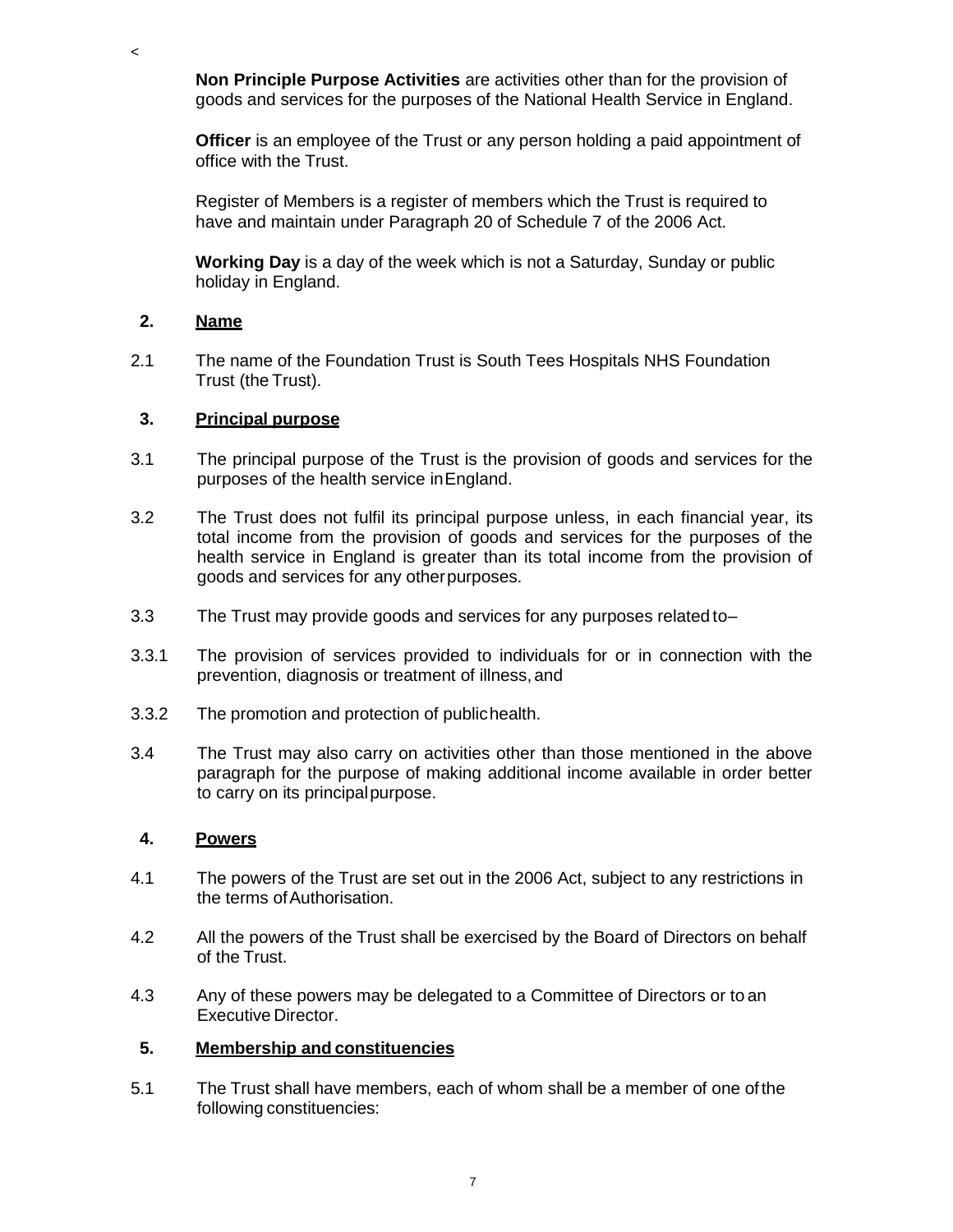5.1.1 a public constituency

 $\,<$ 

- 5.1.2 a staff constituency or
- 5.1.3 a patient and/or carers constituency

## **6. Application for membership**

6.1 An individual who is eligible to become a member of the trust may do soon application to the Trust.

#### **7. Public constituency**

- 7.1 An individual who lives in an area specified in Annex 1 as an area for a public constituency may become or continue as a member of the Trust.
- 7.2 Those individuals who live in an area specified as an area for any public constituency are referred to collectively as the Public Constituency.
- 7.3 The Public Constituency shall be divided into five descriptions who are eligible for membership:
- 7.3.1 Middlesbrough
- 7.3.2 Redcar and Cleveland
- 7.3.3 Hambleton and Richmondshire
- 7.3.4 Rest of England
- 7.3.5 Patient/Carers'
- 7.4 A Patient/Carer constituency eligibility is an individual who has, within the last 10 years, attended any of the Trust's hospitals as either a patient or as the carer of a patient. He/she may become a member of the Trust, provided that he/she lives within the Trust's Public Constituency areas in 7.3.1, 7.3.2, 7.3.3 or 7.3.4 above.
- 7.5 An individual providing care in pursuance of a contract (including a contract of employment) with a voluntary organisation, or as a volunteer for a voluntary organisation, does not come within the category of those who qualify for membership of the Patient/Carers' Constituency.
- 7.6 The minimum number of members in each area for the Public Constituencyis specified in Annex 1.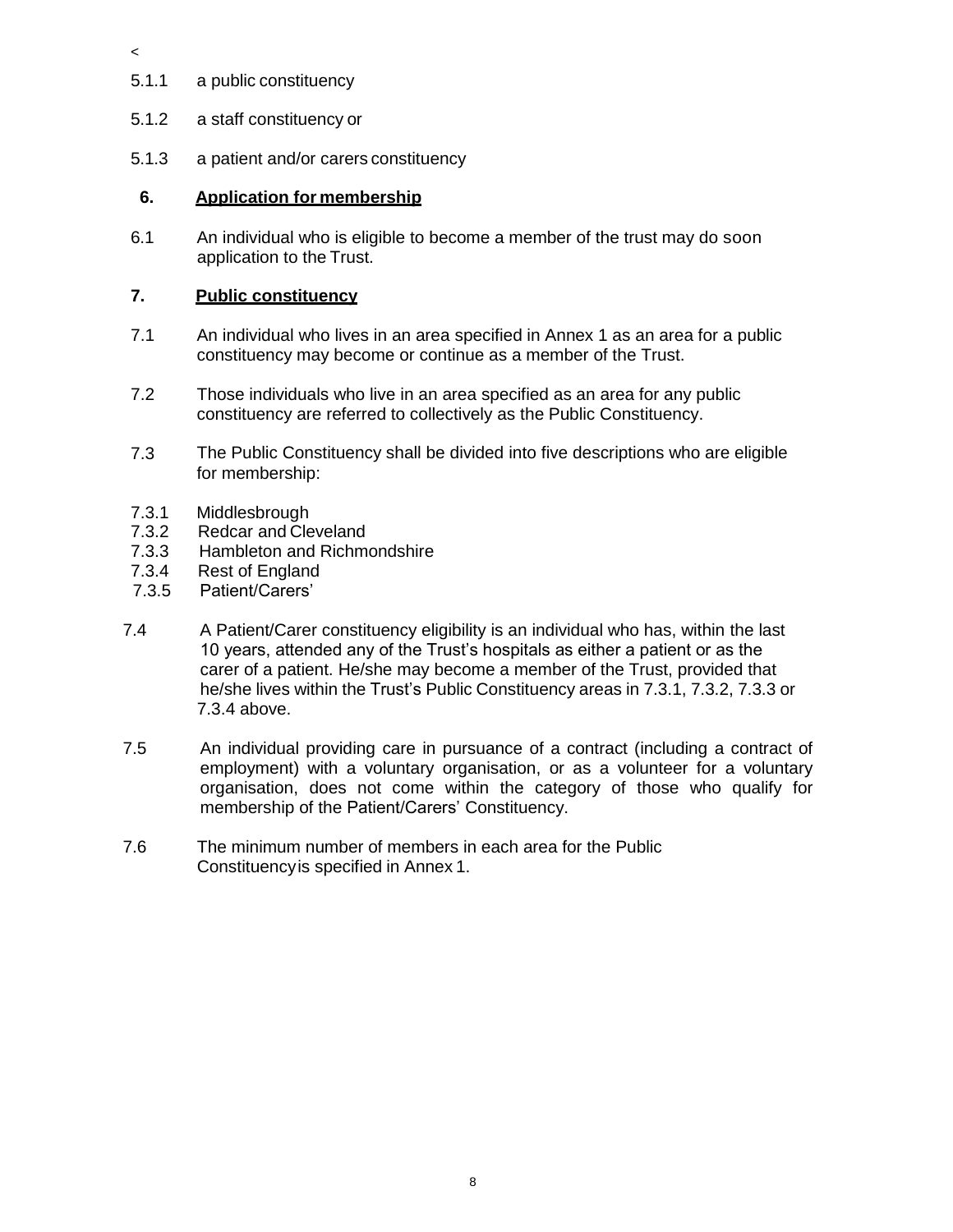#### **8 Staff constituency**

 $\,<$ 

- 8.1 An individual who is employed by the Trust under a contract of employment with the Trust may become or continue as a member of the Trustprovided:
- 8.1.1 he/she is employed by the Trust under a contract of employment which has no fixed term or has a fixed term of at least 12 months,or
- 8.1.2 he/she has been continuously employed by the Trust under a contract of employment for at least 12months.
- 8.3 Those individuals who are eligible for membership of the Trust by reason of the previous provisions are referred to collectively as the StaffConstituency.
- 8.4 The minimum number of members in the Staff Constituency is specified in Annex 2.

#### **9 Automatic membership by default(Staff)**

- 9.1 An individual who is:
- 9.1.1 eligible to become a member of the Staff Constituency, and
- 9.1.2 invited by the Trust to become a member of the StaffConstituency
- 9.1.3 shall become a member of the Trust as a member of the Staff Constituency without an application being made, unless he/she informs the trust that he/she does not wish to do so.

#### **10. Restriction on membership**

- 10.1 An individual who is a member of a constituency, or of a class within a constituency, may not while membership of that constituency or class continues, be a member of any other constituency orclass.
- 10.2 An individual who satisfies the criteria for membership of the Staff Constituency may not become or continue as a member of any constituency other than the Staff Constituency.
- 10.3 An individual must be at least 16 years old to become a member of theTrust.
- 10.4 Further provisions as to the circumstances in which an individual may not become or continue as a member of the Trust are set out in Annex 8 – Further provisions.

#### **11. Annual Members Meeting**

11.1 The Trust shall hold an Annual Members Meeting of its members ('Annual members' Meeting'). The Annual Members Meeting shall be open to members of the public (described further in Annex 8 Further Provisions).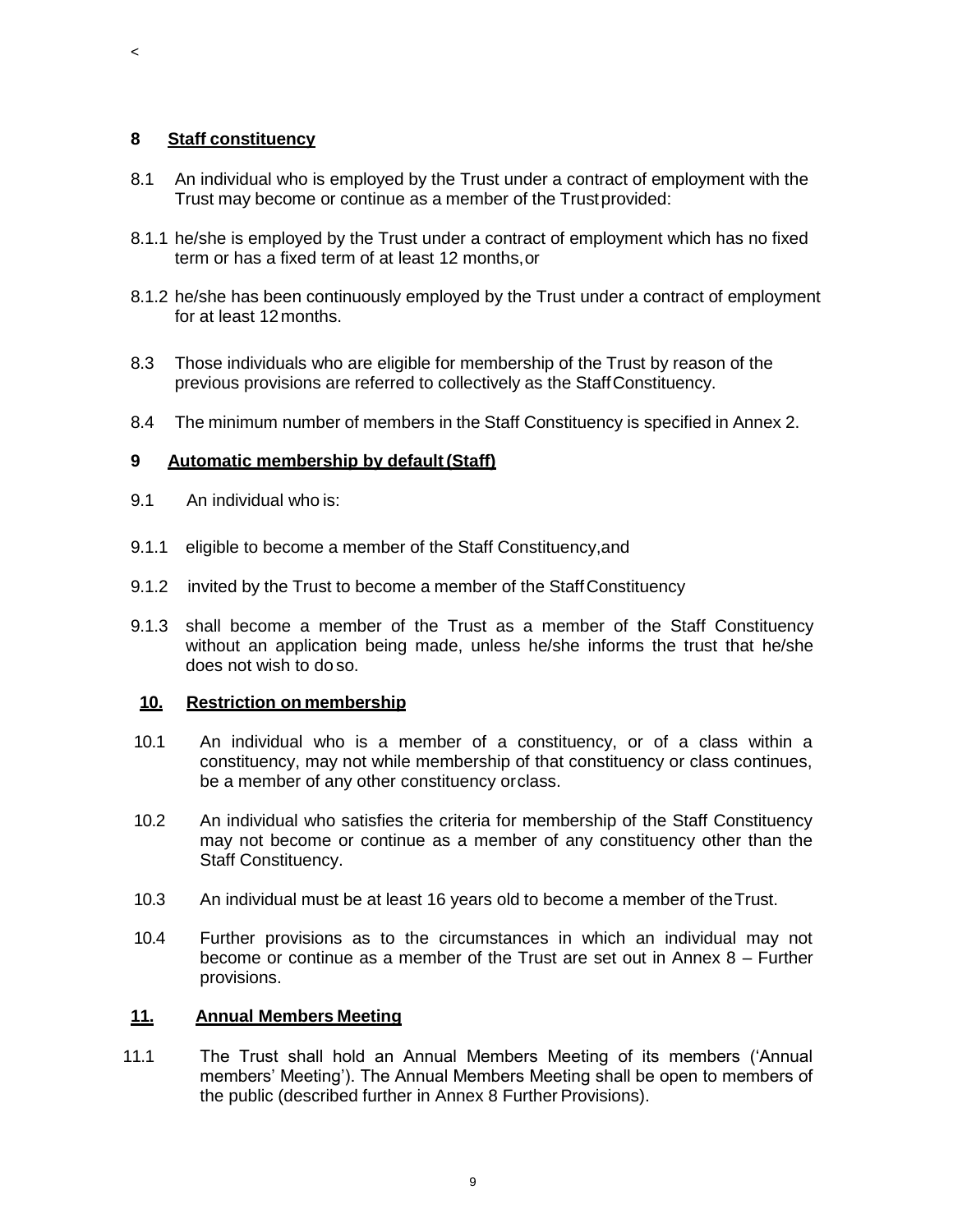## **12. Council of Governors - Composition**

 $\prec$ 

- 12.1 The Trust is to have a Council of Governors, which shall comprise both elected and appointedgovernors.
- 12.2 The composition of the Council of Governors is specified in Annex3.
- 12.3 The members of the Council of Governors, other than the appointed members, shall be chosen by election by their constituency or, where there are classes within a constituency, by their class within that constituency. The number of governors to be elected by each constituency, or, where appropriate, by each class of each constituency, is specified in Annex3.

## **13. Council of Governors – Election ofGovernors**

- 13.1 Elections for elected members of the Council of Governors shall be conducted in accordance with the Model ElectionRules.
- 13.2 The Model Election Rules, as published from time to time by the Department of Health form part of this constitution. The Model Election Rules current at the date of the Trust's Authorisation are attached at Annex4.
- 13.3 A subsequent variation of the Model Election Rules by the Department of Health shall not constitute a variation of the terms of theConstitution.
- 13.4 An election, if contested, shall be by secretballot.

## **14. Council of Governors - tenure**

- 14.1 An elected governor may hold office for a period of up to 3 years.
- 14.2 An elected governor shall cease to hold office if he/she ceases to be a member of the constituency or class by which he/she was elected.
- 14.3 An elected governor shall be eligible for re-election at the end of his/her term and shall serve no more than three consecutive terms of office, resulting in a maximum of 9 years' tenure.
- 14.4 An appointed governor shall cease to hold office if the appointing organisation withdraws its sponsorship of him (terminates theappointment).
- 14.5 An appointed governor shall be eligible for re-appointment at the end of his/her term and shall serve no more than three consecutive terms of office, resulting in a maximum of 9 years'tenure.

## **15. Council of Governors – disqualification andremoval**

- 15.1 The following may not become or continue as a member of the Council of Governors:
	- 15.1.1 a person who has been adjudged bankrupt or whose estate has been sequestrated and (in either case) has not been discharged;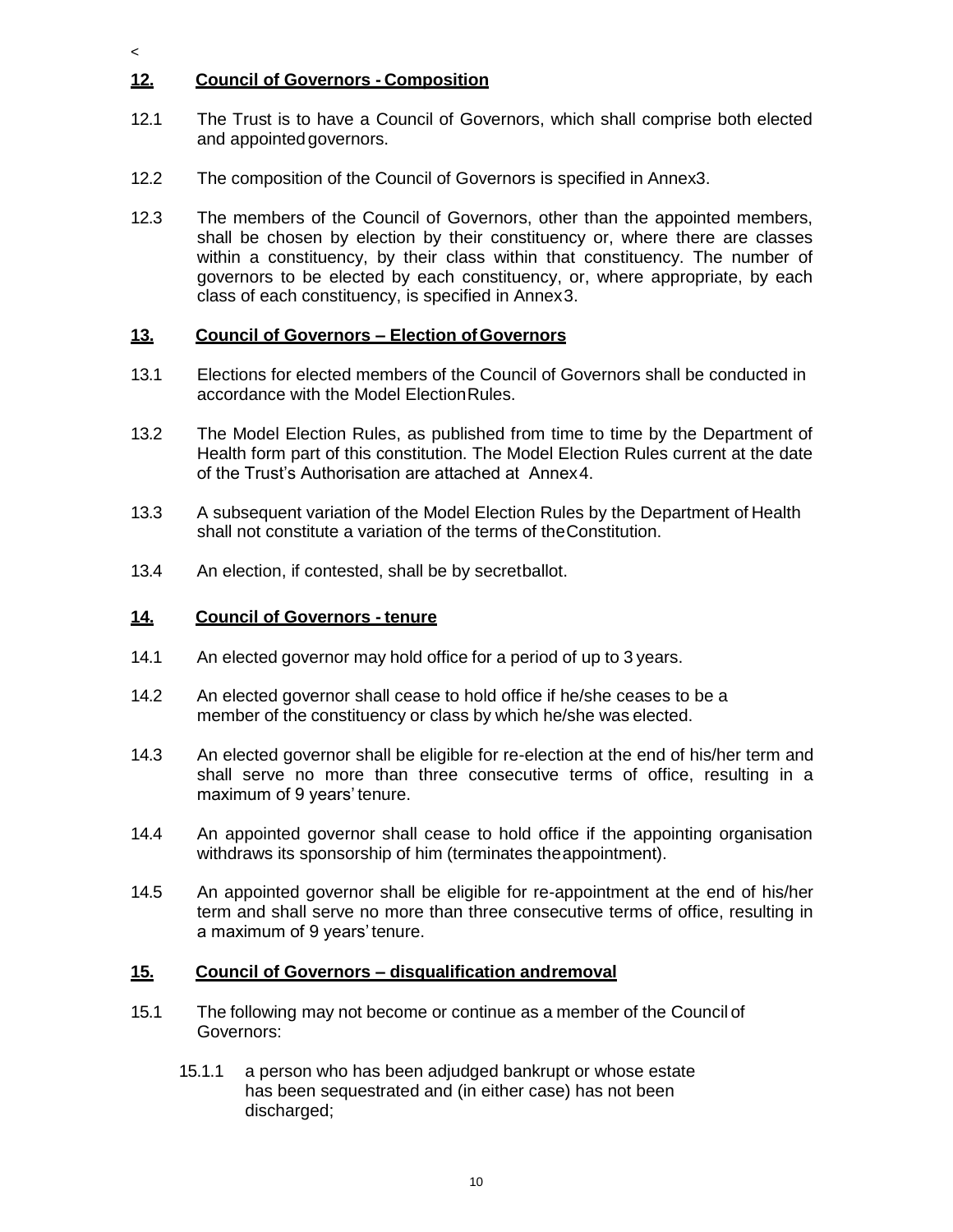- 15.1.2 a person who has made a composition or arrangement with, or granted a Trust deed for, his/her creditors and has not been discharged in respect of it;
- 15.1.3 a person who within the preceding five years has been convicted of any offence if a sentence of imprisonment (whether suspended or not) for a period of not less than three months (without the option of a fine) was imposed on him.
- 15.2 Governors must be at least 16 years of age at the date they are nominated for election orappointment.
- 15.3 Further provisions as to the circumstances in which an individual may not become or continue as a member of the Council of Governors are set out in Annex 5.
- 15.4 Where a governor becomes ineligible to continue holding the office of governor, and thus disqualified, he/she must notify the Company Secretary in writing. Upon receipt of this notification the governor's tenure of office will be terminated.
- 15.5 If it comes to the notice of the Company Secretary that a governor is disqualified, the governor will be immediately declared disqualified and notified to this effect.

#### **16. Council of Governors – Duties of Governors**

 $\,<$ 

- 16.1 The general duties of the Council of Governorsare:
	- 16.1.1 to hold the Non-executive Directors individually and collectively to account for the performance of the Board of Directors;and
	- 16.1.2 to represent the interests of the members of the Trust as a whole and the interests of the public.
- 16.2 The Trust must take steps to secure that the governors are equipped with the skills and knowledge they require in their capacity assuch.

#### **17. Council of Governors – Meetings ofGovernors**

- 17.1 The Chairman of the Trust or, in his/her absence, one of the Non-executive Directors, shall preside at meetings of the Council of Governors. If the person presiding at any such meeting has a conflict of interest in relation to the business being discussed, the Lead Governor of the Council of Governors will chair the meeting.
- 17.2 Meetings of the Council of Governors shall be open to members of the public. Members of the public may be excluded from a meeting (whether for the whole or part of such meeting) for special reasons as determined by the Chairman in conjunction with the Council of Governors which may include, but are not limited to, the followingreasons:
	- 17.2.1 Publicity would be prejudicial to the public interest by reason of the confidential nature of the business to be transacted;or
	- 17.2.2 There are special reasons stated in the resolution and arising from the nature of the business of theproceedings;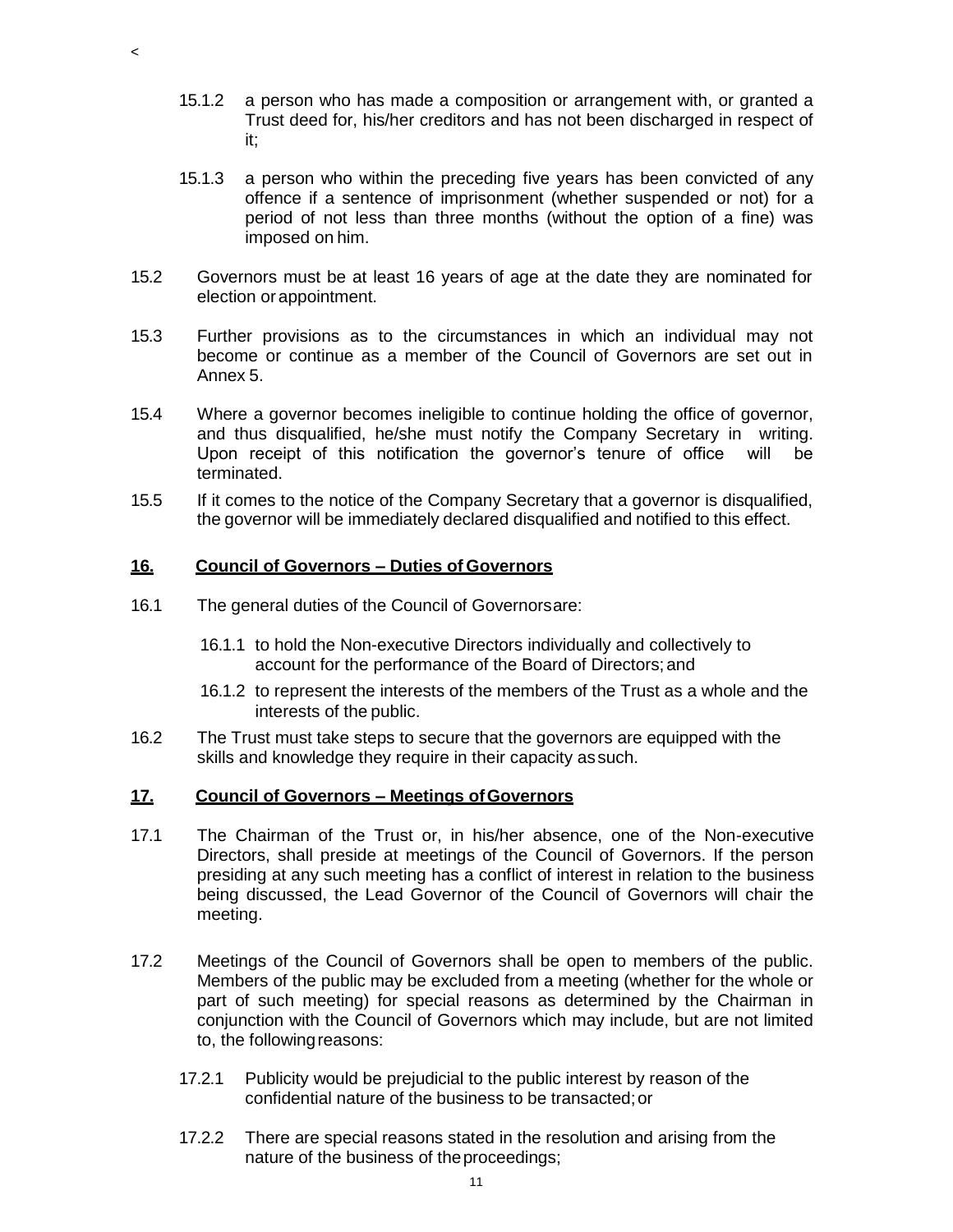- 17.2.3 The Chairman may exclude any members of the public from a meeting of the Council of Governors if they are interfering with or preventing proper conduct of the meeting.
- 17.2.4 The Council may invite the Chief Executive of the Trust, and other appropriate Directors, to attend any meeting of the Council of Governors and enable members of the Council of Governors to raise questions about the Trust affairs.

### **18. Council of Governors – Standing Orders**

18.1 The Standing Orders for the practice and procedure of the Council of Governors are attached at Annex 6.

#### **19. Council of Governors – Referral to thePanel**

- 19.1 In this paragraph, the Panel means a panel of persons appointed by Monitor (NHSE/I) to which a Governor of an NHS Foundation Trust may refer a question as to whether the Trust has failed or isfailing;
	- 19.1.1 to act in accordance with its Constitution,or
	- 19.1.2 to act in accordance with provisions made by or under Chapter 5 of the 2006Act.
- 19.2 A governor may refer a question to the Panel only if more than half of the members of the Council of Governors vote to approve thereferral.

#### **20. Council of Governors – Conflicts of Interest ofGovernors**

20.1 If a governor has a pecuniary, personal or family interest, whether that interest is actual or potential and whether that interest is direct or indirect, in any proposed contract or other matter which is under consideration or is to be considered by the Council of Governors, the governor shall disclose that interest to the members of the Council of Governors as soon as he becomes aware of it. The Standing Orders for the Council of Governors shall make provision for the disclosure of interests and arrangements for the exclusion of a governor declaring any interest from any discussion or consideration of the matter in respect of which an interest has been disclosed.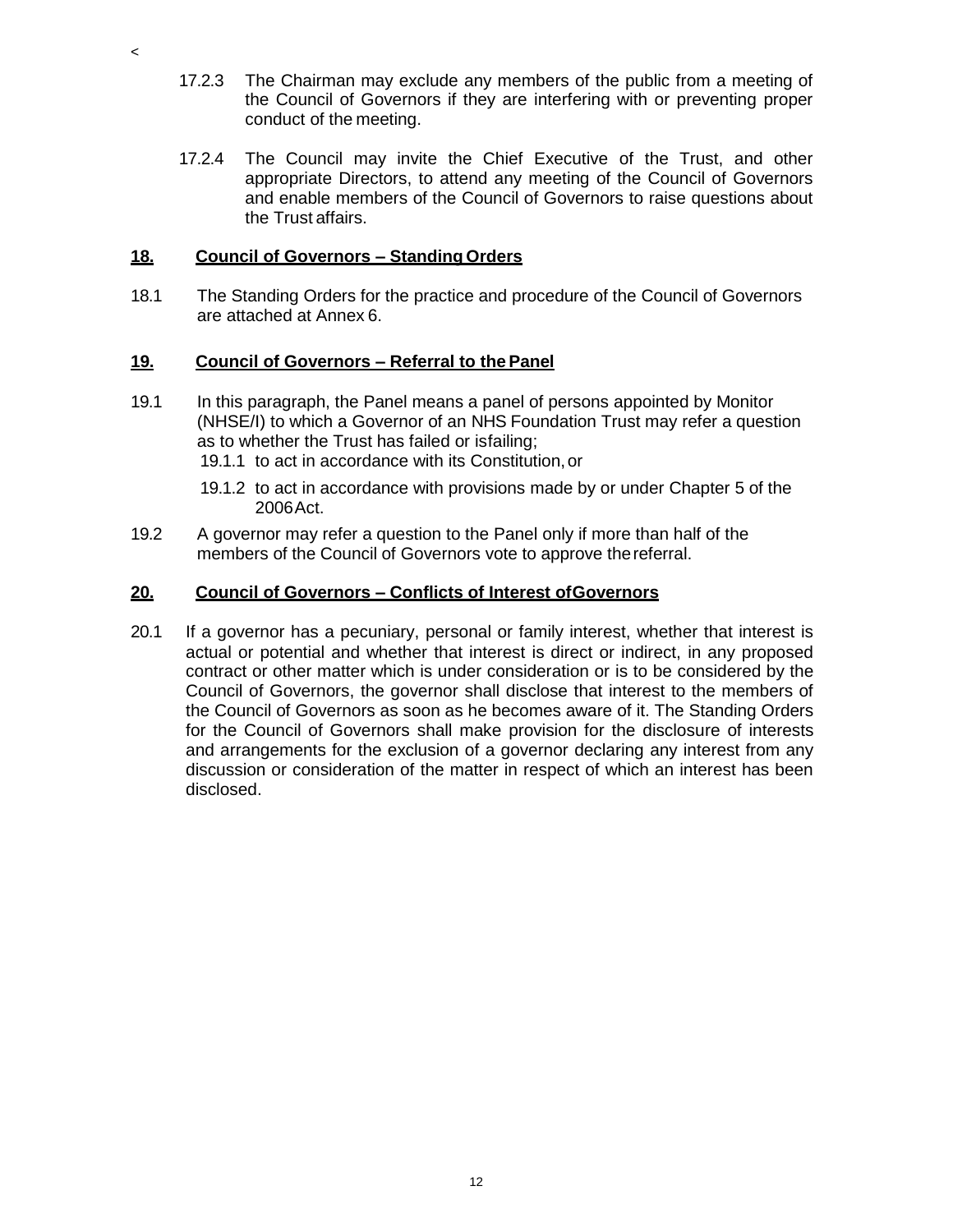## **21. Council of Governors – TravelExpenses**

 $\,<$ 

21.1 The Trust may pay travel and other expenses to members of theCouncil of Governors at rates determined by theTrust.

## **22. Council of Governors – Further Provisions**

22.1 Further provisions with respect to the Council of Governors are set out inAnnex 5.

## **23. Board of Directors – Composition**

- 23.1 The Trust is to have a Board of Directors, which shall comprise bothexecutive and non-executive Directors.
- 23.2 The Board of Directors is tocomprise:
	- 23.2.1 a non-executiveChairman
	- 23.2.2 between 5 8 other non-executive Directors;and
	- 23.2.3 between 5 8 executiveDirectors.
- 23.3 The number of Directors may be increased within the range of 23.2.2 and 23.2.3 above, with the approval of the Board, provided always at least half the Board, excluding the Chairman, comprises Non-executive Directors determined by the Board to be independent.
- 23.4 One of the executive Directors shall be the Chief Executive.
- 23.5 The Chief Executive shall be the AccountingOfficer.
- 23.6 One of the executive Directors shall be the Finance Director.
- 23.7 One of the executive Directors is to be a registered medical practitioner or a registered dentist (within the meaning of the Dentists Act 1984).
- 23.8 One of the executive Directors is to be a registered nurse or a registered midwife.

## **24. Board of Directors – General Duty**

24.1 The general duty of the Board of Directors and of each Director individually is to act with a view to promoting the success of the Trust so as to maximise the benefits for the members of the Trust as a whole and for thepublic.

#### **25. Board of Directors – Qualification for Appointment as a Non-executive Director**

- 25.1 A person may be appointed as a non-executive director onlyif:
	- 25.1.1 he/she is a member of a Public Constituency,or
	- 25.1.2 where any of the Trust's hospitals include a medical or dental school provided by a university, he/she exercises functions for the purposes of that university, and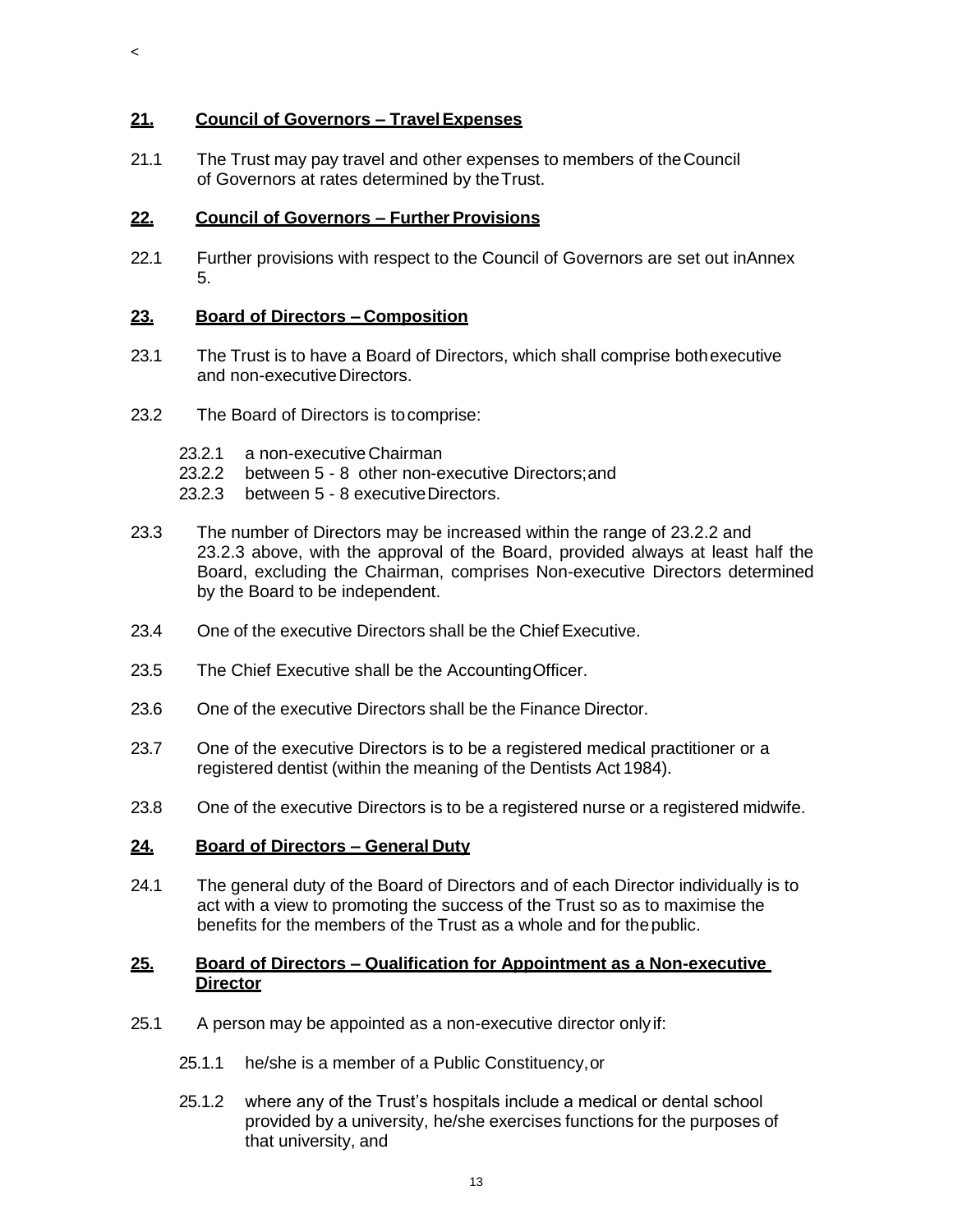25.2 he/she is not disqualified by virtue of paragraph 28 below.

 $\,<$ 

### **26. Board of Directors – Appointment and Removal of Chairman and other Non-executive Directors**

- 26.1 The Council of Governors at a general meeting of the Council of Governors shall appoint or remove the chairman of the Trust and the other non-executive Directors.
- 26.2 Removal of the Chairman or another Non-executive Director shall require the approval of three-quarters of the members of the Council of Governors and follow any guidance issued by the Trust's Regulator.

## **27. Board of Directors – Appointment of Deputy Chairman andSenior Independent Director**

- 27.1 The Council of Governors at a general meeting of the Council of Governors shall appoint one of the non-executive Directors as a deputychairman.
- 27.2 The Board of Directors shall, following consultation with the Council ofGovernors, appoint one of the Non-executive Directors as a Senior Independent Director to act in accordance with Monitor's Foundation Trust Code of Governance (as may be amended and replaced from time to time); and the Trust's Standing Orders.

## **28. Board of Directors – Appointment and Removal of the Chief Executive and other Executive Directors**

- 28.1 The non-executive Directors shall appoint or remove the Chief Executive.
- 28.2 The appointment of the Chief Executive shall require the approval of the Council of Governors.
- 28.3 A committee consisting of the Chairman, the Chief Executive and the other nonexecutive Directors shall appoint or remove the other executive Directors.

## **29. Board of Directors –Disqualification**

The following may not become or continue as a member of the Board of Directors:

- 29.1 a person who has been adjudged bankrupt or whose estate has been sequestrated and (in either case) has not beendischarged.
- 29.2 a person who has made a composition or arrangement with, or granted a Trust deed for, his/her creditors and has not been discharged in respect of it.
- 29.3 a person who within the preceding five years has been convicted of any offence if a sentence of imprisonment (whether suspended or not) for aperiod of not less than three months (without the option of a fine) was imposed on him.
- 29.4 a person where disclosures revealed by a Disclosure and Barring Service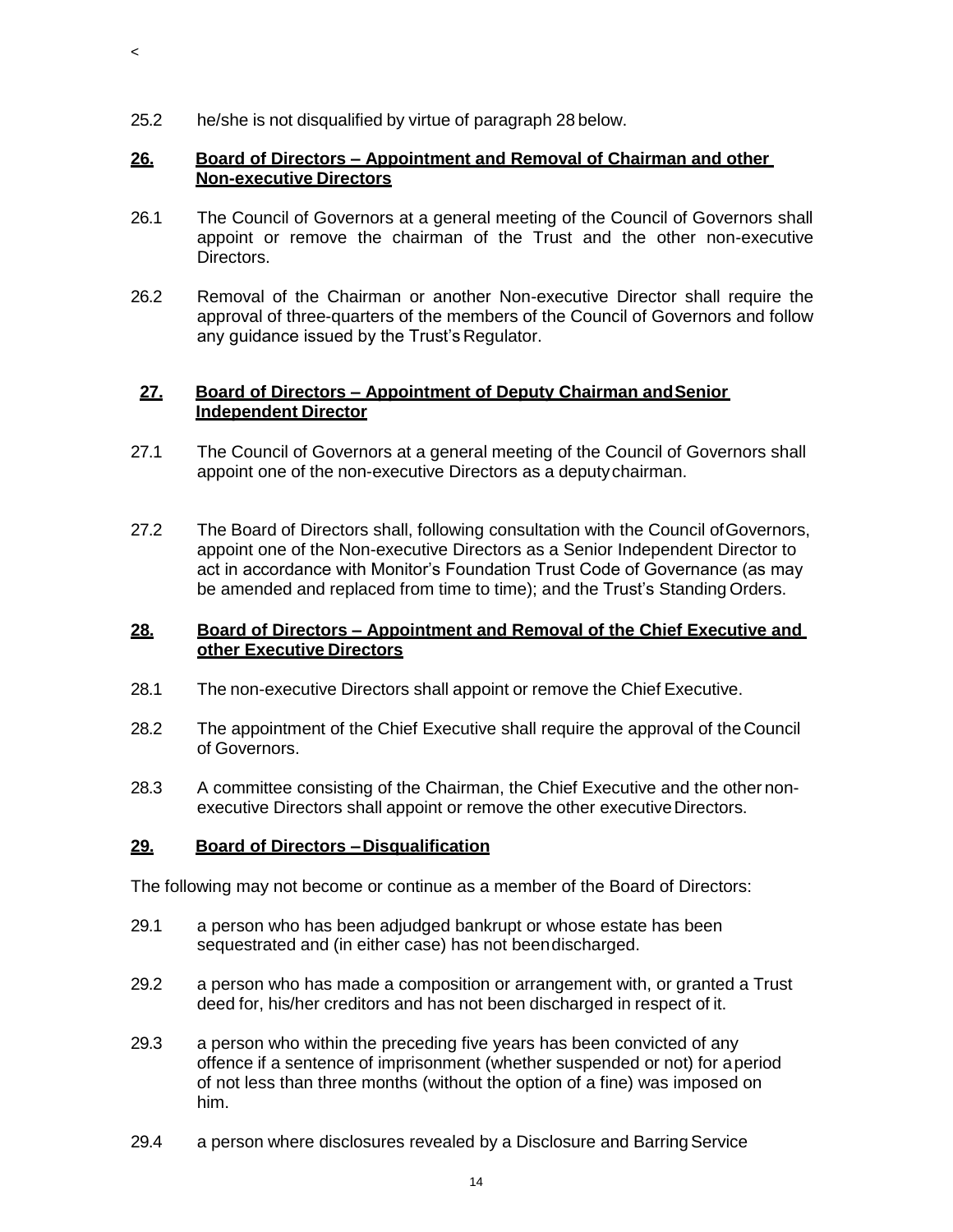check against such a person are such that it would be inappropriate for him to become or continue as a Director or would adversely affect public confidence in the Trust or otherwise bring the Trust into disrepute.

29.5 A person who is a member of the Council ofGovernors.

 $\,<$ 

- 29.6 A person who is the spouse, partner, parent or child of an existing memberof the Board of Directors of the Trust.
- 29.7 A person who is not a fit and proper person for the purposes of Regulation 5of the Health and Social Care Act 2008 (Regulated Activities) Regulations 2014 and/or Condition G4 of the Trust'sLicence.
- 29.8 A person who is subject of a disqualification order made under the Company Directors Disqualification Act 1986.
- 29.9 A person whose tenure of office as Chair or a member or Director of a health service body has been terminated on the grounds that their appointment isnot in the interests of the health service for reasons including non-attendance at meetings, or for non-disclosure of a pecuniaryinterest.
- 29.10 A person who has within the preceding two years been dismissed, otherwise than by reason of redundancy or for ill health, from any paid employment with a health service body or a localauthority.
- 29.11 A person who is the subject of an order under the Sexual Offenders Act2003.
- 29.12 A person who is included in any barred list established under theSafeguarding Vulnerable Adults Act 2006 or any equivalentlist.
- 29.13 A person who is a Director or Governor or Governing Body member or equivalent of another NHS body except with the approval of the Board of Directors for Executive Directors or the Council of Governors for Nonexecutive Directors.
- 29.14 In the case of Non-executive Directors, a person who is no longer a memberof one of the public constituencies.
- 29.15 In the case of the Non-executive Directors, a person who has refusedwithout any reasonable cause to fulfill any training requirement established by the Board of Directors any training requirement established by the Board of Directors.
- 29.16 A person who is a member of a Local Authority's Overview and Scrutiny Committee or Health and Wellbeing Board covering healthmatters.

#### **30. Board of Directors – Meetings**

- 30.1 Meetings of the Board of Directors shall be open to members of the public. Members of the public may be excluded from a meeting for specialreasons.
- 30.2 Before holding a meeting, the Board of Directors must send a copy of the agenda of the meeting to the Council of Governors. As soon as practicable after holding a meeting, the Board of Directors will send a copy of theminutes of the meeting to the Council of Governors.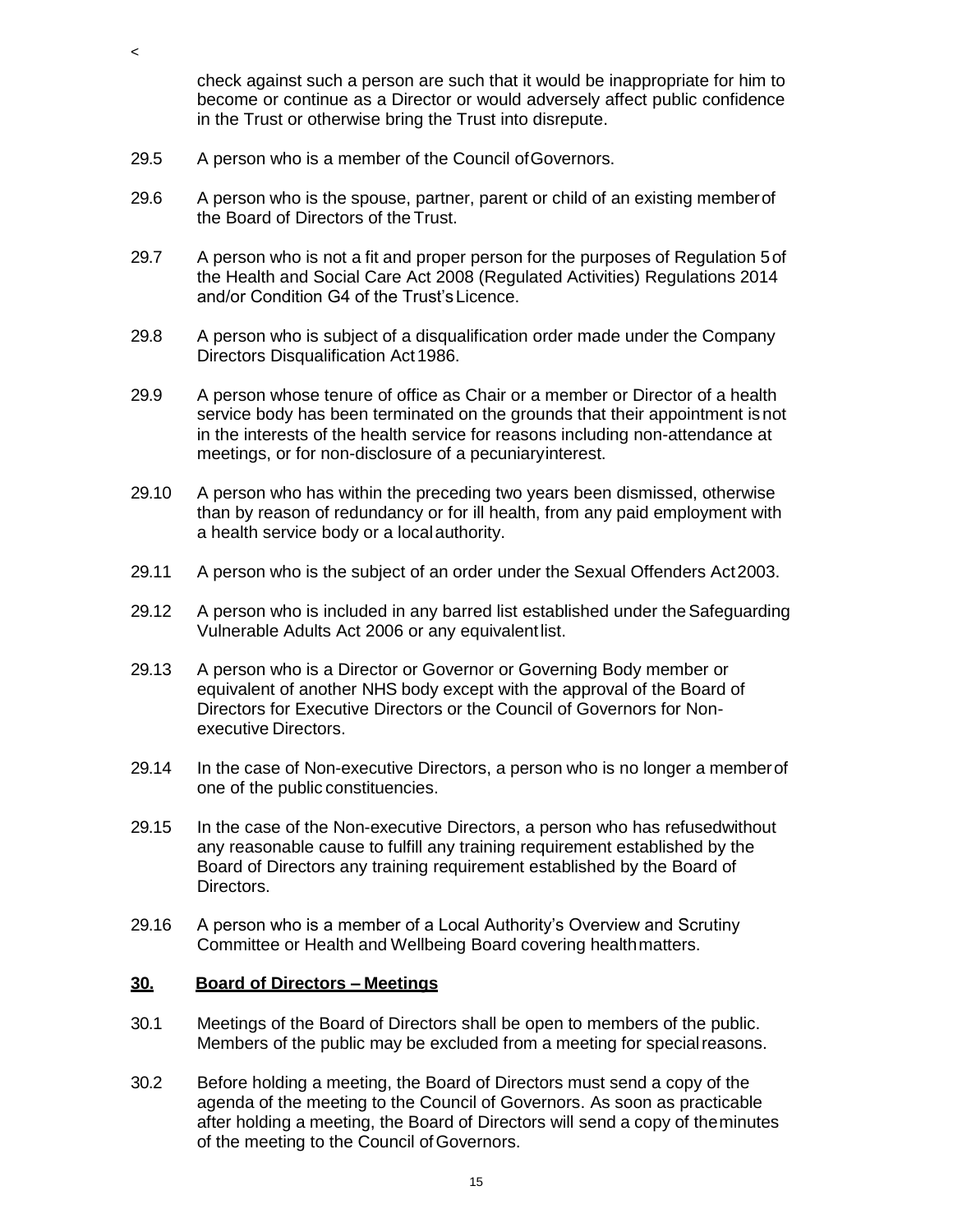30.3 "Meeting" includes a meeting at which the members attending are present in more than one room, provided that by the use of video-conferencing or telephone-conferencing facilities it is possible for every person present at the meeting to communicate with each other.

## **31. Board of Directors – StandingOrders**

 $\,<$ 

31.1 The standing orders for the practice and procedure of the Board of Directors are attached at Annex 7.

## **32. Board of Directors – Conflicts of Interest ofDirectors**

- 32.1 The duties that a Director of the Trust has by virtue of being a Director include in particular:
	- 32.1.1 A duty to avoid a situation in which the Director has (or can have) a Director or indirect interest that conflicts (or possibly may conflict) with the interests of the Trust.
	- 32.1.2 A duty not to accept a benefit from a third party by reason of being a Director or doing (or not doing) anything in thatcapacity.
- 32.2 The duty referred to in sub-paragraph 34.1.1 is not infringedif:
	- 32.2.1 The situation cannot reasonably be regarded as likely to give rise to a conflict of interest, or
	- 32.2.2 The matter has been authorised in accordance with theConstitution.
- 32.3 The duty referred to in sub-paragraph 34.1.2 "third party" means a person other than:
	- 32.3.1 The Trust, or
	- 32.3.2 A person acting on its behalf.
- 32.4 If a Director of the Trust has in any way a direct or indirect interest in a proposed transaction or arrangement with the Trust, the Director must declare the nature and extent of that interest to otherDirectors.
- 32.5 If a declaration under this paragraph proves to be, or becomes, inaccurate, incomplete, a further declaration must bemade.
- 32.6 Any declaration required by this paragraph must be made before the Trust enters into the transaction or arrangement.
- 32.7 This paragraph does not require a declaration of an interest of which the Director is not aware or where the Director is not aware of the transaction or arrangement in question.
- 32.8 A Director need not declare aninterest:
	- 32.8.1 If it cannot reasonably be regarded as likely to give rise to a conflict of interest;
	- 32.8.2 If, or to the extent that, the Directors are already aware of it;
	- 32.8.3 If, or to the extent that, it concerns terms of the Director's appointment that have been or are to be considered:
		- 34.8.3.1 By a meeting of the Board of Directors, or
		- 34.8.3.2 By a committee of the Directors appointed for the purpose under the Constitution.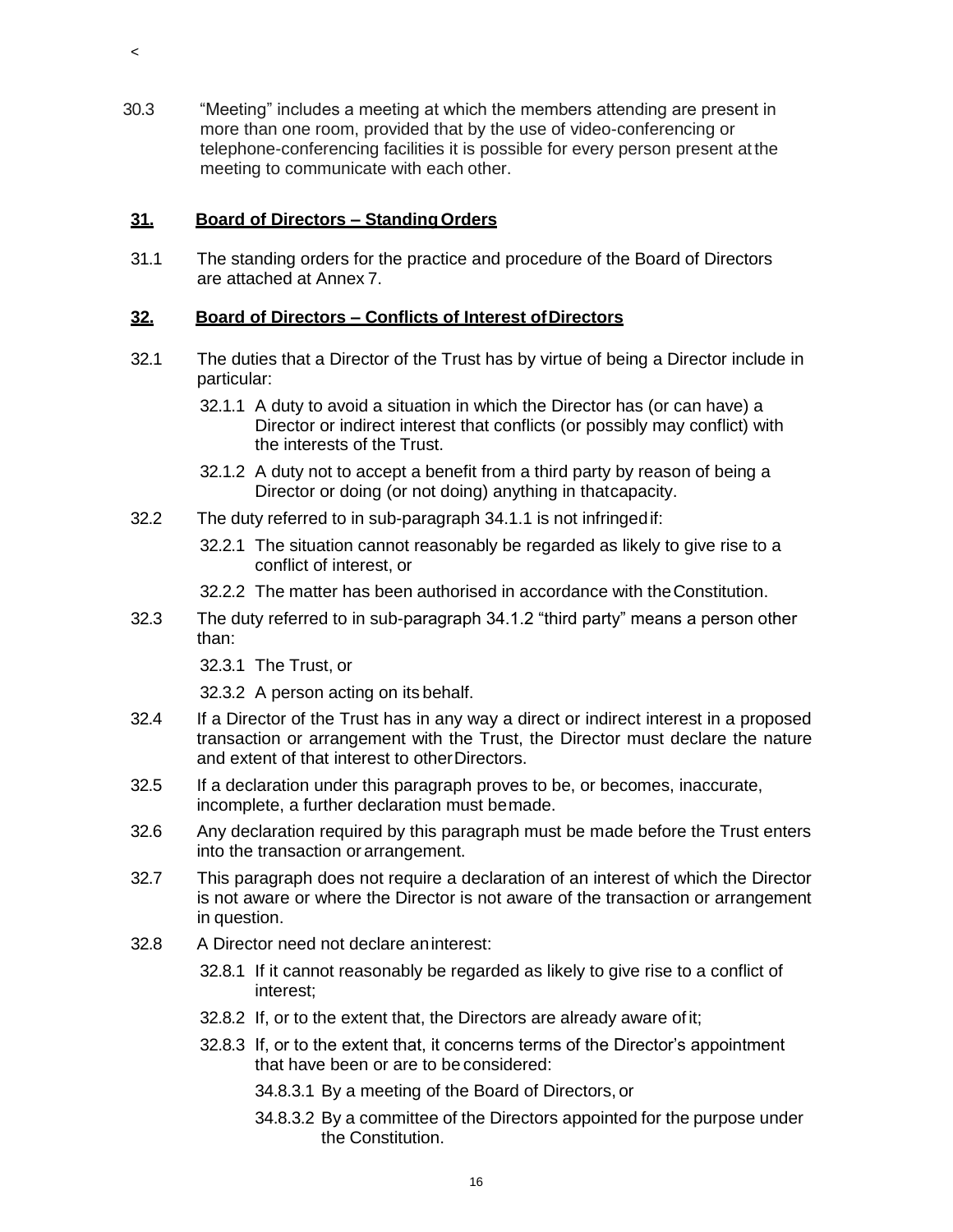$32.9$ The Standing Orders for the Practice and Procedure of the Board of Directors (Annex 7) make further provisions for the disclosure of interests.

## **33. Board of Directors – Remuneration and Terms ofOffice**

- 33.1 The Council of Governors at a general meeting of the Council of Governors shall decide the remuneration and allowances, and the other terms and conditions of office, of the Chairman and the other non- executiveDirectors.
- 33.2 The Trust shall establish a committee of non-executive Directors to decide the remuneration and allowances, and the other terms and conditions of office, of the Chief Executive and other executive Directors.

## **34. Registers**

- 34.1 The Trust shall have:
- 34.1 a register of members showing, in respect of each member, the constituency to which he belongs and, where there are classes within it, the class to which he/she belongs;
- 34.2 a register of members of the Council ofGovernors;
- 34.3 a register of interests ofgovernors;
- 34.4 a register of Directors; and
- 34.5 a register of interests of theDirectors.
- 34.6 The information to be included in the above registers shall be such as will comply with the requirements of the 2006 Act, and any subordinate legislation made under it and the provisions of thisConstitution.

## **35. Admission to and Removal from theRegisters**

- 35.1 The Trust's Company Secretary will be responsible for the maintenance of, admission to and removal from the registers under the provisions of this Constitution.
- 35.2 Each Director and governor shall advise the Company Secretary as soon as practicable of anything which comes to his/her attention or which he/she is aware of which might affect the accuracy of the matters recorded in any of the registers referred to in paragraph34.
- 35.3 Members will be removed from the Register of Membersif: 35.3.1 the Member is no longer eligible or is disqualified;or 35.3.2 the Member dies.

## **36. Registers – Inspection and Copies**

- 36.1 The Trust shall make the registers specified in paragraph 34 above available for inspection by members of the public, except in the circumstances set out below or as otherwise prescribed by theregulations.
- 36.2 The Trust shall not make any part of its registers available for inspection by members of the public which shows details of any member of the Trust, ifhe/she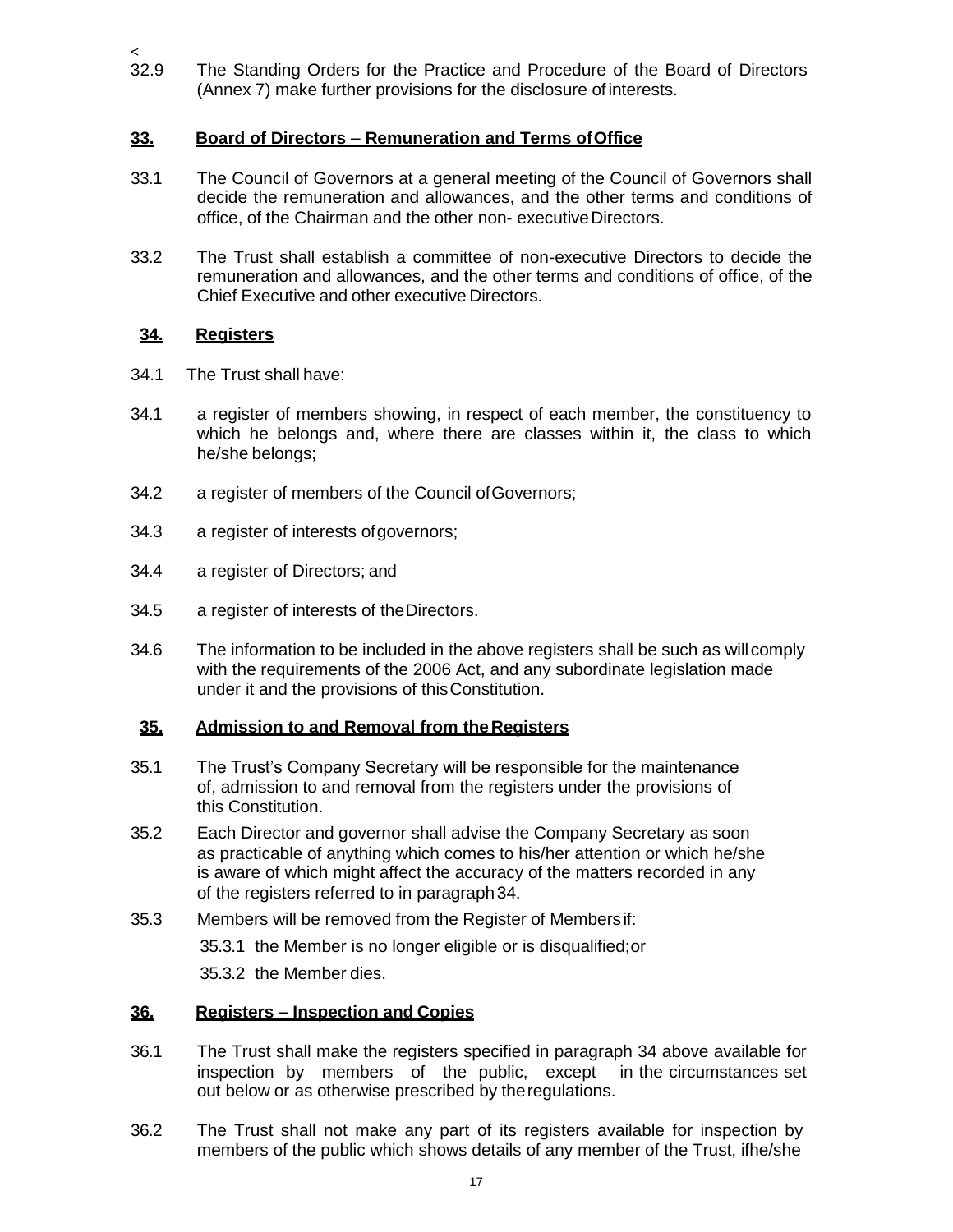so requests.

 $\,<$ 

- 36.3 So far as the registers are required to be made available:
	- 36.3.1 they are to be available for inspection free of charge at all reasonable times;and
	- 36.3.2 a person who requests a copy of or extract from the registers is to be provided with a copy or extract.

#### **37. Documents available for PublicInspection**

- 37.1 The Trust shall make the following documents available for inspection by members of the public free of charge at all reasonabletimes:
	- 37.1.1 a copy of the currentconstitution;
	- 37.1.2 a copy of the currentauthorisation;
	- 37.1.3 a copy of the latest annual accounts and of any report of the auditor on them;
	- 37.1.4 a copy of the latest annualreport;
- 37.2 The Trust shall also make the following documents relating to a special administration of the Trust available for inspection by members of thepublic free of charge at all reasonabletimes:
	- 37.2.1 a copy of any order under section 65D (appointment of trust special administrator), 65J (power to extend time), 65KC (action following Secretary of State's rejection of final report), 65L (Trusts coming out of administration) or 65L (Trusts to be dissolved) of the 2006Act.
	- 37.2.2 a copy of any report laid under section 65D (appointment ofTrust administrator) of the 2006Act.
	- 37.2.3 a copy of any information published under section 65D(appointment of Trust administrator) of the 2006Act.
	- 37.2.4 a copy of any draft report published under section 65F (administrator's draft report) of the 2006Act.
	- 37.2.5 a copy of any statement provided under section 65F (administrator's draft report) of the 2006Act.
	- 37.2.6 a copy of any notice published under section 65F (administrator's draft report), 65G (consultation plan), 65H (consultation requirements), 65J (power toextend time), 65KA (Monitor (NHSE/I's) decision), 65KB (Secretary of State's response to Monitor (NHSE/I's) decision), 65KC (action following Secretary of State's rejection of final report|) or 65KD (Secretary of State's response to re-submitted final report) of the 2006 Act.
	- 37.2.7 a copy of any statement published or provided under section 65G (consultation plan) of the 2006Act.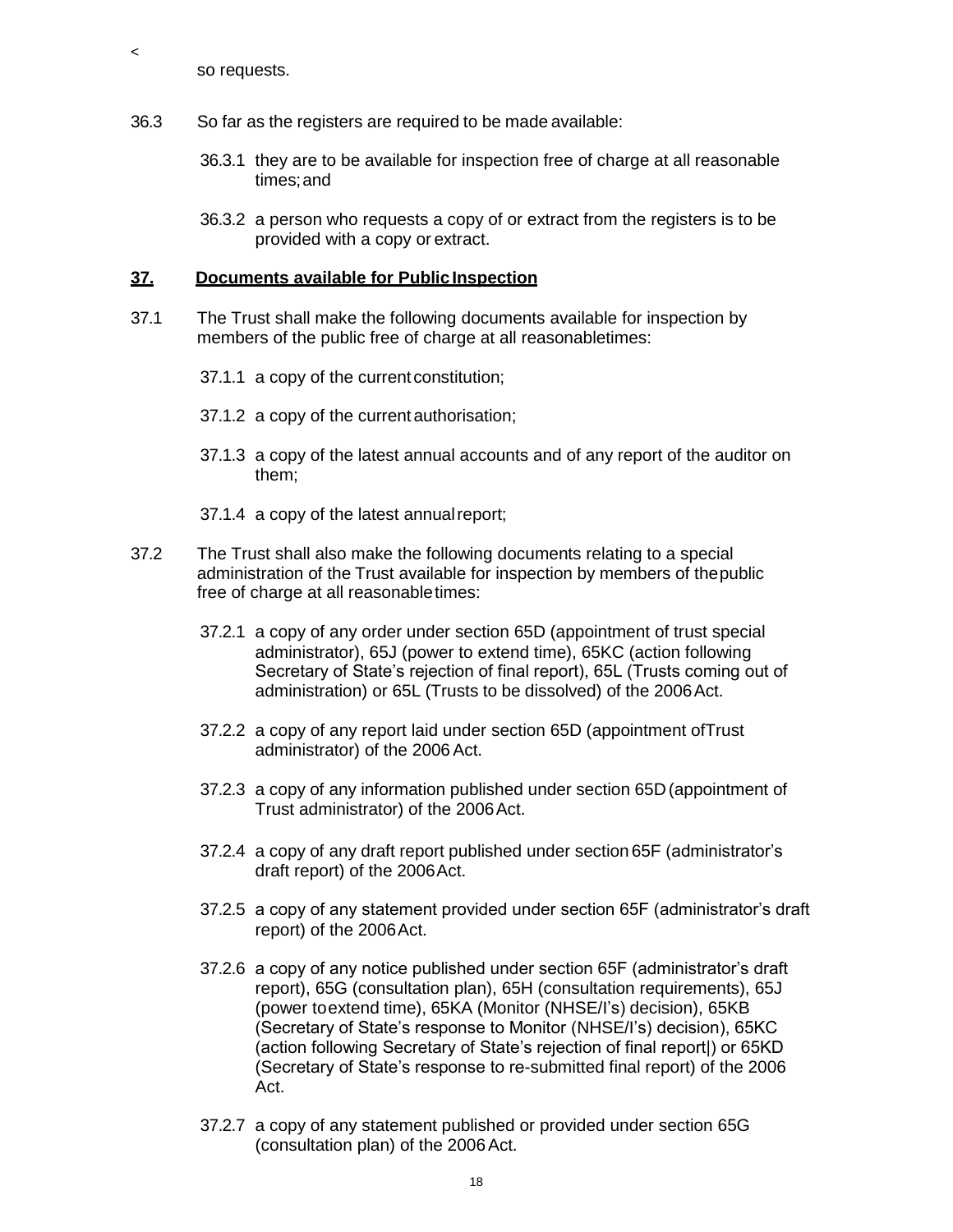- 37.2.8 a copy of any final report published under section65I (administrator's final report).
- 37.2.9 a copy of any statement published under section 65J (power to extend time) or 65KC (action following Secretary of State's rejection of final report) of the 2006 Act.
- 37.2.10a copy of any information published under section 65M(replacement of Trust special administrator) of the 2006Act.
- 37.2.11A person who requests a copy of or an extract from any of theabove documents is to be provided with acopy.
- 37.2.12If the person requesting a copy or extract is not a member of the Trust, the Trust may impose a reasonable charge for doingso.

### **38. Auditor**

 $\,<$ 

- 38.1 The Trust shall have anauditor.
- 38.2 A person may only be appointed Auditor if he/she (or in the case of a firm eachof its members) is a member of one or more of the bodies referred to in Paragraph 23(4) of Schedule 7 to the 2006Act.
- 38.3 The Council of Governors shall appoint or remove the auditor at a general meeting of the Council of Governors.
- 38.4 The Auditor shall carry out its duties in accordance with Schedule 10 to the 2006 Act and in accordance with any directions given by Monitor (NHSE/I) on standards, procedures and techniques to beadopted.

#### **39. Audit Committee**

39.1 The Trust shall establish a committee of non-executive Directors (at least one of whom that has competence in accounting and/or auditing and recent and relevant financial experience) as an Audit Committee to perform such monitoring, reviewing and other functions asare appropriate.

#### **40. Accounts**

- 40.1 The Trust must keep proper accounts and proper records in relation to the accounts.
- 40.2 Monitor (NHSE/I) may with the approval of the Secretary of State give directions to the Trust as to the content and form of its accounts.
- 40.3 The accounts are to be audited by the Trust'sauditor.
- 40.4 The Trust shall prepare in respect of each financial year annual accounts in such form as Monitor (NHSE/I) may with the approval of the Secretary of State direct.
- 40.5 The functions of the Trust with respect to the preparation of the annual accounts shall be delegated to the AccountingOfficer.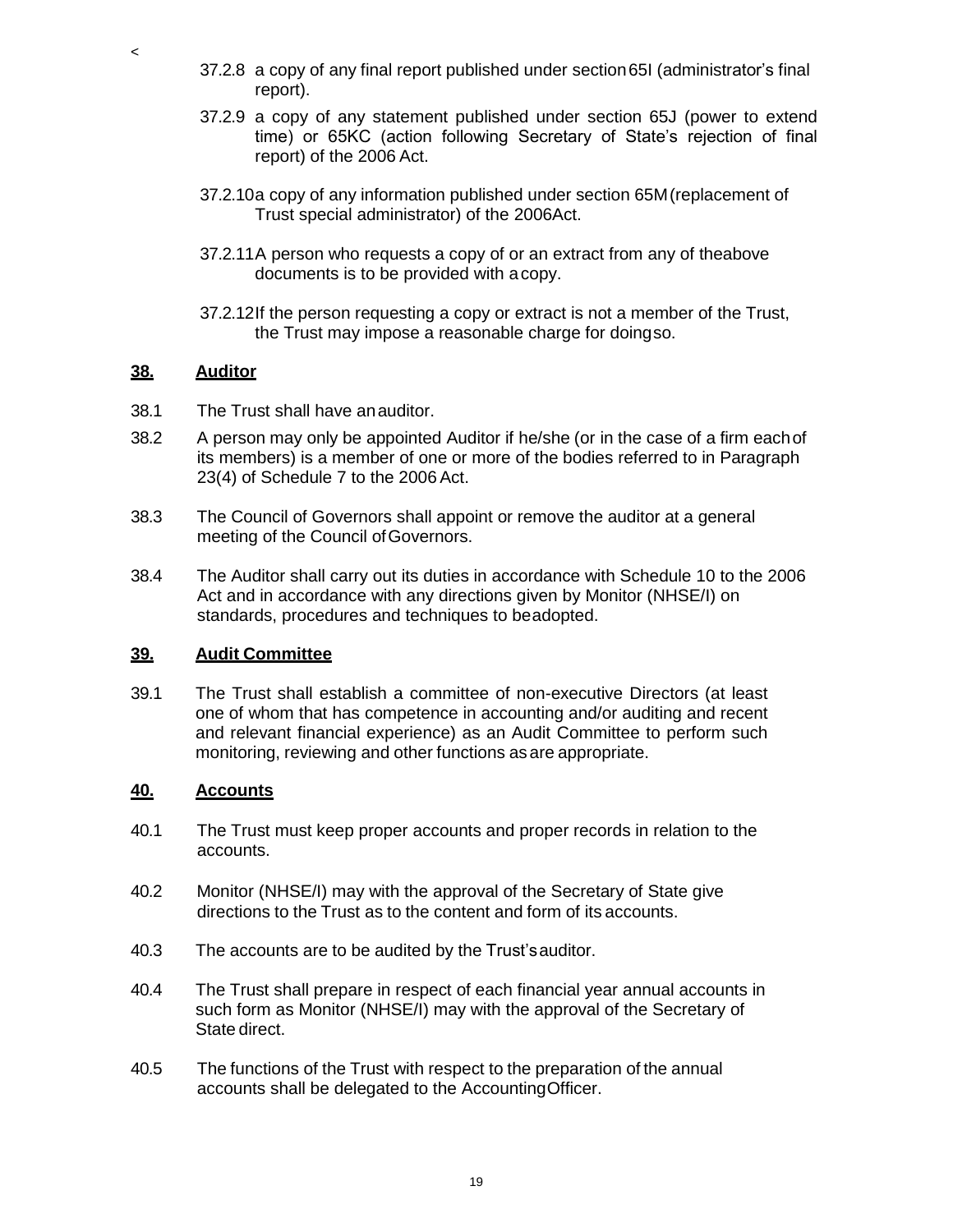## **41. Annual Report, Forward Plans and Non-NHSwork**

 $\overline{a}$ 

- 41.1 The Trust shall prepare an Annual Report and send it toMonitor (NHSE/I).
- 41.2 The Trust shall give information as to its forward planning in respect of each financial year to the Trust Regulator.
- 41.3 The document containing the information with respect to forward planning (referred to above) shall be prepared by theDirectors.
- 41.4 In preparing the document, the Directors shall have regard to the views of the Council of Governors.
- 41.5 Each forward plan must include informationabout:
	- 41.5.1 the activities other than the provision of goods and services for the purposesof the health service in England that the Trust proposes to carry on,and
	- 41.5.2 the income it expects to receive from doingso.
- 41.6 Where a forward plan contains a proposal that the Trust carry on an activity of a kind mentioned in sub-paragraph 41.5.1 the Council of Governors must:
	- 41.6.1 determine whether it is satisfied that the carrying on of the activity will not to any significant extent interfere with the fulfillment by the Trust of its principal purpose or the performance of its other functions, and
	- 41.6.2 notify the Directors of the Trust of its determination.
- 41.7 A Trust which proposes to increase by 5% or more the proportion of its total income in any financial year attributable to activities other than the provision of goods and services for the purposes of the health service in England may implement the proposal only if more than half of the members of the Council of Governors of the Trust voting approve itsimplementation.

#### **42. Presentation of the Annual Accounts and Reports to the Governors and Members**

- 42.1 The following documents are to be presented to the Council of Governors at a general meeting of the Council ofGovernors:
	- 42.1.1 the annual accounts
	- 42.1.2 any report of the auditor onthem
	- 42.1.3 the annual report.
- 42.2 The documents shall also be presented to the members of the Trust at the Annual Members Meeting by at least one member of the Board of Directors inattendance.
- 42.3 The Trust may combine a meeting of the Council of Governors convened forthe purposes of an Annual Members meeting.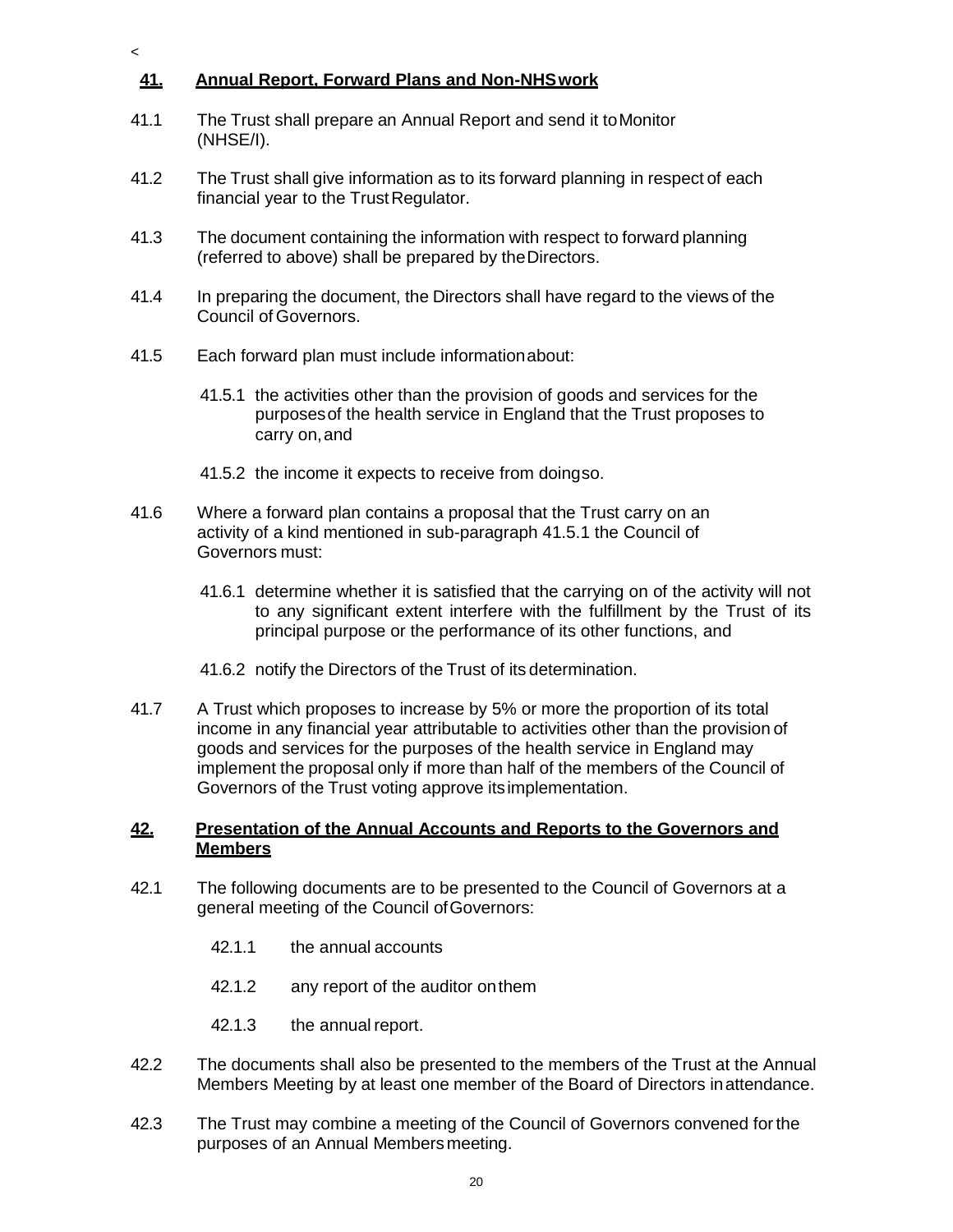## **43. Instruments**

 $\,<$ 

- 43.1 The Trust shall have aseal.
- 43.2 The seal shall not be affixed except under the authority of the Board ofDirectors.

### **44. Amendment of the Constitution**

- 44.1 The Trust may make amendments of its Constitution onlyif:
	- 44.1.1 More than half of the members of the Council of Governors of the Trust voting approve the amendments, and
	- 44.1.2 More than half of the members of the Board of Directors of the Trust voting approve the amendments.
- 44.2 Amendments made under 44.1 take effect as soon as the conditions in that paragraph are satisfied, but the amendment has no effect in so far as the Constitution would, as a result of the amendment, not accord with Schedule 7 of the 2006 Act.
- 44.3 Where an amendment is made to the Constitution in relation to the powers or duties of the Council of Governors (or otherwise with respect to the role that the Council of Governors has as part of theTrust):
	- 44.3.1 At least one member of the Council of Governors must attend the next Annual Members' Meeting and present the amendment, and
	- 44.3.2 The Trust must give the members an opportunity to vote on whether they approve the amendment.
		- 44.3.2.1 If more than half of the members voting approve the amendment, the amendment continues to have effect; otherwise, it ceases to have effect and the Trust must take such steps as are necessary as aresult.
- 44.4 Amendments by the Trust of its Constitution are to be notified to Monitor (NHSE/I). For avoidance of doubt, Monitor (NHSE/I's) functions do not include a power or duty to determine whether or not the Constitution, as a result of the amendments, accords with Schedule 7 of the 2006Act.

#### **45. Mergers etc. and Significant Transactions**

- 45.1 The Trust may only apply for a merger, acquisition, separation or dissolutionwith the approval of more than half of the members of the Council ofGovernors.
- 45.2 The Trust may enter into a significant transaction only if more than half of the members of the Council of Governors of the Trust voting approve entering into the transaction.
- 45.3 'Significant Transaction' is defined as:
	- 45.3.1 The acquisition of, or an agreement to acquire, whether contingent or not, assets the value of which is more than 25% of the value of the Trust's gross assets before the acquisition; or
	- 45.3.2 The disposition of, or an agreement to dispose of, whether contingent or not, assets of the Trust the value of which is more than 25% of the value of theTrust's gross assets before the disposition; or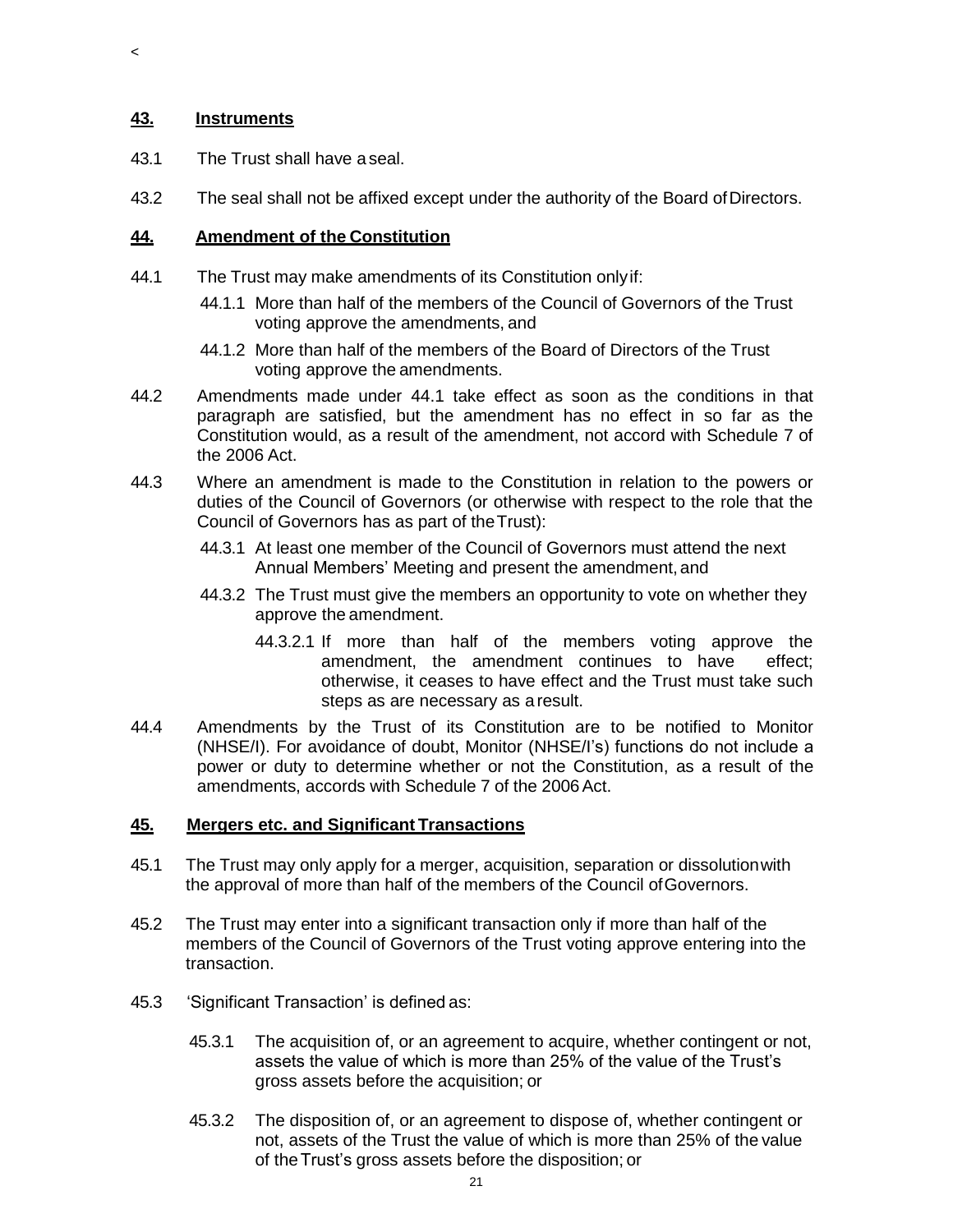- 45.3.3 A transaction that has or is likely to have the effect of the Trust acquiring rights or interests or incurring obligations or liabilities, including contingent liabilities, the value of which is more than 25% of the value of the Trust's gross assets before the transaction.
- 45.4 For the purpose of thisparagraph:
	- 45.4.1 gross assets' means the total of fixed assets and current assets;
	- 45.4.2 in assessing the value of any contingent liability for the purposes of 45.3.3, the Directors:
		- 45.4.2.1 must have regard to all circumstances that the Directors know, or ought toknow, affect, or may affect, the value of the contingent liability;and
		- 45.4.2.2 may rely on estimates of the contingent liability that are reasonable inthe circumstances; and
		- 45.4.2.3 may take account of the likelihood of the contingencyoccurring.
- 45.5 The views of the Council of Governors will be taken into account before the Trust enters into any proposed transaction which would exceed a threshold of 10% for any of the criteria set out in 47.3 above.

#### **46. Indemnity**

 $\,<$ 

- 46.1 Governors and Directors who act honestly and in good faith and not recklessly will not have to meet out of their personal resources any personal civil liability whichis incurred in the execution or purported execution of their Council of Governors or Board of Directors functions. Any such liabilities will be liabilities of the Trust.
- 46.2 The Trust may make such arrangements it considers appropriatefor the provision of indemnity insurance or similar arrangement for the benefit of the Trust, the Council of Governors, the Board of Directors, and the Company Secretary.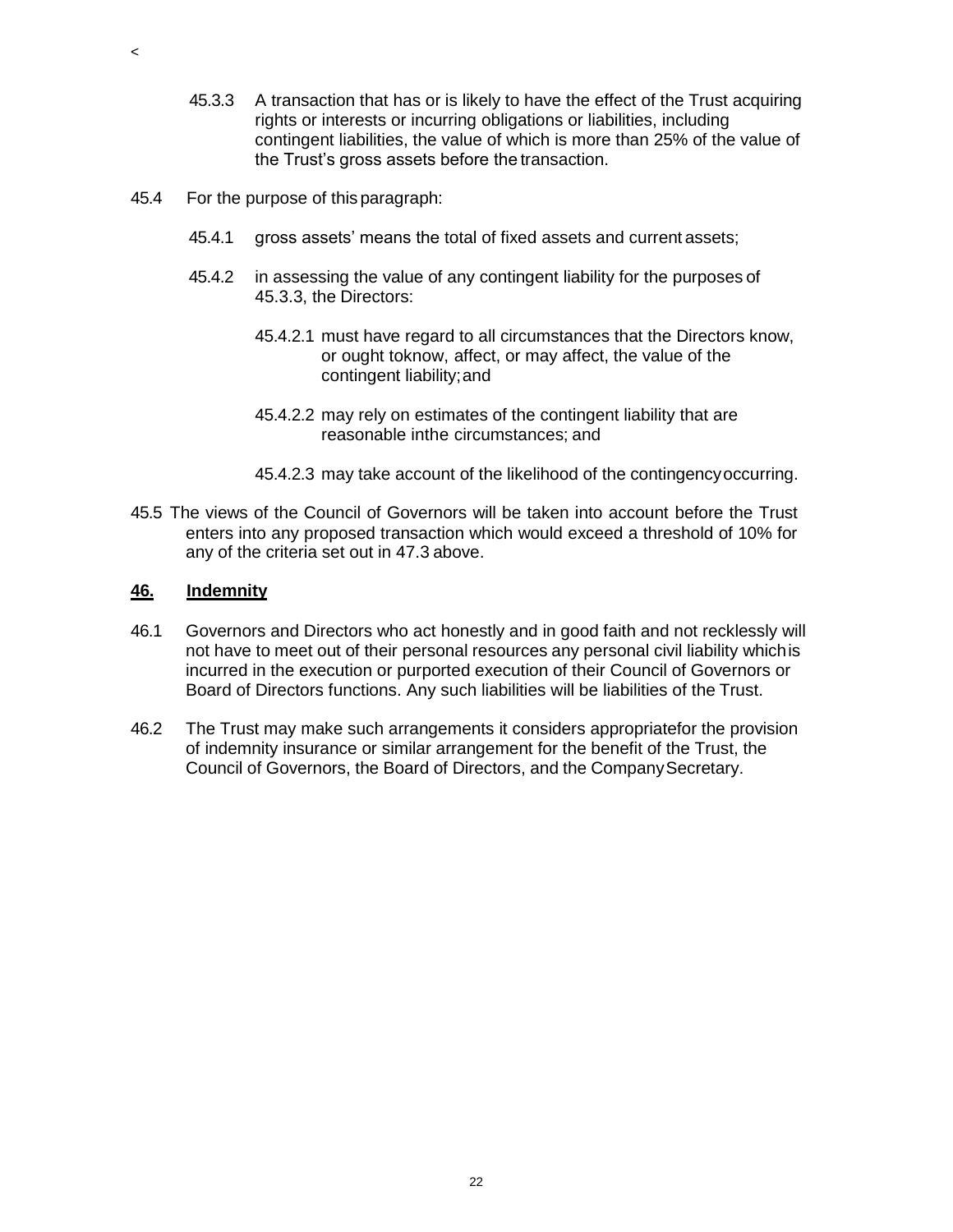## **ANNEX 1 – THE PUBLIC CONSTITUENCY**

The Public Constituency is comprised of the following areas:

| Area A | Middlesbrough (defined by Local Authority boundaries)                                                                                                |
|--------|------------------------------------------------------------------------------------------------------------------------------------------------------|
| Area B | Redcar and Cleveland (defined by Local Authority<br>boundaries)                                                                                      |
| Area C | Hambleton and Richmondshire (defined by the boundaries<br>of Hambleton District Council and Richmondshire District<br>Council)                       |
| Area D | Rest of England (defined as any area of England otherthan<br>those in areas A, B and C)                                                              |
| Area E | Patient and/or Carers (defined as any of the public<br>constituencies/Rest of England in areas A, B, C and D<br>a patient and/or Carer of the Trust) |

There will be a minimum in the Public Constituency of:

50 members in each of the three areas A, B and C

10 members for Area D, and

10 members in Area E.

 $\prec$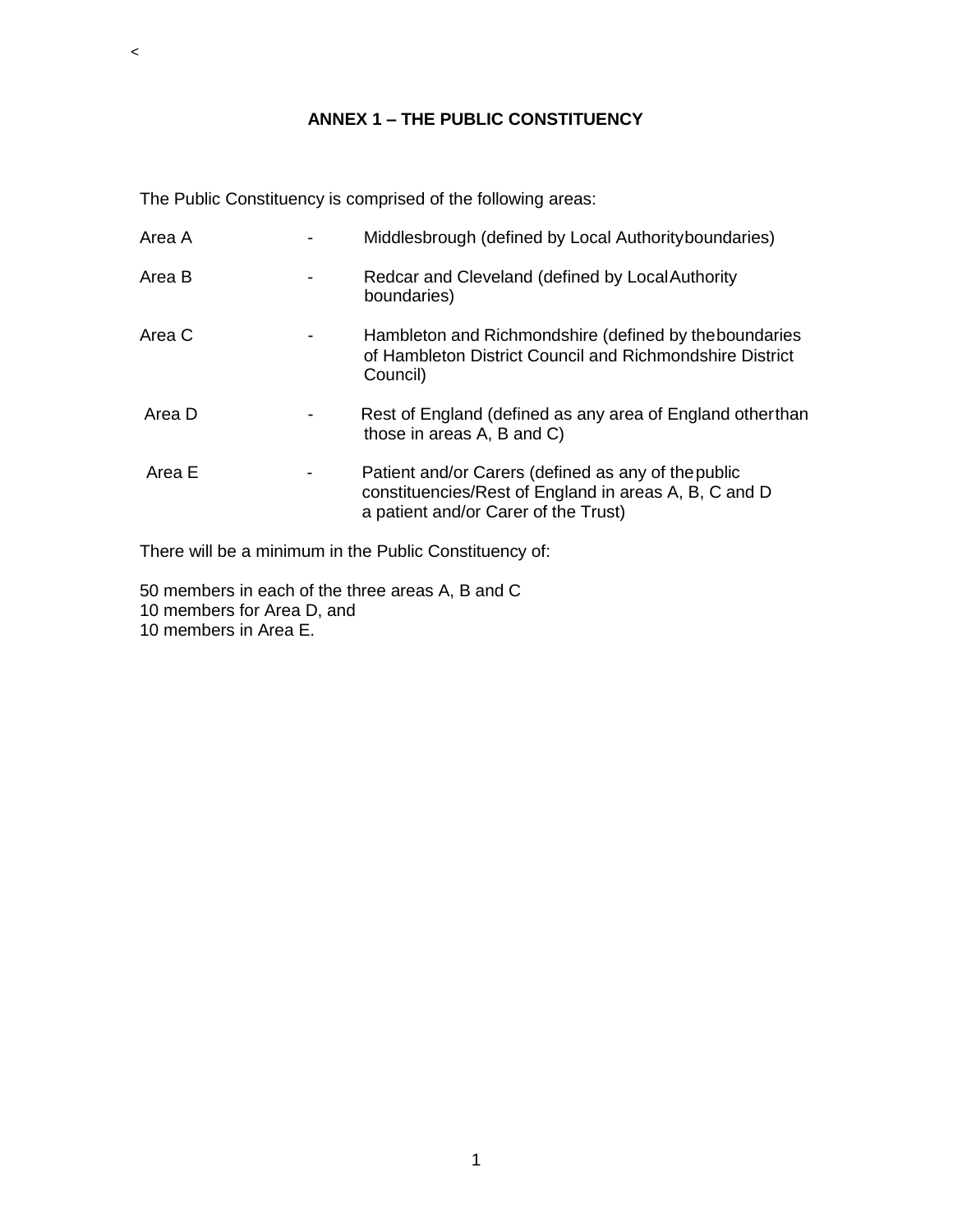The Staff Constituency will not be divided into classes.

 $\prec$ 

There will be a minimum of 30 members in the Staff Constituency.

Individuals, who exercise functions for the purpose for the Trust, otherwise than under a contract of employment with the Trust, may become or continue as members of the staff constituency provided such individuals have a contract of employment for a period of at least 12 months.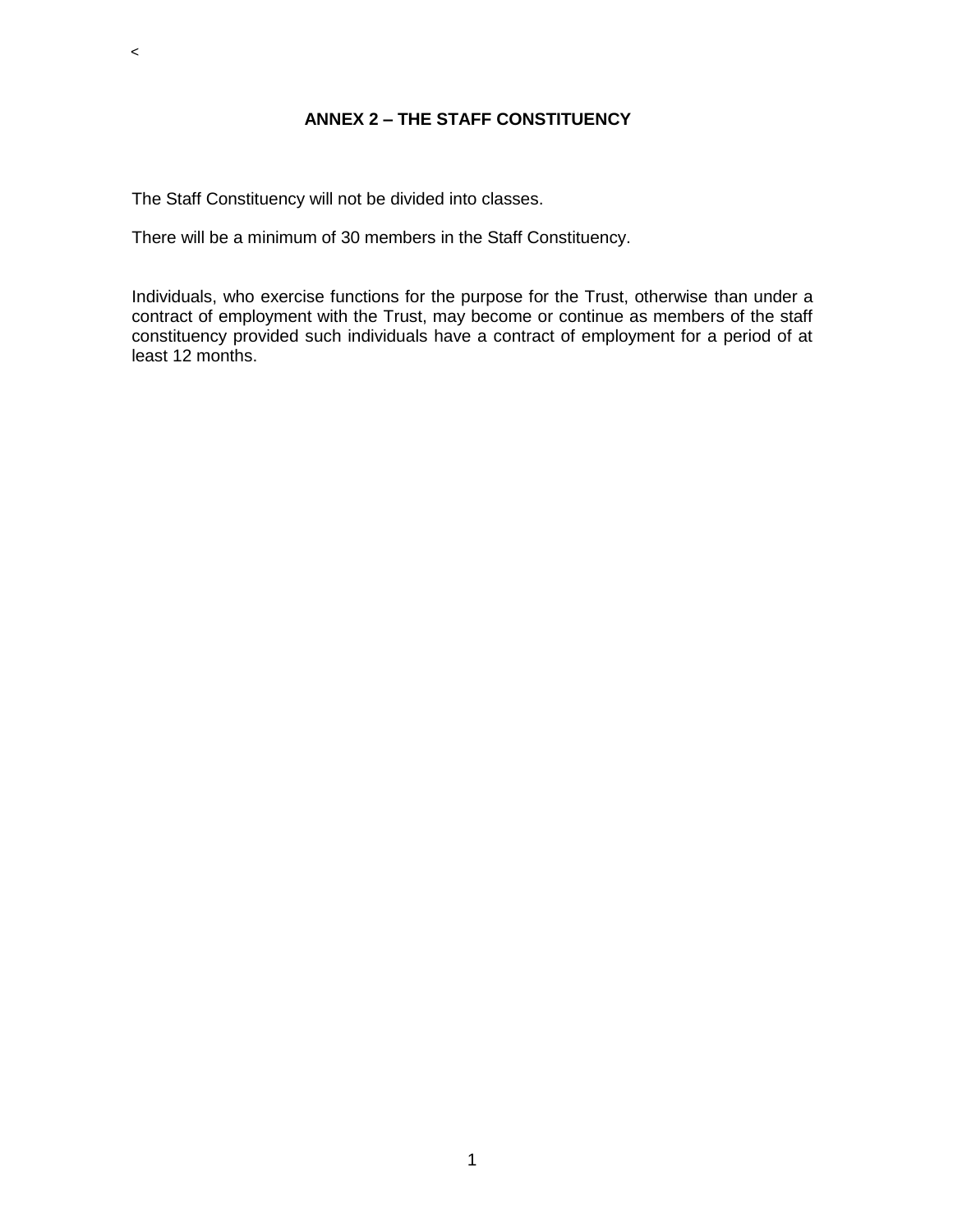## **ANNEX 3 – COMPOSITION OF COUNCIL OF GOVERNORS**

### **Elected Governors**

 $\prec$ 

The elected governors will be as follows

| <b>CONSTITUENCY</b>              | <b>GOVERNORS</b> |
|----------------------------------|------------------|
| <b>Public Constituency:</b>      |                  |
| A - Middlesbrough                | 5                |
| B - Redcar and Cleveland         | 5                |
| C- Hambleton and Richmondshire   | 5                |
| D - Rest of England              |                  |
| E - Patient/Carers' Constituency |                  |
| F - Staff Constituency           |                  |

#### **Appointed governors**

| <b>GOVERNORS REQUIRED BY STATUTE</b>                                                                                                   | <b>GOVERNORS</b> |
|----------------------------------------------------------------------------------------------------------------------------------------|------------------|
| <b>Primary Care Trusts</b><br>South Tees CCG<br>Hambleton Richmondshire and Whitby<br>CCG                                              | O<br>O           |
| <b>Local Authorities</b><br>Middlesbrough<br><b>Redcar and Cleveland</b><br>North Yorkshire                                            | 1                |
| <b>Universities</b><br>- University of Teesside<br>- University of Durham<br>- University of Newcastle<br><b>PARTNERSHIP GOVERNORS</b> | 1<br>0<br>1      |
| -Healthwatch                                                                                                                           | 1                |
| - Carers Organisation                                                                                                                  | 1                |
| - Strategic Organisation                                                                                                               |                  |
| - Voluntary Organisation                                                                                                               | 0                |

Governors representing CCGs, Local Authorities and Universities will be appointed pursuant to a process agreed by those organisations and the Trust.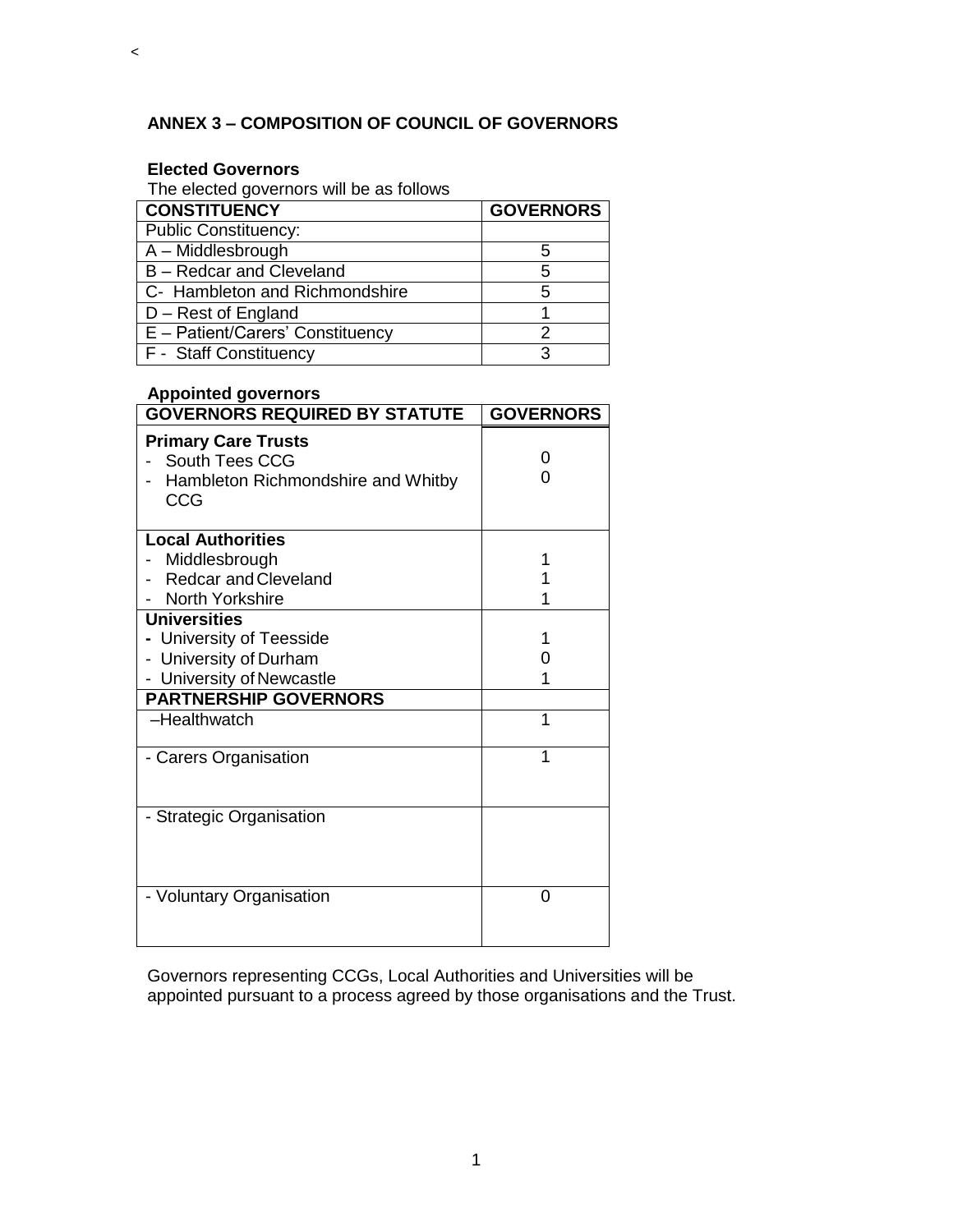## **ANNEX 4 – THE MODEL ELECTION RULES**

*Part 1 - Interpretation*

1. Interpretation

 $\,<$ 

#### *Part 2 – Timetable for election*

- 2. Timetable
- 3. Computation of time

#### *Part 3 – Returning officer*

- 4. Returning officer
- 5. Staff
- 6. Expenditure
- 7. Duty of co-operation

#### *Part 4 - Stages Common to Contested and Uncontested Elections*

- 8. Notice of election
- 9. Nomination of candidates
- 10. Candidate's consent andparticulars
- 11. Declaration of interests
- 12. Declaration ofeligibility
- 13. Signature of candidate
- 14. Decisions as to validity of nominationpapers
- 15. Publication of statement of nominatedcandidates
- 16. Inspection of statement of nominated candidates and nominationpapers
- 17. Withdrawal of candidates
- 18. Method of election

### *Part 5 – Contested elections*

- 19. Poll to be taken by ballot
- 20. The ballot paper
- 21. The declaration of identity

#### *Action to be taken before the poll*

- 22. List of eligible voters
- 23. Notice of poll
- 24. Issue of voting documents
- 25. Ballot paper envelope and coveringenvelope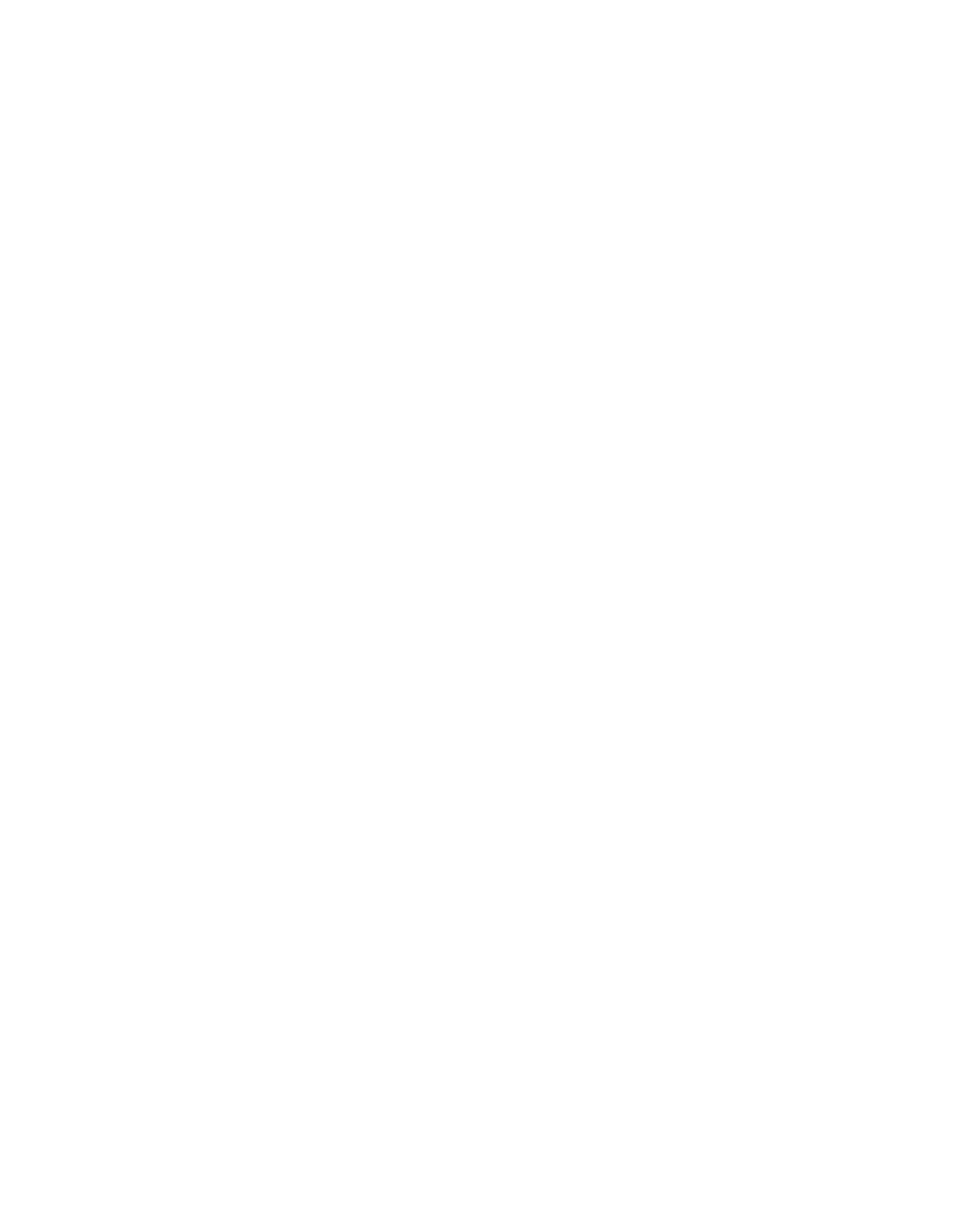#### *The poll*

26. Eligibility to vote

 $\prec$ 

- 27. Voting by persons who require assistance
- 28. Spoilt ballot papers
- 29. Lost ballot papers
- 30. Issue of replacement ballotpaper
- 31. Declaration of identity for replacement ballotpapers

## *Procedure for receipt of envelopes*

- 32. Receipt of voting documents
- 33. Validity of ballotpaper
- 34. Declaration of identity but no ballotpaper
- 35. Sealing of packets

## *Part 6 - Counting the votes*

- 36. Interpretation of Part 6
- 37. Arrangements for counting of thevotes
- 38. The count
- 39. Rejected ballot papers
- 40. Rejected ballot papers
- 41. First stage
- 42. The quota<br>43. Transfer of
- 43. Transfer of votes
- 44. Supplementary provisions on transfer
- 45. Exclusion of candidates
- 46. Filling of last vacancies
- 47. Order of election of candidates.
- 48. Equality of votes

## *Part 7 – Final proceedings in contested and uncontested elections*

- 49. Declaration of result for contested elections.
- 50. .Declaration of result for contested elections
- 51. Declaration of result for uncontestedelections

## *Part 8 – Disposal of documents*

- 52. Sealing up of documents relating to thepoll
- 53. Delivery of documents
- 54. Forwarding of documents received after close of thepoll
- 55. Retention and public inspection of documents
- 56. Application for inspection of certain documents relating toelection

## *Part 9 – Death of a candidate during a contested election*

- 57. Countermand or abandonment of poll on death ofcandidate
- 58. Countermand or abandonment of poll on death ofcandidate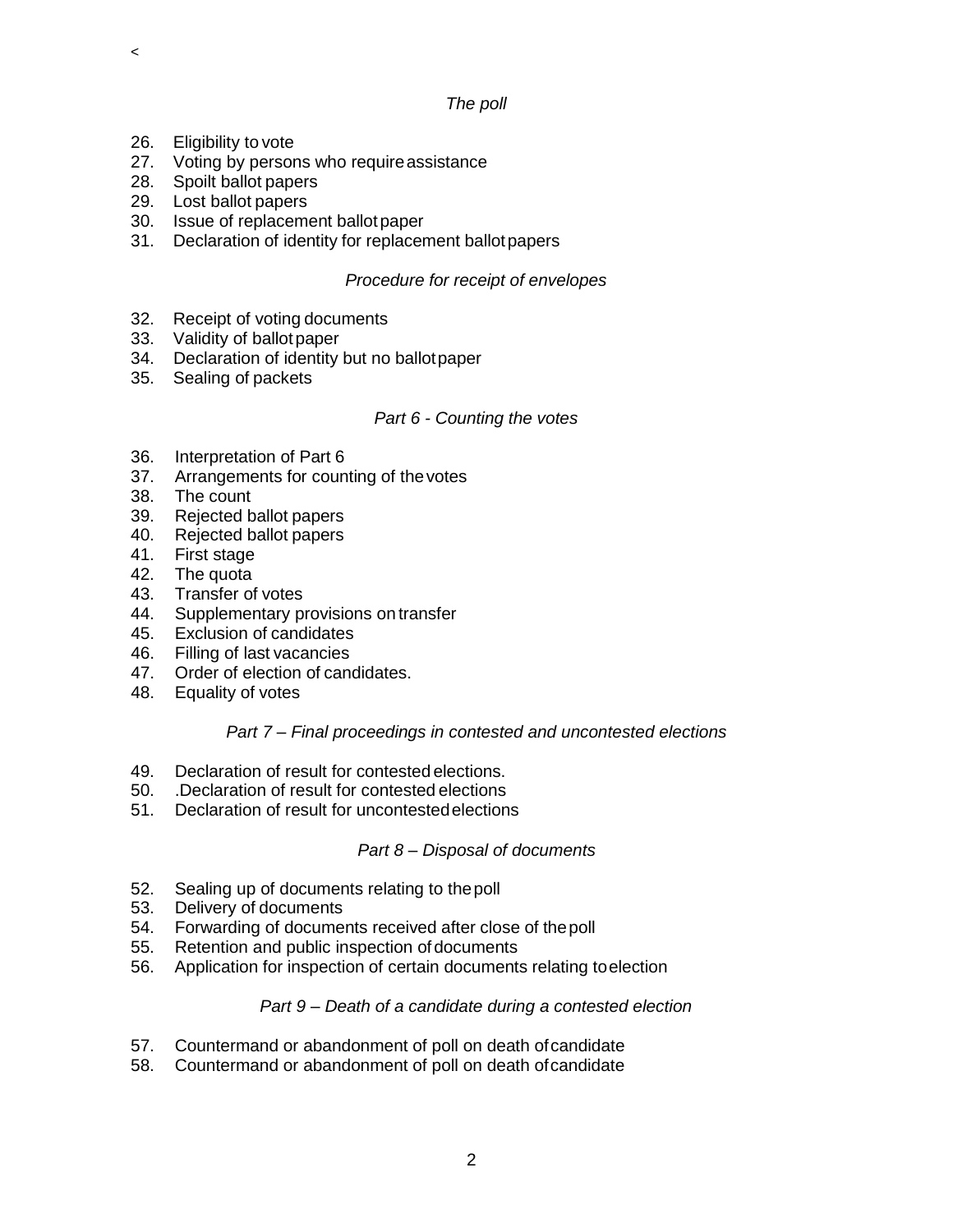#### *Part 10 – Election expenses and publicity*

#### *Expenses*

- 59. Expenses incurred bycandidates
- 60. Expenses incurred by otherpersons
- 61. Personal, travelling, and administrativeexpenses

### *Publicity*

- 62. Publicity about election by thecorporation
- 63. Information about candidates for inclusion with votingdocuments
- 64. Meaning of "for the purposes of anelection"

#### *Part 11 – Questioning elections and irregularities*

65. Application to question an election

#### *Part 12 – Miscellaneous*

66. Secrecy

 $\,<$ 

- 67. Prohibition of disclosure of vote
- 68. Disqualification
- 69. Delay in postal service through industrial action or unforeseenevent

-----------------------------------------------------------

*Part 1 - Interpretation*

**1. Interpretation** – (1) In these rules, unless the context otherwise requires -

"corporation" means the public benefit corporation subject to this constitution;

"election" means an election by a constituency, or by a class within a constituency, to fill a vacancy among one or more posts on the Council of Governors;

"the regulator" means the Independent Regulator for NHS foundation Trusts; and

"the 2003 Act" means the Health and Social Care (Community Health and Standards) Act 2003.

(2) Other expressions used in these rules and in Schedule 1 to the Health and Social Care (Community Health and Standards) Act 2003 have the same meaning in these rules as in that Schedule.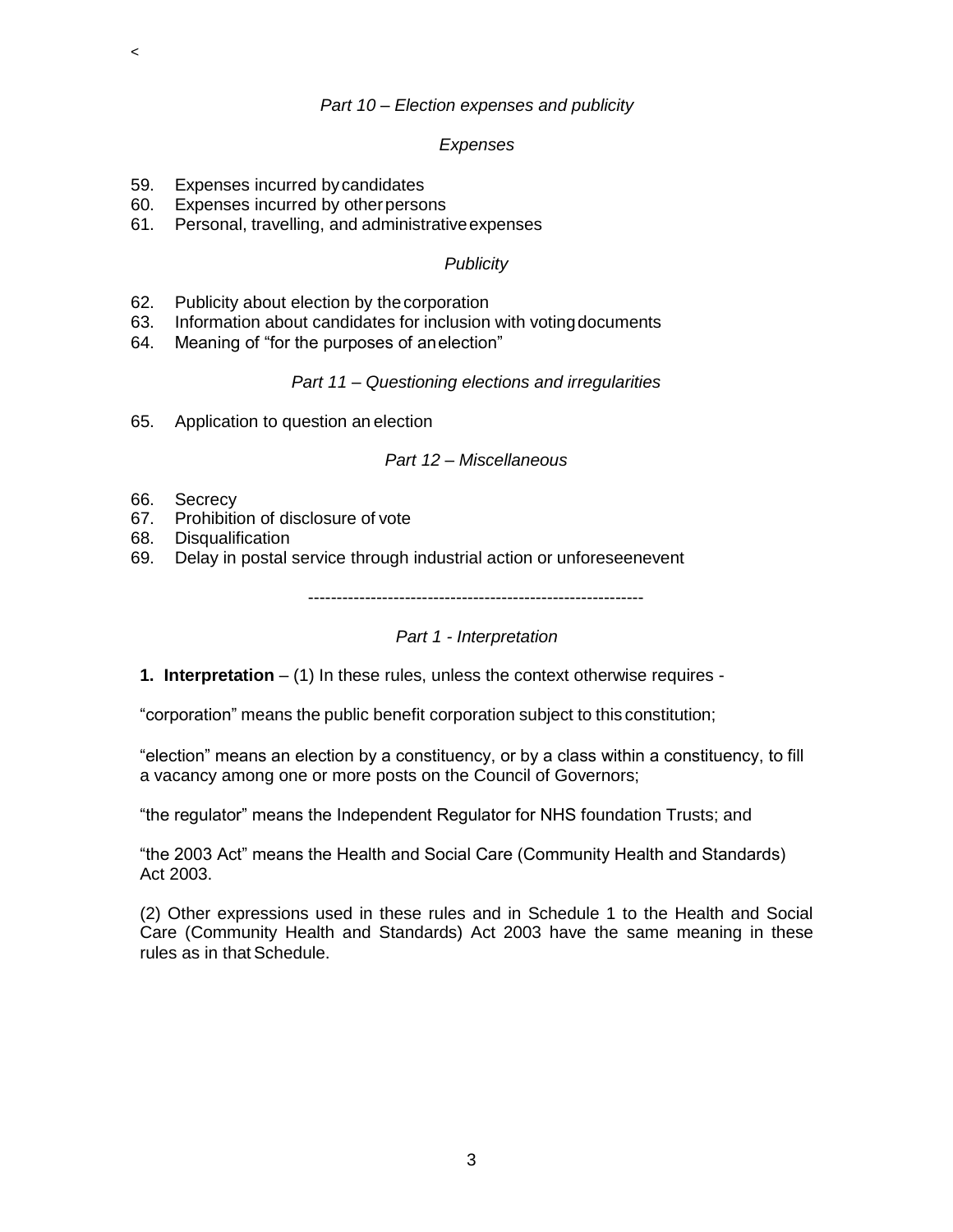#### *Part 2 – Timetable for election*

**2. Timetable -** The proceedings at an election shall be conducted in accordance with the following timetable.

| Proceeding                           | Time                                              |
|--------------------------------------|---------------------------------------------------|
| Publication of notice of election    | Not later than the fortieth day before the day of |
|                                      | the close of the poll.                            |
| Final day for delivery<br>of         | Not later than the twenty eighth day before the   |
| nomination papers to returning       | day of the close of the poll.                     |
| officer                              |                                                   |
| Publication of statement<br>of       | Not later than the twenty seventh day before      |
| nominated candidates                 | the day of the close of the poll.                 |
| Final day for delivery of notices of | Not later than twenty fifth day before the day of |
| withdrawals by candidates from       | the close of the poll.                            |
| election                             |                                                   |
| Notice of the poll                   | Not later than the fifteenth day before the day   |
|                                      | of the close of the poll.                         |
| Close of the poll                    | By 5.00pm on the final day of the election.       |

**3. Computation of time -** (1) In computing any period of time for the purposes of the timetable -

(a) a Saturday or Sunday;

 $\,<$ 

- (b) Christmas day, Good Friday, or a bank holiday,or
- (c) a day appointed for public thanksgiving ormourning,

shall be disregarded, and any such day shall not be treated as a day for the purpose of any proceedings up to the completion of the poll, nor shall the returning officer be obliged to proceed with the counting of votes on such aday.

(2) In this rule, "bank holiday" means a day which is a bank holiday under the Banking and Financial Dealings Act 1971 in England and Wales.

## *Part 3 – Returning officer*

**4. Returning officer –** (1) Subject to rule 64, the returning officer for an election is to be appointed by thecorporation.

(2) Where two or more elections are to be held concurrently, the same returning officer may be appointed for all those elections.

**5. Staff** – Subject to rule 64, the returning officer may appoint and pay such staff, including such technical advisers, as he or she considers necessary for the purposes of the election.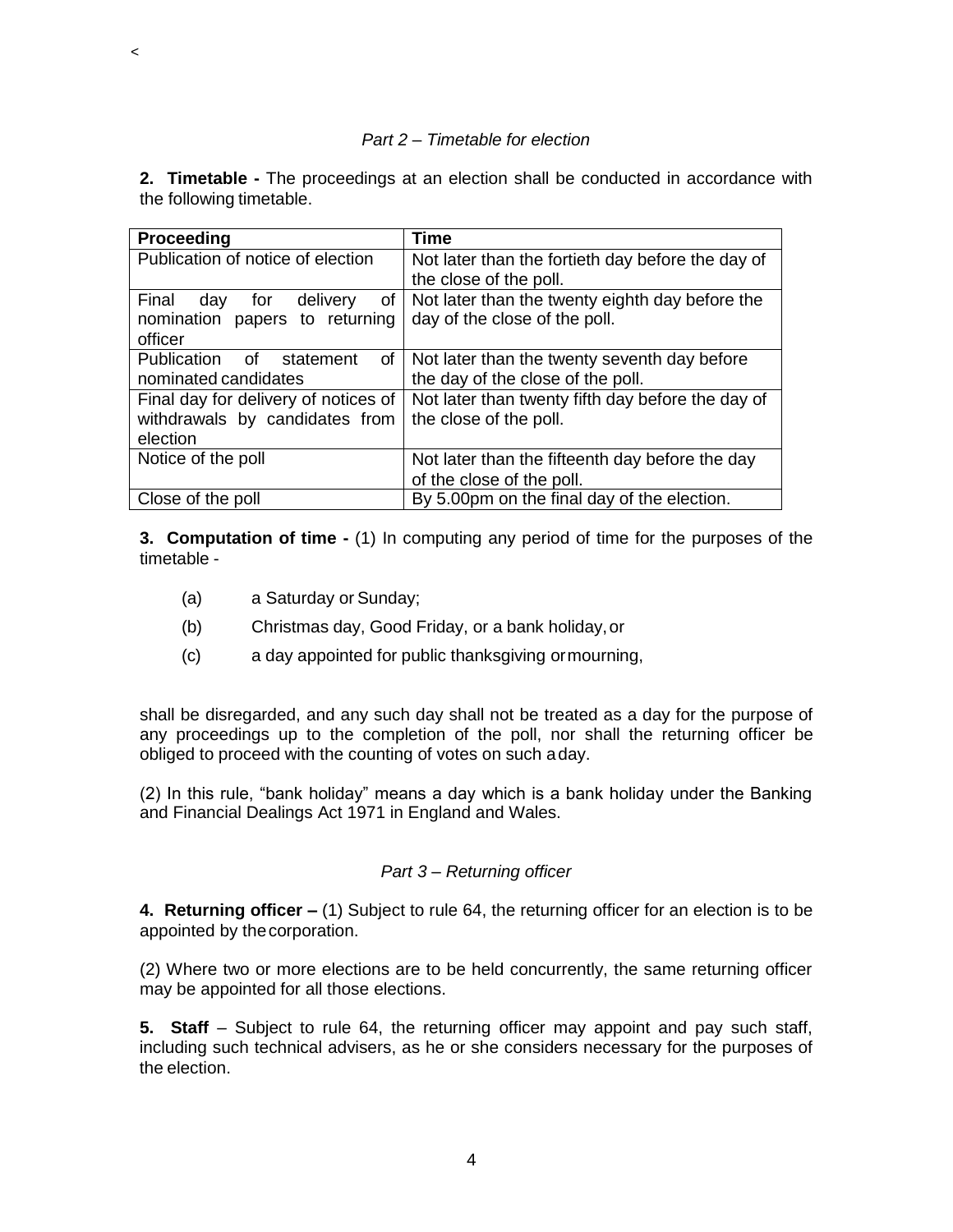- **6. Expenditure -** The corporation is to pay the returning officer–
	- (a) any expenses incurred by that officer in the exercise of his or her functions under these rules,
	- (b) such remuneration and other expenses as the corporation may determine.

**7. Duty of co-operation –** The corporation is to co-operate with the returning officer in the exercise of his or her functions under theserules.

*Part 4 - Stages Common to Contested and Uncontested Elections*

- **8. Notice of election –** The returning officer is to publish a notice of the election stating
	- (a) the constituency, or class within a constituency, for which the election is being held,
	- (b) the number of members of the Council of Governors to be elected from that constituency, or class within thatconstituency,
	- (c) the details of any nomination committee that has been established bythe corporation,
	- (d) the address and times at which nomination papers may beobtained;
	- (e) the address for return of nomination papers and the date and time by which they must be received by the returningofficer,
	- (f) the date and time by which any notice of withdrawal must be received by the returning officer
	- (g) the contact details of the returning officer, and
	- (h) the date and time of the close of the poll in the event of acontest.

**9. Nomination of candidates –** (1) Each candidate must nominate themselves on a single nomination paper.

(2) The returning officer-

 $\,<$ 

- (a) is to supply any member of the corporation with a nomination paper,and
- (b) is to prepare a nomination paper for signature at the request of any member of the corporation,

but it is not necessary for a nomination to be on a form supplied by the returning officer.

**10. Candidate's particulars –** (1) The nomination paper must state the candidate's -

- (a) full name,
- (b) contact address in full, and
- (c) constituency, or class within a constituency, of which the candidate is a member.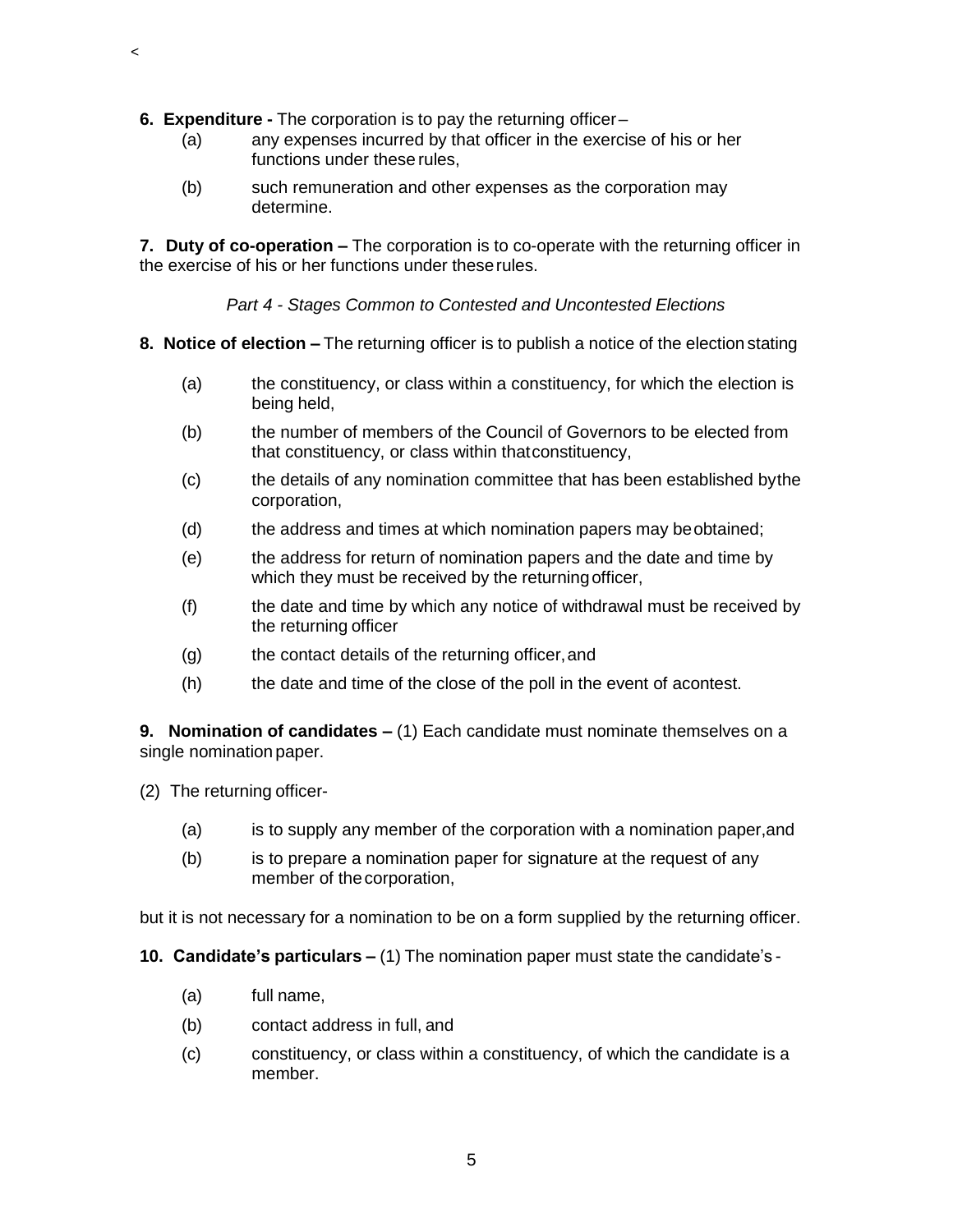**11. Declaration of interests** – The nomination paper must state–

 $\,<$ 

- (a) any financial interest that the candidate has in the corporation,and
- (b) whether the candidate is a member of a political party, and if so, which party,

and if the candidate has no such interests, the paper must include a statement to that effect.

**12. Declaration of eligibility –** The nomination paper must include a declaration made by the candidate–

- (a) that he or she is not prevented from being a member of the Council of Governors by paragraph 8 of Schedule 1 of the 2003 Act or by any provision of the constitution; and,
- (b) for a member of the public or patient constituency, of the particulars of his or her qualification to vote as a member of that constituency, or class within that constituency, for which the election is being held.

**13. Signature of candidate** – The nomination paper must be signed and dated by the candidate, indicating that –

- (a) they wish to stand as acandidate,
- (b) their declaration of interests as required under rule 11, is true and correct, and
- (c) their declaration of eligibility, as required under rule 12, is true and correct.

**14. Decisions as to the validity of nomination** – (1) Where a nomination paper is received by the returning officer in accordance with these rules, the candidate is deemed to stand for election unless and until the returningofficer-

- (a) decides that the candidate is not eligible tostand,
- (b) decides that the nomination paper isinvalid,
- (c) receives satisfactory proof that the candidate has died,or
- (d) receives a written request by the candidate of their withdrawal from candidacy.

(2) The returning officer is entitled to decide that a nomination paper is invalid only on one of the following grounds -

- (a) that the paper is not received on or before the final time and date for return of nomination papers, as specified in the notice of theelection,
- (b) that the paper does not contain the candidate's particulars, as required by rule 10;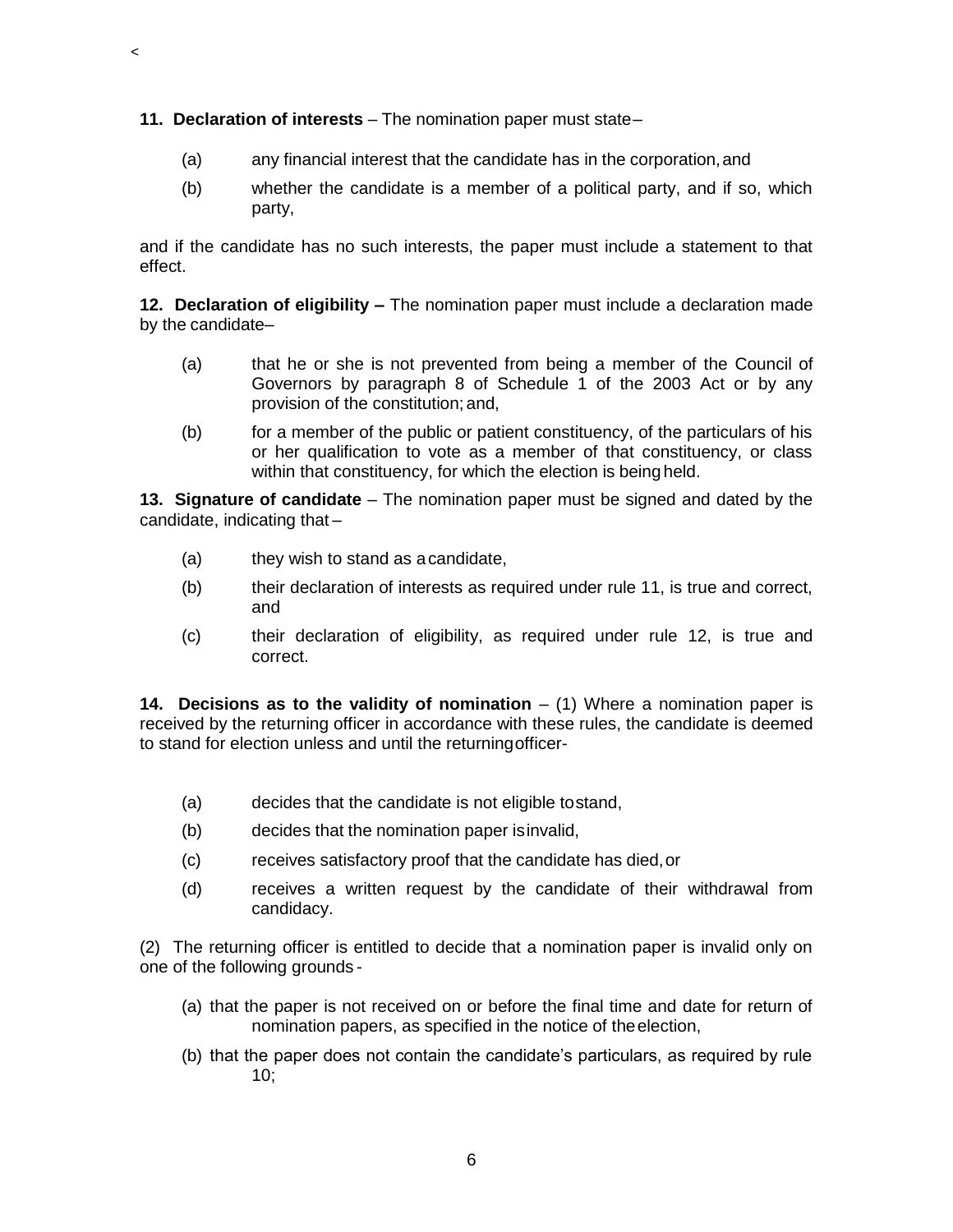- (c) that the paper does not contain a declaration of the interests of thecandidate, as required by rule 11,
- (d) that the paper does not include a declaration of eligibility as required by rule 12, or
- (e) that the paper is not signed and dated by the candidate, as required by rule 13.

(3) The returning officer is to examine each nomination paper as soon as is practicable after he or she has received it, and decide whether the candidate has been validly nominated.

(4) Where the returning officer decides that a nomination is invalid, the returning officer must endorse this on the nomination paper, stating the reasons for their decision.

(5) The returning officer is to send notice of the decision as to whether a nomination is valid or invalid to the candidate at the contact address given in the candidate's nomination paper.

**15. Publication of statement of candidates –** (1) The returning officer is to prepare and publish a statement showing the candidates who are standing for election.

(2) The statement must show–

 $\,<$ 

- (a) the name, contact address, and constituency or class within a constituency of each candidate standing, and
- (b) the declared interests of each candidate standing,

as given in their nominationpaper.

(3) The statement must list the candidates standing for election in alphabetical order by surname.

(4) The returning officer must send a copy of the statement of candidates and copies of the nomination papers to the corporation as soon as is practicable after publishing the statement.

**16. Inspection of statement of nominated candidates and nomination papers –** (1) The corporation is to make the statements of the candidates and the nomination papers supplied by the returning officer under rule 15(4) available for inspection by members of the public free of charge at all reasonabletimes.

(2) If a person requests a copy or extract of the statements of candidates or their nomination papers, the corporation is to provide that person with the copy or extract free of charge.

**17. Withdrawal of candidates -** A candidate may withdraw from election on or before the date and time for withdrawal by candidates, by providing to the returning officer a written notice of withdrawal which is signed by the candidate and attested by awitness.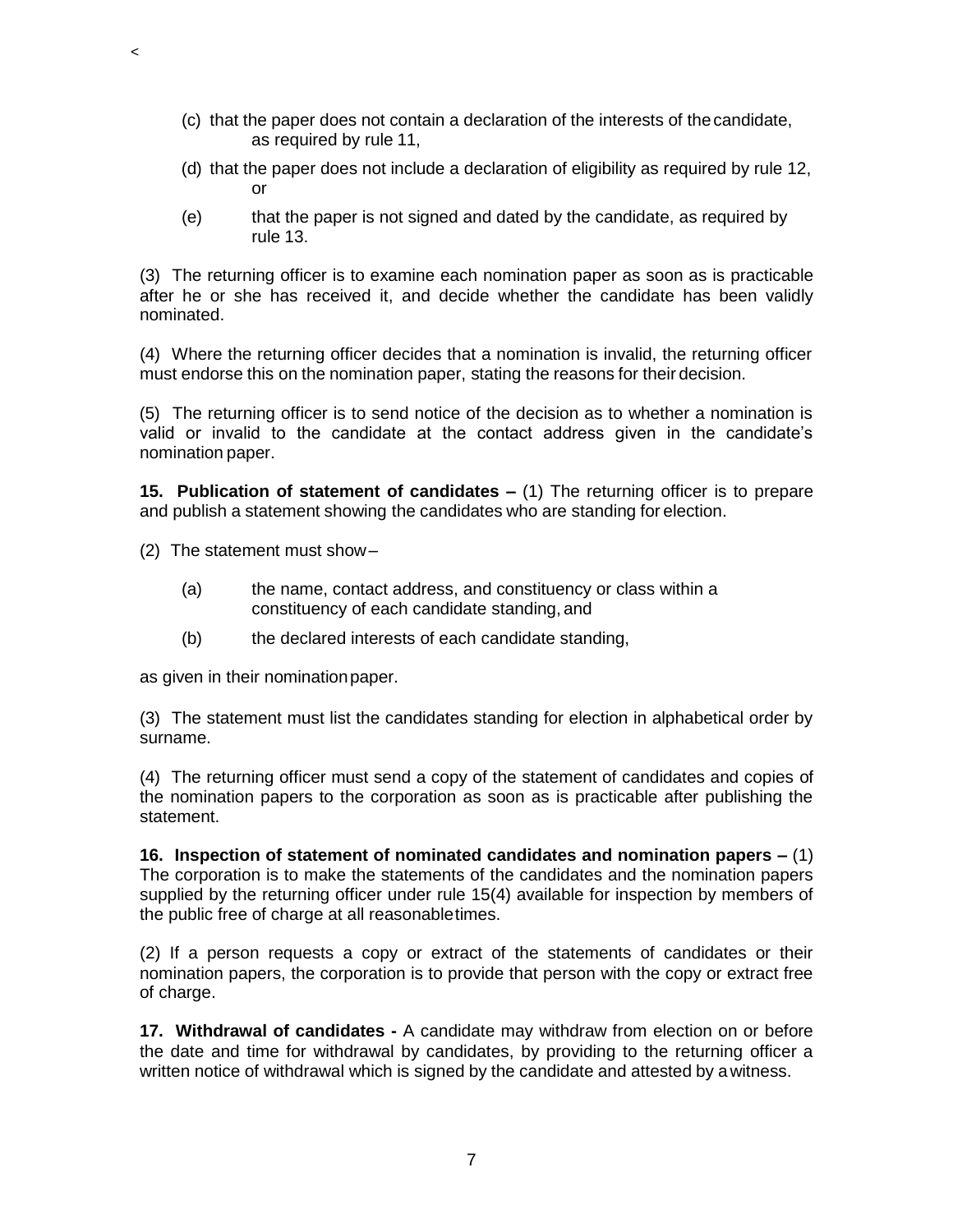**18. Method of election** – (1) If the number of candidates remaining validly nominated for an election after any withdrawals under these rules is greater than the number of members to be elected to the Council of Governors, a poll is to be taken in accordance with Parts 5 and 6 of these rules.

(2) If the number of candidates remaining validly nominated for an election after any withdrawals under these rules is equal to the number of members to be elected to the Council of Governors, those candidates are to be declared elected in accordance with Part 7 of these rules.

(3) If the number of candidates remaining validly nominated for an election after any withdrawals under these rules is less than the number of members to be elected to be Council of Governors, then –

- (a) the candidates who remain validly nominated are to be declared elected in accordance with Part 7 of these rules,and
- (b) the returning officer is to order a new election to fill any vacancy which remains unfilled, on a day appointed by him or her in consultation with the corporation.

## *Part 5 – Contested elections*

**19. Poll to be taken by ballot –** (1) The votes at the poll must be given by secret ballot.

(2) The votes are to be counted and the result of the poll determined in accordance with Part 6 of these rules.

**20. The ballot paper** – (1) The ballot of each voter is to consist of a ballot paper with the persons remaining validly nominated for an election after any withdrawals under these rules, and no others, inserted in thepaper.

(2) Every ballot paper must specify–

 $\,<$ 

- (a) the name of thecorporation,
- (b) the constituency, or class within a constituency, for which the election is being held,
- (c) the number of members of the Council of Governors to be elected from that constituency, or class within thatconstituency,
- (d) the names and other particulars of the candidates standing for election, with the details and order being the same as in the statement of nominated candidates,
- (e) instructions on how to vote,
- (f) if the ballot paper is to be returned by post, the address for its return and the date and time of the close of the poll,and
- (g) the contact details of the returningofficer.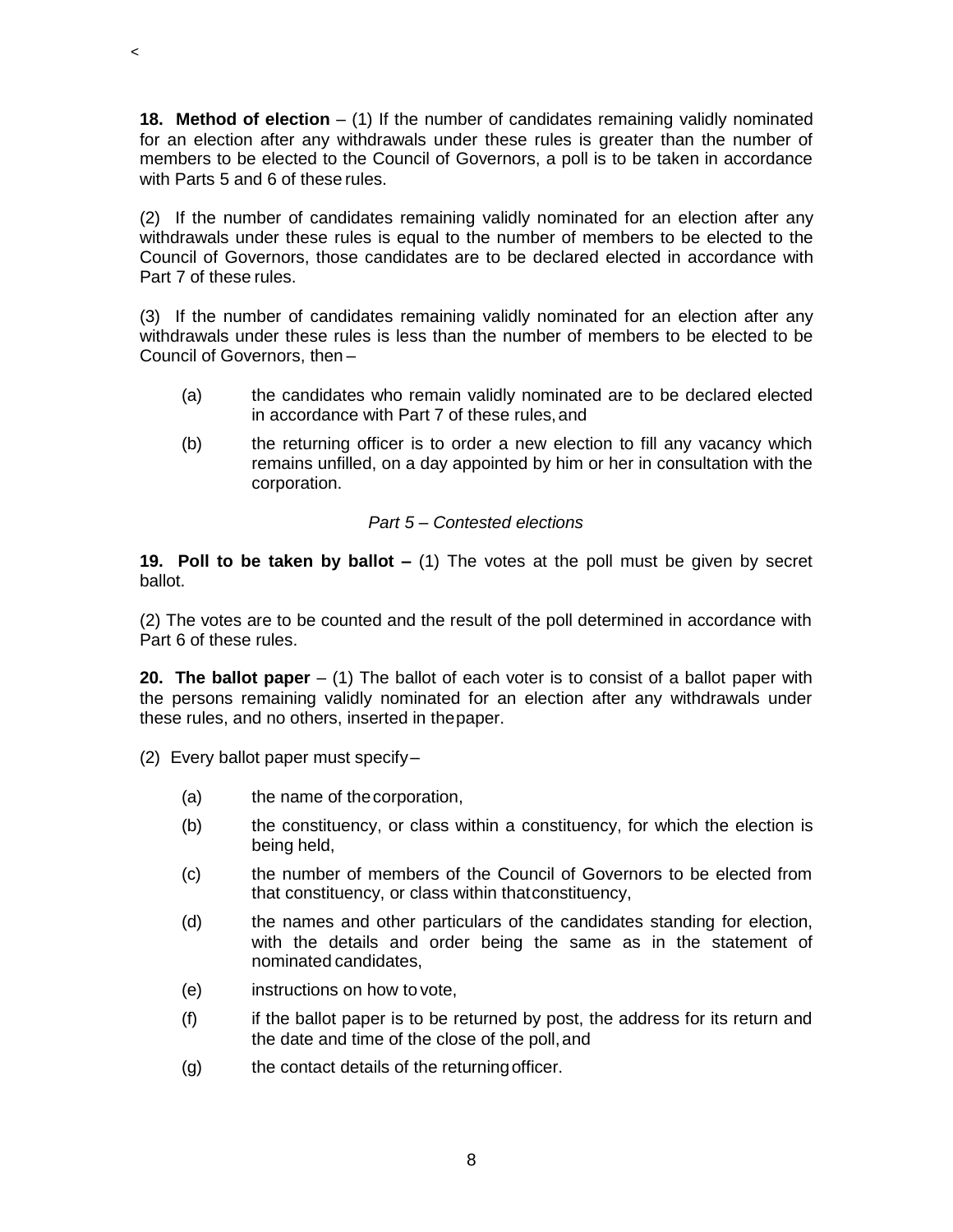(3) Each ballot paper must have a uniqueidentifier.

 $\,<$ 

(4) Each ballot paper must have features incorporated into it to prevent it from being reproduced.

**21. The declaration of identity (public and patient constituencies)** – (1) In respect of an election for a public or patient constituency a declaration of identity must be issued with each ballot paper.

- (2) The declaration of identity is to include a declaration–
	- (a) that the voter is the person to whom the ballot paper wasaddressed,
	- (b) that the voter has not marked or returned any other voting paper in the election, and
	- (c) for a member of the public or patient constituency, of the particulars of that member's qualification to vote as a member of the constituency or class within a constituency for which the election is beingheld.
- (3) The declaration of identity is to include space for–
	- (a) the name of the voter,
	- (b) the address of the voter,
	- (c) the voter's signature, and
	- (d) the date that the declaration was made by thevoter.

(4) The voter must be required to return the declaration of identity together with the ballot paper.

(5) The declaration of identity must caution the voter that, if it is not returned with the ballot paper, or if it is returned without being correctly completed, the voter's ballot paper may be declaredinvalid.

#### *Action to be taken before the poll*

**22. List of eligible voters –** (1) The corporation is to provide the returning officer with a list of the members of the constituency or class within a constituency for which the election is being held who are eligible to vote by virtue of rule 26 as soon as is reasonably practicable after the final date for the delivery of notices of withdrawals by candidates from an election.

(2) The list is to include, for each member, a mailing address where his or her ballot paper is to be sent.

**23. Notice of poll** - The returning officer is to publish a notice of the pollstating–

(a) the name of thecorporation,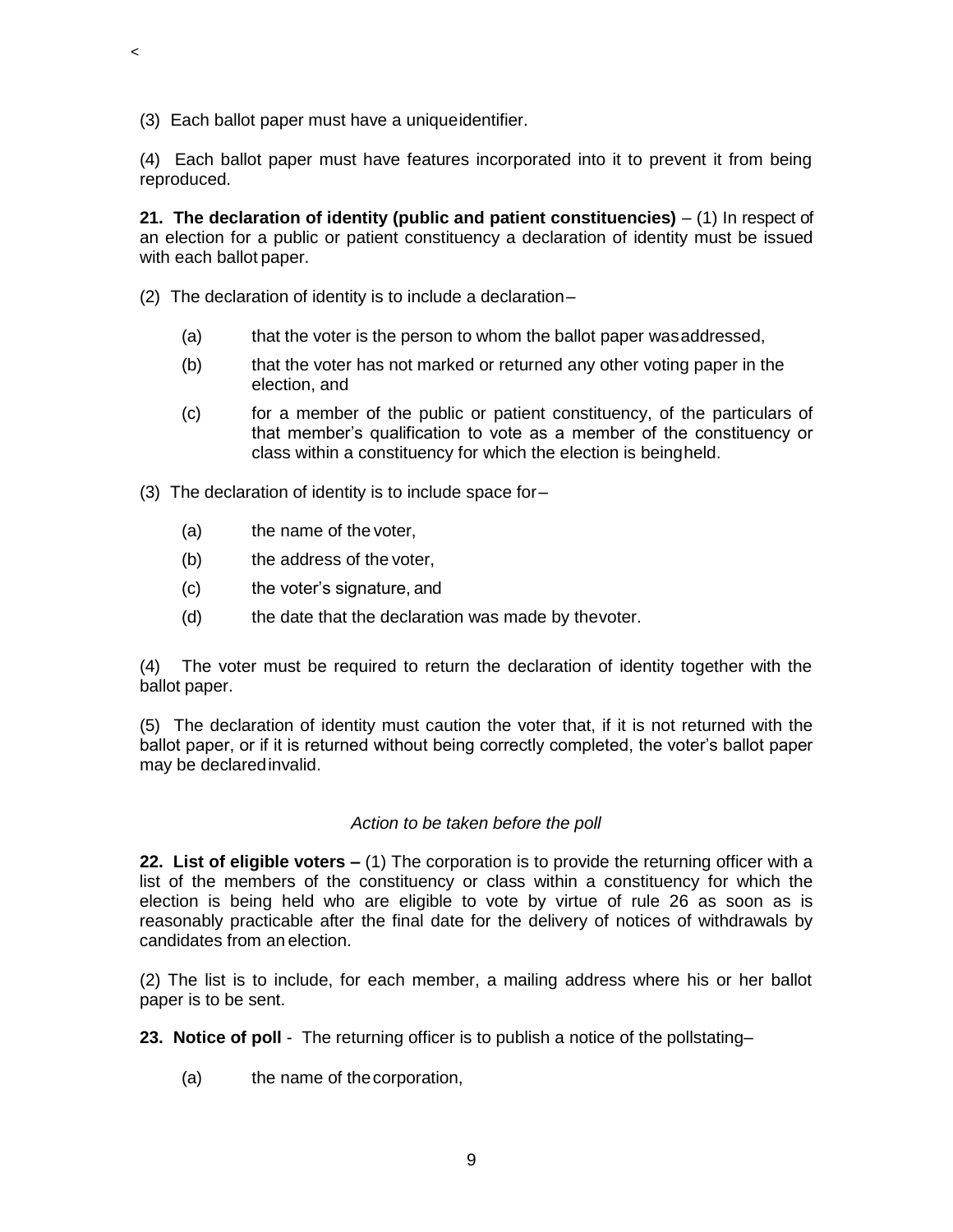- (b) the constituency, or class within a constituency, for which the election is being held,
- (c) the number of members of the Council of Governors to be elected from that constituency, or class with thatconstituency,
- (d) the names, contact addresses, and other particulars of the candidates standing for election, with the details and order being the same as in the statement of nominated candidates.
- (e) that the ballot papers for the election are to be issued and returned, if appropriate, by post,
- (f) the address for return of the ballot papers, and the date and time of the close of the poll,
- (g) the address and final dates for applications for replacement ballot papers, and
- (h) the contact details of the returningofficer.

**24. Issue of voting documents by returning officer**  $-$  (1) As soon as is reasonably practicable on or after the publication of the notice of the poll, the returning officer is to send the following documents to each member of the corporation named in the list of eligible voters–

- (a) a ballot paper and ballot paperenvelope,
- (b) a declaration of identity (ifrequired),
- (c) information about each candidate standing for election, pursuant to rule 59 of these rules, and
- (d) a covering envelope.

 $\,<$ 

(2) The documents are to be sent to the mailing address for each member, as specified in the list of eligiblevoters.

**25. Ballot paper envelope and covering envelope** – (1) The ballot paper envelope must have clear instructions to the voter printed on it, instructing the voter to seal the ballot paper inside the envelope once the ballot paper has beenmarked.

(2) The covering envelope is to have –

- (a) the address for return of the ballot paper printed on it,and
- (b) pre-paid postage for return to thataddress.

(3) There should be clear instructions, either printed on the covering envelope or elsewhere, instructing the voter to seal the following documents inside the covering envelope and return it to the returning officer–

- (a) the completed declaration of identity if required,and
- (b) the ballot paper envelope, with the ballot paper sealed insideit.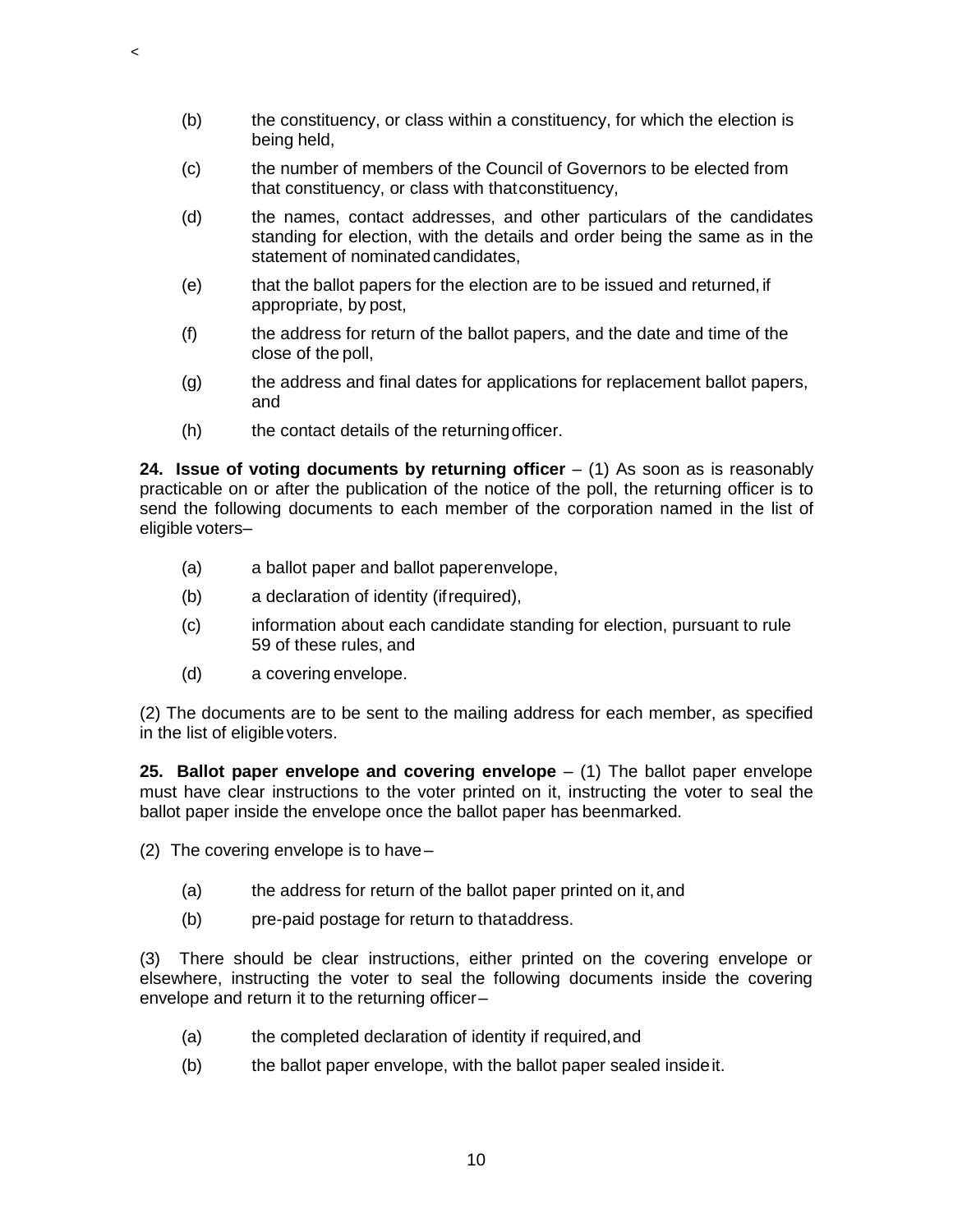# *The poll*

**26. Eligibility to vote** – An individual who becomes a member of the corporation on or before the closing date for the receipt of nominations by candidates for the election, is eligible to vote in that election.

**27. Voting by persons who require assistance –** (1) The returning officer is to put in place arrangements to enable requests for assistance to vote to bemade.

(2) Where the returning officer receives a request from a voter who requires assistance to vote, the returning officer is to make such arrangements as he or she considers necessary to enable that voter tovote.

**28. Spoilt ballot papers** (1) – If a voter has dealt with his or her ballot paper in such a manner that it cannot be accepted as a ballot paper (referred to a "spoilt ballot paper"), that voter may apply to the returning officer for a replacement ballot paper.

(2) On receiving an application, the returning officer is to obtain the details of the unique identifier on the spoilt ballot paper, if he or she can obtainit.

(3) The returning officer may not issue a replacement ballot paper for a spoilt ballot paper unless he or she –

- (a) is satisfied as to the voter's identity, and
- (b) has ensured that the declaration of identity, if required, has not been returned.

(4) After issuing a replacement ballot paper for a spoilt ballot paper, the returning officer shall enter in a list ("the list of spoilt ballot papers")–

(a) the name of the voter, and

 $\,<$ 

- (b) the details of the unique identifier of the spoilt ballot paper (if that officer was able to obtain it), and
- (c) the details of the unique identifier of the replacement ballot paper.

**29. Lost ballot papers –** (1) Where a voter has not received his or her ballot paper by the fourth day before the close of the poll, that voter may apply to the returning officer for a replacement ballot paper.

(2) The returning officer may not issue a replacement ballot paper for a lost ballot paper unless he or she –

- (a) is satisfied as to the voter's identity,
- (b) has no reason to doubt that the voter did not receive the originalballot paper, and
- (c) has ensured that the declaration of identity if required has not been returned.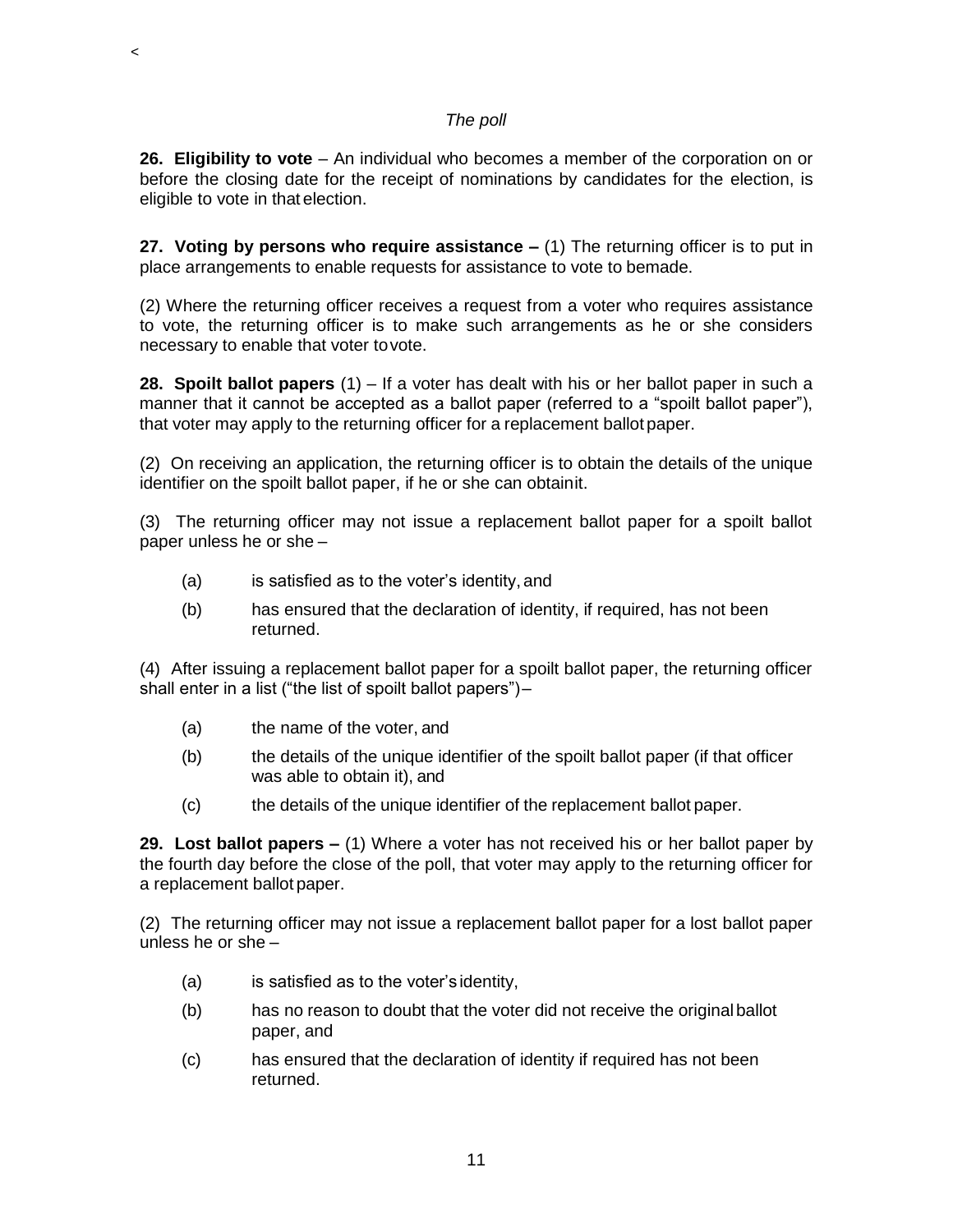(3) After issuing a replacement ballot paper for a lost ballot paper, the returning officer shall enter in a list ("the list of lost ballot papers")–

(a) the name of the voter, and

 $\,<$ 

(b) the details of the unique identifier of the replacement ballotpaper.

**30. Issue of replacement ballot paper**– (1) If a person applies for a replacement ballot paper under rule 28 or 29 and a declaration of identity has already been received by the returning officer in the name of that voter, the returning officer may not issue a replacement ballot paper unless, in addition to the requirements imposed rule 28(3) or 29(2), he or she is also satisfied that that person has not already voted in the election, notwithstanding the fact that a declaration of identity if required has already been received by the returning officer in the name of thatvoter.

(2) After issuing a replacement ballot paper under this rule, the returning officer shall enter in a list ("the list of tendered ballot papers")–

- (a) the name of the voter, and
- (b) the details of the unique identifier of the replacement ballot paperissued under this rule.

# **31. Declaration of identity for replacement ballot papers (public and patient constituencies) –**

(1) In respect of an election for a public or patient constituency a declaration of identity must be issued with each replacement ballotpaper.

- (2) The declaration of identity is to include a declaration–
	- (a) that the voter has not voted in the election with any ballot paper other than the ballot paper being returned with the declaration,and
	- (b) of the particulars of that member's qualification to vote as a member of the public or patient constituency, or class within a constituency, for which the election is being held.
- (3) The declaration of identity is to include space for–
	- (a) the name of the voter,
	- (b) the address of the voter,
	- (c) the voter's signature, and
	- (d) the date that the declaration was made by thevoter.

(4) The voter must be required to return the declaration of identity together with the ballot paper.

(5) The declaration of identity must caution the voter that if it is not returned with the ballot paper, or if it is returned without being correctly completed, the replacement ballot paper may be declaredinvalid.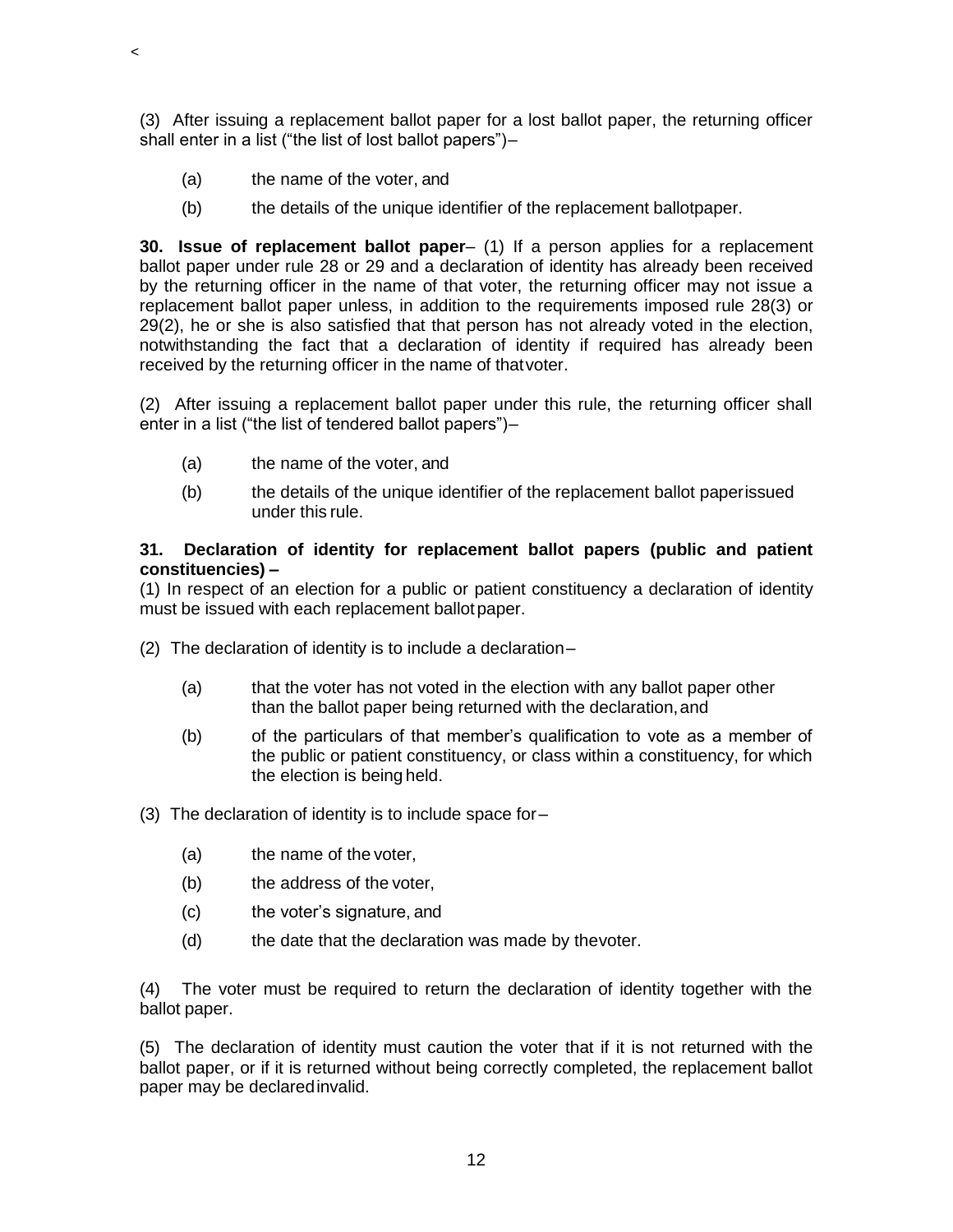### *Procedure for receipt of envelopes*

### **32. Receipt of voting documents** – (1) Where the returning officer receives a–

(a) covering envelope, or

 $\,<$ 

(b) any other envelope containing a declaration of identity if required, a ballot paper envelope, or a ballot paper,

before the close of the poll, that officer is to open it as soon as is practicable; and rules 33 and 34 are to apply.

(2) The returning officer may open any ballot paper envelope for the purposes of rules 33 and 34, but must make arrangements to ensure that no person obtains or communicates information as to –

- (a) the candidate for whom a voter has voted,or
- (b) the unique identifier on a ballot paper.

(3) The returning officer must make arrangements to ensure the safety and security of the ballot papers and otherdocuments.

**33. Validity of ballot paper** – (1) A ballot paper shall not be taken to be duly returned unless the returning officer is satisfied that it has been received by the returning officer before the close of the poll, with a declaration of identity if required that has been correctly completed, signed, anddated.

(2) Where the returning officer is satisfied that paragraph (1) has been fulfilled, he or she is to  $-$ 

- (a) put the declaration of identity if required in a separate packet,and
- (b) put the ballot paper aside for counting after the close of thepoll.

(3) Where the returning officer is not satisfied that paragraph (1) has been fulfilled, he or she is to  $-$ 

- (a) mark the ballot paper"disqualified",
- (b) if there is a declaration of identity accompanying the ballot paper, mark it as "disqualified" and attach it the ballotpaper,
- (c) record the unique identifier on the ballot paper in a list (the "list of disqualified documents");and
- (d) place the document or documents in a separatepacket.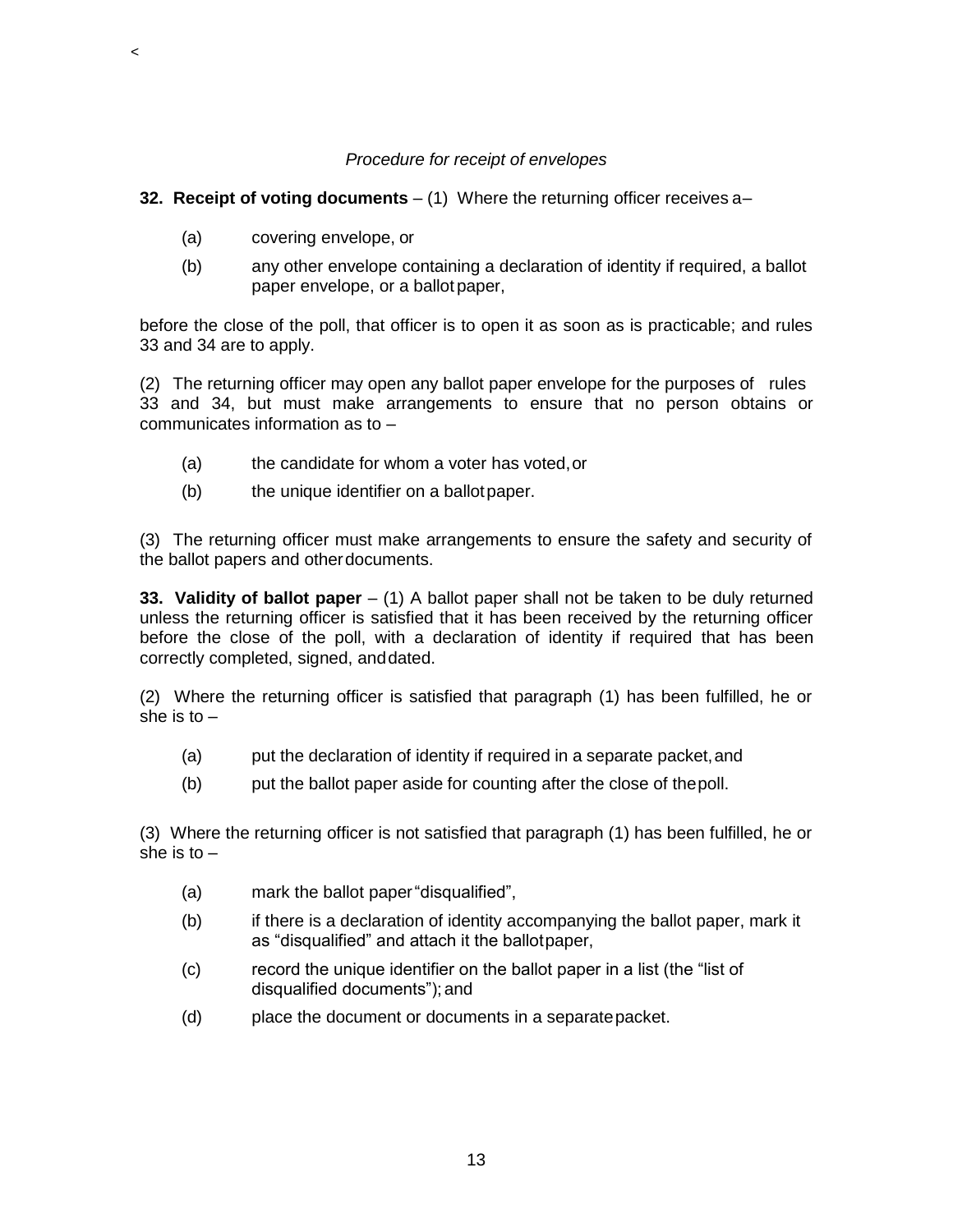**34. Declaration of identity but no ballot paper (public and patient constituency) –** Where the returning officer receives a declaration of identity if required but no ballot paper, the returning officer is to –

- (a) mark the declaration of identity"disqualified",
- (b) record the name of the voter in the list of disqualified documents, indicating that a declaration of identity was received from the voter without a ballot paper; and
- (c) place the declaration of identity in a separatepacket.

**35. Sealing of packets –** As soon as is possible after the close of the poll and after the completion of the procedure under rules 33 and 34, the returning officer is to seal the packets containing–

- (a) the disqualified documents, together with the list of disqualified documents inside it,
- (b) the declarations of identity ifrequired,
- (c) the list of spoilt ballot papers,
- (d) the list of lost ballot papers,

 $\,<$ 

- (e) the list of eligible voters,and
- (f) the list of tendered ballotpapers.

#### *Part 6 - Counting the votes*

#### **36. Interpretation of Part 6 –** In Part 6 of these rules–

"continuing candidate" means any candidate not deemed to be elected, and not excluded,

"count" means all the operations involved in counting of the first preferences recorded for candidates, the transfer of the surpluses of elected candidates, and the transfer of the votes of the excluded candidates,

"deemed to be elected" means deemed to be elected for the purposes of counting of votes but without prejudice to the declaration of the result of the poll,

"mark" means a figure, an identifiable written word, or a mark such as "X",

"non-transferable vote" means a ballot paper –

- (a) on which no second or subsequent preference is recorded for a continuing candidate, or
- (b) which is excluded by the returning officer under rule stv44(4) below,

"preference" as used in the following contexts has the meaning assigned below–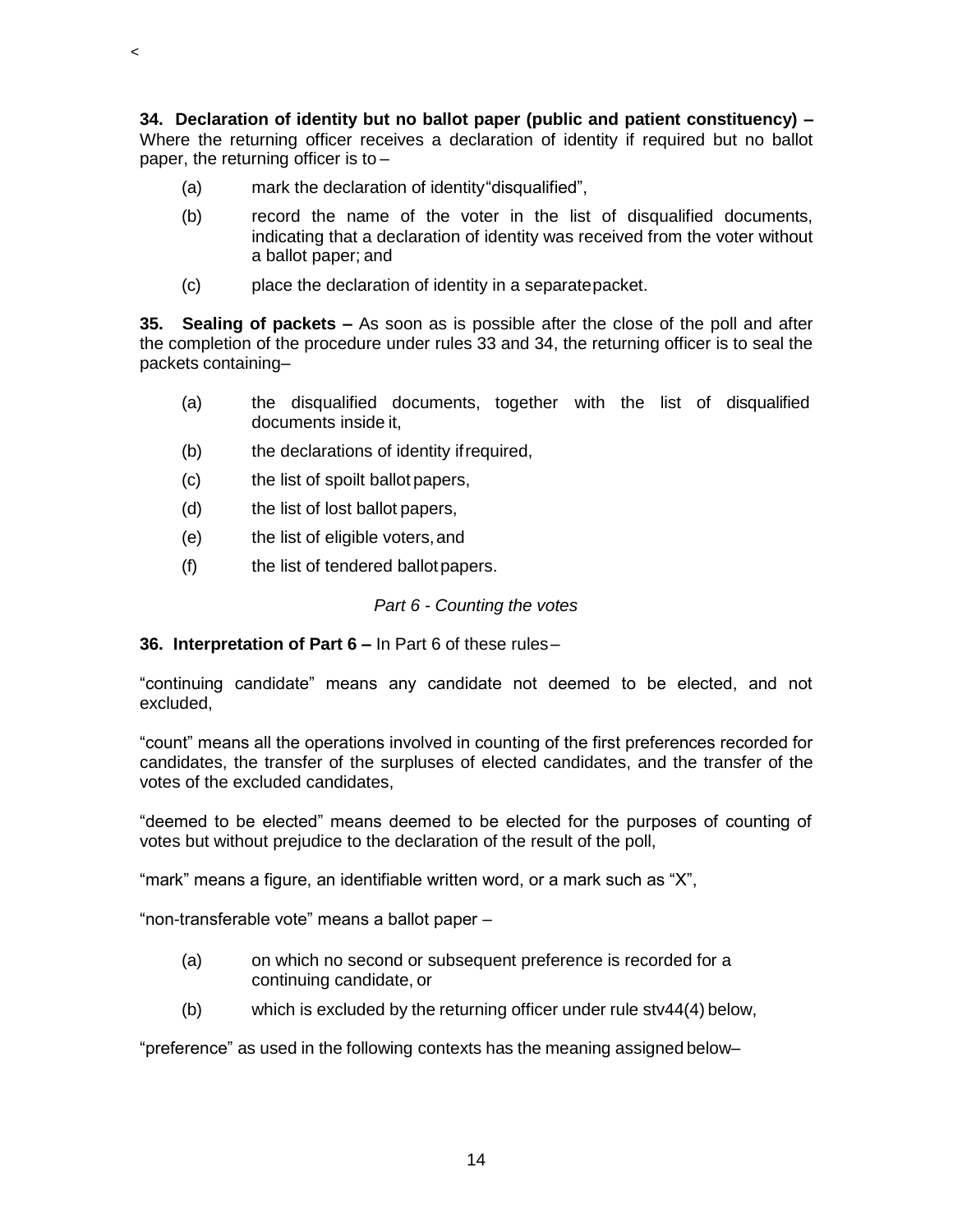- (a) "first preference" means the figure "1" or any mark or word which clearly indicates a first (or only) preference,
- (b) "next available preference" means a preference which is the second, or as the case may be, subsequent preference recorded in consecutive order for a continuing candidate (any candidate who is deemed to be elected or is excluded thereby being ignored);and
- (c) in this context, a "second preference" is shown by the figure "2" or any mark or word which clearly indicates a second preference, and a third preference by the figure "3" or any mark or word which clearly indicates a third preference, and soon,

"quota" means the number calculated in accordance with rule stv41 below,

"surplus" means the number of votes by which the total number of votes for any candidate (whether first preference or transferred votes, or a combination of both) exceeds the quota; but references in these rules to the transfer of the surplus means the transfer (at a transfer value) of all transferable papers from the candidate who has the surplus,

"stage of the count" means –

 $\,<$ 

- (a) the determination of the first preference vote of eachcandidate,
- (b) the transfer of a surplus of a candidate deemed to be elected,or
- (c) the exclusion of one or more candidates at any giventime,

"transferable paper" means a ballot paper on which, following a first preference, a second or subsequent preference is recorded in consecutive numerical order for a continuing candidate,

"transferred vote" means a vote derived from a ballot paper on which a second or subsequent preference is recorded for the candidate to whom that paper has been transferred, and

"transfer value" means the value of a transferred vote calculated in accordance with paragraph (4) or (7) of rule stv42 below.

**37. Arrangements for counting of the votes** – The returning officer is to make arrangements for counting the votes as soon as is practicable after the close of the poll.

**38. The count** – (1) The returning officer is to–

- (a) count and record the number of ballot papers that have been returned, and
- (b) count the votes according to the provisions in this Part of therules.

(2) The returning officer, while counting and recording the number of ballot papers and counting the votes, must make arrangements to ensure that no person obtains or communicates information as to the unique identifier on a ballotpaper.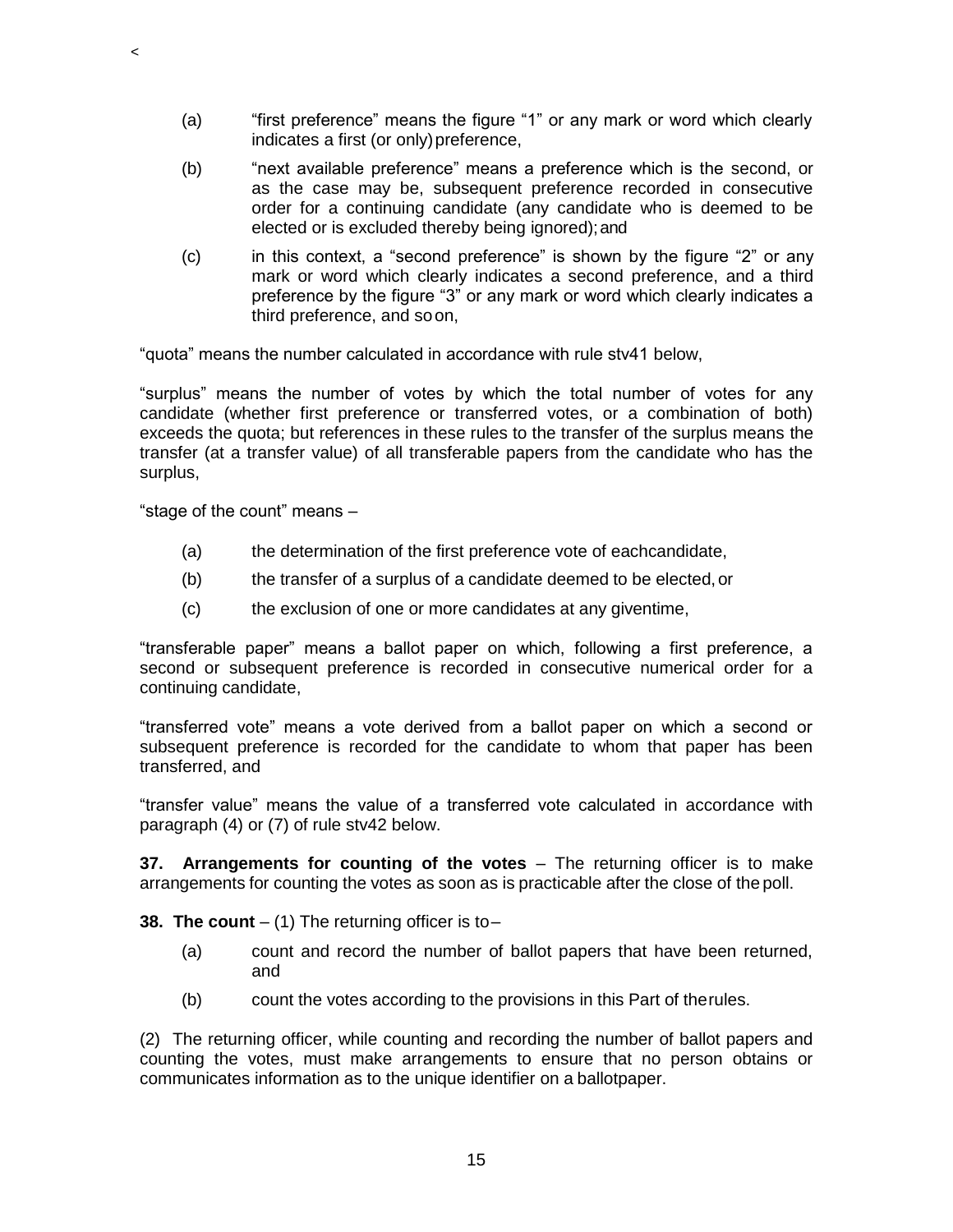(3) The returning officer is to proceed continuously with counting the votes as far as is practicable.

# **39. Rejected ballot papers –** (1) Any ballot paper –

 $\,<$ 

- (a) which does not bear the features that have been incorporated into the other ballot papers to prevent them from beingreproduced,
- (b) on which the figure "1" standing alone is not placed so as to indicate a first preference for anycandidate,
- (c) on which anything is written or marked by which the voter can be identified except the unique identifier,or
- (d) which is unmarked or rejected because of uncertainty,

shall be rejected and not counted, but the ballot paper shall not be rejected by reason only of carrying the words "one", "two", "three" and so on, or any other mark instead of a figure if, in the opinion of the returning officer, the word or mark clearly indicates a preference or preferences.

(2) The returning officer is to endorse the word "rejected" on any ballot paper which under this rule is not to be counted.

(3) The returning officer is to draw up a statement showing the number of ballot papers rejected by him or her under each of the subparagraphs (a) to (d) of paragraph (1).

**40. Rejected ballot papers** – (1) Any ballot paper –

- (a) which does not bear the features that have been incorporated into the other ballot papers to prevent them from beingreproduced,
- (b) on which votes are given for more candidates than the voter is entitled to vote,
- (c) on which anything is written or marked by which the voter can be identified except the unique identifier,or
- (d) which is unmarked or rejected because of uncertainty,

shall, subject to paragraphs (2) and (3) below, be rejected and not counted.

(2) Where the voter is entitled to vote for more than one candidate, a ballot paper is not to be rejected because of uncertainty in respect of any vote where no uncertainty arises, and that vote is to be counted.

- (3) A ballot paper on which a vote is marked–
	- (a) elsewhere than in the properplace,
	- (b) otherwise than by means of a clearmark,
	- (c) by more than one mark,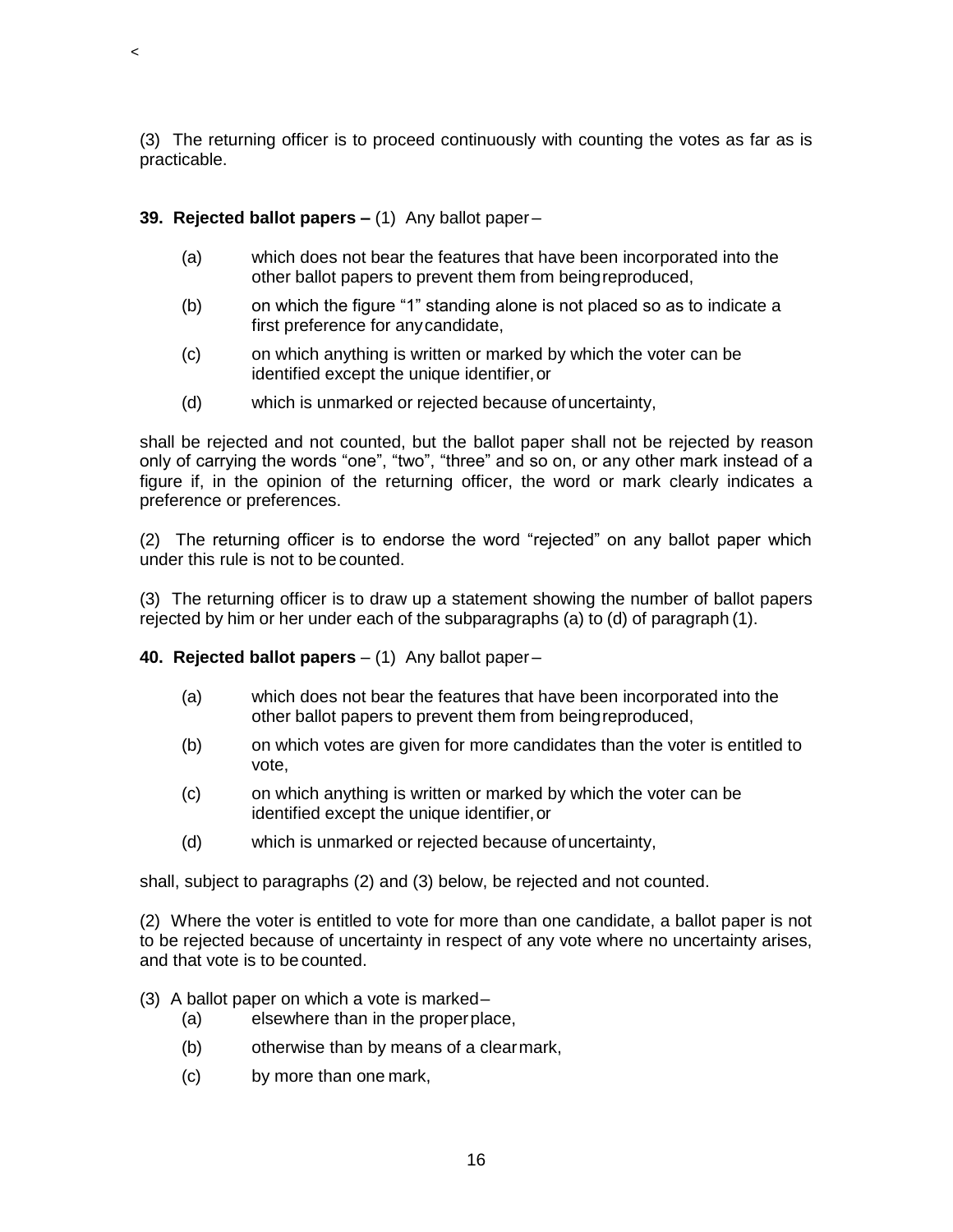is not to be rejected for such reason (either wholly or in respect of that vote) if an intention that the vote shall be for one or other of the candidates clearly appears, and the way the paper is marked does not itself identify the voter and it is not shown that he or she can be identified by it.

- (4) The returning officer is to  $-$ 
	- (a) endorse the word "rejected" on any ballot paper which under this rule is not to be counted, and
	- (b) in the case of a ballot paper on which any vote is counted under paragraph (2) or (3) above, endorse the words "rejected in part" on the ballot paper and indicate which vote or votes have beencounted.

(5) The returning officer is to draw up a statement showing the number of rejected ballot papers under the following headings–

- (a) does not bear proper features that have been incorporated into the ballot paper,
- (b) voting for more candidates than the voter is entitledto,
- (c) writing or mark by which voter could be identified,and
- (d) unmarked or rejected because ofuncertainty,

and, where applicable, each heading must record the number of ballot papers rejected in part.

**41. First stage** – (1) The returning officer is to sort the ballot papers into parcels according to the candidates for whom the first preference votes aregiven.

(2) The returning officer is to then count the number of first preference votes given on ballot papers for each candidate, and is to record thosenumbers.

(3) The returning officer is to also ascertain and record the number of valid ballot papers.

**42. The quota** – (1) The returning officer is to divide the number of valid ballot papers by a number exceeding by one the number of members to be elected.

(2) The result, increased by one, of the division under paragraph (1) above (any fraction being disregarded) shall be the number of votes sufficient to secure the election of a candidate (in these rules referred to as "thequota").

(3) At any stage of the count a candidate whose total votes equals or exceeds the quota shall be deemed to be elected, except that any election where there is only one vacancy a candidate shall not be deemed to be elected until the procedure set out in paragraphs (1) to (3) of rule stv44 has been compliedwith.

**43. Transfer of votes** – (1) Where the number of first preference votes for any candidate exceeds the quota, the returning officer is to sort all the ballot papers on which first preference votes are given for that candidate into sub-parcels so that they are grouped –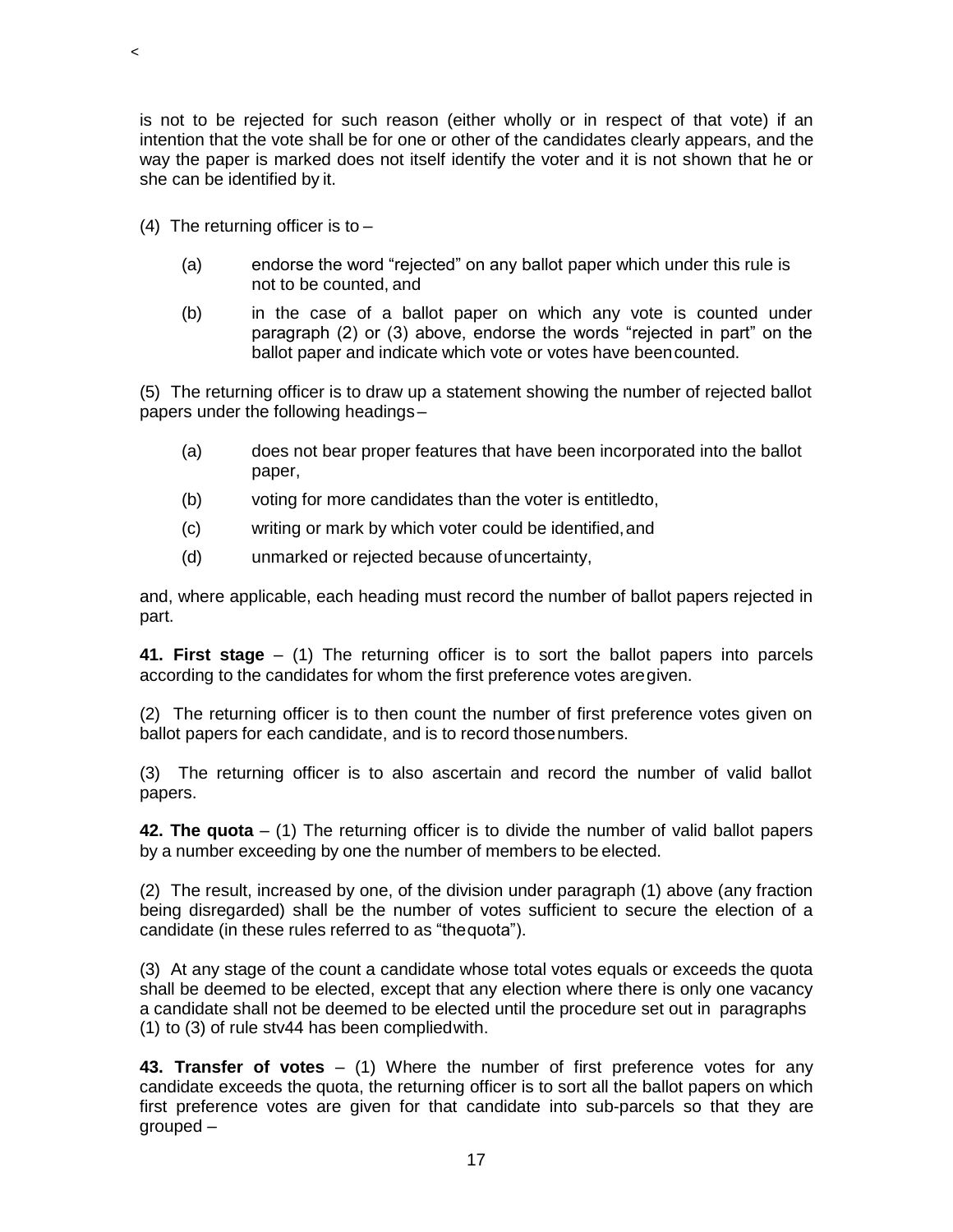- (a) according to next available preference given on those papers for any continuing candidate, or
- (b) where no such preference is given, as the sub-parcel of non-transferable votes.

(2) The returning officer is to count the number of ballot papers in each parcel referred to in paragraph (1)above.

(3) The returning officer is, in accordance with this rule and rule stv43 below, to transfer each sub-parcel of ballot papers referred to in paragraph (1)(a) to the candidate for whom the next available preference is given on those papers.

(4) The vote on each ballot paper transferred under paragraph (3) above shall be at a value ("the transfer value") which–

- (a) reduces the value of each vote transferred so that the total value of all such votes does not exceed the surplus, and
- (b) is calculated by dividing the surplus of the candidate from whom the votes are being transferred by the total number of the ballot papers on which those votes are given, the calculation being made to two decimal places (ignoring the remainder ifany).

(5) Where at the end of any stage of the count involving the transfer of ballot papers, the number of votes for any candidate exceeds the quota, the returning officer is to sort the ballot papers in the sub-parcel of transferred votes which was last received by that candidate into separate sub-parcels so that they are grouped–

- (a) according to the next available preference given on those papers for any continuing candidate, or
- (b) where no such preference is given, as the sub-parcel of non-transferable votes.

(6) The returning officer is, in accordance with this rule and rule stv43 below, to transfer each sub-parcel of ballot papers referred to in paragraph (5)(a) to the candidate for whom the next available preference is given on thosepapers.

- (7) The vote on each ballot paper transferred under paragraph (6) shall be at–
	- (a) a transfer value calculated as set out in paragraph  $(4)(b)$  above, or
	- (b) at the value at which that vote was received by the candidate from whom it is now being transferred,

whichever is the less.

 $\,<$ 

(8) Each transfer of a surplus constitutes a stage in thecount.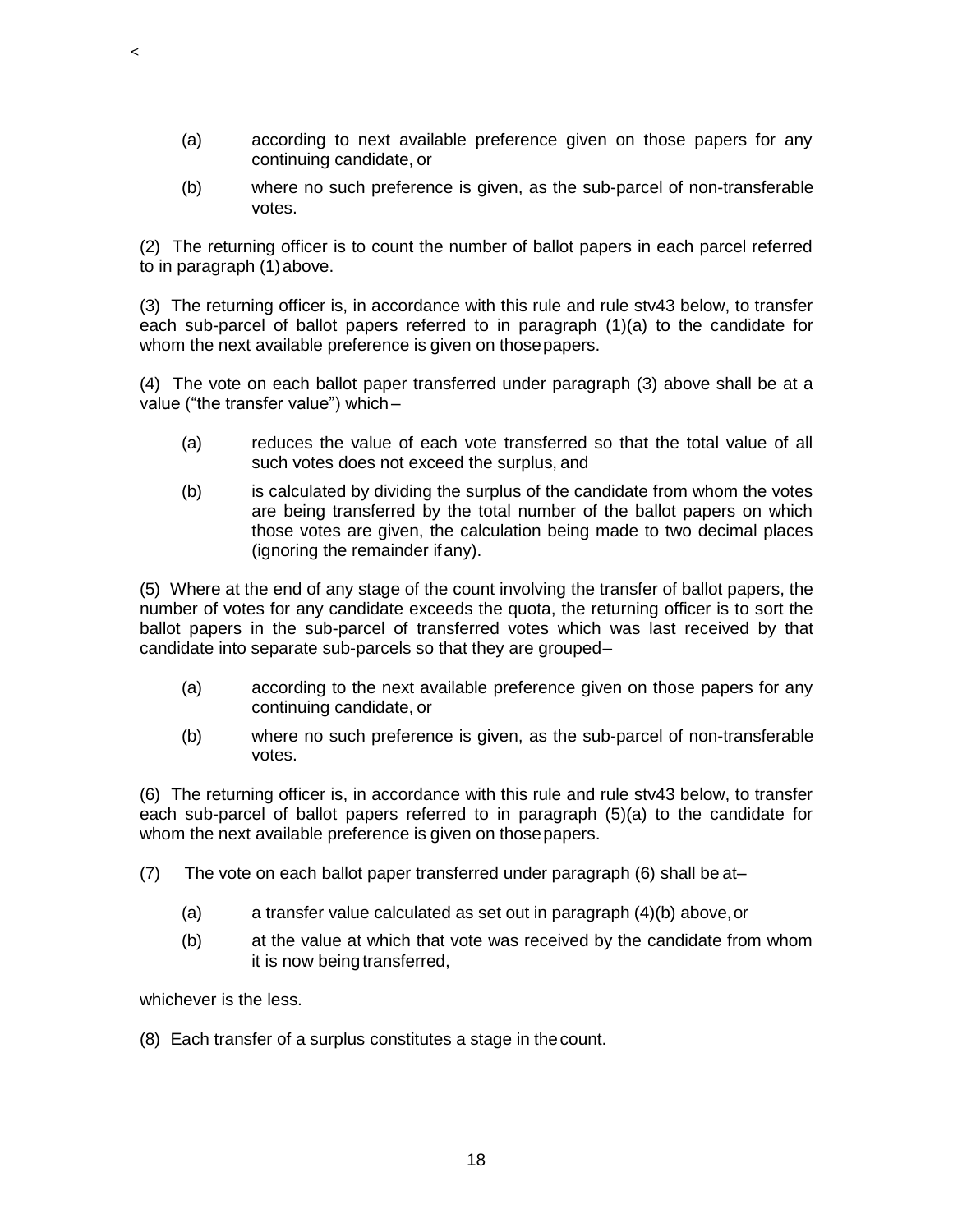(9) Subject to paragraph (10), the returning officer shall proceed to transfer transferable papers until no candidate who is deemed to be elected has a surplus or all the vacancies have been filled.

(10) Transferable papers shall not be liable to be transferred where any surplus or surpluses which, at a particular stage of the count, have not already been transferred, are –

- (a) less than the difference between the total vote then credited to the continuing candidate with the lowest recorded vote and the vote of the candidate with the next lowest recorded vote,or
- (b) less than the difference between the total votes of the two or more continuing candidates, credited at that stage of the count with the lowest recorded total numbers of votes and the candidate next above such candidates.

(11) This rule does not apply at an election where there is only one vacancy.

**44. Supplementary provisions on transfer** – (1) If, at any stage of the count, two or more candidates have surpluses, the transferable papers of the candidate with the highest surplus shall be transferred first, and if–

- (a) The surpluses determined in respect of two or more candidates are equal, the transferable papers of the candidate who had the highest recorded vote at the earliest preceding stage at which they had unequal votes shall be transferred first, and
- (b) the votes credited to two or more candidates were equal at all stages of the count, the returning officer shall decide between those candidates by lot, and the transferable papers of the candidate on whom the lot falls shall be transferredfirst.

(2) The returning officer shall, on each transfer of transferable papers under rule stv42 above –

- (a) record the total value of the votes transferred to eachcandidate,
- (b) add that value to the previous total of votes recorded for each candidate and record the new total,
- (c) record as non-transferable votes the difference between the surplus and the total transfer value of the transferred votes and add that difference to the previously recorded total of non-transferable votes,and
- (d) compare—

 $\,<$ 

- (i) the total number of votes then recorded for all of the candidates, together with the total number of non-transferable votes,with
- (ii) the recorded total of valid first preferencevotes.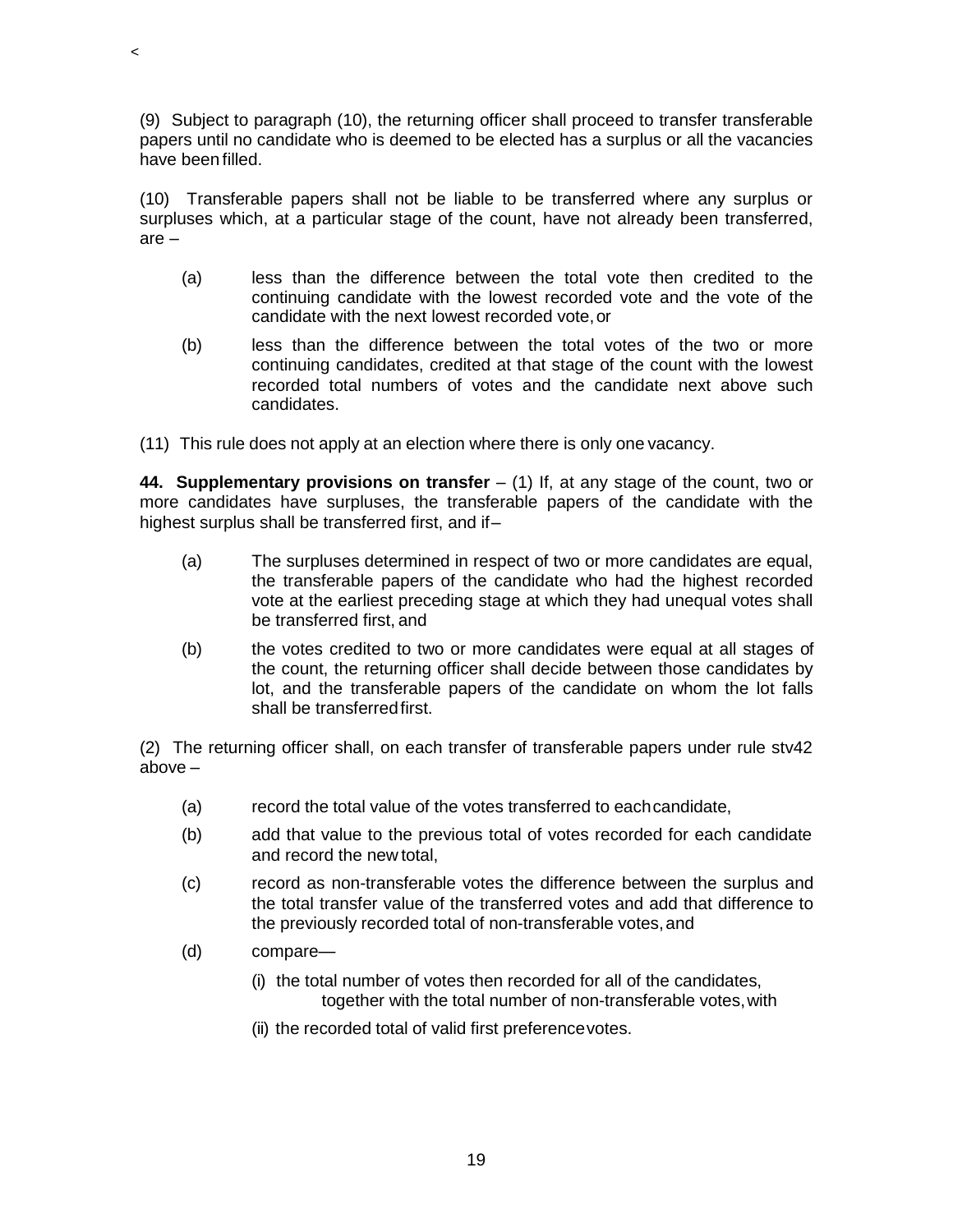(3) All ballot papers transferred under rule stv42 or stv44 shall be clearly marked, either individually or as a sub-parcel, so as to indicate the transfer value recorded at that time to each vote on that paper or, as the case may be, all the papers in that sub-parcel.

(4) Where a ballot paper is so marked that it is unclear to the returning officer at any stage of the count under rule stv42 or stv44 for which candidate the next preference is recorded, the returning officer shall treat any vote on that ballot paper as a nontransferable vote; and votes on a ballot paper shall be so treated where, for example, the names of two or more candidates (whether continuing candidates or not) are so marked that, in the opinion of the returning officer, the same order of preference is indicated or the numerical sequence isbroken.

# **45. Exclusion of candidates** – (1) If—

 $\,<$ 

- (a) all transferable papers which under the provisions of rule stv42 above (including that rule as applied by paragraph (11) below) and this rule are required to be transferred, have been transferred,and
- (b) subject to rule stv45 below, one or more vacancies remain to befilled,

the returning officer shall exclude from the election at that stage the candidate with the then lowest vote (or, where paragraph (12) below applies, the candidates with the then lowest votes).

(2) The returning officer shall sort all the ballot papers on which first preference votes are given for the candidate or candidates excluded under paragraph (1) above into two sub-parcels so that they are grouped as—

- (a) ballot papers on which a next available preference is given,and
- (b) ballot papers on which no such preference is given (thereby including ballot papers on which preferences are given only for candidates who are deemed to be elected or areexcluded).

(3) The returning officer shall, in accordance with this rule and rule stv43 above, transfer each sub-parcel of ballot papers referred to in paragraph (2)(a) above to the candidate for whom the next available preference is given on thosepapers.

(4) The exclusion of a candidate, or of two or more candidates together, constitutes a further stage of the count.

(5) If, subject to rule stv45 below, one or more vacancies still remain to be filled, the returning officer shall then sort the transferable papers, if any, which had been transferred to any candidate excluded under paragraph (1) above into sub-parcels according to their transfervalue.

(6) The returning officer shall transfer those papers in the sub-parcel of transferable papers with the highest transfer value to the continuing candidates in accordance with the next available preferences given on those papers (thereby passing over candidates who are deemed to be elected or areexcluded).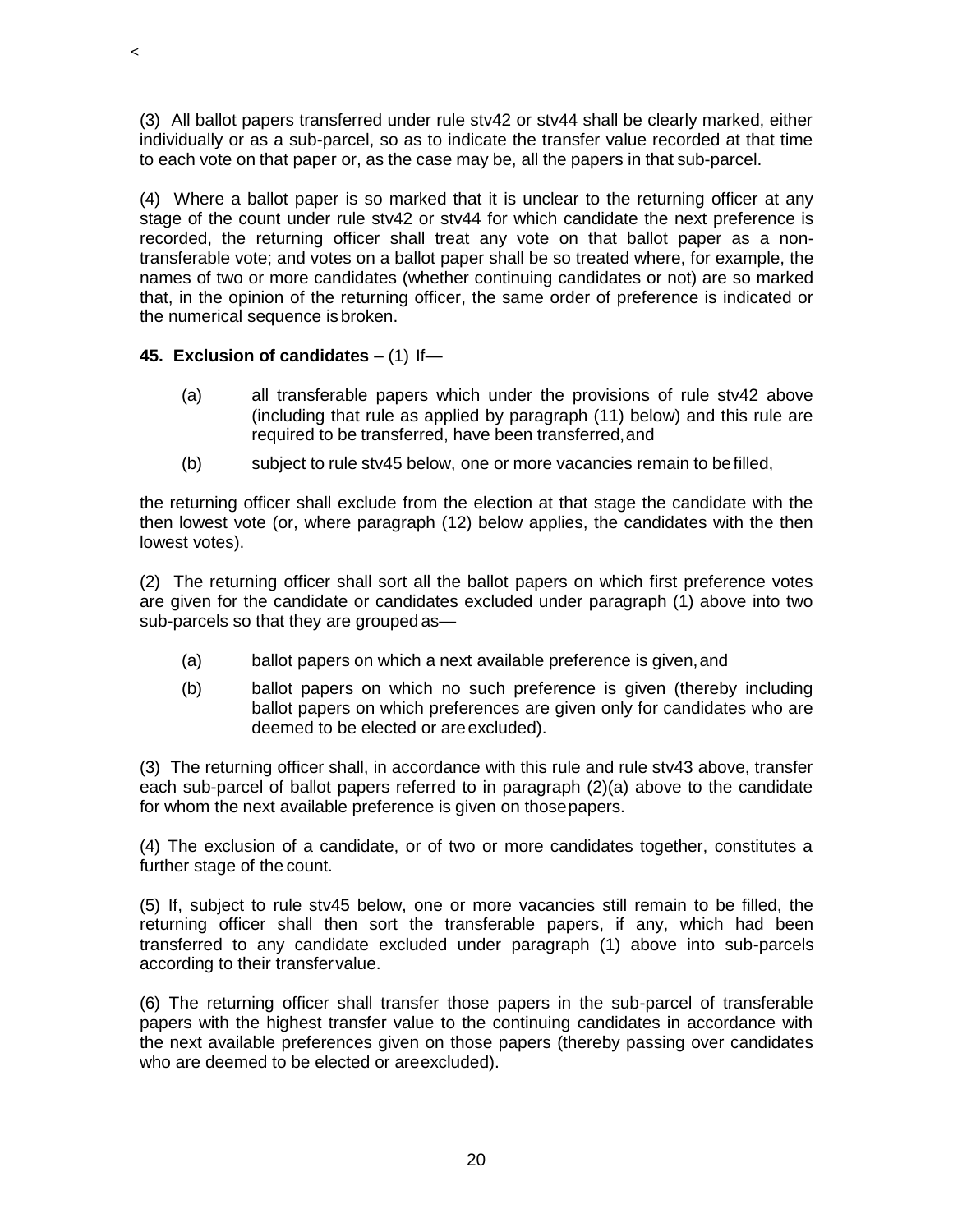(7) The vote on each transferable paper transferred under paragraph (6) above shall be at the value at which that vote was received by the candidate excluded under paragraph (1) above.

(8) Any papers on which no next available preferences have been expressed shall be set aside as non-transferablevotes.

(9) After the returning officer has completed the transfer of the ballot papers in the subparcel of ballot papers with the highest transfer value he or she shall proceed to transfer in the same way the sub-parcel of ballot papers with the next highest value and so on until he has dealt with each sub-parcel of a candidate excluded under paragraph (1) above.

(10) The returning officer shall after each stage of the count completed under thisrule—

(a) record –

 $\,<$ 

- (i) the total value of votes, or
- (ii) the total transfer value of votes transferred to eachcandidate,
- (b) add that total to the previous total of votes recorded for each candidate and record the new total,
- (c) record the value of non-transferable votes and add that value to the previous non-transferable votes total,and
- (d) compare—
	- (i) the total number of votes then recorded for each candidate together with the total number of non-transferable votes,with
	- (ii) the recorded total of valid first preference votes.

(11) If after a transfer of votes under any provision of this rule, a candidate has a surplus, that surplus shall be dealt with in accordance with paragraphs (5) to (10) of rule stv42 and rule stv43.

(12) Where the total of the votes of the two or more lowest candidates, together with any surpluses not transferred, is less than the number of votes credited to the next lowest candidate, the returning officer shall in one operation exclude such two or more candidates.

(13) If when a candidate has to be excluded under this rule, two or more candidates each have the same number of votes and arelowest—

(a) regard shall be had to the total number of votes credited to those candidates at the earliest stage of the count at which they had an unequal number of votes and the candidate with the lowest number of votes at that stage shall be excluded, and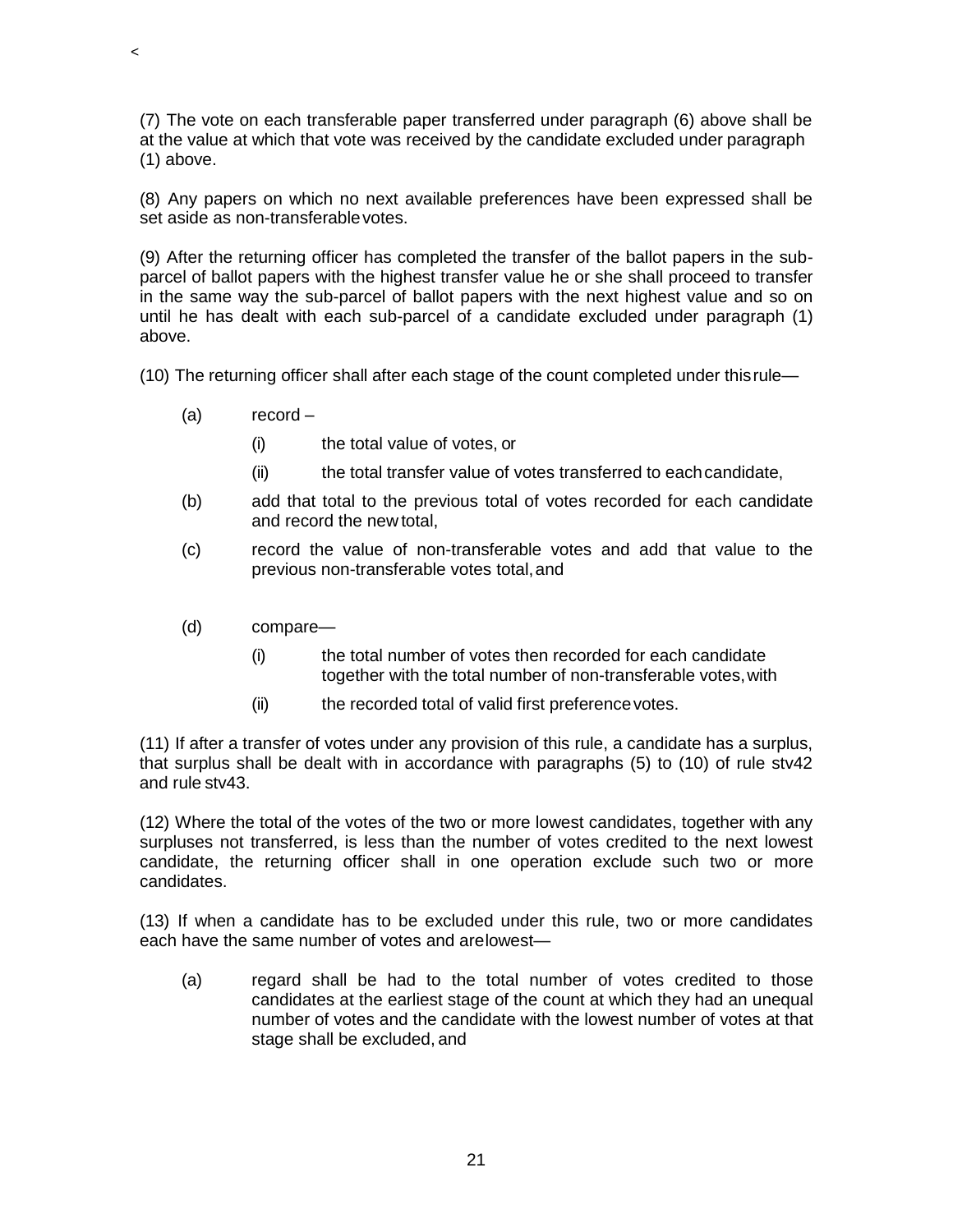(b) where the number of votes credited to those candidates was equal at all stages, the returning officer shall decide between the candidates by lot and the candidate on whom the lot falls shall beexcluded.

**46. Filling of last vacancies –** (1) Where the number of continuing candidates is equal to the number of vacancies remaining unfilled the continuing candidates shall thereupon be deemed to be elected.

 $\prec$ 

(2) Where only one vacancy remains unfilled and the votes of any one continuing candidate are equal to or greater than the total of votes credited to other continuing candidates together with any surplus not transferred, the candidate shall thereupon be deemed to be elected.

(3) Where the last vacancies can be filled under this rule, no further transfer of votes shall be made.

**47. Order of election of candidates** – (1) The order in which candidates whose votes equal or exceed the quota are deemed to be elected shall be the order in which their respective surpluses were transferred, or would have been transferred but for rule stv42(10) above.

(2) A candidate credited with a number of votes equal to, and not greater than, the quota shall, for the purposes of this rule, be regarded as having had the smallest surplus at the stage of the count at which he obtained thequota.

(3) Where the surpluses of two or more candidates are equal and are not required to be transferred, regard shall be had to the total number of votes credited to such candidates at the earliest stage of the count at which they had an unequal number of votes and the surplus of the candidate who had the greatest number of votes at that stage shall be deemed to be the largest.

(4) Where the number of votes credited to two or more candidates were equal at all stages of the count, the returning officer shall decide between them by lot and the candidate on whom the lot falls shall be deemed to have been electedfirst.

**48. Equality of votes** – Where, after the counting of votes is completed, an equality of votes is found to exist between any candidates and the addition of a vote would entitle any of those candidates to be declared elected, the returning officer is to decide between those candidates by a lot, and proceed as if the candidate on whom the lot falls had received an additional vote.

# *Part 7 – Final proceedings in contested and uncontested elections*

**49. Declaration of result for contested elections** – (1) In a contested election, when the result of the poll has been ascertained, the returning officer is to–

(a) declare the candidate or candidates whom more votes have been given than for the other candidates, up to the number of vacancies to be filled on the Council of Governors from the constituency, or class within a constituency, for which the election is being held to beelected,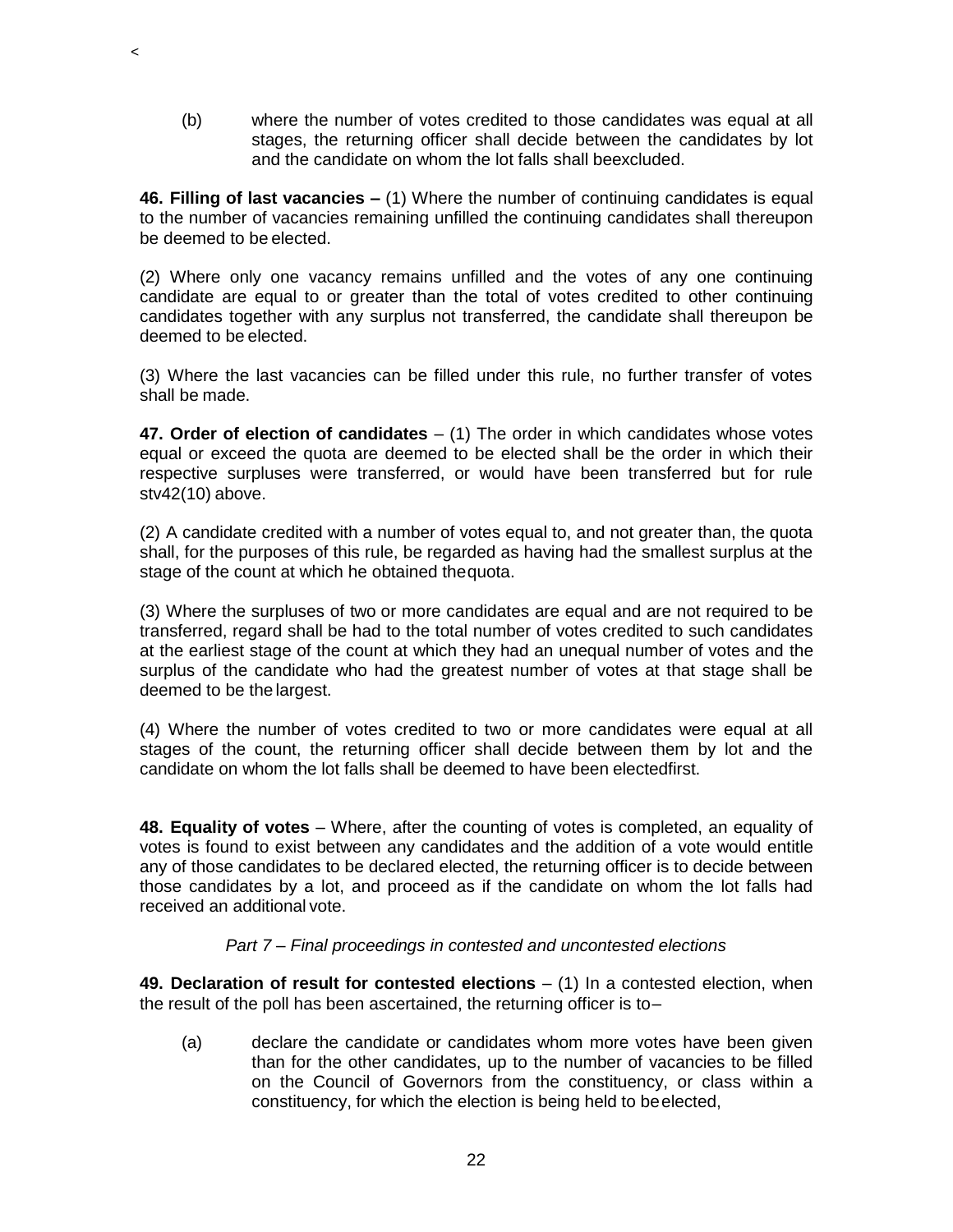- (b) give notice of the name of each candidate who he or she has declared elected–
	- (i) where the election is held under a proposed constitution pursuant to powers conferred on the [insert name] NHS Trust by section 4(4) of the 2003 Act, to the chairman of the NHS Trust, or
	- (ii) in any other case, to the chairman of the corporation;and
- (c) give public notice of the name of each candidate whom he or she has declared elected.
- (2) The returning officer is to make
	- (a) the total number of votes given for each candidate (whether electedor not), and
	- (b) the number of rejected ballot papers under each of the headings in rule fpp39(5),

available on request.

 $\,<$ 

**50. Declaration of result for contested elections –** (1) In a contested election, when the result of the poll has been ascertained, the returning officer isto—

- (a) declare the candidates who are deemed to be elected under Part 6 of these rules as elected,
- (b) give notice of the name of each candidate who he or she has declared elected –
	- (i) where the election is held under a proposed constitution pursuant to powers conferred on the South Tees Hospitals NHS Foundation Trust by section 4(4) of the 2003 Act, to the chairman of the NHS Trust, or
	- (ii) in any other case, to the chairman of the corporation, and
- (c) give public notice of the name of each candidate who he or she has declared elected.
- (2) The returning officer is to make
	- (a) the number of first preference votes for each candidate whether elected or not,
	- (b) any transfer of votes,
	- (c) the total number of votes for each candidate at each stage of the count at which such transfer tookplace,
	- (d) the order in which the successful candidates were elected,and
	- (e) the number of rejected ballot papers under each of the headings in rule stv39(1),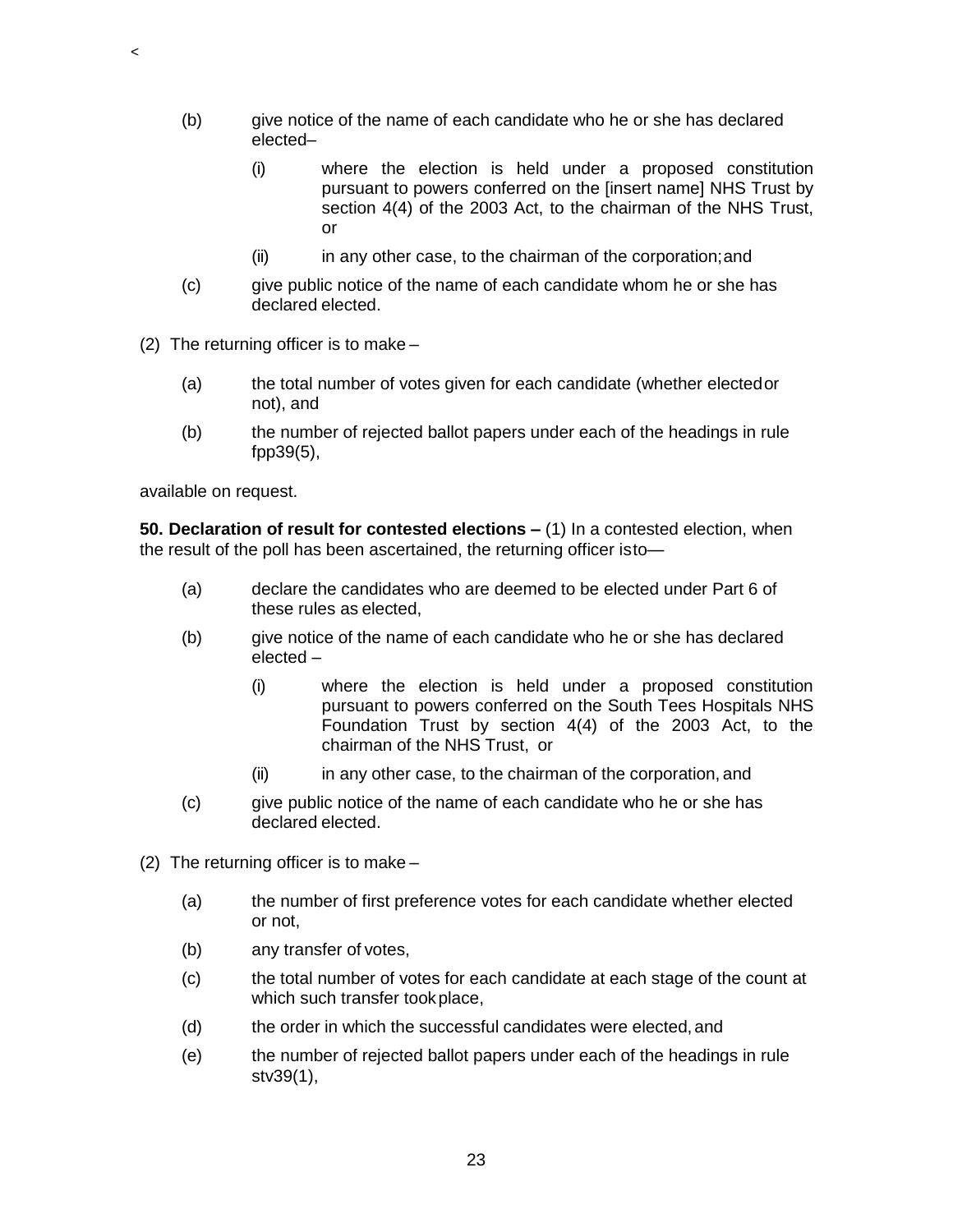available on request.

 $\,<$ 

**51. Declaration of result for uncontested elections** – In an uncontested election, the returning officer is to as soon as is practicable after final day for the delivery of notices of withdrawals by candidates from the election–

- (a) declare the candidate or candidates remaining validly nominated to be elected,
- (b) give notice of the name of each candidate who he or she has declared elected to the chairman of the corporation,and
- (c) give public notice of the name of each candidate who he or she has declared elected.

# *Part 8 – Disposal of documents*

**52. Sealing up of documents relating to the poll –** (1) On completion of the counting at a contested election, the returning officer is to seal up the following documents in separate packets –

- a. the counted ballot papers,
- b. the ballot papers endorsed with "rejected inpart",
- c. the rejected ballot papers, and
- d. the statement of rejected ballotpapers.
- (2) The returning officer must not open the sealed packets of–
	- (a) the disqualified documents, with the list of disqualified documents inside it,
	- (b) the declarations ofidentity,
	- (c) the list of spoilt ballot papers,
	- (d) the list of lost ballot papers,
	- (e) the list of eligible voters,and
	- (f) the list of tendered ballotpapers.
- (3) The returning officer must endorse on each packet a description of
	- (a) its contents,
	- (b) the date of the publication of notice of theelection,
	- (c) the name of the corporation to which the election relates,and
	- (d) the constituency, or class within a constituency, to which the election relates.

**53. Delivery of documents** – Once the documents relating to the poll have been sealed up and endorsed pursuant to rule 49, the returning officer is to forward them to the chair of the corporation.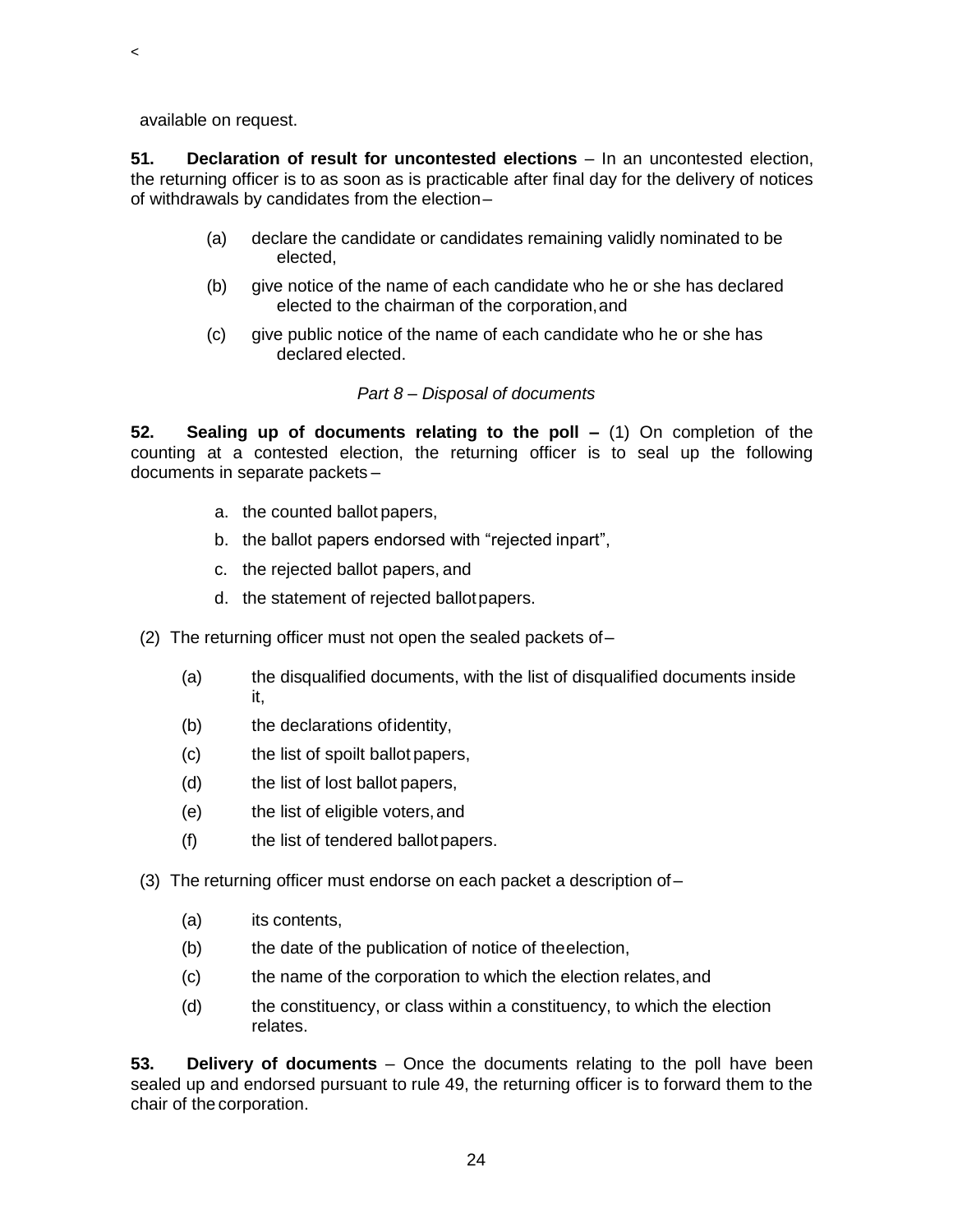# **54. Forwarding of documents received after close of the poll – Where –**

- a. any voting documents are received by the returning officer after the close of the poll, or
- b. any envelopes addressed to eligible voters are returned as undelivered too late to be resent, or
- c. any applications for replacement ballot papers are made too late to enable new ballot papers to beissued,

the returning officer is to put them in a separate packet, seal it up, and endorse and forward it to the chairman of the corporation.

**55. Retention and public inspection of documents –** (1) The corporation is to retain the documents relating to an election that are forwarded to the chair by the returning officer under these rules for one year, and then, unless otherwise directed by the regulator, cause them to bedestroyed.

(2) With the exception of the documents listed in rule 53(1), the documents relating to an election that are held by the corporation shall be available for inspection by members of the public at all reasonabletimes.

(3) A person may request a copy or extract from the documents relating to an election that are held by the corporation, and the corporation is to provide it, and may impose a reasonable charge for doingso.

- **56. Application for inspection of certain documents relating to an election**  (1) The corporation may not allow the inspection of, or the opening of any sealed packet containing –
	- a. any rejected ballot papers, including ballot papers rejected inpart,
	- b. any disqualified documents, or the list of disqualifieddocuments,
	- c. any counted ballot papers,
	- d. any declarations of identity, or
	- e. the list of eligiblevoters,

by any person without the consent of the Regulator.

(2) A person may apply to the Regulator to inspect any of the documents listed in (1), and the Regulator may only consent to such inspection if it is satisfied that it is necessary for the purpose of questioning an election pursuant to Part11.

(3) The Regulator's consent may be on any terms or conditions that it thinks necessary, including conditions as to –

- (a) persons,
- (b) time,

 $\,<$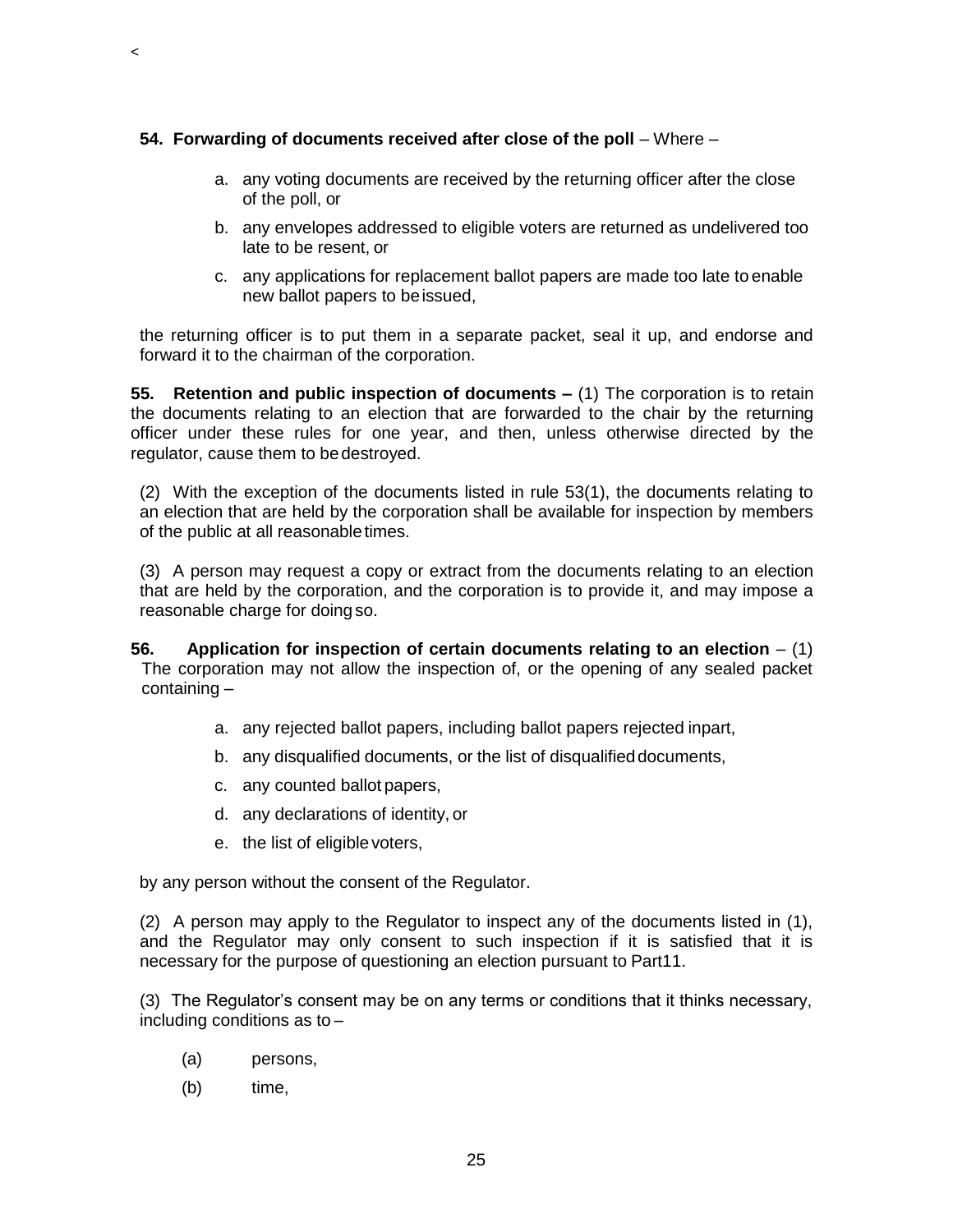- (c) place and mode of inspection,
- (d) production or opening,

 $\,<$ 

and the corporation must only make the documents available for inspection in accordance with those terms and conditions.

- (4) On an application to inspect any of the documents listed in paragraph (1),–
	- (a) in giving its consent, the regulator, and
	- (b) and making the documents available for inspection, thecorporation,

must ensure that the way in which the vote of any particular member has been given shall not be disclosed, until it has been established –

- (i) that his or her vote was given, and
- (ii) that the regulator has declared that the vote was invalid.

# *Part 9 – Death of a candidate during a contested election*

**57. Countermand or abandonment of poll on death of candidate** – (1) If, at a contested election, proof is given to the returning officer's satisfaction before the result of the election is declared that one of the persons named or to be named as a candidate has died, then the returning officer is to

- (a) countermand notice of the poll, or, if ballot papers have been issued, direct that the poll be abandoned within that constituency or class,and
- (b) order a new election, on a date to be appointed by him or her in consultation with the corporation, within the period of 40 days, computed in accordance with rule 3 of these rules, beginning with the day that the poll was countermanded orabandoned.

(2) Where a new election is ordered under paragraph (1), no fresh nomination is necessary for any candidate who was validly nominated for the election where the poll was countermanded or abandoned but further candidates shall be invited for that constituency or class.

(3) Where a poll is abandoned under paragraph (1)(a), paragraphs (4) to (7) are to apply.

(4) The returning officer shall not take any step or further step to open envelopes or deal with their contents in accordance with rules 33 and 34, and is to make up separate sealed packets in accordance with rule 35.

- (5) The returning officer is to  $-$ 
	- (a) count and record the number of ballot papers that have beenreceived, and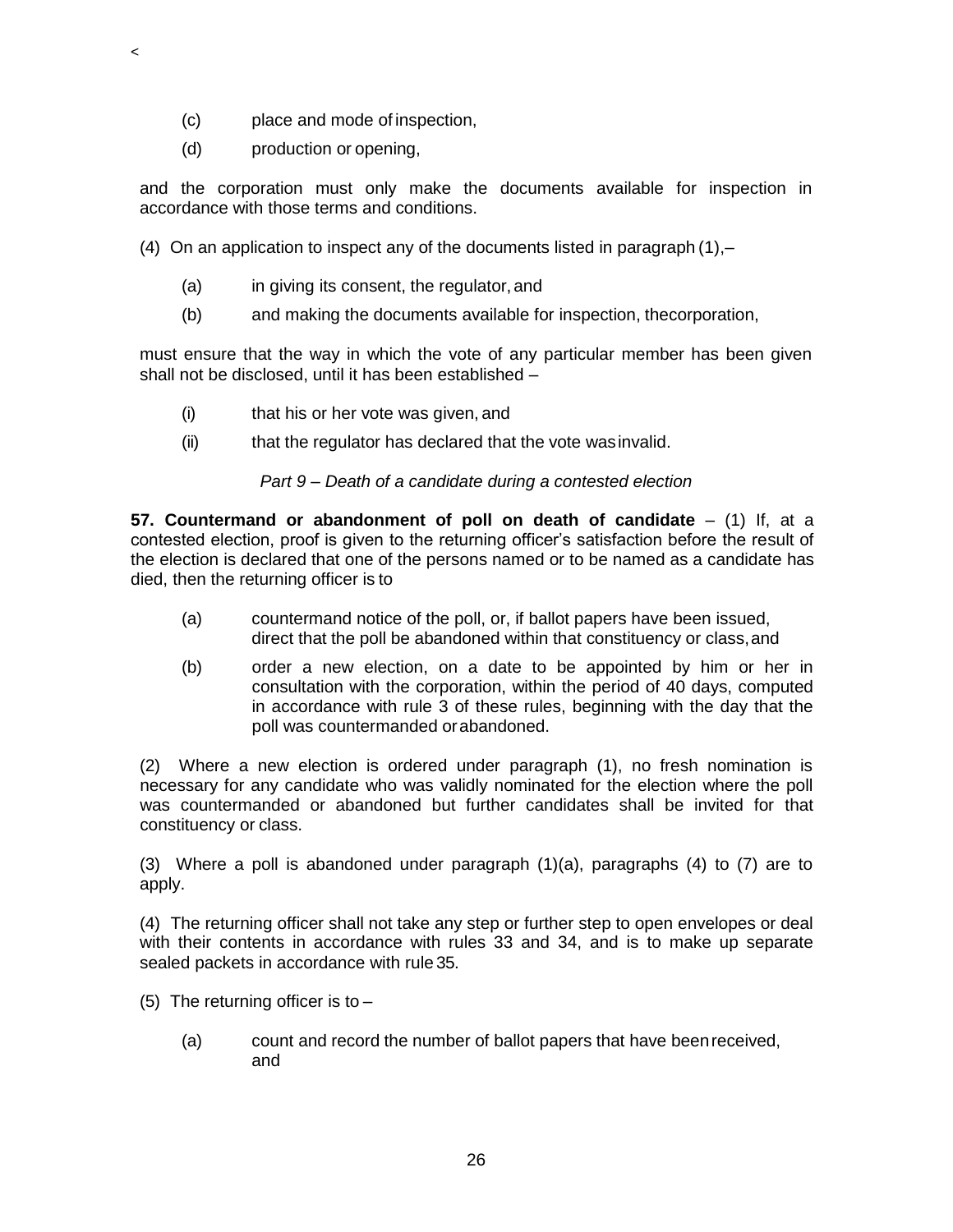- (b) seal up the ballot papers into packets, along with the records of the number of ballot papers.
- (6) The returning officer is to endorse on each packet a description of–
	- (a) its contents,

 $\,<$ 

- (b) the date of the publication of notice of theelection,
- (c) the name of the corporation to which the election relates,and
- (d) the constituency, or class within a constituency, to which the election relates.

(7) Once the documents relating to the poll have been sealed up and endorsed pursuant to paragraphs (4) to (6), the returning officer is to deliver them to the chairman of the corporation, and rules 52 and 53 are toapply.

**58. Countermand or abandonment of poll on death of candidate** – (1) If, at a contested election, proof is given to the returning officer's satisfaction before the result of the election is declared that one of the persons named or to be named as a candidate has died, then the returning officer is to –

- (a) publish a notice stating that the candidate has died,and
- (b) proceed with the counting of the votes as if that candidate had been excluded from the count so that –
	- (i) ballot papers which only have a first preference recorded for the candidate that has died, and no preferences for any other candidates, are not to be counted, and
	- (ii) ballot papers which have preferences recorded for other candidates are to be counted according to the consecutive order of those preferences, passing over preferences marked for the candidate who has died.

(2) The ballot papers which have preferences recorded for the candidate who has died are to be sealed with the other counted ballot papers pursuant to rule 49(1)(a).

*Part 10 – Election expenses and publicity* 

# *Election expenses*

**59. Election expenses** – Any expenses incurred, or payments made, for the purposes of an election which contravene this Part are an electoral irregularity, which may only be questioned in an application to the regulator under Part 11 of theserules.

**60. Expenses and payments by candidates** - A candidate may not incur any expenses or make a payment (of whatever nature) for the purposes of an election, other than expenses or payments that relate to –

(a) personal expenses,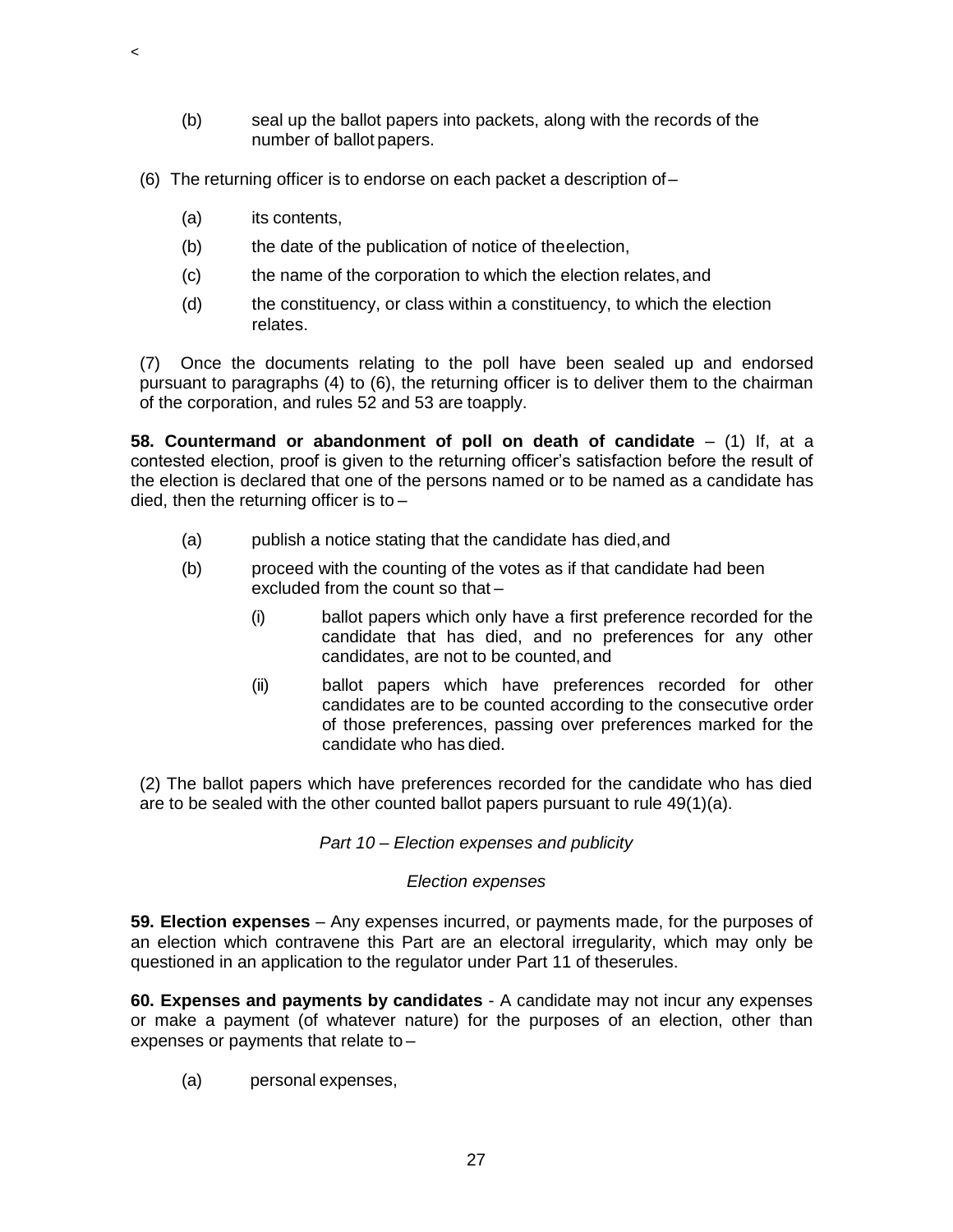- (b) travelling expenses, and expenses incurred while living away from home, and
- (c) expenses for stationery, postage, telephone, internet (or any similar means of communication) and other petty expenses, to a limit of[£100].

# **61. Election expenses incurred by other persons** – (1) No person may-

- (a) incur any expenses or make a payment (of whatever nature) for the purposes of a candidate's election, whether on that candidate's behalf or otherwise, or
- (b) give a candidate or his or her family any money or property (whether as a gift, donation, loan, or otherwise) to meet or contribute to expenses incurred by or on behalf of the candidate for the purposes of anelection.

(2) Nothing in this rule is to prevent the corporation from incurring such expenses, and making such payments, as it considers necessary pursuant to rules 58 and 59.

#### *Publicity*

#### **62. Publicity about election by the corporation** – (1) The corporation may–

- a. compile and distribute such information about the candidates,and
- b. organise and hold such meetings to enable the candidates to speak and respond to questions,

as it considers necessary.

 $\,<$ 

 $(2)$  Any information provided by the corporation about the candidates, including information compiled by the corporation under rule 59, must be–

- (a) objective, balanced andfair,
- (b) equivalent in size and content for allcandidates,
- (c) compiled and distributed in consultation with all of the candidates standing for election, and
- (d) must not seek to promote or procure the election of a specific candidate or candidates, at the expense of the electoral prospects of one or more other candidates.

(3) Where the corporation proposes to hold a meeting to enable the candidates to speak, the corporation must ensure that all of the candidates are invited to attend, and in organising and holding such a meeting, the corporation must not seek to promote or procure the election of a specific candidate or candidates at the expense of the electoral prospects of one or more othercandidates.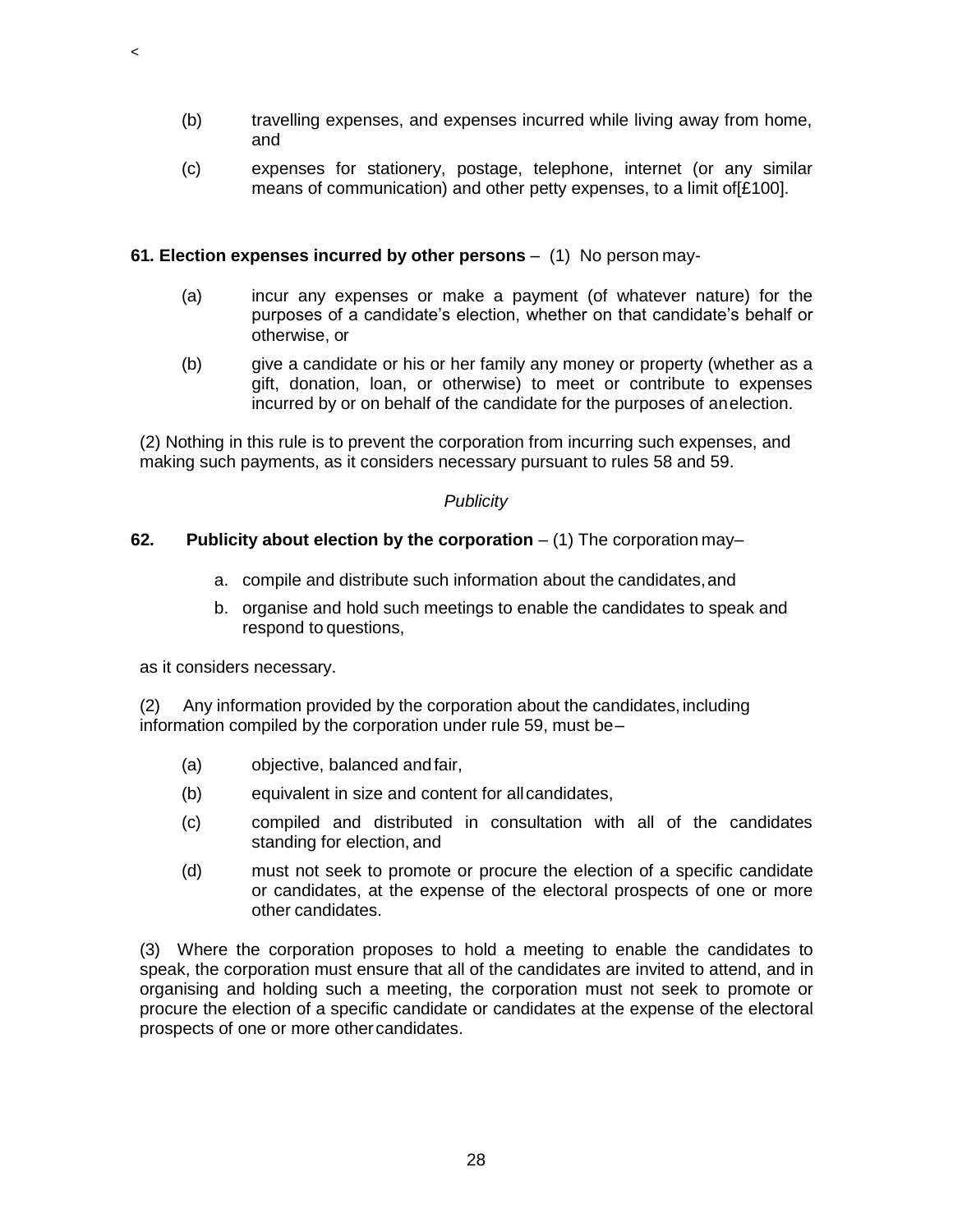**63. Information about candidates for inclusion with voting documents** - (1) The corporation must compile information about the candidates standing for election, to be distributed by the returning officer pursuant to rule 24 of theserules.

(2) The information must consist of –

- (a) a statement submitted by the candidate of no more than [250] words, [and]
- [(b) a photograph of the candidate.]

**64. Meaning of "for the purposes of an election" -** (1) In this Part, the phrase "for the purposes of an election" means with a view to, or otherwise in connection with, promoting or procuring a candidate's election, including the prejudicing of another candidate's electoral prospects; and the phrase "for the purposes of a candidate's election" is to be construedaccordingly.

(2) The provision by any individual of his or her own services voluntarily, on his or her own time, and free of charge is not to be considered an expense for the purposes of this Part.

#### *Part 11 – Questioning elections and the consequence of irregularities*

**65. Application to question an election –** (1) An application alleging a breach of these rules, including an electoral irregularity under Part 10, may be made to theregulator.

(2) An application may only be made once the outcome of the election has been declared by the returning officer.

- (3) An application may only be made to the Regulator by-
	- (a) a person who voted at the election or who claimed to have had the right to vote, or
	- (b) a candidate, or a person claiming to have had a right to be elected at the election.
- (4) The application must
	- (a) describe the alleged breach of the rules or electoral irregularity,and
	- (b) be in such a form as the Regulator mayrequire.

(5) The application must be presented in writing within 21 days of the declaration of the result of the election.

(6) If the Regulator requests further information from the applicant, then that person must provide it as soon as is reasonablypracticable.

a. The Regulator shall delegate the determination of an application to a person or persons to be nominated for the purpose of theRegulator.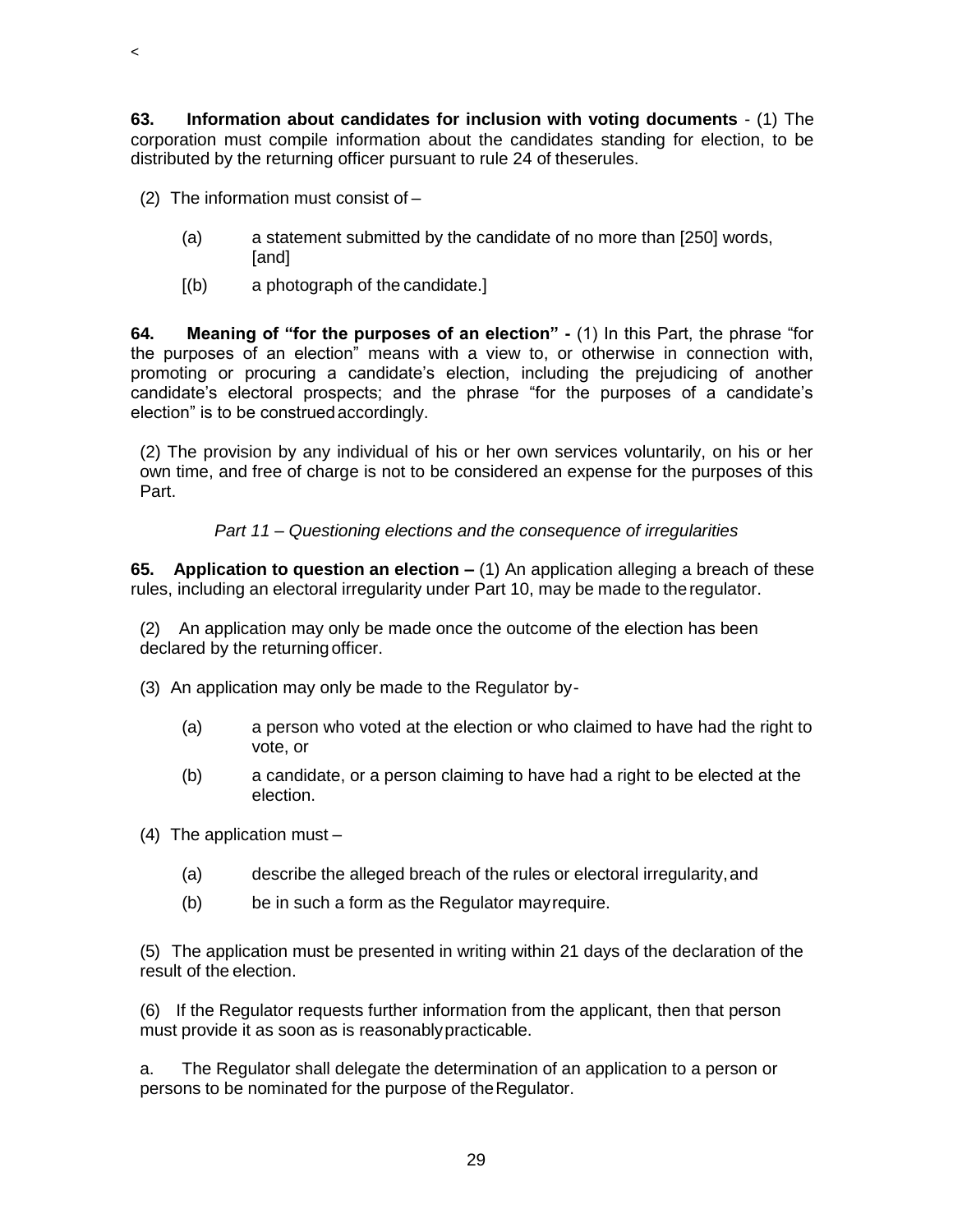b. The determination by the person or persons nominated in accordance with Rule 61(7) shall be binding on and shall be given effect by the corporation, the applicant and the members of the constituency (or class within a constituency) including all the candidates for the election to which the applicationrelates.

c. The Regulator may prescribe rules of procedure for the determination of an application including costs.

### *Part 12 – Miscellaneous*

#### **66. Secrecy** – (1) The following persons–

 $\,<$ 

- a. the returning officer,
- b. the returning officer's staff,

must maintain and aid in maintaining the secrecy of the voting and the counting of the votes, and must not, except for some purpose authorised by law, communicate to any person any information as to –

- (i) the name of any member of the corporation who has or has not been given a ballot paper or who has or has notvoted,
- (ii) the unique identifier on any ballotpaper,
- $(iii)$  the candidate(s) for whom any member has voted.

(2) No person may obtain or attempt to obtain information as to the candidate(s) for whom a voter is about to vote or has voted, or communicate such information to any person at any time, including the unique identifier on a ballot paper given to a voter.

(3) The returning officer is to make such arrangements as he or she thinks fit to ensure that the individuals who are affected by this provision are aware of the duties it imposes.

**67. Prohibition of disclosure of vote –** No person who has voted at an election shall, in any legal or other proceedings to question the election, be required to state for whom he or she has voted.

**68. Disqualification** – A person may not be appointed as a returning officer, or as staff of the returning officer pursuant to these rules, if that person is–

- a. a member of thecorporation,
- b. an employee of thecorporation,
- c. a Director of the corporation, or
- d. employed by or on behalf of a person who has been nominated for election.

**69. Delay in postal service through industrial action or unforeseen event – If** industrial action, or some other unforeseen event, results in a delay in –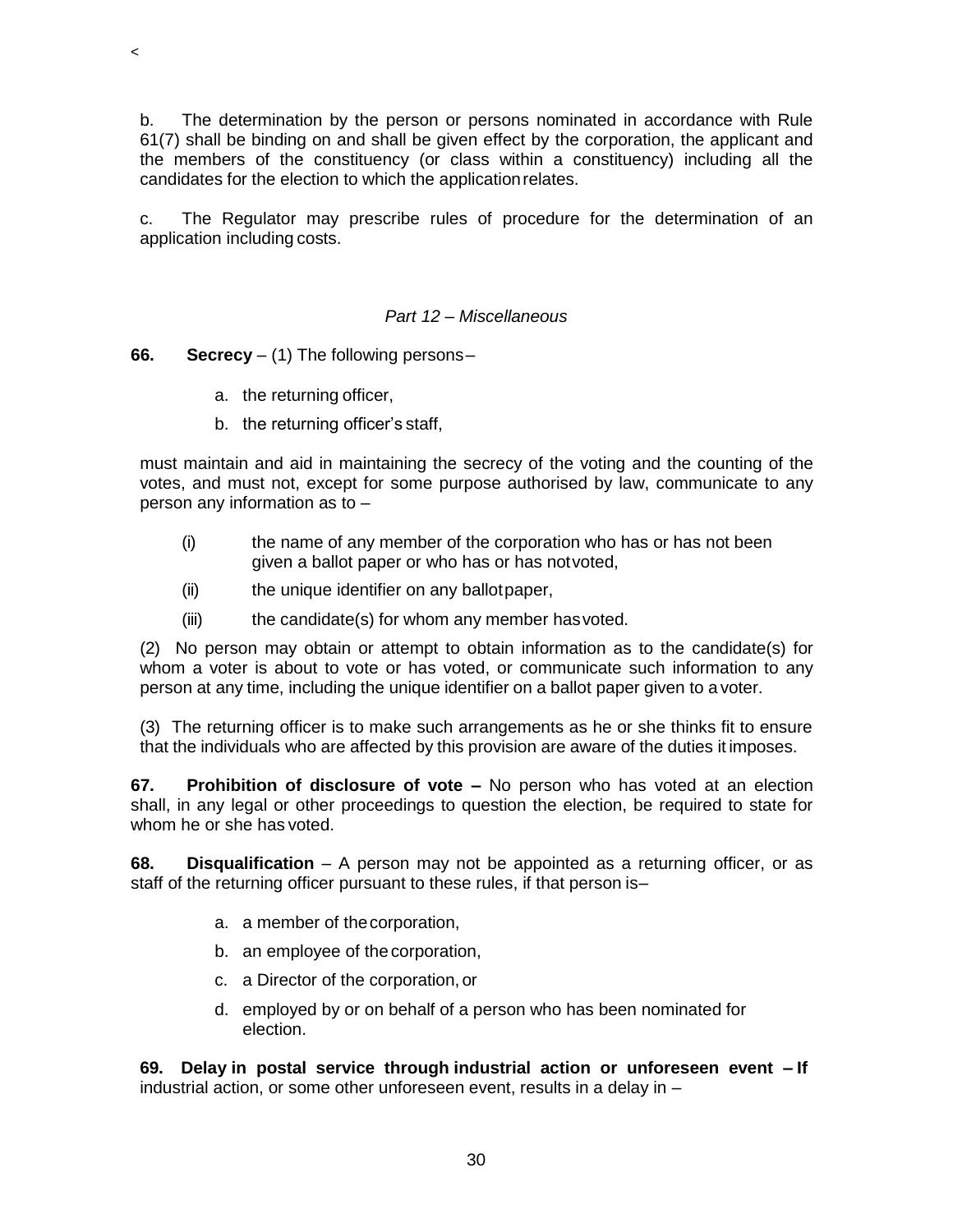a. the delivery of the documents in rule 24,or

 $\prec$ 

b. the return of the ballot papers and declarations ofidentity,

the returning officer may extend the time between the publication of the notice of the poll and the close of the poll, with the agreement of the Regulator.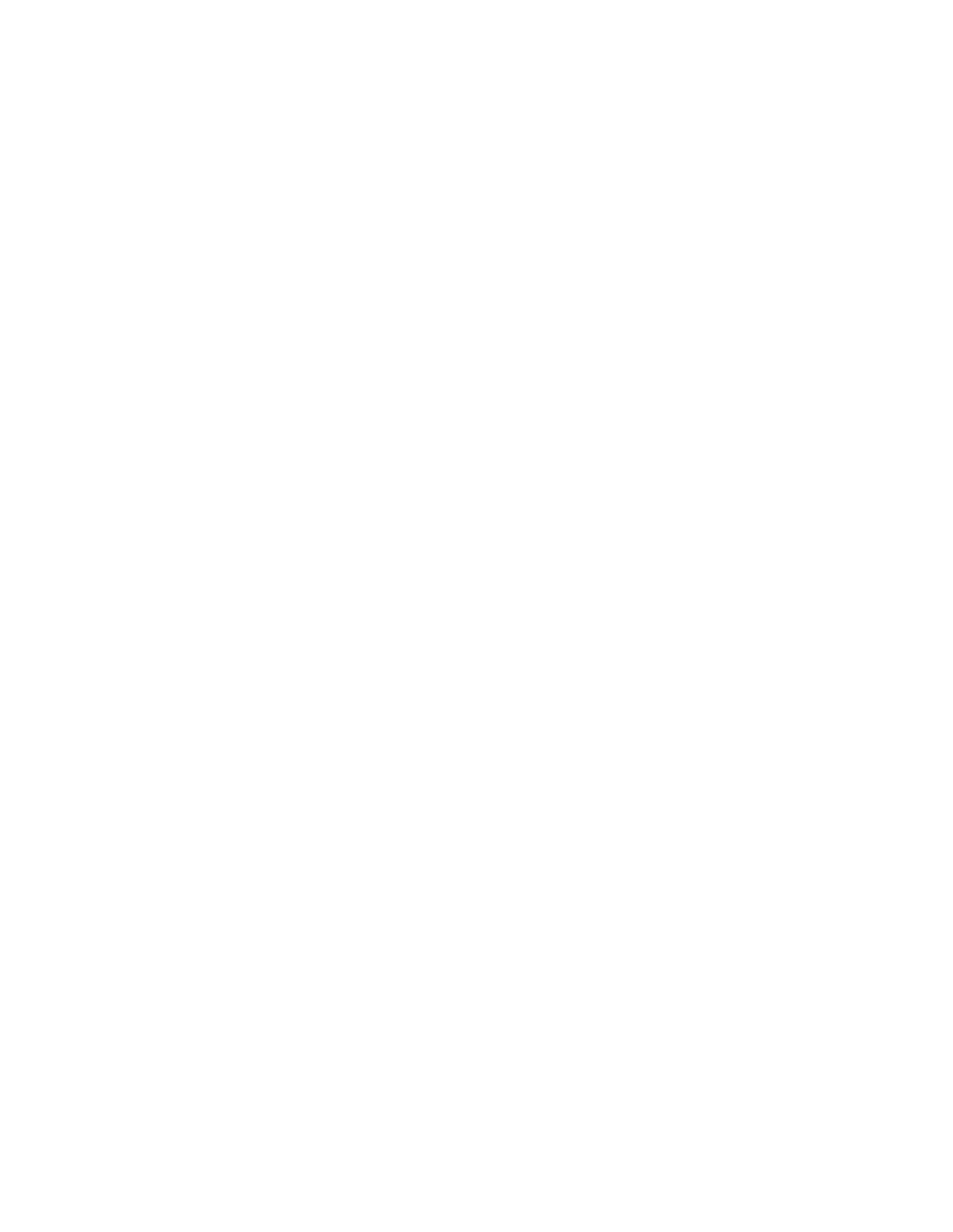# **ANNEX 5 – ADDITIONAL PROVISIONS – COUNCIL OF GOVERNORS**

### **1. ELIGABILITY TO BECOME A MEMBER OF THE COUNCIL OFGOVERNORS**

A person may not become a member of the Council of Governors, and if already holding such office will immediately cease to do so, if:

- 1.1 They are a Director of the Trust, or a Governor or Director of another NHS Foundation Trust or any other NHS body (unless they are appointed as a member of the Council of Governors by an appointingorganisation).
- 1.2 They have previously been an Executive or Non-Executive Director of the Trust.
- 1.3 They are the spouse, partner, parent or child of a member of the Board of Directors of the FoundationTrust.
- 1.4 They are under the age of 16.

 $\,<$ 

- 1.5 They are a member of a Local Authority's Overview and Scrutiny Committee covering healthmatters.
- 1.6 They are a member of the executive/management committee of a Healthwatch organisation (unless they are appointed as a member of the Council of Governors by thatorganisation).
- 1.7 Being a member of the Public Constituency they refuse or fail to sign a declaration, in the form specified by the Council of Governors, giving particulars of their qualification to vote as a member of the Trust, and that they are not prevented from being a member of the Council of Governors.
- 1.8 They are a vexatious complainant of the Trust, as defined by Trustpolicy.
- 1.9 They have been involved within the last 10 years as a perpetrator in a serious incident of assault or violence, or in one or more incidents of harassment, against any of the Trust's employees or other persons who exercise functions for the purposes of the Trust, or against registered volunteers.
- 1.10 They have been excluded from any of the Trust premises within the last 10 years.
- 1.11 Their name has been placed on a register of individuals who have committed an offence covered by Schedule 1 of the Children and Young Persons Act 1933 and / or they are required to register under the Sexual Offences Act 2003, or an individual who is subject to a Sex Offender Order or who has committed a sexual offence prior to the requirement to register under currentlegislation.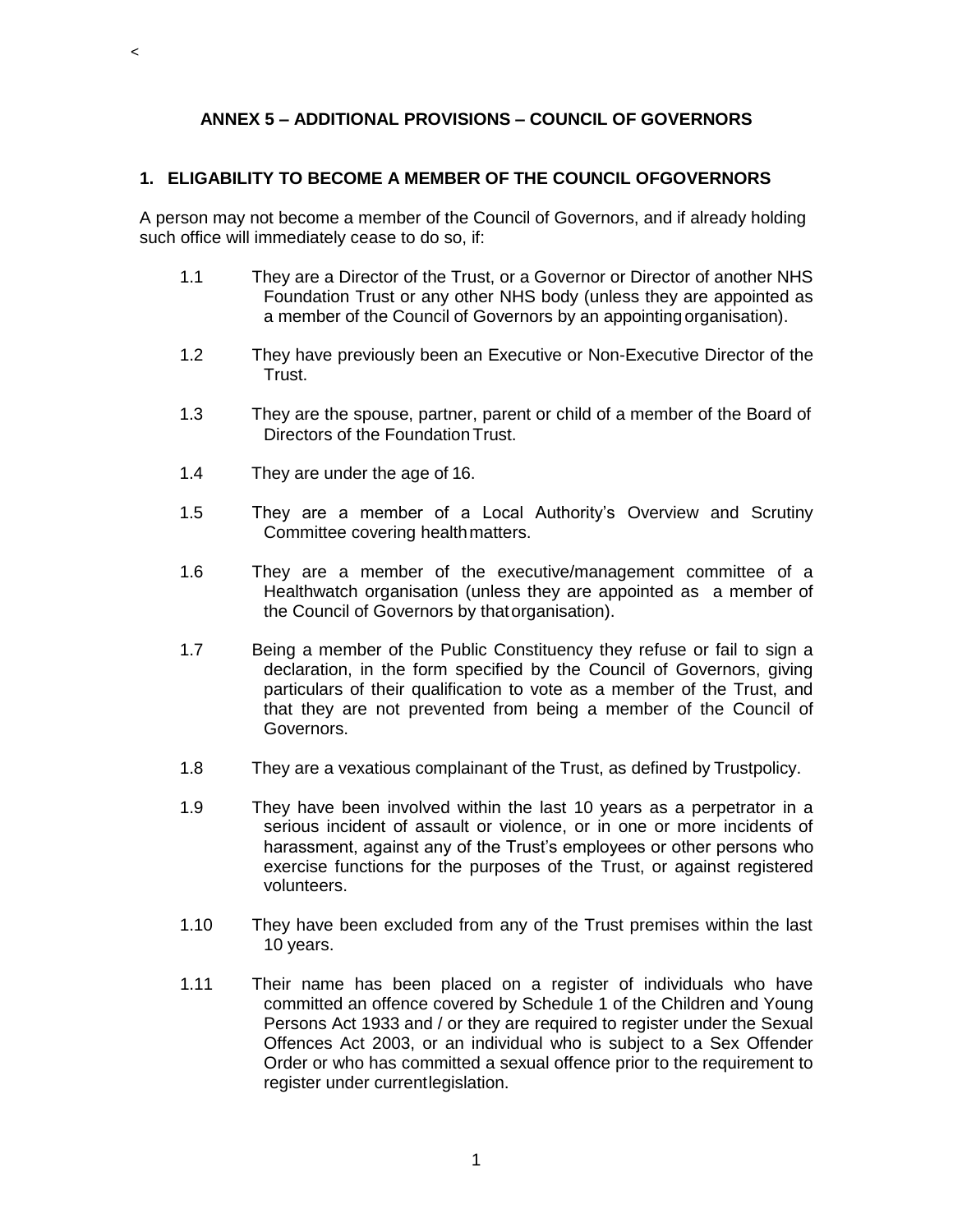1.12 On the basis of disclosures obtained through an application to the Criminal Records Bureau, they are not considered suitable in accordance with the Trust's Policy.

 $\,<$ 

- 1.13 They have within the preceding two years been lawfully dismissed, otherwise than by reason of redundancy, from any paid employment with a health service body.
- 1.14 They are a person whose tenure of office as the Chairman or as a member or Director of a health service body has been terminated on the grounds that their appointment is not in the interests of the health service, for non-attendance at meetings, or for non-disclosure of a pecuniary interest.
- 1.15 They have been removed from membership of a professional body or from a list of registered medical, dental, nursing or other health care practitioners as a result of disciplinary action or any conclusion that the continued inclusion of that person's name on any such list or membership of any such professional body would be prejudicial to the efficiency of the services to which the professional body or list relates and have not subsequently been re-instated to membership or such a list.

#### **2. TERMINATION OF OFFICE AND REMOVAL OF MEMBERS OF THE COUNCIL OF GOVERNORS**

A person holding office as a member of the Council of Governors shall immediately cease to do so if:

- 2.1 They resign by notice in writing to the Company Secretary.
- 2.2 The governor is appointed as a Non-Executive Director of South Tees Hospitals NHS FoundationTrust.
- 2.3 Their circumstances change so that they are ineligible under the general terms of eligibility of Governors as set out in the main body of this constitution in section 11.3, and 14.
- 2.4 It otherwise comes to the notice of the Company Secretary at the time the member of the Council of Governors takes office or later that the member of the Council of Governors is disqualified in accordance with paragraph 14 of the Constitution.
- 2.5 They fail to attend three meetings in any financial year, unless the members of the Council of Governors are satisfiedthat:
	- a) the absences were due to reasonable causes; and they will be able to start attending meetings of the Council of Governors again within such a period as the Council of Governors consider reasonable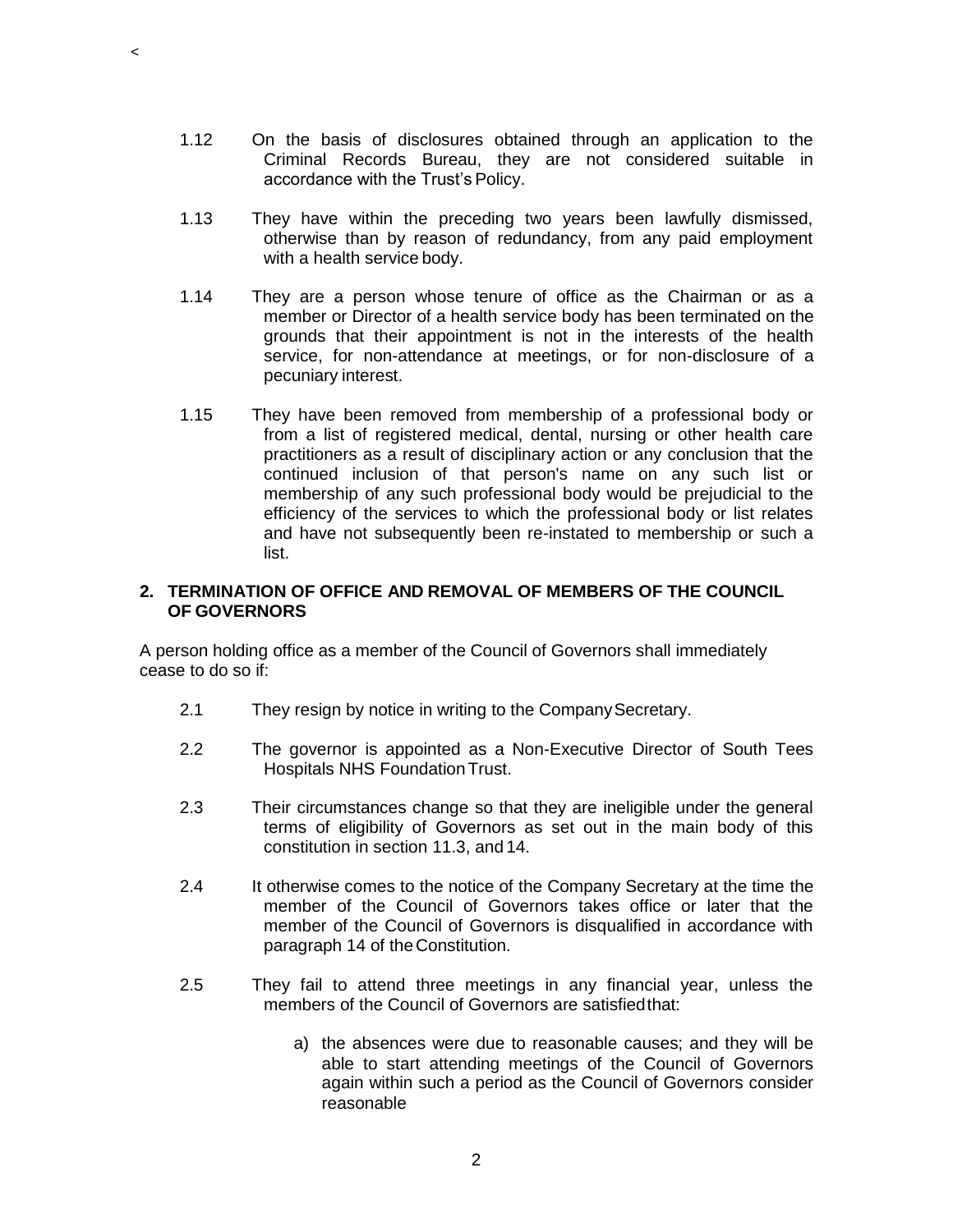- 2.6 In the case of an elected member of the Council of Governors, they cease to be a member of the Trust. Where a Governor moves from one area of the Public Constituency to another, the Governor would continue to be eligible to be a member of the Trust but would need to cease holding office because they would no longer be eligible to represent the area that had elected them.
- 2.7 In the case of an appointed member of the Council of Governors, the appointing organisation terminates theappointment.

 $\,<$ 

- 2.8 They have failed to undertake any training which the Council of Governors requires all members of the Council of Governors to undertake, unless the members of the Council of Governors are satisfied that:
	- a) The failure to undertake training was due to reasonable causes; and
	- b) They will be able to undertake the required training within such a period as the Council of Governors considerreasonable.
- 2.9 They have failed to sign and deliver to the Company Secretary a statement in the form required by the Council of Governors confirming acceptance of the Trust's and/or the Council of Governors Code of Conduct.
- 2.10 He/she is removed from the Council of Governors by a resolution approved by a majority of the remaining members of the Council of Governors present and voting at a General Meeting on the groundsthat:
	- a) They have committed a serious breach of the Trust's and/or Council of Governors Code of Conduct, which may include chairman's action for removal of a Governor if serious breaches of the Code have occurred, as set out in section 5 and 6 of the Code of Conduct for Governors; or
	- b) They have acted in a manner detrimental to the interests of the Trust, or
	- c) They have failed to discharge their responsibilities as a member of the Council of Governors.
- 2.11 He/she fails to disclose any interest required to be disclosed in meetings and decisions of the Council of Governors, and a majority of the Council of Governors approves his/her removal fromoffice.

# **3. REQUIREMENT OF MEMBER OF THE COUNCIL OF GOVERNORS TO NOTIFY TRUST**

Where a person has been elected or appointed to be a member of the Council of Governors and they become disqualified from holding office as described in Annex 6 of this constitution, they shall notify the Company Secretary in holding writing of such disqualifications.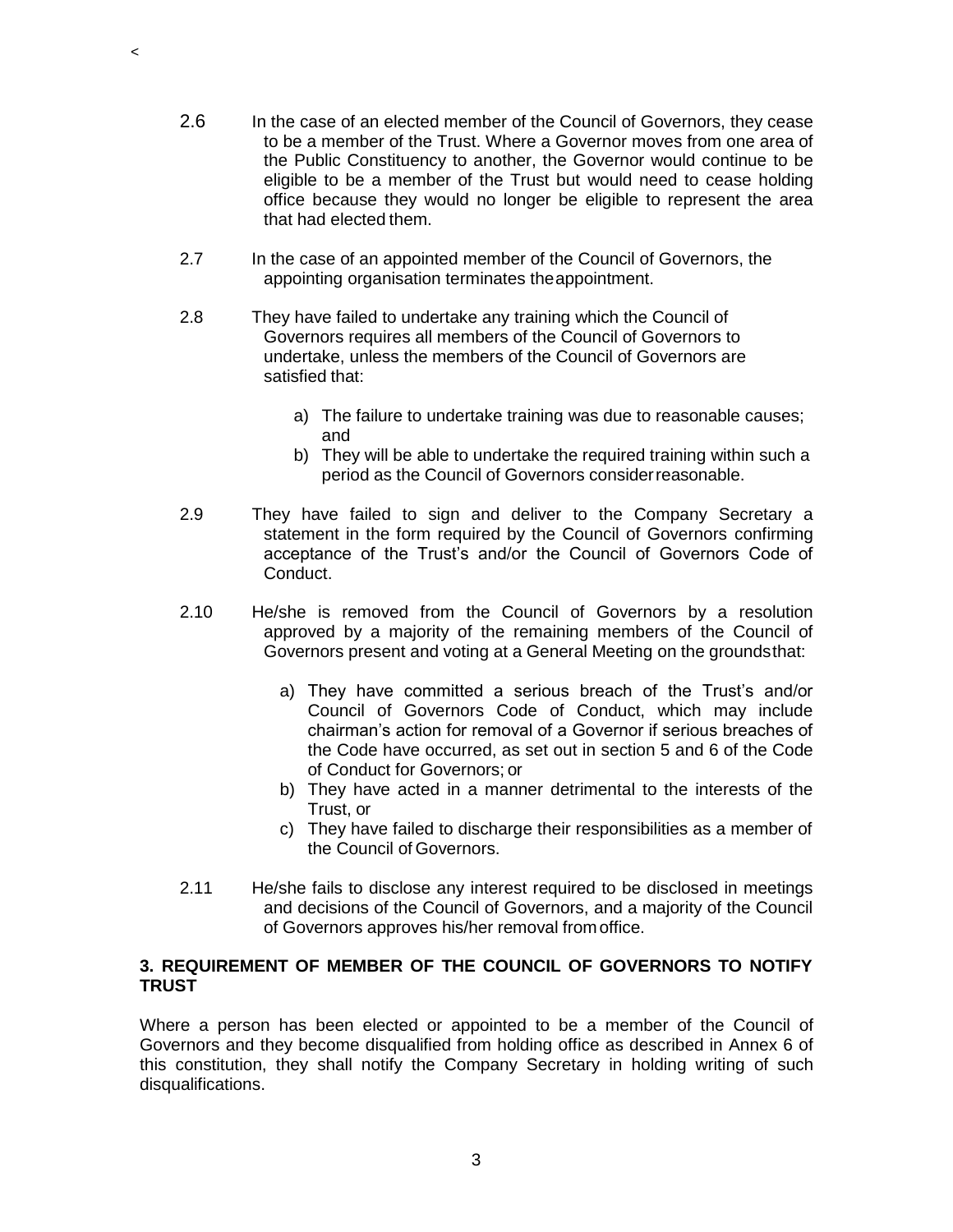### **4. TENURE OF OFFICE FOR THE COUNCIL OFGOVERNORS**

**All Governors will have three yeartenures.**

 $\,<$ 

**An elected Governor shall be eligible for re-election at the end of his/her term and shall serve no more than three consecutive terms of office (or a maximum of 9 years in total).**

**An appointed Governor shall cease to hold office if the appointing organisation withdraws its sponsorship of him.**

**An appointed Governor shall be eligible for re-appointment at the end of his/her term and shall serve no more than three consecutive terms of office (or a maximum of 9 years in total).**

#### **5. VACANCIES ON THE COUNCIL OFGOVERNORS**

Where a vacancy arises on the Council of Governors for any reason other than expiry of term of office, the following provisions will apply:

- 5.1 Where the vacancy arises amongst the appointed members of the Council of Governors, the Company Secretary shall request that the appointing organisation appoints a replacement to hold office for the remainder of the term of office.
- 5.2 Where the vacancy arises amongst the elected members within 12 months following an election to that seat, the Trust shall approach the person who polled the next highest number of votes in the original election and offer the vacant seat to them for the remainder of that term of office, with the proviso that the candidate will need to be a member of the same constituency and class as that in relation to where the vacancy has arisen. Should that person decline, the Trust shall make a similar approach to the next highest polling candidate. The Trust shall continue to make such approaches to the candidates for such seat in descending order of their polled number of votes until the seat isfilled.

Where there is no next in line candidate or none of the other candidates for the seat want to, or are able to, fill the vacancy an election will be called by the Council of Governors.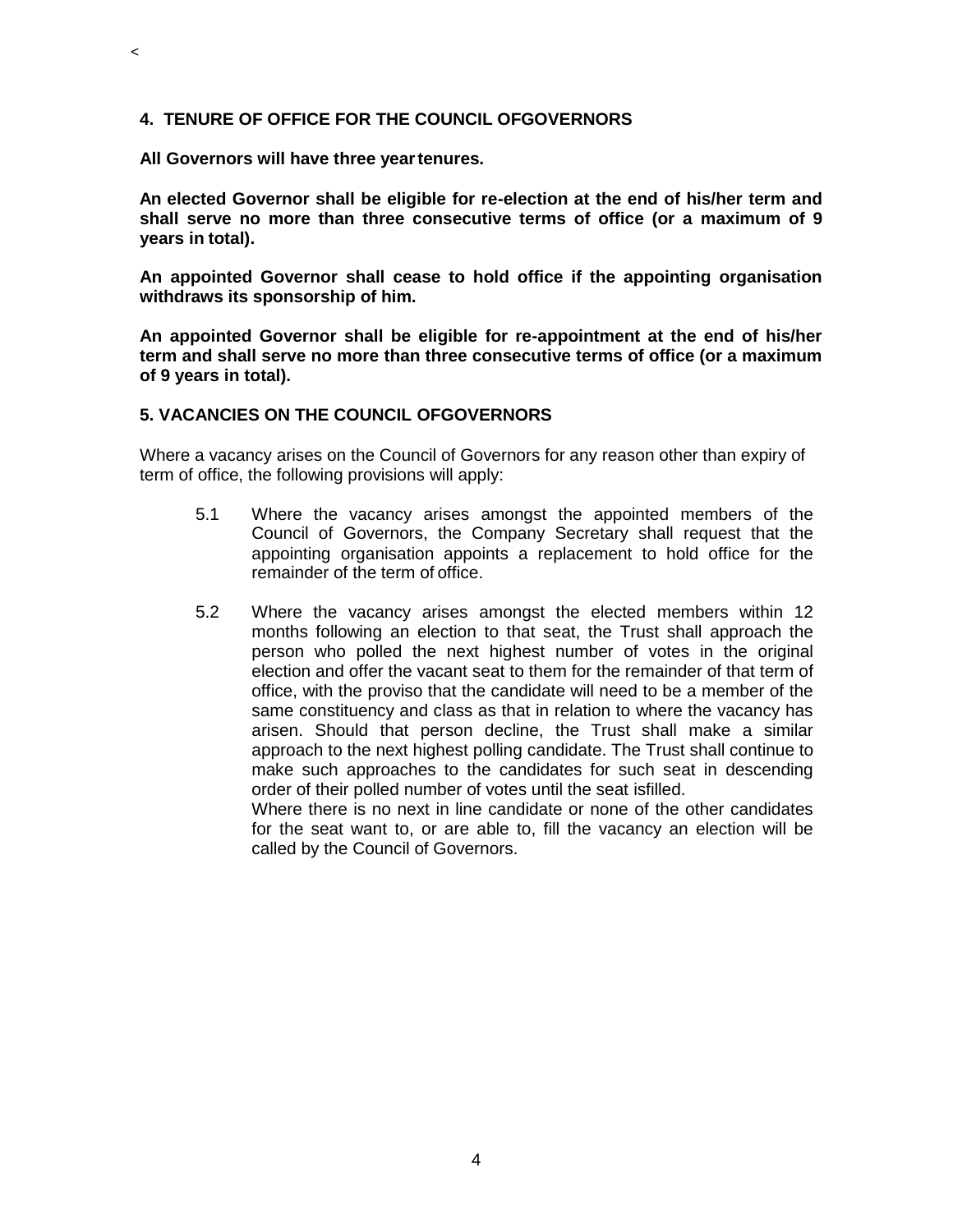#### **6. EXPENSES**

 $\,<$ 

- 6.1 The Trust may pay travel and other expenses to members of the Council of Governors at rates determined by theTrust.
- 6.2 Expenses incurred shall be reimbursed in line with the appropriate Trust policies.
- 6.3 Appointed Governors will not be entitled to recover their expenses where their employer would normally providereimbursement.

#### **7. STAFF CONSTITUENCY**

- 7.1 The Trust will grant reasonable time off, with pay, to recognise staff Governors to carry out Governorduties.
- 7.2 Where time off is requested, this will be done in accordance with the Trust's human resources policies andprocedures.

#### **8. ROLES AND RESPONSIBILITIES**

The roles and responsibilities of members of the Council of Governors are:

- a) **Advisory**  Communicating to the Board wishes of members and the wider community.
- b) **Guardianship**  Ensuring that the Trust is operating in accordance with its Terms of Authorisation. In this regard it acts as a Trustee for the welfare of the organisation.
- c) **Strategic**  Advising on the longer term direction to help the Board effectively determine its policies.

In particular the members of the Council of Governors are to:

- 8.1 Develop the membership of the Trust and represent interests of members.
- 8.2 Give the views of the Council of Governors to the Board of Directors for the purposes of the preparation (by the Directors) of the document containing information on the Trust's forward planning in respect of each financial year to be given to the Independent Regulator of NHS Foundation Trusts.
- 8.3 Respond to any matter as appropriate when consulted by theDirectors.
- 8.4 Appoint and remove the Chairman and the other Non-executive Directors in accordance with thisConstitution.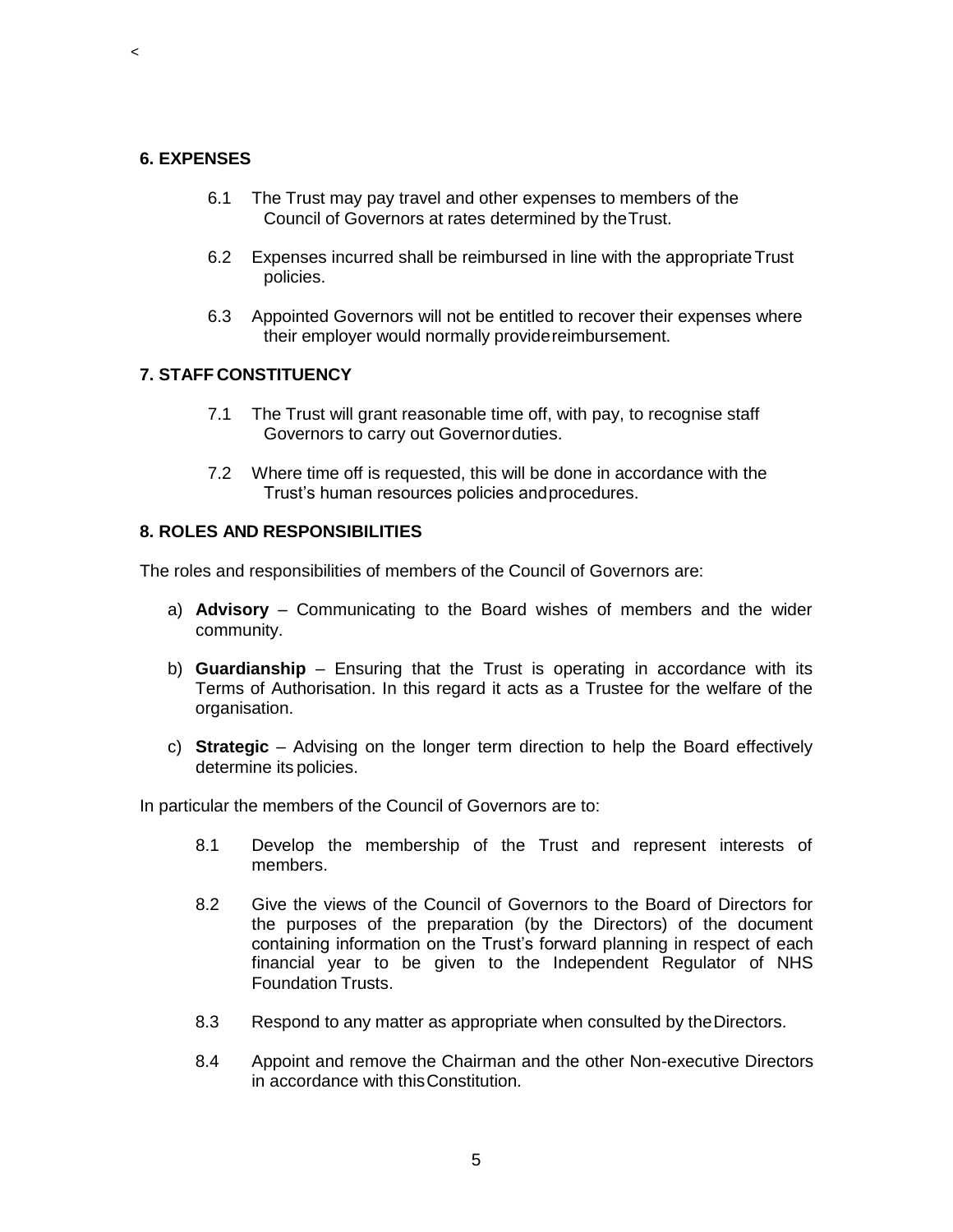- 8.5 Decide the remuneration and allowances, and the other terms and conditions of office, of the Chairman and other Non-executive Directors in accordance with thisConstitution.
- 8.6 Approve the appointment of the Chief Executive in accordance with this Constitution.
- 8.7 Consider the annual accounts, any reports of the auditor on them, and the annual report.
- 8.8 Appoint and remove the Trust's externalauditor.

 $\,<$ 

### **9. APPOINTMENT OF NON-EXECUTIVE DIRECTORS (including Chairmanand Deputy Chairman)**

- 9.1 In accordance with the NHS Foundation Trust Code of Governance the Council of Governors shall establish a Committee of the Council of Governors and the Board. The committee will evaluate the balance of skills, knowledge and experience of the Board and, in light of this evaluation, prepare a description of the roles and capabilities required for a particular appointment of both Executive and Non-Executive Directors (including the Chairman). The Committee shall comprise three members of the Council of Governors and two Directors (at least one of whom will be a Non-executive Director). The Committee may have an independent assessor in attendance ifappropriate.
- 9.2 The Council of Governors will take into account the views of the Board of Directors on the balance of individual skills and experience it requires at the time a vacancy arises.
- 9.3 Suitable candidates will be identified by the Board of Directors which may, if it considers it appropriate in particular circumstances, engage an external organisation, recognised as expert in this field, to assist it in the whole process (including the work involved in 9.1above).

# **10. REMUNERATION OF THE CHAIRMAN AND OTHER NON-EXECUTIVE DIRECTORS**

In order to determine the proper level of remuneration and allowances that should be paid to the Chairman and other Non-executive Directors the Council of Governors may, from time to time, and at least every three years, consult, at the Trust's expense, with external professional advisers.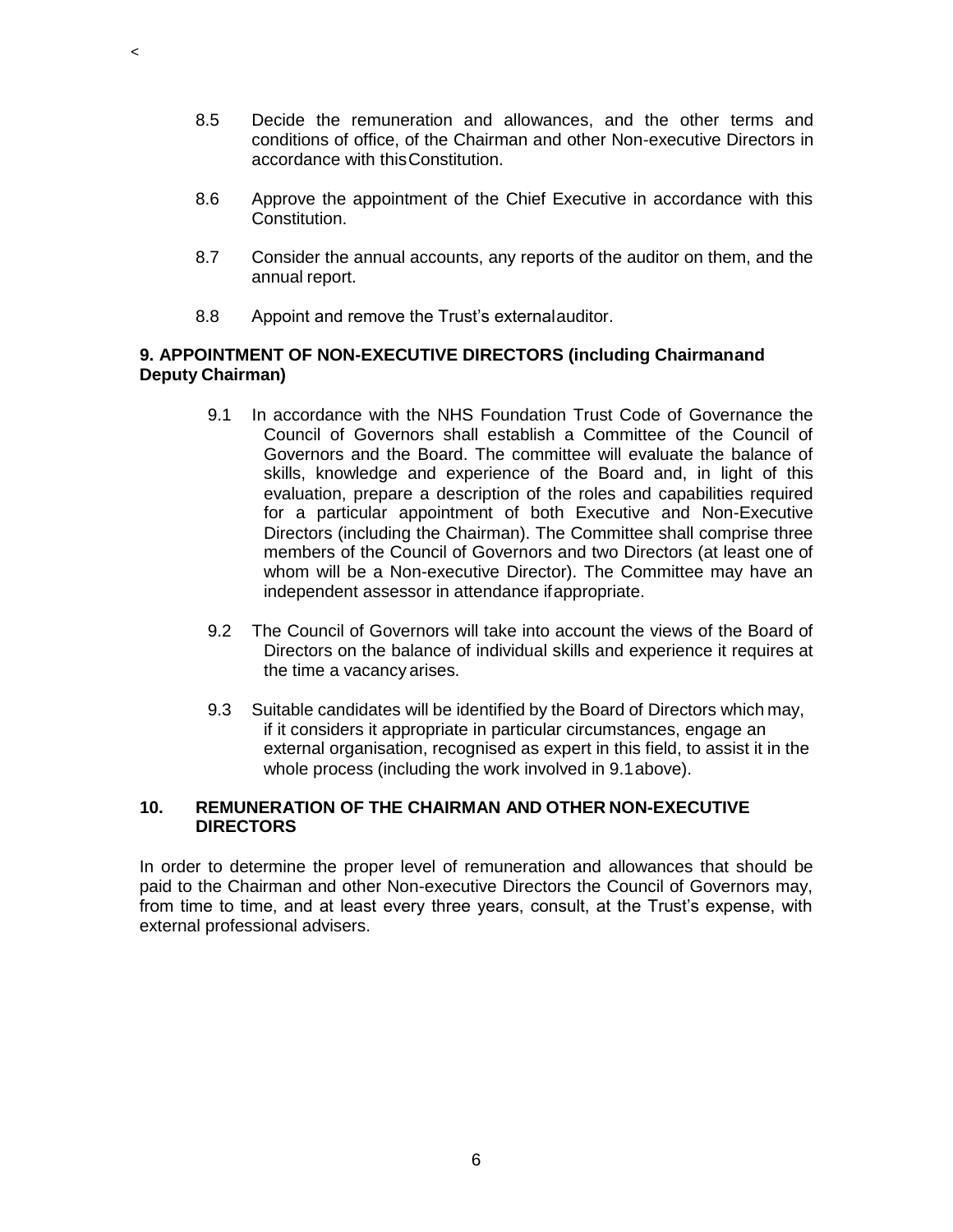# **ANNEX 6 – STANDING ORDERS FOR THE PRACTICE AND PROCEDURE OF THE COUNCIL OF GOVERNORS**

### **FOREWORD**

 $\,<$ 

South Tees Hospitals NHS Foundation Trust (the "Trust") is a public benefit corporation that was established in accordance with the provisions of National Health Service Act 2006.

These Standing Orders (SOs) are for the regulation of the Trust's Council of Governors proceedings and business.

The Council of Governors will conduct its business in an open a way as possible and will:

- 1. Observe the Nolan principles of Public Life of selflessness, integrity, objectivity, accountability, openness, honesty and leadership;
- 2 At all times seek to comply with the NHS Foundation Trust Code of Governance; and
- 3 At all times seek to comply with the Combined Code on Corporate Governance 2003.

Everything done by the Council of Governors should be able to stand the test of scrutiny, public judgment on propriety, and professional codes of conduct.

The Council of Governors will in its business be as transparent as it can be about its activities to promote confidence between the Council of Governors, the membership, the Board of Directors, staff, services users and the public.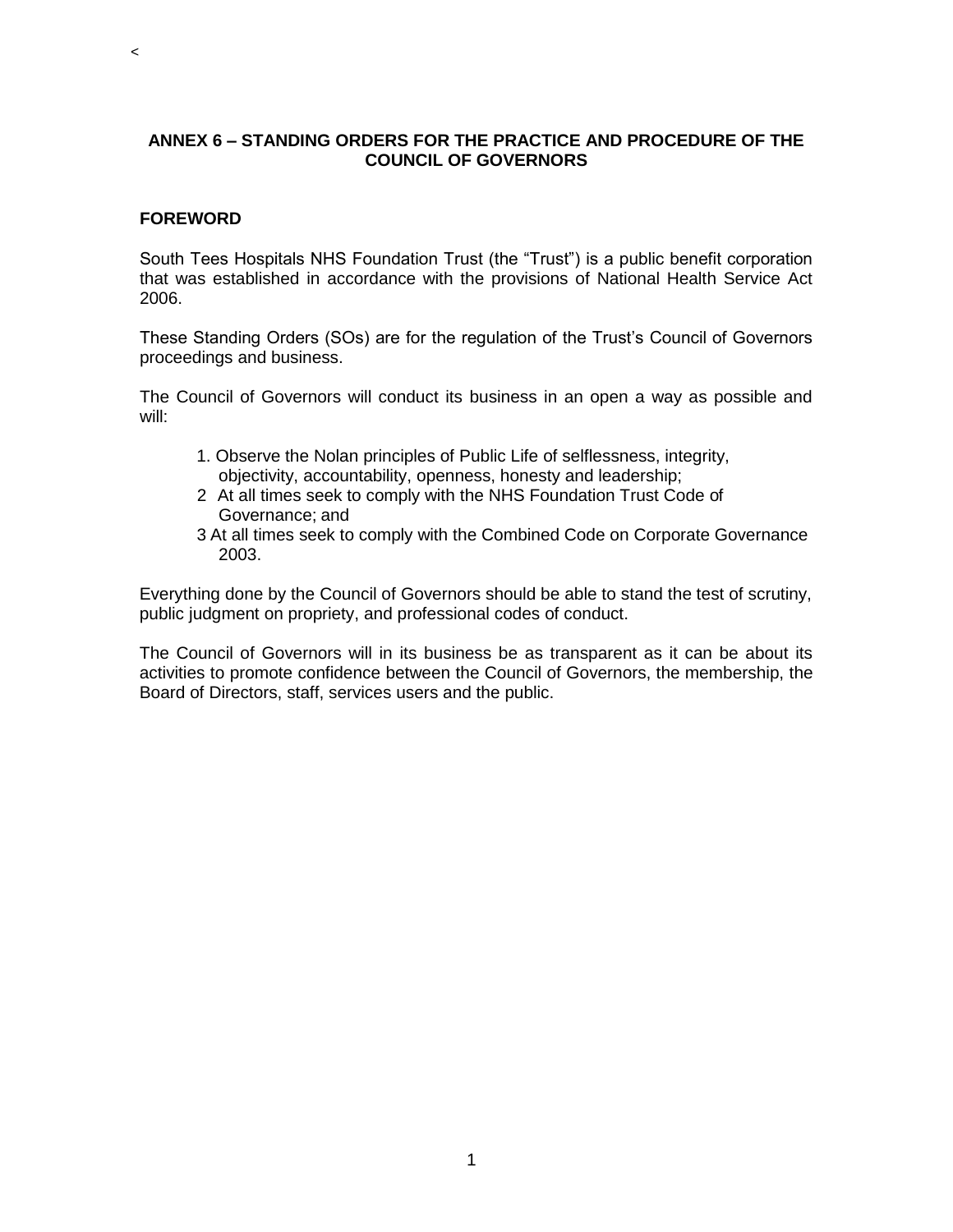# **COUNCIL OF GOVERNORS – STANDING ORDERS**

# **CONTENTS**

#### **1. Interpretation**

 $\,<$ 

#### **2. General Information**

#### **3. Composition of the Council ofGovernors**

- 3.1 Appointment of the Chairman and Deputy Chairman of Council ofGovernors
- 3.2 Powers of Deputy Chairman
- 3.3 Removal of the Chairman and Deputy Chairman of the Council ofGovernors

# **4. Meetings of the Council ofGovernors**

4.1 Meetings held inPublic 4.2 Calling Meetings 4.3 Notice of Meetings 4.4 Setting the Agenda 4.5 Chairman of the Meeting 4.6 Notices of Motions 4.7 Chairman's Ruling 4.8 Voting 4.9 Suspension of Standing Orders 4.10 Variation and Amendment of StandingOrders 4.11 Record of Attendance 4.12 Minutes 4.13 Quorum

# **5. Arrangements for the Exercise of Functions byDelegation**

5.1 Emergency Powers 5.2 Delegation to Committees

#### **6. Committees – FurtherProvisions**

- 6.1 Appointment of Committees
- 6.2 Delegation to Committees

# **7. Confidentiality**

# **8. Declaration of Interests and Register ofInterests**

8.1 Declaration of Interest 8.2 Register of Interests

# **9. Compliance – Other Matters**

- **10. Resolution of Disputes with Board ofDirectors**
- **11. Changes to StandingOrders**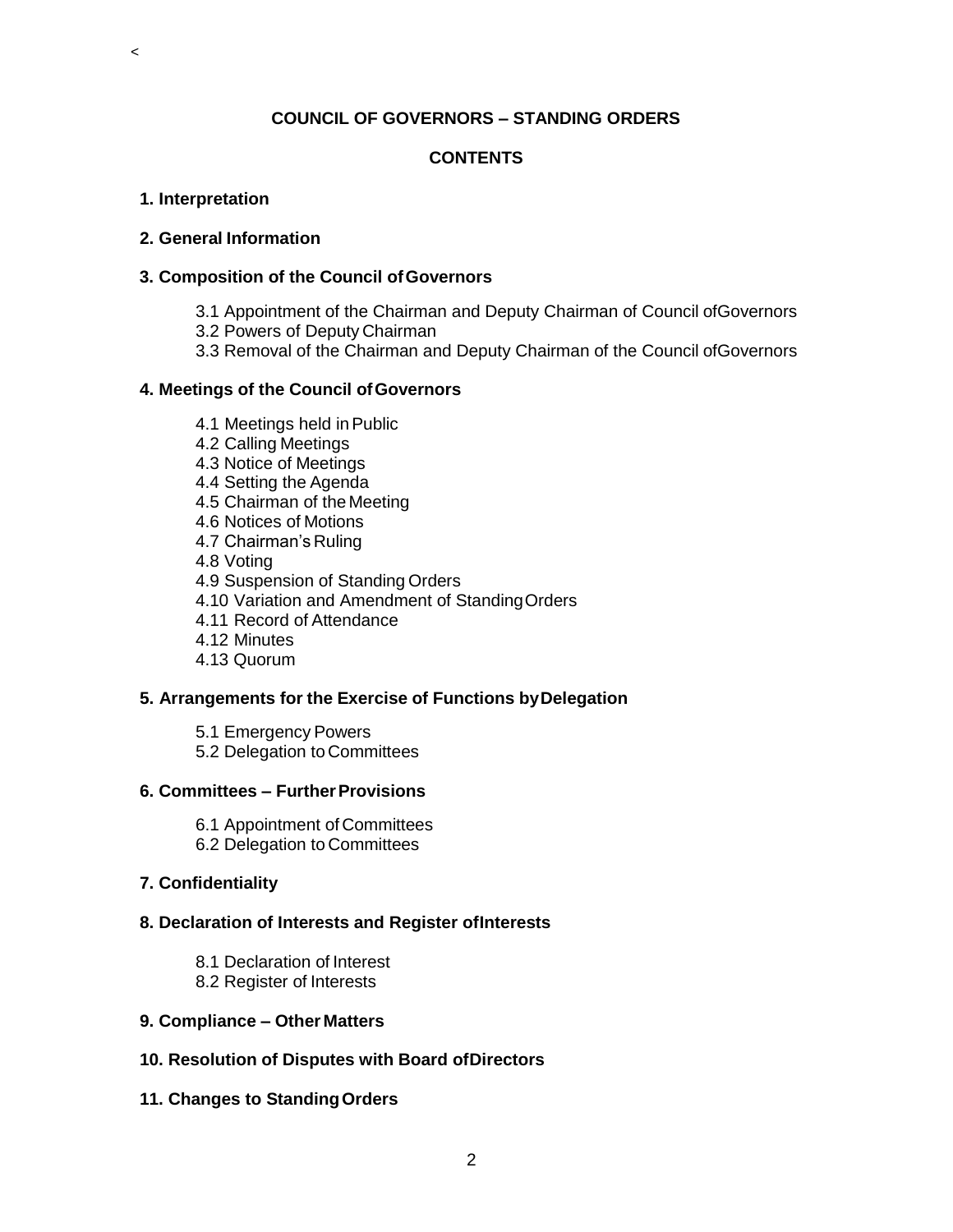#### **1. INTERPRETATION**

- 1.1 Save as permitted by law, the Chairman of the Trust shall be the final authority on the interpretation of Standing Orders (on which he/she shall be advised by the Company Secretary, Chief Executive and Director of Finance).
- 1.2 Any expression to which a meaning is given in the National Health Service Act 2006 has the same meaning in this interpretation and in addition:
	- a) **ACCOUNTABLE OFFICER** shall be the officer responsible and accountable for funds entrusted to the Trust. He/she shall be responsible for ensuring the proper stewardship of public funds and assets. For this Trust it shall be the ChiefExecutive.
	- b) **BOARD** means the Board of Directors, formally constituted in accordance with this Constitution and consisting of a Chairman, and Non-executive Directors, appointed by the Council of Governors and the Executive Directors, appointed by the Non-executive Directors and (except for his/her own appointment) by the Chief Executive.
	- c) **BUDGET** shall mean a resource, expressed in financial terms, proposed by the Board for the purpose of carrying out, for a specific period, any or all of the functions of theTrust.
	- d) **CHAIRMAN** is the person appointed by the Council of Governors as a Non-Executive Chairman to lead the Board of Directors and Council of Governors to ensure it successfully discharges its overall responsibility for the Trust as awhole.
	- e) **CHIEF EXECUTIVE** shall mean the accountable officer of theTrust.
	- f) **COMMITTEE OF THE COUNCIL** means a committee formed by the Council of Governors with specific Terms of Reference, chair and membership.
	- g) **COMMITTEE OF THE BOARD** means a committee formed by the Board with specific Terms of Reference, Chair andMembership.
	- h) **COUNCIL** means the Council of Governors, formally constituted in accordance with this Constitution meeting in public and presided over by the Chairman.
	- i) **COUNCIL MEMBER** means a person elected or appointed to the Council of Governors.
	- j) **DIRECTOR** means a person appointed to the Board of Directors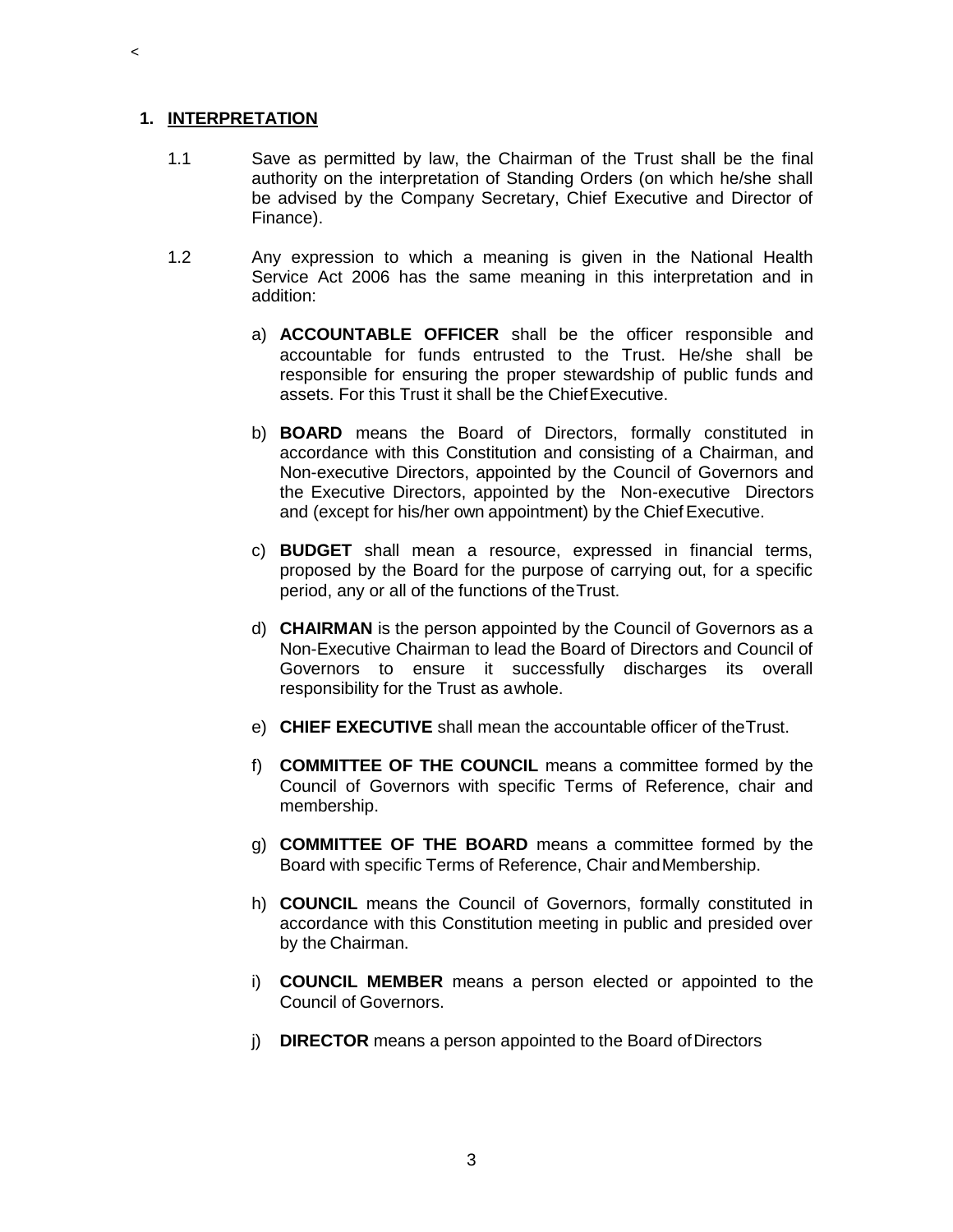- k) **DEPUTY CHAIRMAN** means the Non-Executive Director appointed by the Council of Governors to take on the Chairman's duties if the Chairman is absent for any reason.
- l) **DIRECTOR OF FINANCE** shall mean the Chief Finance Officer of the Trust who will ensure compliance with Standing FinancialInstructions.
- m) **FUNDS HELD ON TRUST** shall mean those funds which the Trust holds at its date of incorporation, receives on distribution by statutory instrument, or chooses subsequently to accept under powers derived under Schedule 3 and 4 para 14.1c National Health Service Act 2006. Such funds may or may not becharitable.
- n) **MEMBER** means a person registered as a member of one of the constituencies of the Trust as outlined in thisConstitution.

**MONITOR or TRUST REGULATOR** is the body corporate known as Monitor, referred to in Section 61 of the 2012 Act which operates with the National Health Service Trust Development Authority as NHSE/I.

- o) **MOTION"** means a formal proposition to be discussed and voted on during the course of ameeting.
- p) **NOMINATED OFFICER** means an officer charged with the responsibility for discharging specific tasks within Standing Orders in line with the 2006Act.
- q) **NON-EXECUTIVE DIRECTOR** is a person appointed by the Council of Governors to be a member of the Board of Directors. Initially Non executives of the applicant NHS Trust will become Non-executives of the Foundation Trust, unless they choose not do so. This includes the chairman of the Trust.
- r) **OFFICER** means an employee of theTrust
- s) **SOs** means Standing Orders
- t) **SFIs** means Standing FinancialInstructions
- u) **TRUST** means South Tees Hospitals NHS FoundationTrust.
- v) **COMPANY SECRETARY** this role will act as independent advice to the Board and monitor the Trust's compliance with its terms of authorisation and constitution.

#### **2. GENERAL INFORMATION**

2.1 The purpose of the Council of Governors' Standing Orders is to ensure that the highest standards of Corporate Governance and conduct are applied to all Council meetings and associated deliberations. The Council shall at all times seek to comply with the NHS Foundation Trust Code of Governance which is founded on "The CombinedCode".

4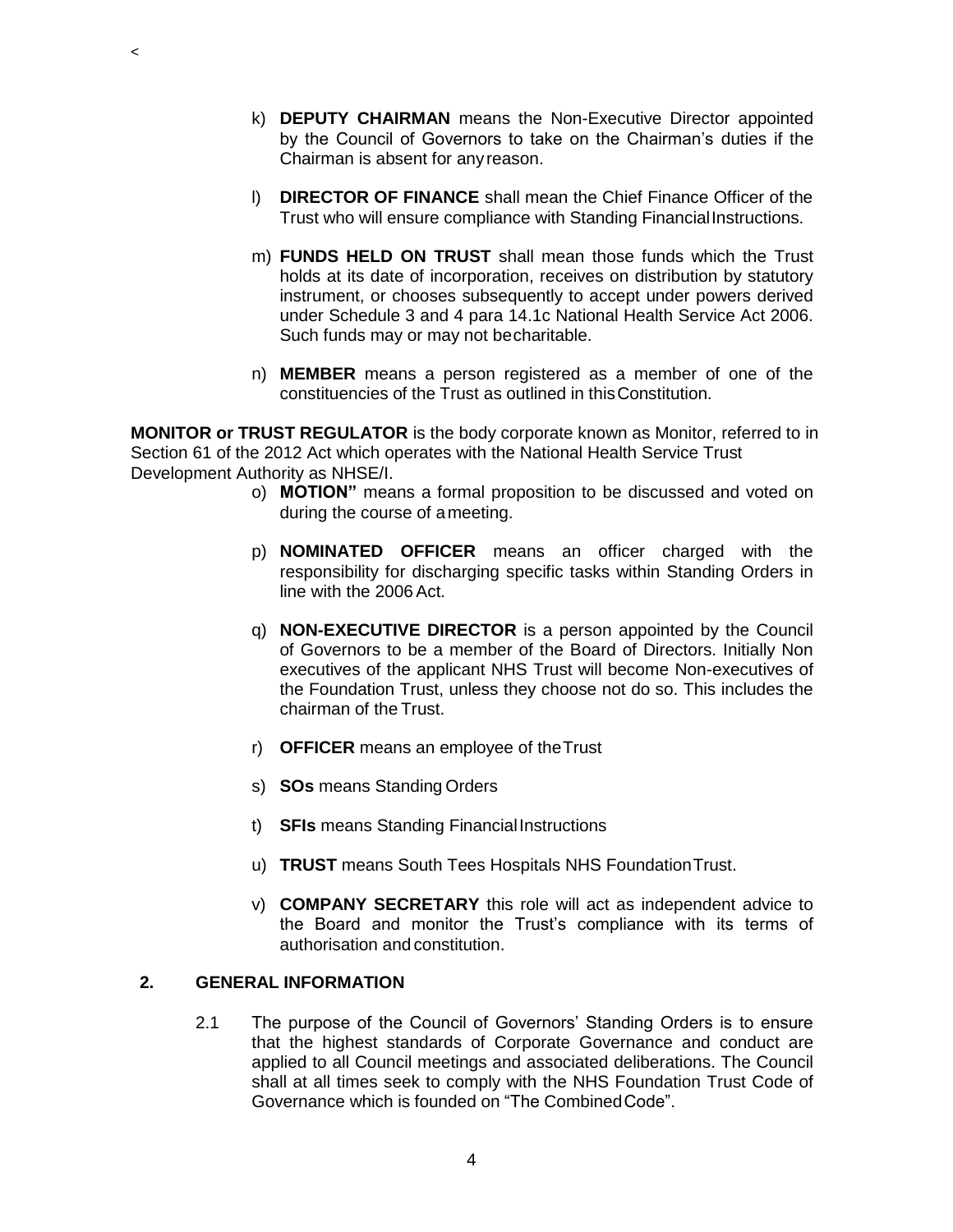- 2.2 All business shall be conducted in the name of theTrust.
- 2.3 A member of the Council of Governors who has acted honestly and in good faith will not have to meet out of his or her own personal resources any personal civil liability which is incurred in the execution or purported execution of his or her functions as a member of the Council of Governors save where the member of the Council of Governors has acted recklessly. On behalf of the Council of Governors and as part of the Trust's overall insurance arrangements the Board shall put in place appropriate insurance provision to cover such indemnity at the discretion of theTrust.

# **3. COMPOSITION OF THE COUNCIL OFGOVERNORS**

- 3.1 The composition of the Council of Governors shall be in accordance with the Trust's Constitution.
- 3.2 **Appointment of the Chairman and Deputy Chairman of the Council of Governors -** The Chairman or in the absence or incapacity of the Chairman the Deputy Chairman of the Trust will preside over meetings of the Council of Governors.
- 3.3 **Duties of the Deputy Chairman –** Where the Chairman has died or has otherwise ceased to hold office or where he/she has been unable to perform his/her duties as a Chairman owing to illness, absence from England and Wales or any other cause, references to the Chairman shall, so long as there is no Chairman able to perform his/her duties, be taken to include to the DeputyChairman.
- 3.4 **Removal of the Chairman or Deputy Chairman of the Council of Governors** – it shall be for the Council of Governors to determine the period of office for the Chairman and Deputy Chairman, excluding the initial Chairman and Deputy Chairman, of the Council of Governors, which shall normally be for a period of up to three years after which the Council of Governors shall review the appointment. Should there be the requirement to remove the Chairman or Deputy Chairman of the Council of Governors this shall be carried out in accordance with SO4.6.6.

# **4. MEETINGS OF THE COUNCIL OFGOVERNORS**

# **4.1 Meetings held in Public**

4.1.1 Meetings of the Council of Governors shall be open to members of the public. Members of the public may be excluded from a meeting (whether for the whole or part of such meeting) for special reasons as determined by the Chairman in conjunction with the Council of Governors which may include, but are not limited to, the following reasons

 $\,<$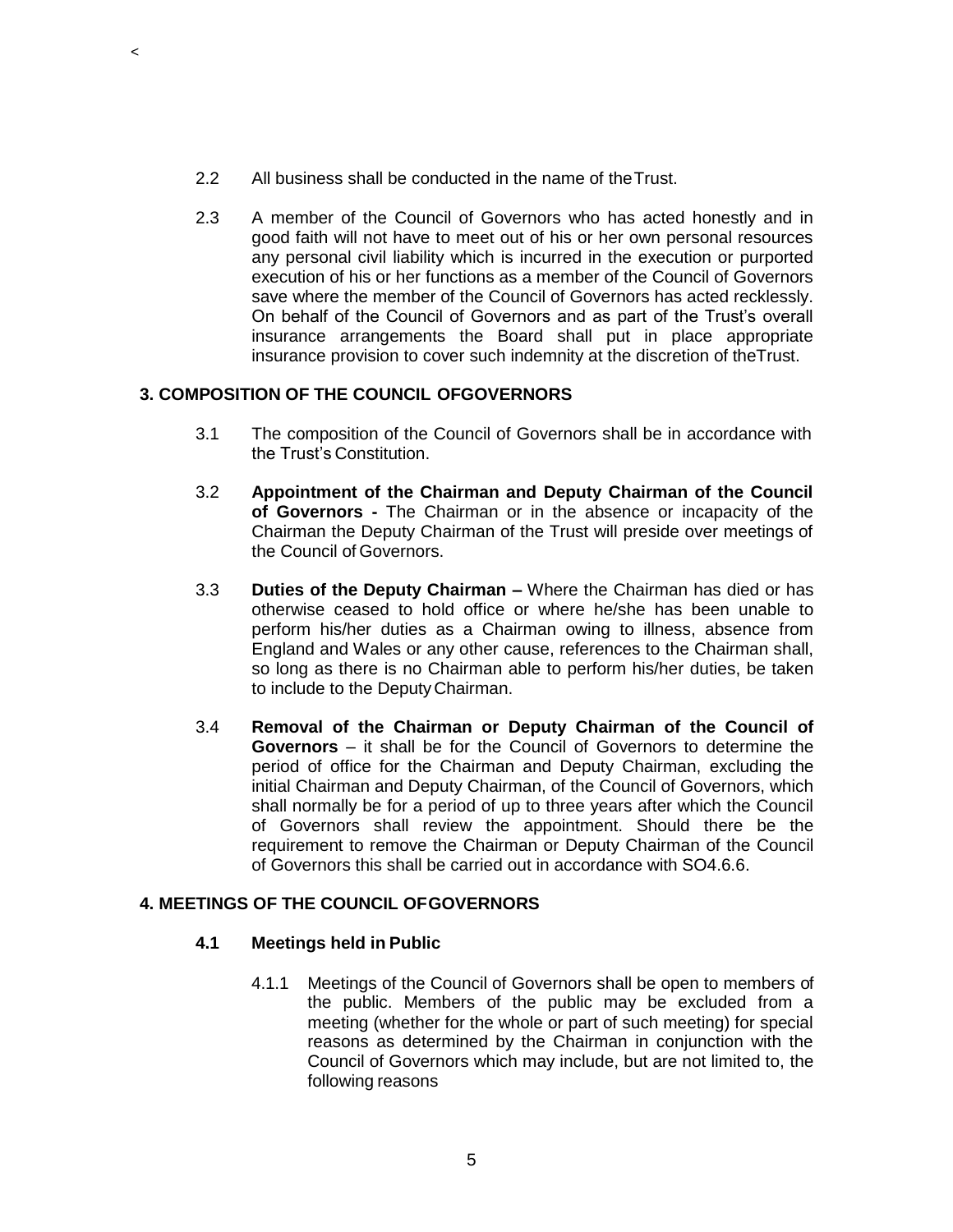- i. Publicity would be prejudicial to the public interest by reason of the confidential nature of the business to be transacted;or
- ii. There are special reasons stated in the resolution and arising from the nature of the business of theproceedings;
- 4.1.2 The Chairman may exclude any member of public from the meeting of the Council if they are interfering with or preventing the reasonable conduct of themeeting.
- 4.1.3 Meetings of the Council of Governors shall be held at least four times each year, inclusive of an Annual General Meeting, at times and places that the Council of Governors maydetermine.
- 4.1.4 The Council may invite the Chief Executive of the Trust, and other appropriate Directors, to attend any meeting of the Council of Governors and enable members of the Council of Governors to raise questions about the Trustaffairs.

#### **4.2 Calling Meetings**

 $\prec$ 

Notwithstanding, 4.1.4 above, the Chairman may, in exceptional circumstances, call a meeting of the Council of Governors at any time. If the Chairman refuses to call a meeting after a requisition for that purpose, signed by at least one-third of the whole number of the members of the Council of Governors, or if without so refusing the Chairman does not call a meeting within fourteen days after a requisition to do so, then the members of the Council of Governors may forthwith call a meeting provided they have been requisitioned to do so by more than 50% of the members of the Council of Governors.

#### **4.3 Notice of Meetings**

- 4.3.1 Before each meeting of the Council of Governors, a notice of the meeting, specifying the business proposed to be transacted at it, and signed by the Chairman, or by an officer of the Trust authorised by the Chairman to sign on their behalf, shall be delivered to every member of the Council of Governors, or sent by post to the usual place of residence of such member of the Council of Governors, at least 5 clear working days before the meeting.
- 4.3.2 The Company Secretary should ensure that a notice of a meeting of the Council of Governors is publicised to thepublic.

#### **4.4 Setting the Agenda**

The agenda for the meeting of the council of governors will be circulated with the notice of the meeting and any supporting papers.

4.4.1 The Council of Governors may determine that certain matters shall appear on every agenda for a meeting of the Council of Governors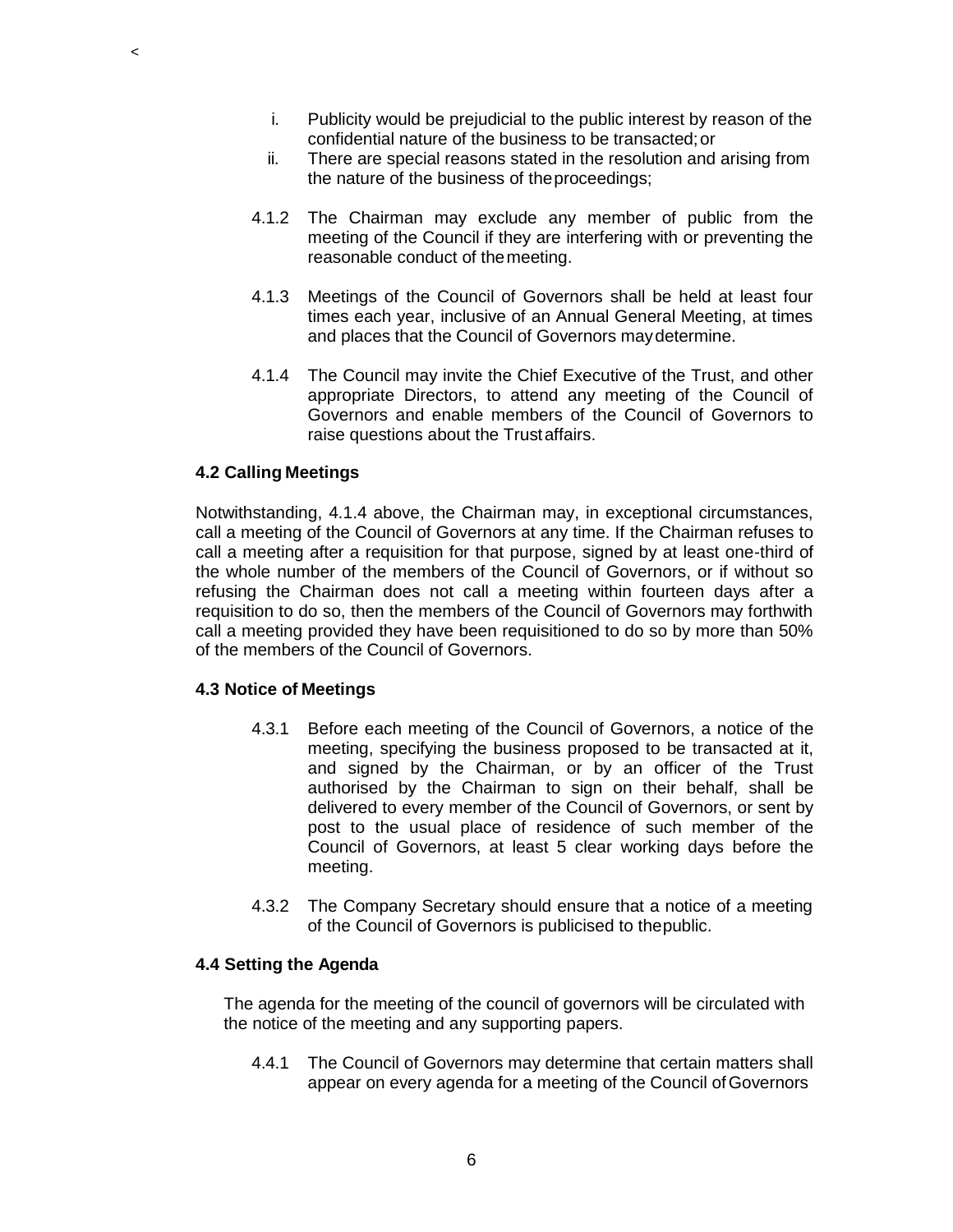and shall be addressed prior to any other business being conducted.

- 4.4.2 The Council of Governors will agree an annual programme of work proposed by the Board of Directors to ensure they discharge their responsibilities as governors.
- 4.4.3 A member of the Council of Governors desiring a matter to be included on an agenda shall make his/her request in writing to the Chairman at least ten clear working days before the meeting. Requests made less than ten days before a meeting may be included on the agenda at the discretion of theChairman.

#### **4.5 Chairman of the Meeting**

 $\prec$ 

At any meeting of the Council of Governors, the Chairman, if present, shall preside, initially this shall be the Chairman of the Trust in accordance with SO 3.2. If the Chairman is absent from the meeting the Deputy Chairman shall preside, initially this shall be the Deputy Chairman of the Trust in accordance with SO 3.2.

#### **4.6 Notices and Motions**

- 4.6.1 A member of the Council of Governors desiring to move or amend a motion shall send a written notice thereof at least 10 clear working days before the meeting to the Chairman, who shall insert in the agenda for the meeting, all notices so received subject to the notice given being permissible under the appropriate regulations. This paragraph shall not prevent any motion being moved during the meeting, without notice, on any business mentioned on the agenda subject to section 4.3 of these Standing Orders.
- 4.6.2 A motion or amendment, once moved and seconded, may be withdrawn by the proposer with the concurrence of the seconder and the consent of theChairman.
- 4.6.3 Notice of motion to amend or rescind any resolution (or the general substance of any resolution), which has been passed within the preceding six calendar months, shall bear the signature of the members of the Council of Governors who give it and also the signature of four other members of the Council of Governors. When any such motion has been disposed of by the Council of Governors it shall not be competent for any member of the Council of Governors, other than the Chairman, to propose a motion to the same effect within six months; however the Chairman may do so if he/she considers it appropriate.
- 4.6.4 The mover of a motion shall have a right of reply at the close of any discussion on the motion or any amendmentthereto.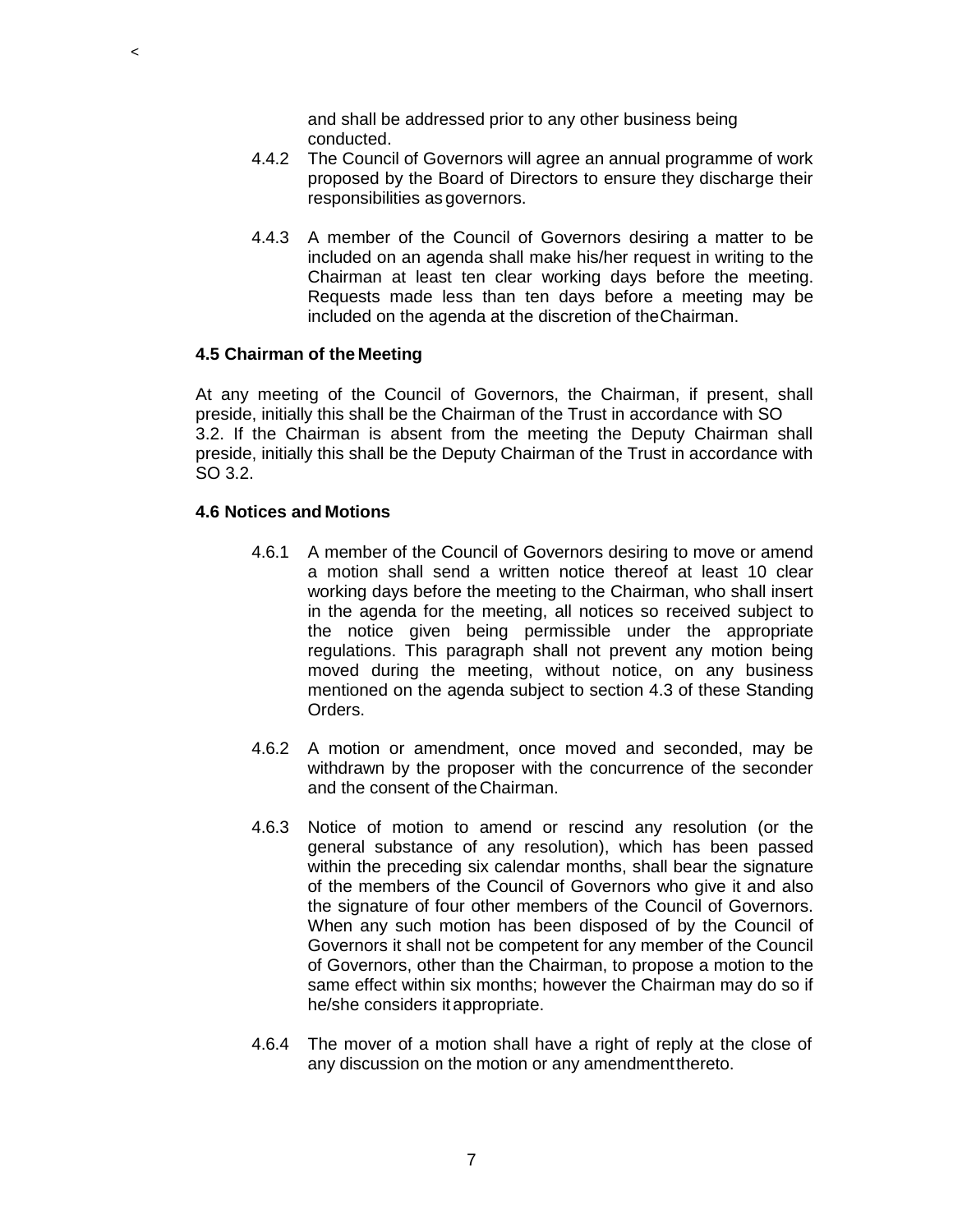- 4.6.5 When a motion is under discussion or immediately prior to discussion it shall be open to a member of the Council of Governors to move:
	- a) An amendment to themotion.
	- b) The adjournment of the discussion or themeeting.
	- c) That the meeting proceeds to the nextbusiness.
	- d) That the motion shall be nowput.

Such a motion, if seconded, shall be disposed of before the motion which was originally under discussion or about to be discussed.

No amendment to the motion shall be admitted if, in the opinion of the Chairman of the meeting, the amendment negates the substance of the motion.

In the case of motions under c) and d), to ensure objectivity motions may only be put by a member of the Council of Governors who has not previously taken part in the debate.

4.6.6 A motion to remove the Chairman or a Non-executive Director must be seconded by 10 members of the Council of Governors.

#### **4.7 Chairman's Ruling**

4.7.1 Statements of members of Governors made at the meetings of the Council of Governors shall be relevant to the matter under discussion at the material time and the decision of the Chairman of the meeting on questions of order, relevancy, regularity and any other matters shall be observed at themeeting.

### **4.8 Voting**

 $\,<$ 

- 4.8.1 Decisions at meetings shall be determined by a majority of the votes of the members of the Council of Governors present and voting, with the exception of the appointment and removal of the Chair or a Non-executive Director, which should require approval by three quarters of the Council ofGovernors.
- 4.8.2 In the case of any equality in votes, the Trust Chairman shall have a second or casting vote (out with the provisions of 22.2 of the constitution).
- 4.8.3 All decisions put to the vote shall, at the discretion of the Chairman of the meeting, be determined by oral expression or by a show of hands. A paper ballot may also be used if a majority of the members of the Council of Governors present sorequest.
- 4.8.4 If at least one-third of the members of the Council of Governors present so request, the voting (other than by paper ballot) on any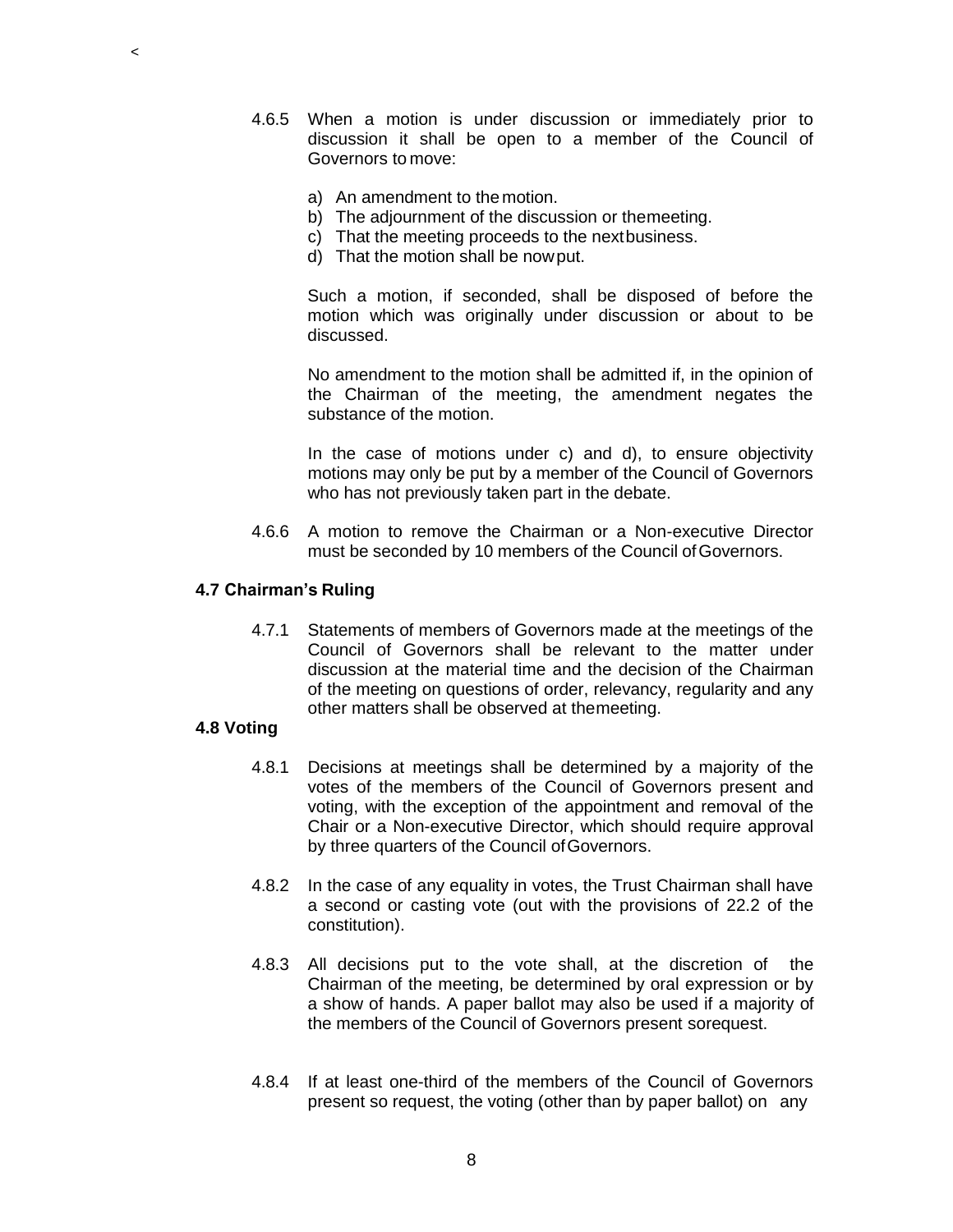question may be recorded to show how each member of the Council of Governors voted or abstained.

- 4.8.5 If a member of the Council of Governors so requests, his/her vote shall be recorded by name upon any vote (other than a paper ballot).
- 4.8.6 In no circumstances may an absent member of the Council of Governors vote by proxy. Absence is defined as being absent at the time of the vote.

#### **4.9 Suspension of Standing Orders(SOs)**

Except where this would contravene any provision of the constitution or any direction made by the Independent Regulator of NHS Foundation Trusts, any one or more of the Standing Orders may be suspended at any meeting, provided that at least two-thirds of the Council of Governors are present, including the Chair or Deputy Chair, and that a majority of those present vote in favour of suspension.

- 4.9.1 A decision to suspend Standing Orders shall be recorded in the minutes of the meeting.
- 4.9.2 A separate record of matters discussed during the suspension of Standing Orders shall be made and shall be available to the Directors.
- 4.9.3 No formal business may be transacted while Standing Orders are suspended.
- 4.9.4 The Audit Committee shall review every decision to suspend Standing Orders.

### **4.10 Record of Attendance**

4.10.1 The names of the members of the Council of Governors present at the meeting shall be recorded in theminutes.

#### **4.11 Minutes**

 $\,<$ 

- 4.11.1 The minutes of the proceedings of the meeting shall be drawn up and maintained as a public record. They will be submitted for agreement at the next meeting where they will be signed by the person chairing it.
- 4.11.2 No discussion shall take place upon the minutes except upon their accuracy or where the Chairman considers discussion appropriate. Any amendment to the minutes shall be agreed and recorded at the nextmeeting.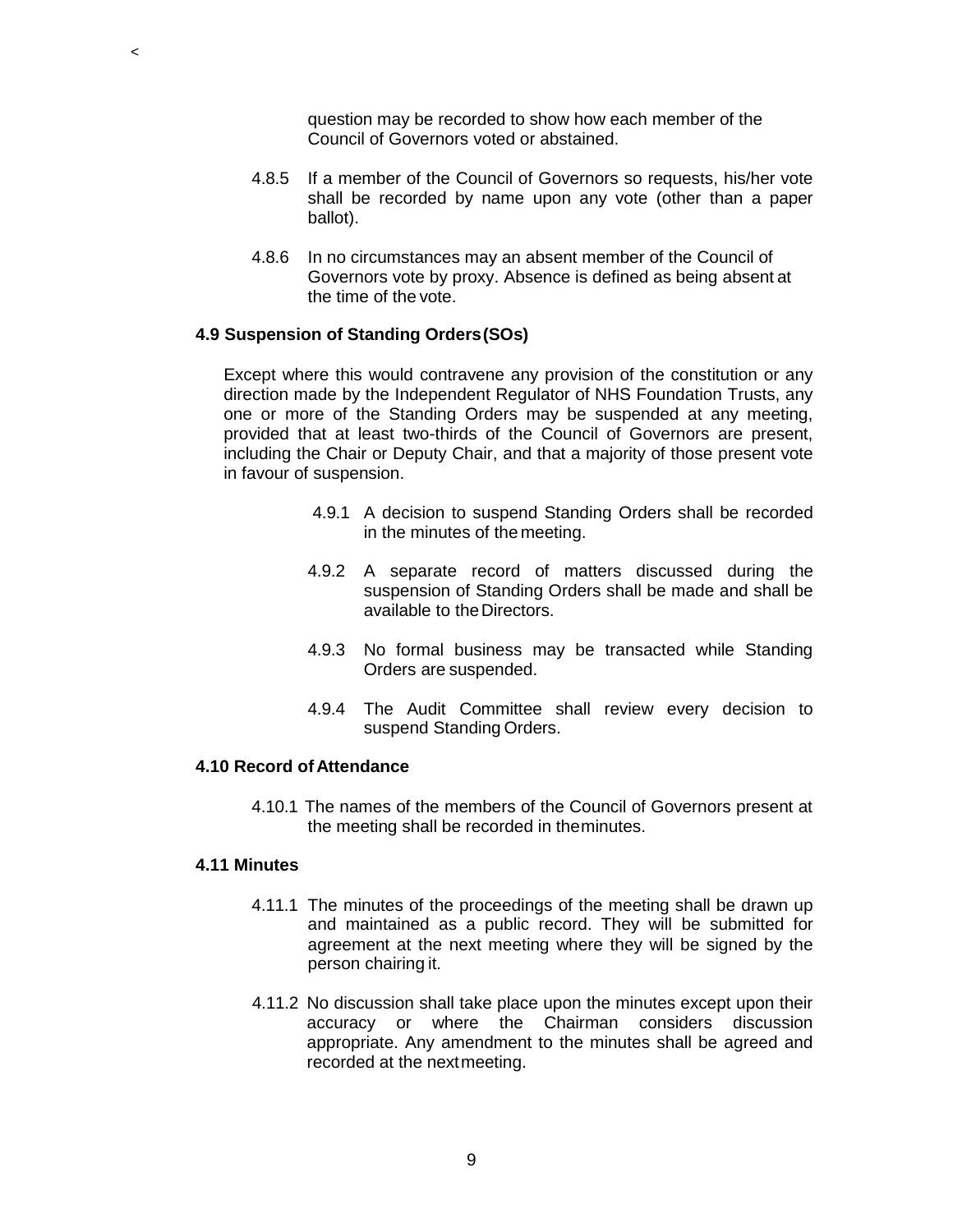4.11.3 Minutes shall be circulated in accordance with the members of the Council of Governors' wishes. The minutes of the meeting shall be made available to the public except for minutes relating to business conducted when members of the public are excluded under the terms of section 4.1 of these StandingOrders.

# **4.12 Quorum**

 $\,<$ 

- 4.12.1 No business shall be transacted at a meeting of the Council of Governors unless; at least one third of Governors are present (which must include at least one elected and one appointed Governor).
- 4.12.2 If a member of the Council of Governors has been disqualified from participating in the discussion of any matter and/or from voting on any resolution by reason of the declaration of a conflict of interest he/she shall no longer count towards the quorum. If a quorum is then not available for the discussion and/or the passing of a resolution on any matter, that matter may not be discussed further or voted upon at that meeting. Such a position shall be recorded in the minutes of the meeting. The meeting must then proceed to the next business.

### **5. ARRANGEMENTS FOR THE EXERCISE OF FUNCTIONS BYDELEGATION**

- 5.1 **Emergency Powers –** The powers which the Council of Governors has retained to itself within these Standing Orders may in emergency be exercised by the Chairman after having consulted at least five elected members of the Council of Governors. The exercise of such powers by the Chairman shall be reported to the next formal meeting of the Council for ratification.
- 5.2 **Delegation to Committees –** The Council of Governors will establish a Nominations Committee to fulfill the duty of advising the Council of Governors on the appointment of Non-Executive Directors andChairman.

#### **6. SUBCOMMITTEES – FURTHER PROVISIONS**

- 6.1 The Council of Governors will review and agree with the Chairman an annual programme of work which will include and refer to the establishment of any sub committees of the Council of Governors to assist where appropriate in fulfilling its work programme. This will be reviewed on an annual basis in accordance with bestpractice.
- 6.2 These Standing Orders, as far as they are applicable, shall apply also, with the appropriate alteration, to meetings of any committees or subcommittees established by theCouncil.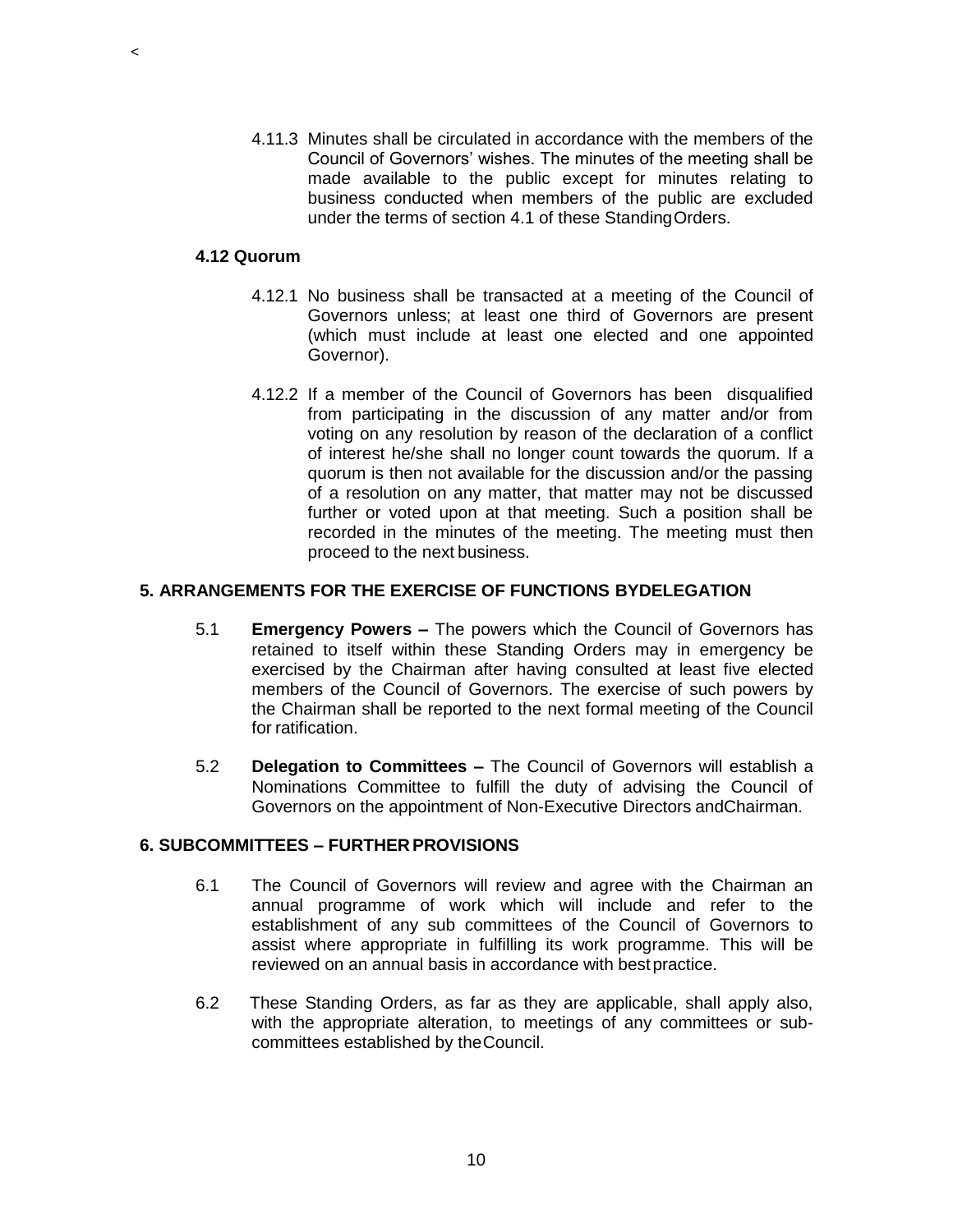### **7. CONFIDENTIALITY**

 $\,<$ 

- 7.1 A member of the Council of Governors or an attendee on a committee of the Council shall not disclose a matter dealt with by, or brought before, the committee without its permission or until the committee shall have reported to the Council or shall otherwise have concluded on thatmatter.
- 7.2 A member of the Council of Governors or a non-member of the Council of Governors in attendance at a committee shall not disclose any matter dealt with by the committee, notwithstanding that the matter has been reported or action has been concluded, if the Council of Governors or committee resolves that it isconfidential.

### **8. DECLARATION OF INTERESTS AND REGISTER OFINTERESTS**

#### **8.1 Declaration of Interests**

If a governor has a pecuniary, personal or family interest, whether that interest is actual or potential and whether that interest is direct or indirect, in any proposed contract or other matter which is under consideration or is to be considered by the Council of Governors, the governor shall disclose that interest to the members of the Council of Governors as soon as he/she becomes aware of it.

- 8.1.1 Interests regarded in 8.1 above may include but are not exclusive to:
	- a) Directorships, including non-executive directorships held in private companies or PLCs (with the exception of those of dormant companies).
	- b) Ownership or part-ownership of private companies, businesses or consultancies likely or possibly seeking to do business with the NHS.
	- c) Employment with any private company, business orconsultancy.
	- d) Shareholdings in organisations likely or possibly seeking to do business with the NHS.
	- e) A position of authority in a charity or voluntary organisation in the field of health and social care.
	- f) Any connection with a voluntary or other organisation contracting for NHS Services.
- 8.1.2 If a member of the Council of Governors has any doubt about the relevance of an interest, they should discuss it with the Chairman or Company Secretary who shall advise them whether or not to disclose the interest.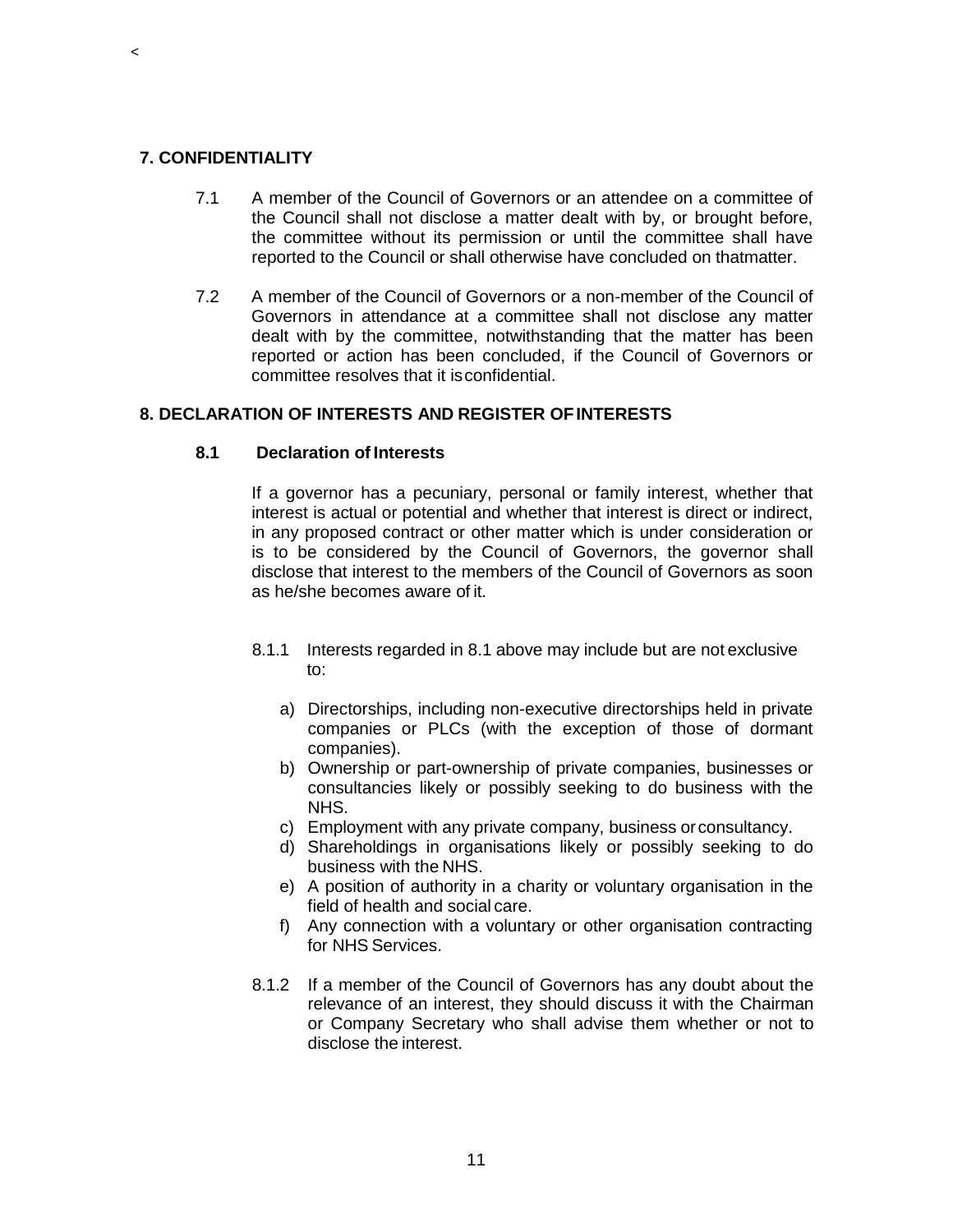- 8.1.3 At the time members of the Council of Governors' interests are declared, they should be recorded in the Council of Governors' minutes and entered in a Register of Interests of members of the Council of Governors to be maintained by the Company Secretary. Any changes in interests should be declared at the next Council meeting following the change occurring.
- 8.1.4 Members of the Council of Governors' directorships of companies likely or possibly seeking to do business with the NHS should be published in the Trust's annualreport.
- 8.1.5 During the course of a Council meeting, if a conflict of interest is established, the member of the Council of Governors concerned shall, unless two-thirds of those Members of the Council of Governors present agree otherwise withdraw from the meeting and play no part in the relevant discussion ordecision.
- 8.1.6 The interests of the members of the Council of Governors' spouses or partners shall be declared in accordance with section 17 of the Trusts constitution.

#### **8.2 Register of Interests**

- 8.2.1 The Company Secretary will ensure that a Register of Interests is established to record formally declarations of interests of members of the Council of Governors.
- 8.2.2 Details of the Register will be kept up to date and reviewed annually.
- 8.2.3 The Register will be available for inspection by members of the public.

### **9. COMPLIANCE – OTHERMATTERS**

- 9.1 Members of the Council of Governors of the Trust shall comply with Standing Financial Instructions prepared by the Director of Finance and approved by the Board of Directors for the guidance of all staff employed by the Trust.
- 9.2 Members of the Council of Governors must behave in accordance with the seven Nolan principles of behaviour in Public Life, and both the Trust's and Council of Governors Code of Conduct as amended from time to time:

 $\,<$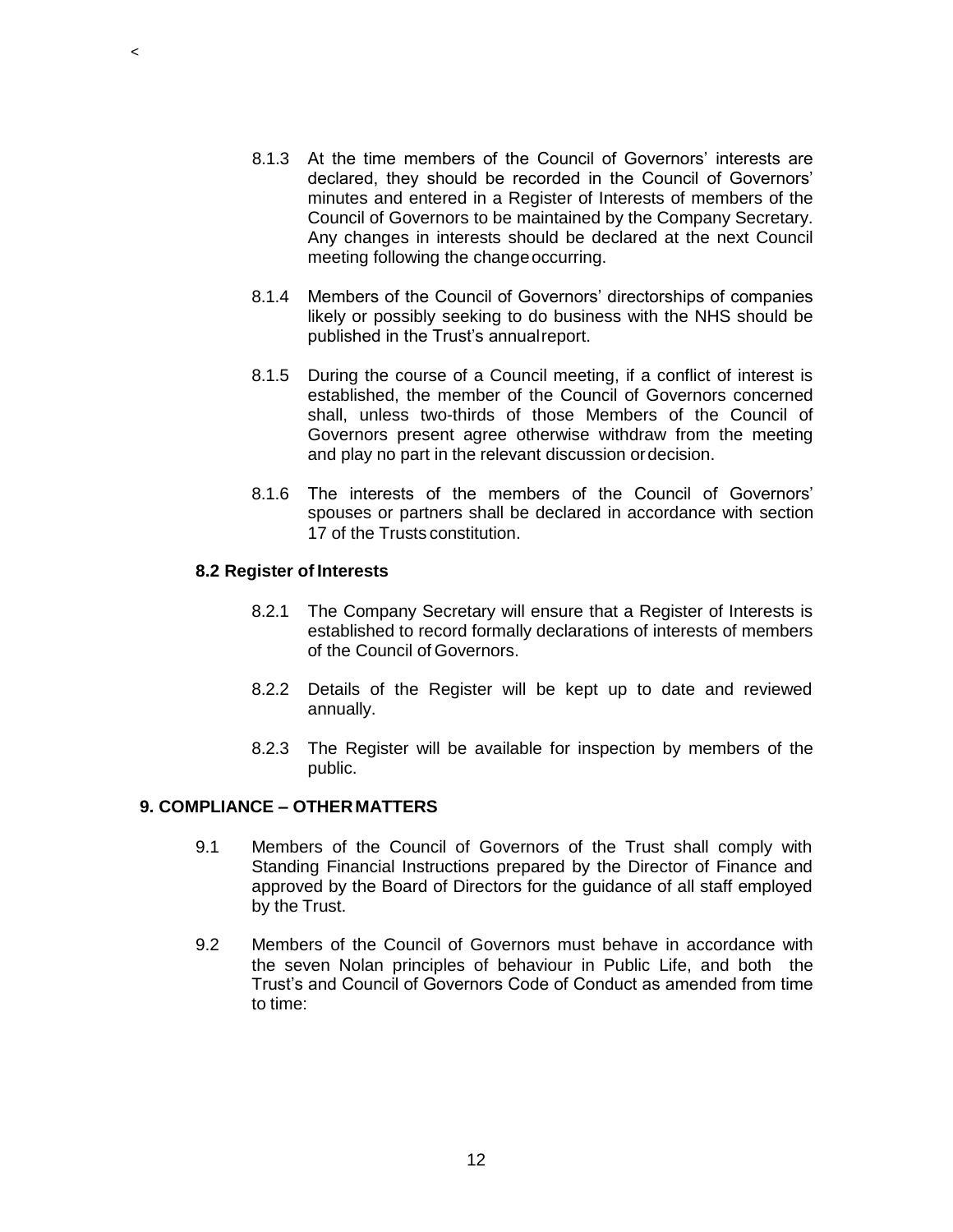#### **Selflessness**

 $\,<$ 

Holders of public office should take decisions solely in terms of the public interest. They should not do so in order to gain financial or other material benefits for themselves, their family, or their friends

### **Integrity**

Holders of public office should not place themselves under any financial or other obligation to outside individuals or organisations that might influence them in the performance of their officialduties

### **Objectivity**

In carrying out public business, including making public appointments, awarding contracts, or recommending individuals for rewards and benefits, holders of public office should make choices on merit

### **Accountability**

Holders of public office are accountable for their decisions and actions to the public and must submit themselves to whatever scrutiny is appropriate to their office

#### **Openness**

Holders of public office should be as open as possible about all the decisions and actions they take. They should give reasons for their decisions and restrict information only when the wider public interest clearly demands

#### **Honesty**

Holders of public office have a duty to declare any private interest relating to their public duties and to take steps to resolve any conflicts arising in a way that protects the public interest

#### **Leadership**

Holders of public office should promote and support these principles by leadership and example

### **10. RESOLUTION OF DISPUTES WITH BOARD OFDIRECTORS**

10.1 The Council of Governors has three mainroles:

 **Advisory** Communicating to the Board the wishes of members and the wider community.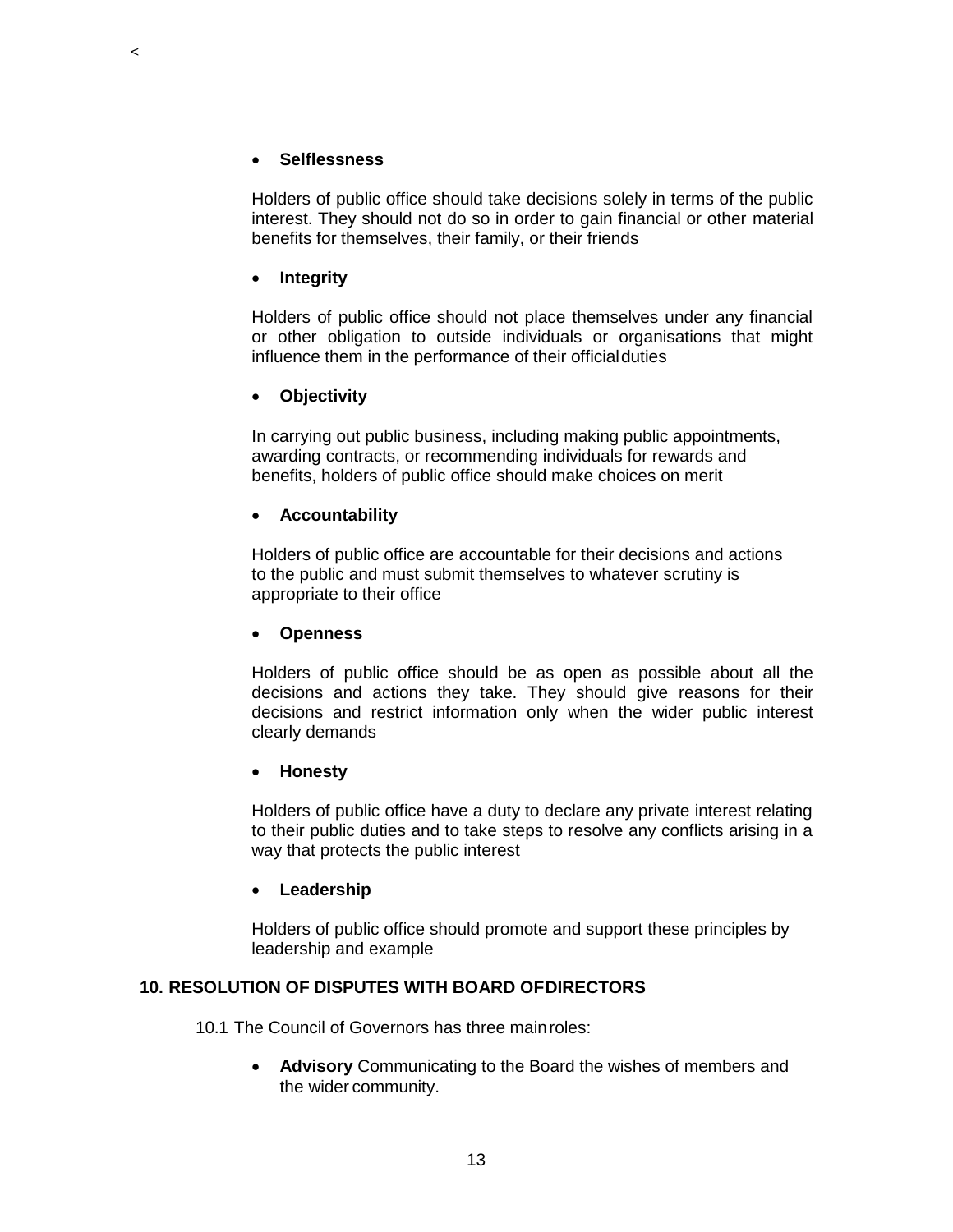- **Guardianship** Ensuring that the Trust is operating in accordance with its Terms of Authorisation. In this regard it acts as a Trustee for the welfare of the organisation.
- **Strategic** Advising on the longer term direction to help the Board effectively determine itspolicies.
- 10.2 The Board of Directors has overall responsibility for running the affairs of the Trust. Its role is to:
	- Note advice from, and consider the views of the Council of Governors;
	- Set the strategic direction and leadership of the Trust;
	- Ensure the Terms of Authorisation are compliedwith;
	- Set organisational and operationaltargets;
	- Assess, manage and minimiserisk;

 $\prec$ 

- Assess achievement against the aboveobjectives;
- Ensure that action is taken to eliminate or minimise, as appropriate, adverse deviations from objectives;
- Ensure that the highest standards of Corporate Governance are applied throughout theorganisation.
- 10.3 Should a dispute arise between the Council and the Board of Directors then the disputes resolution procedure set out below recognises the different roles of the Council and the Board as describedabove.
	- 10.3.1 The Chairman, or Deputy Chairman (if the dispute involves the Chairman) of the Board and the Council of Governors, shall first endeavour through discussion with members of the Council of Governors and Directors or appropriate representatives of them, to achieve the earliest possible conclusion and to resolve the matter to the reasonable satisfaction of bothparties.
	- 10.3.2 Failing resolution under 10.3.1 above then the Board or the Council, as appropriate, shall at its next formal meeting approve the precise wording of a Disputes Statement setting out clearly and concisely the issue or issues giving rise to thedispute.
	- 10.3.3 The Chairman, or Deputy Chairman (if the dispute involves the Chairman) of the Board and the Council of Governors, shall ensure that the Disputes Statement, without amendment or abbreviation in any way, shall be an agenda item and agenda paper at the next formal meeting of the Board or Council as appropriate. That meeting shall agree the precise wording of a Response to Disputes Statement.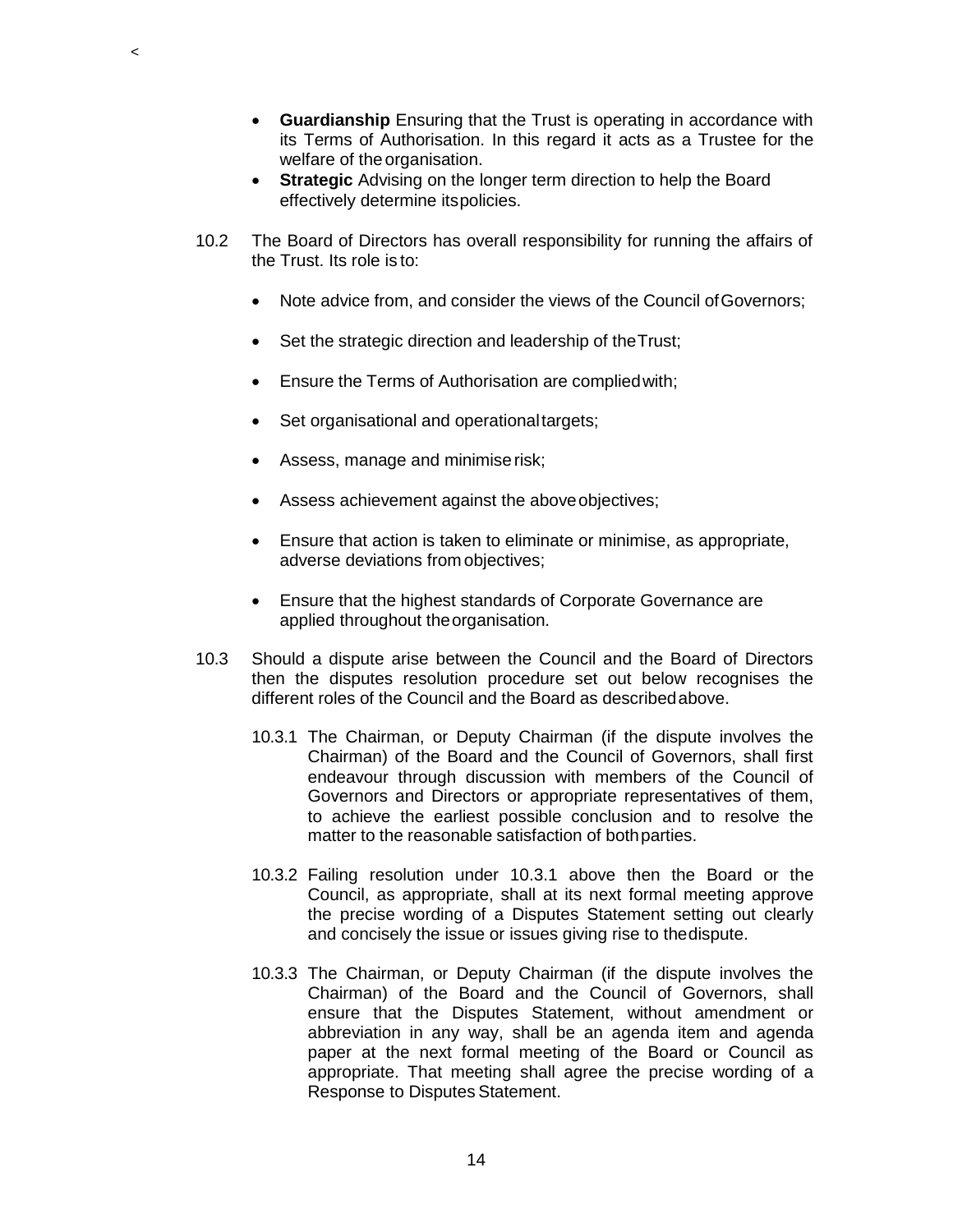- 10.3.4 The Chairman, or Deputy Chairman (if the dispute involves the Chairman) of the Board and the Council of Governors, shall immediately, or as soon as is practicable communicate the outcome to the other party and deliver the written Response to Disputes Statement. If the matter remains unresolved or only partially resolved then the procedure outlined in 10.3.1 above shall be repeated.
- 10.3.5 If, in the opinion of the Chairman, or Deputy Chairman (if the dispute involves the Chairman) of the Board and the Council of Governors, and following the further discussions prescribed in 10.3.4, there is no further prospect of a full resolution or, if at any stage in the whole process, in the opinion of the Chairman, or Deputy Chairman (if the dispute involves the Chairman) of the Board and the Council of Governors, as the case may be, there is no prospect of a resolution (partial or otherwise) then they shall advise the Council and the Boardaccordingly.
- 10.3.6 On the satisfactory completion of this disputes process the Board of Directors shall implement the agreedchanges.
- 10.3.7 On the unsatisfactory completion of this disputes process the view of the Board of Directors shallprevail.
- 10.4 Nothing in this procedure shall prevent the Council, if it so desires, from informing the Independent Regulator of NHS Foundation Trusts that, in the Council's opinion, the Board has not responded constructively to concerns of the Council of Governors and that the Trust is not meeting the terms of itsauthorisation.

### **11. CHANGES TO STANDINGORDERS**

- 11.1 These Standing Orders shall be amended onlyif:
	- 11.1.1 A notice of motion under Standing Order 4.6 has been given;and
	- 11.1.2 No fewer than half the total of the members of the Council of Governors vote in favour of amendment;and
	- 11.1.3 At least two thirds of the voting members are present;and
	- 11.1.4 The variation proposed does not contravene a statutoryprovision or a direction made by the Regulator of NHS Foundation Trusts and
	- 11.1.5 The amendment is agreed by the Board of Directors;and
	- 11.1.6 The amendments agreed by the Board of Directors are approved by the Independent Regulator of NHS FoundationTrusts.

 $\prec$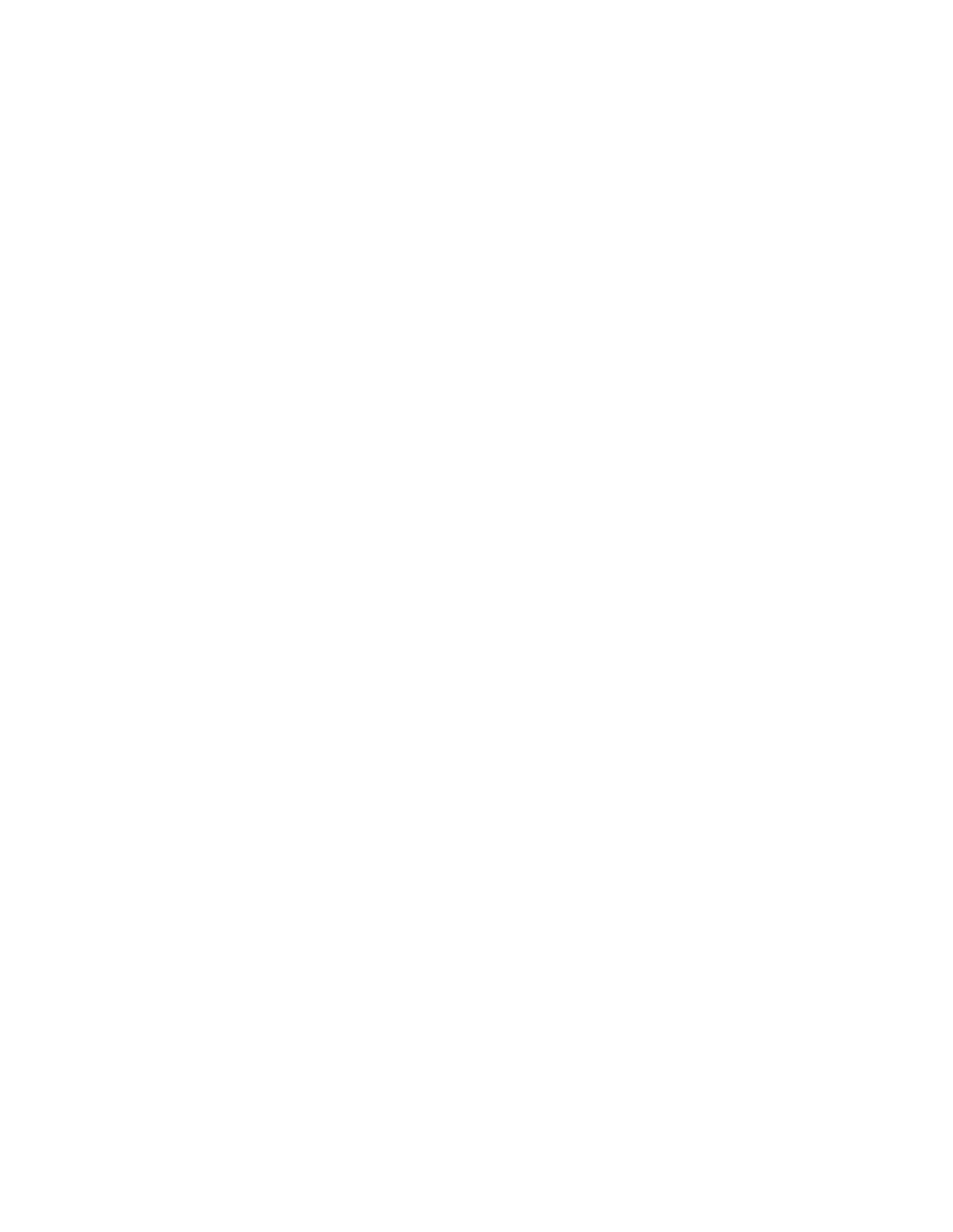### **ANNEX 7 – STANDING ORDERS FOR THE PRACTICE AND PROCEDURE OF THE BOARD OF DIRECTORS**

### **CONTENTS**

 $\,<$ 

### **1. INTRODUCTION**

#### **2. INTERPRETATION**

### **3. THE BOARD OF DIRECTORS ITS COMPOSITION APPOINTMENTSAND INDEMNITY ARRANGEMENTS**

- 3.1 Composition of the Board ofDirectors
- 3.2 Terms of Office of the Chairman and Members of theBoard
- 3.3 Appointment of the Chairman and Non-executiveDirectors
- 3.4 Appointment of the Deputy Chairman Powers of DeputyChairman
- 3.5 Senior Independent Director

### **4. MEETINGS OF THE BOARD OFDIRECTORS**

- 4.1 Admission of the public and the press
- 4.2 Confidentiality
- 4.3 Calling Meetings
- 4.4 Notice of Meetings
- 4.5 Setting the Agenda
- 4.6 Petitions
- 4.7 Chairman of Meeting
- 4.8 Annual Members meeting
- 4.9 Notices of Motion
- 4.10 Withdrawal of Motion orAmendments
- 4.11 Motion to Rescind a Resolution<br>4.12 Motions
- **Motions**
- 4.13 Chairman's Ruling
- 4.14 Voting<br>4.15 Minutes
- 4.15 Minutes<br>4.16 Joint Me
- 4.16 Joint Members of the Board
- 4.17 Variation and amendment to standingorders
- 4.18 Withdrawal and Amendment of StandingOrder
- 4.19 Record of Attendance
- 4.20 Quorum
- 4.21 Suspension of Standing Orders
- 4.22 Observers at the Board of Directors

### **5. ARRANGEMENTS FOR THE EXERCISE OF FUNCTIONS BYDELEGATION**

- 5.1 Emergency Powers
- 5.2 Delegation to Committees
- 5.3 Delegation to Officers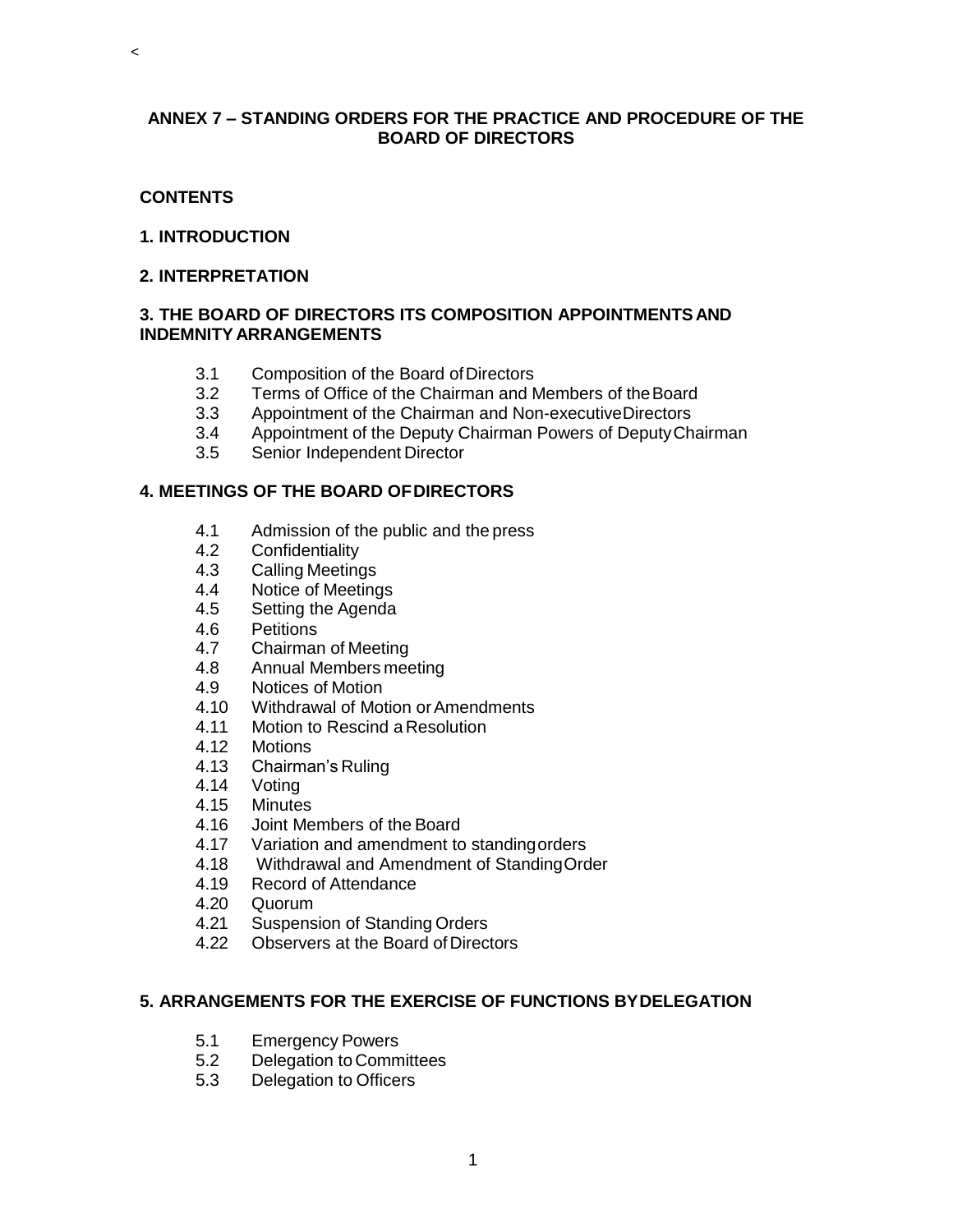# **6. COMMITTEES**

 $\,<$ 

- 6.1 Formation of Committees
- 6.2 Confidentiality

## **7. DECLARATIONS OF INTERESTS AND REGISTER OFINTERESTS**

- 7.1 Declaration of Interests
- 7.2 Register of Interests

## **8. DISABILITY OF CHAIRMAN AND MEMBERS IN PROCEEDINGS ON ACCOUNT OF PECUNIARYINTEREST**

# **9. STANDARDS OF BUSINESSCONDUCT**

- 9.1 Policy
- 9.2 Interest of Officers in Contracts
- 9.3 Canvassing of, and Recommendations by, Members in Relation to **Appointments**
- 9.4 Relatives of Members or Directors

# **10. RESOLUTION OF DISPUTES WITH THE COUNCIL OFGOVERNORS**

## **11. NOTIFICATION OF THE INDEPENDENT REGULATOR OF NHSFOUNDATION TRUSTS AND THE COUNCIL OFGOVERNORS**

### **12. BOARD PERFORMANCE**

### **13. TENDERING AND CONTRACTPROCEDURES**

# **14. CUSTODY OF SEAL AND SEALING OFDOCUMENTS**

- 14.1 Custody of Seal
- 14.2 Sealing of Documents
- 14.3 Register of Sealing

### **15. SIGNATURE OFDOCUMENTS**

### **16. DISSEMINATION OF STANDINGORDERS**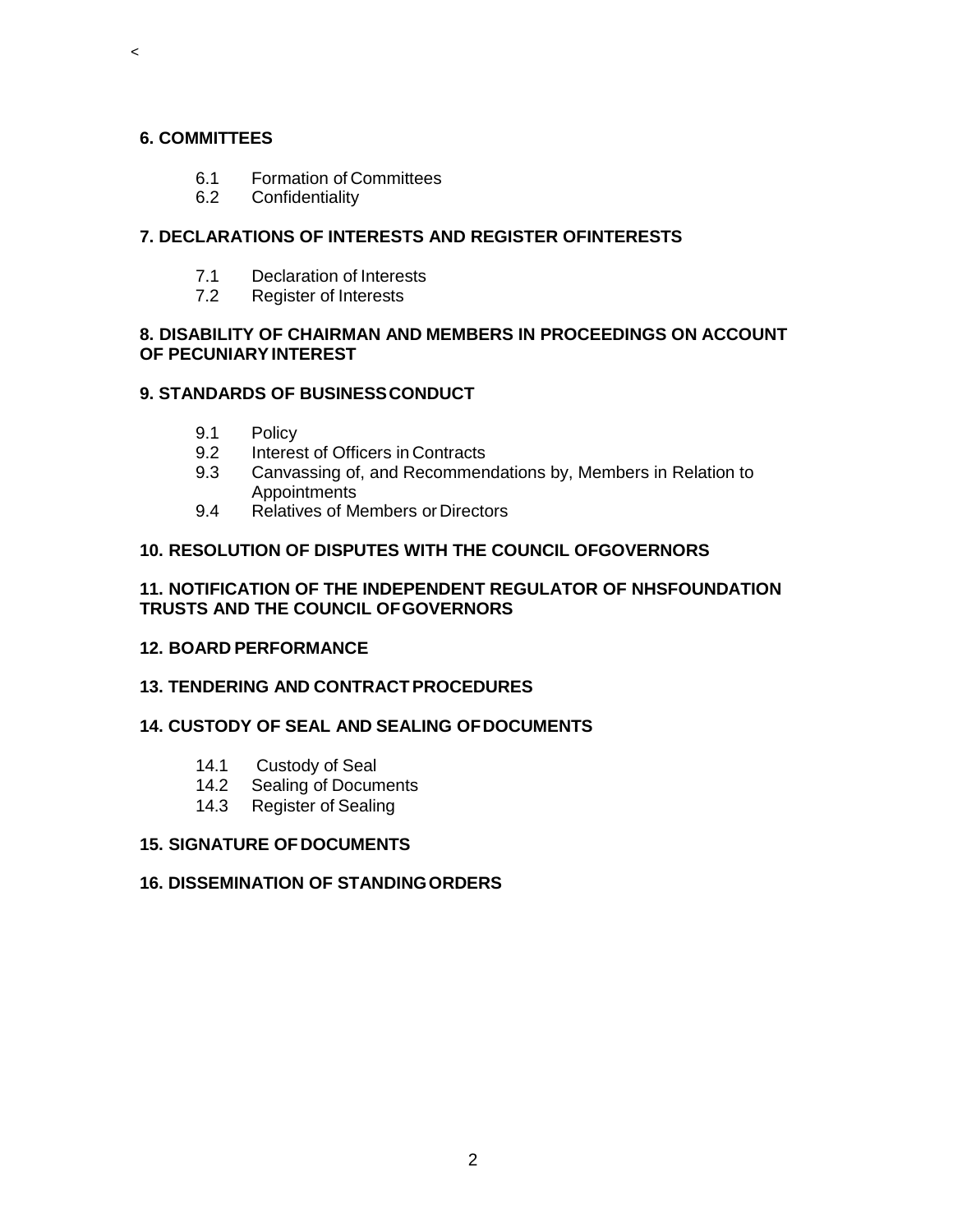#### **1. INTRODUCTION**

 $\,<$ 

The principal place of business of the Trust is The James Cook University Hospital, Marton Road, Middlesbrough.

NHS Foundation Trusts are governed by a Regulatory Framework that confers the functions of the Trust and comprises: Acts of Parliament and in particular the National Health Service Act 2006 ('the 2006 Act'); their constitutions; and the terms of their authorisation granted by the Independent Regulator of NHS Foundation Trusts ('the Independent Regulator').

The Regulatory Framework requires the Board of Directors to adopt Standing Orders for the practice and procedure of the Board of Directors. The Board of Directors will conduct its business in as open a way as possible and will:

- a) Observe the Nolan principles of Public Life of selflessness, integrity, objectivity, accountability, openness, honesty andleadership;
- b) At all times seek to comply with the NHS Foundation Trust Code of Governance; and
- c) At all times seek to comply with the Combined Code on Corporate Governance 2003. Everything done by the Trust should be able to stand the test of scrutiny, public judgment on propriety, and professional codes of conduct.

These Standing Orders (SOs) are for the regulation of the Board of Directors' proceedings and business.

### **2. INTERPRETATION**

- 2.1 Save as permitted by law, at any meeting the Chairman of the Trust shall be the final authority on the interpretation of Standing Orders on which he/she should be advised by the Company Secretary, Chief Executive and Director of Finance.
- 2.2 Any expression to which a meaning is given in the Health Service Acts or in the Regulations or Orders made under the Acts shall have the same meaning in this interpretation and inaddition:
	- a) **ACCOUNTABLE OFFICER** shall be the officer responsible and accountable for funds entrusted to the Trust. He shall be responsible for ensuring the proper stewardship of public funds and assets. For this Trust it shall be the Chief Executive.
	- b) **BOARD** means the Board of Directors, formally constituted in accordance with this Constitution and consisting of a Chairman, and Non-executive Directors, appointed by the Council of Governors and the Executive Directors, appointed by the Non-executive Directors and (except for his/her own appointment) by the Chief Executive.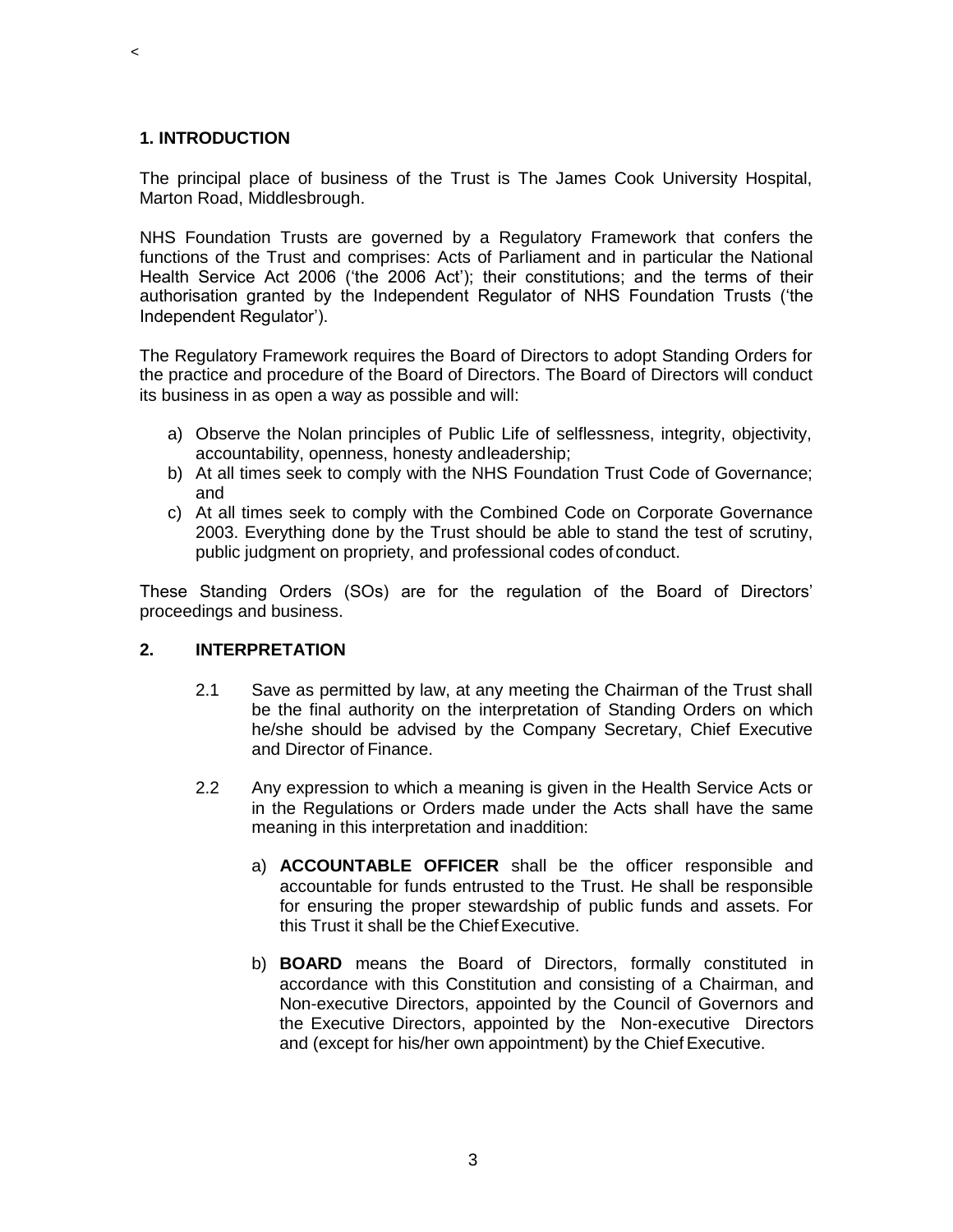- c) **BUDGET** shall mean a resource, expressed in financial terms, proposed by the Board for the purpose of carrying out, for a specific period, any or all of the functions of theTrust.
- d) **CHAIRMAN** is the person appointed by the Council of Governors as a Non-Executive Chairman to lead the Board of Directors and Council of Governors to ensure it successfully discharges its overall responsibility for the Trust as awhole.
- e) **CHIEF EXECUTIVE** shall mean the accountable officer of theTrust.
- f) **COMMITTEE OF THE COUNCIL** means a committee formed by the Council of Governors with specific Terms of Reference, chair and membership.
- g) **COMMITTEE OF THE BOARD** means a committee formed by the Board with specific Terms of Reference, Chair andMembership.
- h) **COUNCIL** means the Council of Governors, formally constituted in accordance with this Constitution meeting in public and presided over by the Chairman.
- i) **COUNCIL MEMBER** means a person elected or appointed to the Council of Governors.
- j) **DIRECTOR** means a person appointed to the Board of Directors
- k) **DEPUTY CHAIRMAN** means the Non-Executive Director appointed by the Council of Governors to take on the Chairman's duties if the Chairman is absent for any reason.
- l) **DIRECTOR OF FINANCE** shall mean the Chief Finance Officer of the Trust who will ensure compliance with Standing FinancialInstructions.
- m) **FUNDS HELD ON TRUST** shall mean those funds which the Trust holds at its date of incorporation, receives on distribution by statutory instrument, or chooses subsequently to accept under powers derived under Schedule 3 and 4 para 14.1c National Health Service Act 2006. Such funds may or may not becharitable.
- n) **MEMBER** means a person registered as a member of one of the constituencies of the Trust as outlined in thisConstitution.
- o) **MONITOR or TRUST REGULATOR** is the body corporate known as Monitor, referred to in Section 61 of the 2012 Act which operates with National Health Service Trust Development Authority as NHSE/I.
- p) **MOTION"** means a formal proposition to be discussed and voted on during the course of ameeting.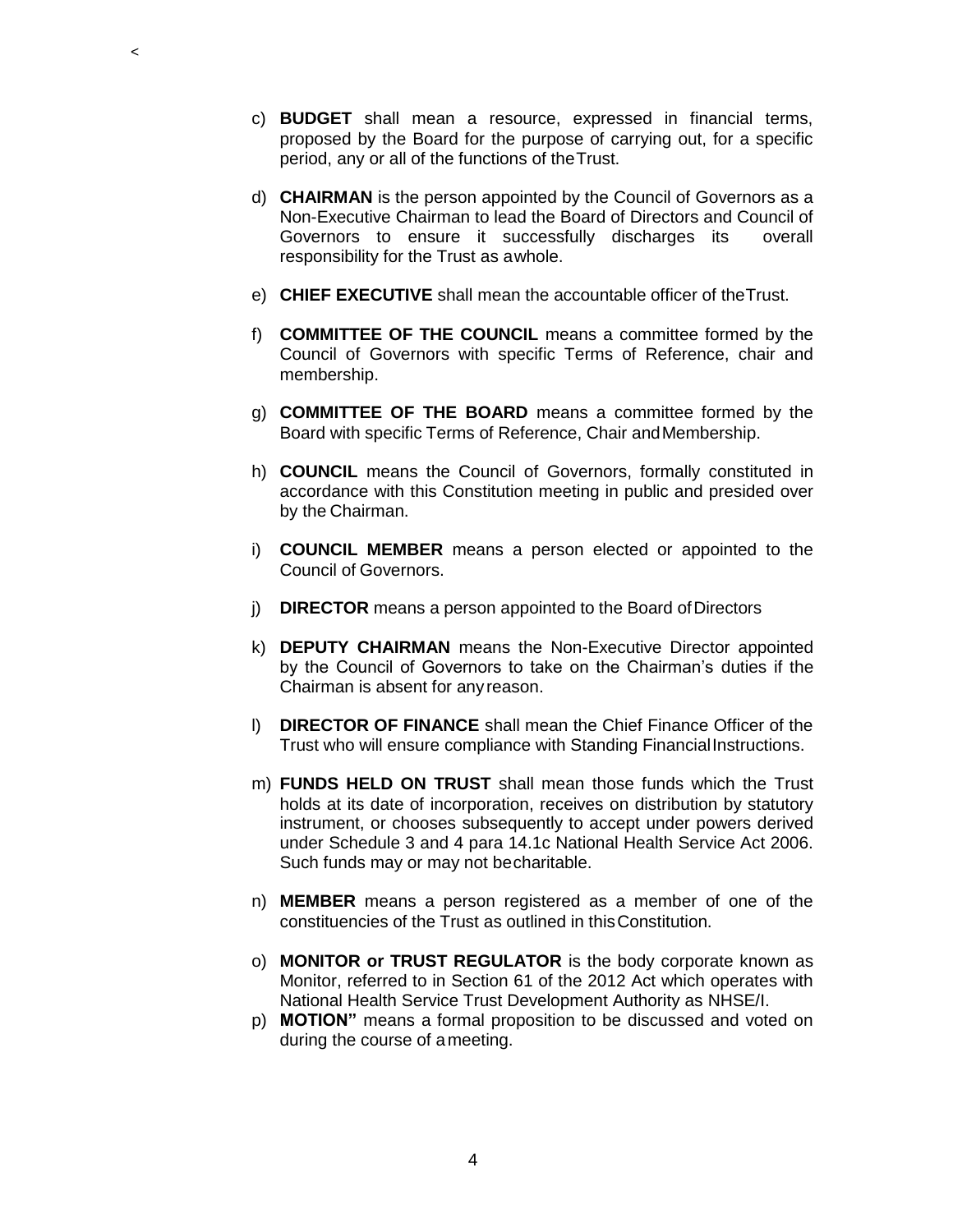- q) **NOMINATED OFFICER** means an officer charged with the responsibility for discharging specific tasks within Standing Orders in line with the 2006Act.
- r) **NON-EXECUTIVE DIRECTOR** is a person appointed by the Council of Governors to be a member of the Board of Directors. Initially Non executives of the applicant NHS Trust will become Non-executives of the Foundation Trust, unless they choose not do so. This includes the chairman of the Trust.
- s) **OFFICER** means an employee of theTrust
- t) **SOs** means Standing Orders

 $\,<$ 

- u) **SFIs** means Standing FinancialInstructions
- v) **TRUST** means South Tees Hospitals NHS FoundationTrust.
- w) **COMPANY SECRETARY** this role will act as independent advice to the Board and monitor the Trust's compliance with its terms of authorisation and constitution.

#### **3. THE BOARD OF DIRECTORS – ITS COMPOSITION, APPOINTMENTS AND INDEMNITY ARRANGEMENTS**

- 3.1 All business shall be conducted in the name of theTrust.
- 3.2 All funds received in Trust shall be in the name of the Trust as corporate trustee. In relation to funds held on Trust, powers exercised by the Trust as corporate trustee shall be exercised separately and distinctly from those powers exercised as a Trust.
- 3.3 All the powers of the Trust shall be exercised by the Board of Directors on its behalf.
- 3.4 The Board of Directors has resolved that certain powers and decisions may only be exercised or made by the Board. These powers and decisions are set out in "Reservation of Powers to the Board" and have effect as if incorporated into the Standing Orders. The Board of Directors must adopt Standing Financial Instructions (SFIs) as an integral part of Standing Orders setting out the responsibilities ofindividuals.

### **3.5 Composition of the Board of Directors**

The composition of the Board of Directors will be:

- The Chairman of the Trust (Non-Executive Director as required by Schedule 7 of the NHS Act 2006)
- Within the range of 5-8 other Non-ExecutiveDirectors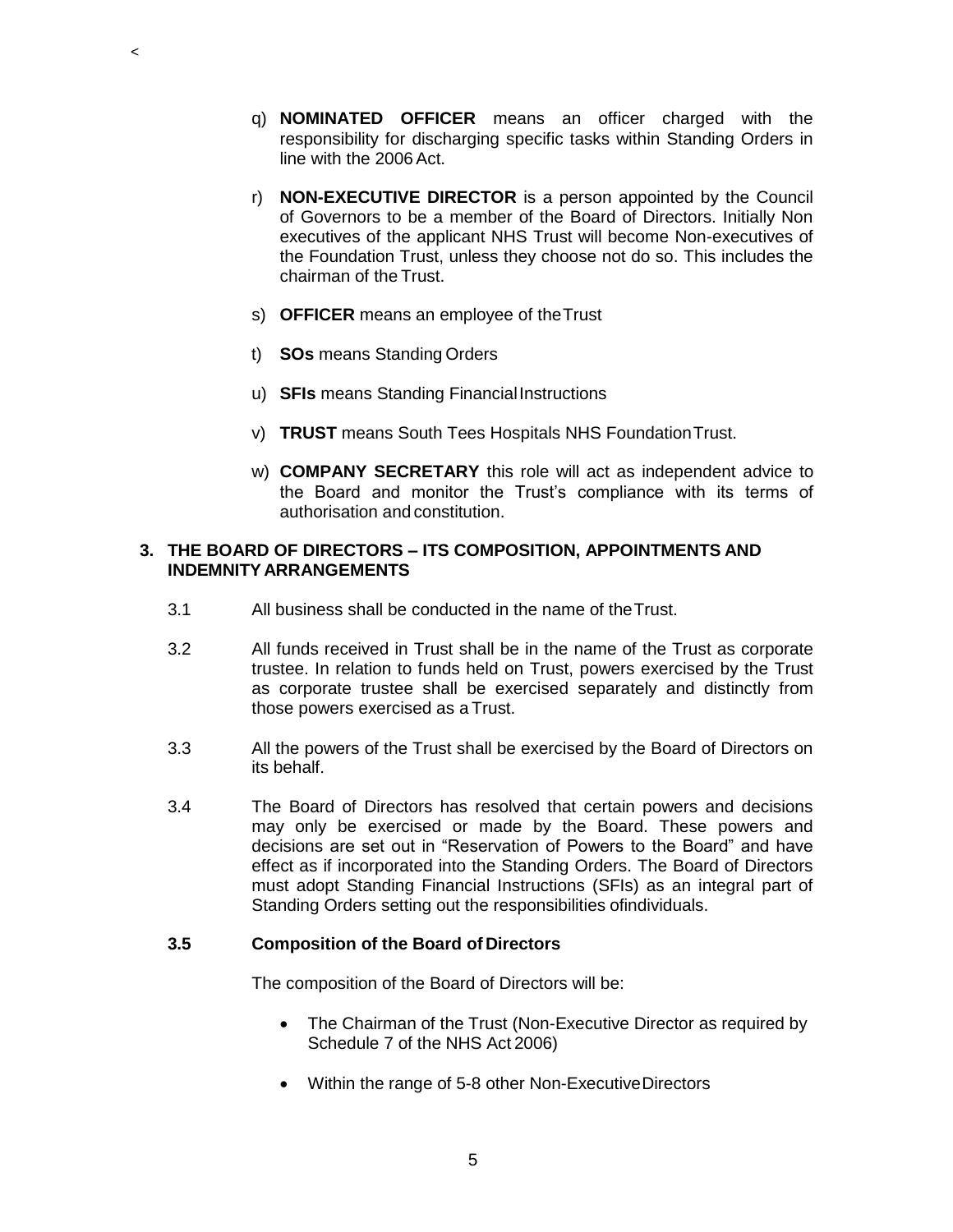$\prec$ 

- One of the executive Directors shall be the Chief Executive.
- The Chief Executive shall be the Accounting Officer.
- One of the executive Directors shall be the FinanceDirector.
- One of the executive Directors is to be a registered medical practitioner or a registered dentist (within the meaning of the Dentists Act 1984).
- One of the executive Directors is to be a registered nurse or registered midwife.
- The Company Secretary to the Board of Directors will be in attendance at all Boardmeetings.
- 3.5.1 The number of Directors may be increased, (within the range of 5 – 8 as outlined above) with the approval of the Board, provided always at least half the Board, excluding the Chairman, comprises Non-executive Directors determined by the Board to be independent.

### **3.6 Terms of Office of the Chairman and Members of theBoard**

- 3.6.1 Guidance relating to the period of tenure of office of the Chairman and Non-executive Directors and the termination or suspension of office of the Chairman and Directors is contained in the Foundation Trust Code ofGovernance.
- 3.6.2 Non-Executive Directors including the Chairman will be appointed by the Council of Governors for a period of 3 years and subject to re-appointment thereafter at intervals of 3 years. Any term beyond six years for a Non-executive Director will be subject to rigorous review by the Council of Governors. Non-Executive Directors may serve more than nine years subject to an annualre-appointment.

#### **3.7 Appointment of the Chairman and Non-executiveDirectors**

The Chairman and Non-executive Directors are to be appointed/removed by the Council of Governors in accordance with the constitution.

#### **3.8 Appointment of DeputyChairman**

The Council of Governors at a general meeting of the Council of Governors shall appoint one of the Non-executive Directors as a Deputy Chairman.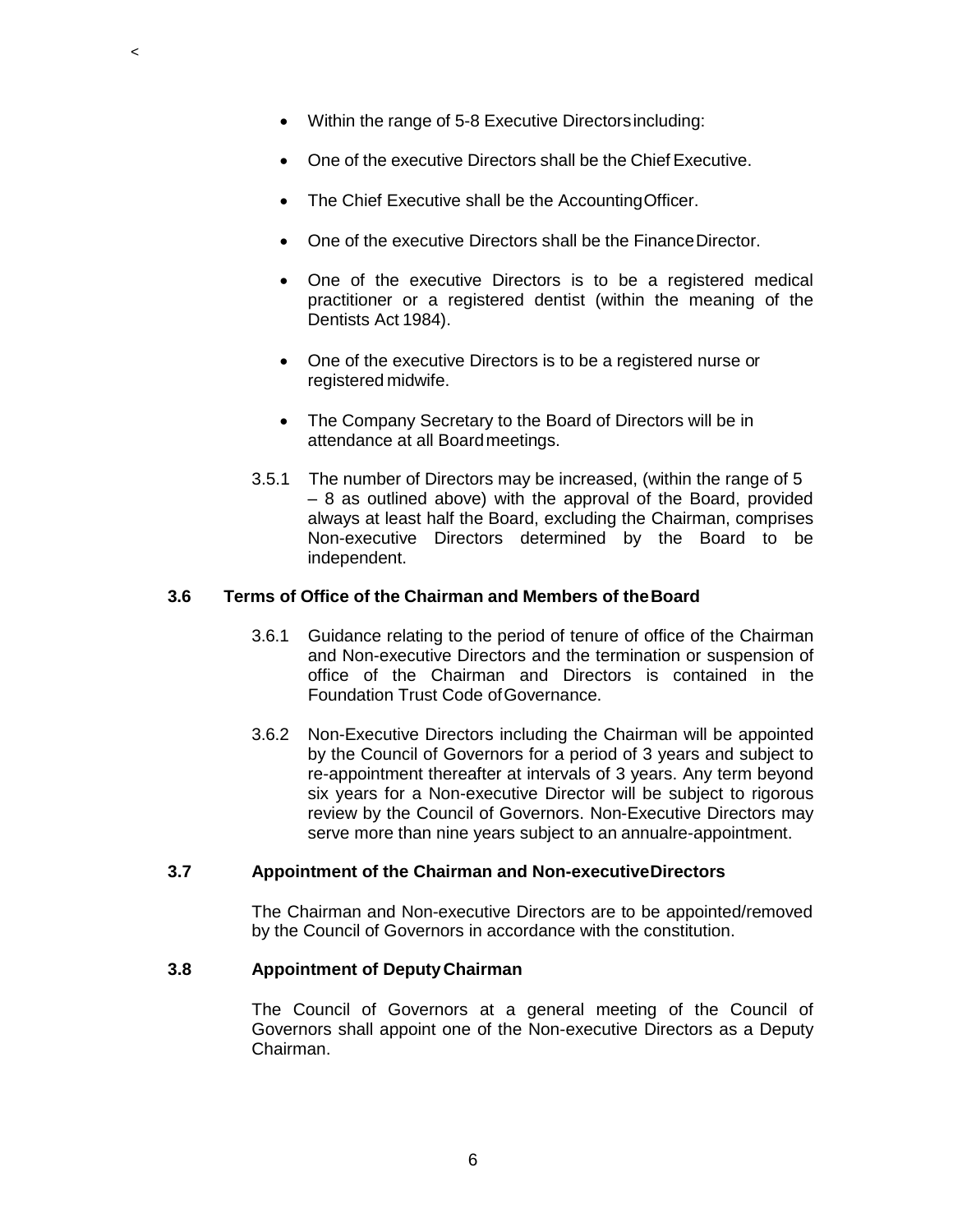3.9 Any Non-executive Director so elected may at any time resign from the office of Deputy Chairman by giving notice in writing to the Chairman. The Council of Governors may thereupon appoint another Non-executive Director as Deputy Chairman in accordance with theConstitution.

#### **3.10 Powers of Deputy Chairman**

 $\,<$ 

Where the Chairman of the Trust has died or has otherwise ceased to hold office or where he/she has been unable to perform his/her duties as Chairman owing to illness, absence or any other cause, references to the Chairman in the Standing Orders shall, so long as there is no Chairman able to perform his/her duties, be taken to include the DeputyChairman.

- 3.11 **Senior Independent Director**  The Chairman shall, following consultation with the Council of Governors appoint one of the Nonexecutive Directors as a "Senior Independent Director".
- 3.12 In accordance with the Constitution the Non-executive Directors shall appoint the Chief Executive (which appointment shall be approved by the Council of Governors) and a committee consisting of the Chairman, Chief Executive and the other non-executive directors shall appoint or remove the other Executive Directors.
- 3.13 The Board shall nominate a Company Secretary, who, under the direction of the Chairman and Chief Executive, shall ensure good information flows within the Board and Council of Governors and their Committees, between Directors and members of the Council of Governors, and between senior management and the Board. The Company Secretary shall also advise the Board and Council of Governors on all governance matters and shall facilitate induction and professional development as required. The appointment and removal of the Company Secretary will be carried out jointly with the Chief Executive andChairman.
- 3.14 A Director of the Trust, who has acted honestly and in good faith will not have to meet out his or her own personal resources any personal civil liability which is incurred in the execution or purported execution of his or her functions as a Director save where the Director has acted recklessly. On behalf of the Directors and as part of the Trust's overall insurance arrangements the Board of Directors shall put in place appropriate insurance provision to cover such indemnity and the discretion of the Trust.
- 3.15 Non-executive Directors may, at the Trust's expense, seek external advice or appoint an external adviser on any material matter of concern provided the decision to do so is a collective one by the majority of Nonexecutive Directors. Approval of any such expenses will be done in conjunction with the allocated budget and financialprocedure.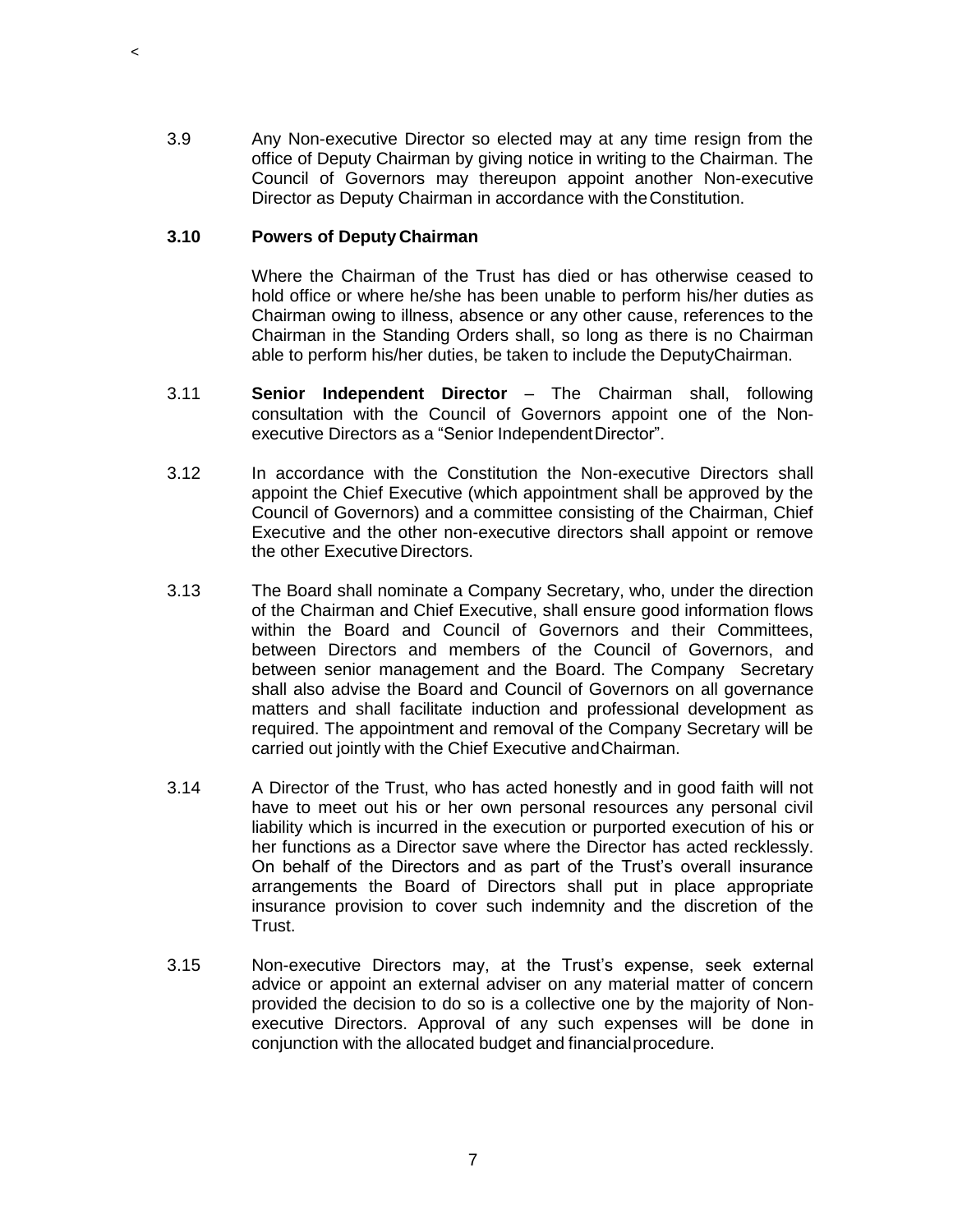### 3.16 Disqualification and removal ofDirectors:

 $\,<$ 

Over and above the legal minimum, a person may not become or continue as a Director if they:

- Are a Governor of the Trust;
- Are the subject of a disqualification order made under the Company Directors Disqualification Act1986
- Have had their name removed by a direction under S.46 of the 1977 Act from any list prepared under Part II of that Act, and have not subsequently had their name included in such alist;
- Are no longer a member of one of the public constituencies (Non-Executive Directors only)
- Have within the preceding two years been dismissed, otherwise than by reason of redundancy, from any paid employment with a health service body.
- Have had a tenure of office as a Chairman or as a member or director of a health service body terminated on the grounds that their appointment is not in the interests of the health service, for non attendance at meetings or for non-disclosure of a pecuniaryinterest;
- Have refused without reasonable cause to fulfill any training requirement established by the Board of Directors;
- Have refused to sign and deliver a statement in the prescribed format confirming acceptance of a Code of Conduct for Directors.

### **4. MEETINGS OF THE BOARD OFDIRECTORS**

### **4.1 Admission of the Public and thePress**

Meetings of the Board of Directors shall be open to members of the public or representatives of the press. Members of the public may be excluded from a meeting (whether for the whole or part of such meeting) for special reasons as determined by the Chairman in conjunction with the Board of Directors, which may include, but are not limited to, the following reasons:

- Publicity would be prejudicial to the public interest by reasons of the confidential nature of the business to be transacted;or
- There are special reasons stated in the resolution and arising from the nature of the business of theproceedings.

The Chairman may exclude any member of the public from the meeting of the Board of Directors if they are interfering with, or preventing the reasonable conduct of the meeting.

## **4.2 Confidentiality**

Directors and Officers and any employee of the Trust in attendance shall not reveal or disclose the contents of papers marked 'In Confidence' or minutes headed 'Items Taken in Private' outside of the Board of Directors meeting, without the express permission of the Board of Directors. This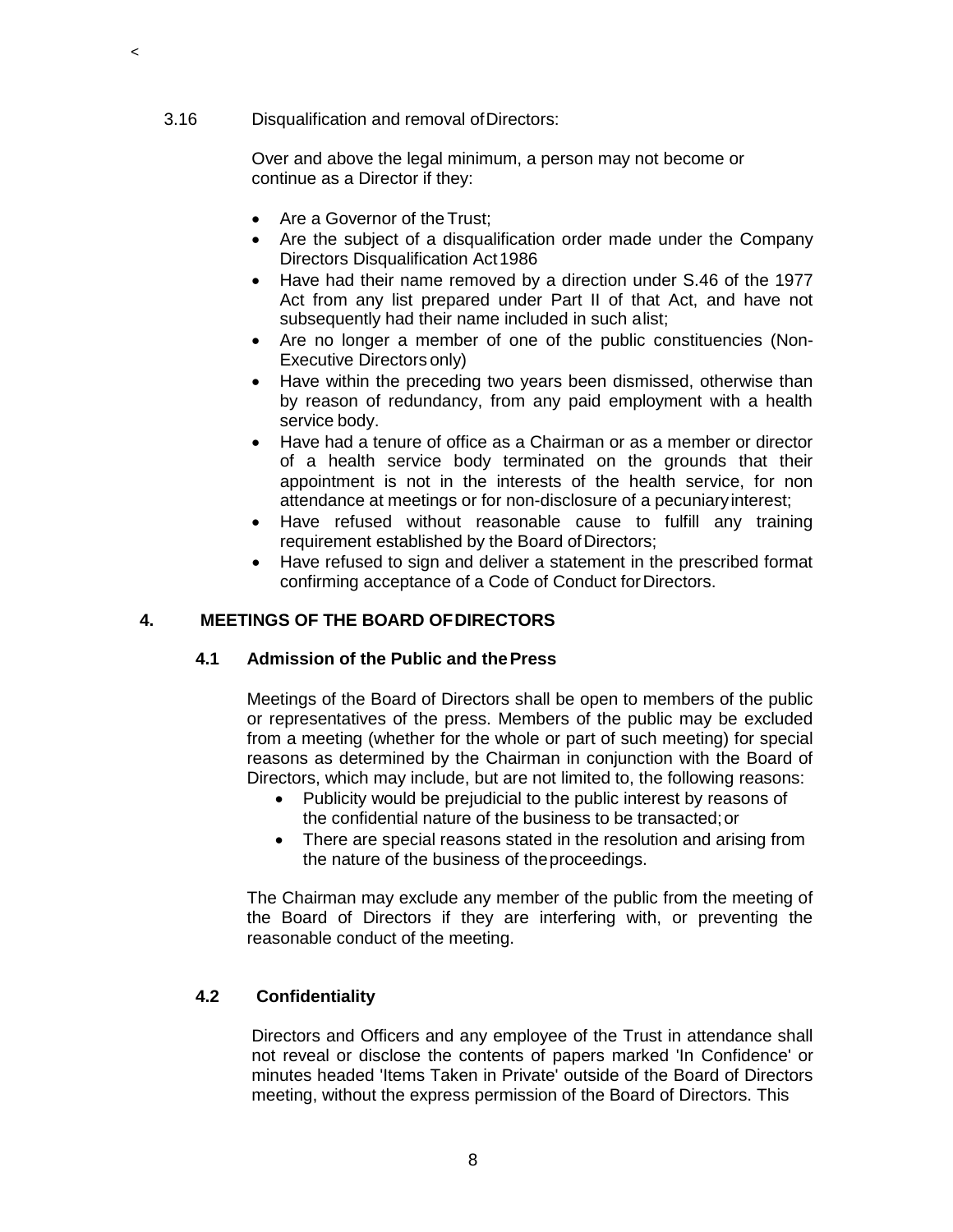prohibition shall apply equally to the content of any discussion during the Board of Directors' meeting which may take place on such reports or papers.

- **4.3 Calling Meetings**  Ordinary meetings of the Board of Directors shall be held at such times and places as the Board of Directors maydetermine.
- **4.4** The Chairman of the Trust may call a meeting of the Board of Directors at any time. If the Chairman refuses to call a meeting after a requisition for that purpose, signed by at least one-third of the whole number of Directors, has been presented to him/her, or if, without so refusing, the Chairman does not call a meeting within seven days after such requisition has been presented to him/her at the Trust's Headquarters, such one third or more Directors may forthwith call ameeting.
- **4.5 Notice of Meetings**  Before each meeting of the Board of Directors, a notice of the meeting, specifying the business proposed to be transacted at it, and signed by the Chairman or by an officer authorised by the Chairman to sign on his/her behalf shall be delivered to every Director, or sent by post to the usual place of residence of such Director, so as to be available to him/her at least five clear days before themeeting.
- **4.6** Want of service of the notice on any Director shall not affect the validity of a meeting.
- **4.7** In the case of a meeting called by Directors in default of the Chairman, the notice shall be signed by those Directors and no business shall be transacted at the meeting other than that specified in the notice or emergency motions allowed under these Standing Orders. Failure to serve such a notice on more than three Directors will invalidate the meeting. A notice shall be presumed to have been served one day after posting.
- **4.8** Agendas will wherever possible be sent to Directors at least five clear days before the meeting and supporting papers, wheneverpossible.
- **4.9** The Company Secretary will ensure that a notice of a meeting of the Board of Directors is publicised to the public and papers made available on the Trust's website.

#### **4.10 Setting the Agenda**

 $\prec$ 

The Board of Directors may determine that certain matters shall appear on every agenda for a meeting and shall be addressed prior to any other business being conducted.

**4.11** A Director desiring a matter to be included on an agenda shall make his/her request in writing to the Chairman at least 10 clear days before the meeting. Requests made less than 10 days before a meeting may be included on the agenda at the discretion of theChairman.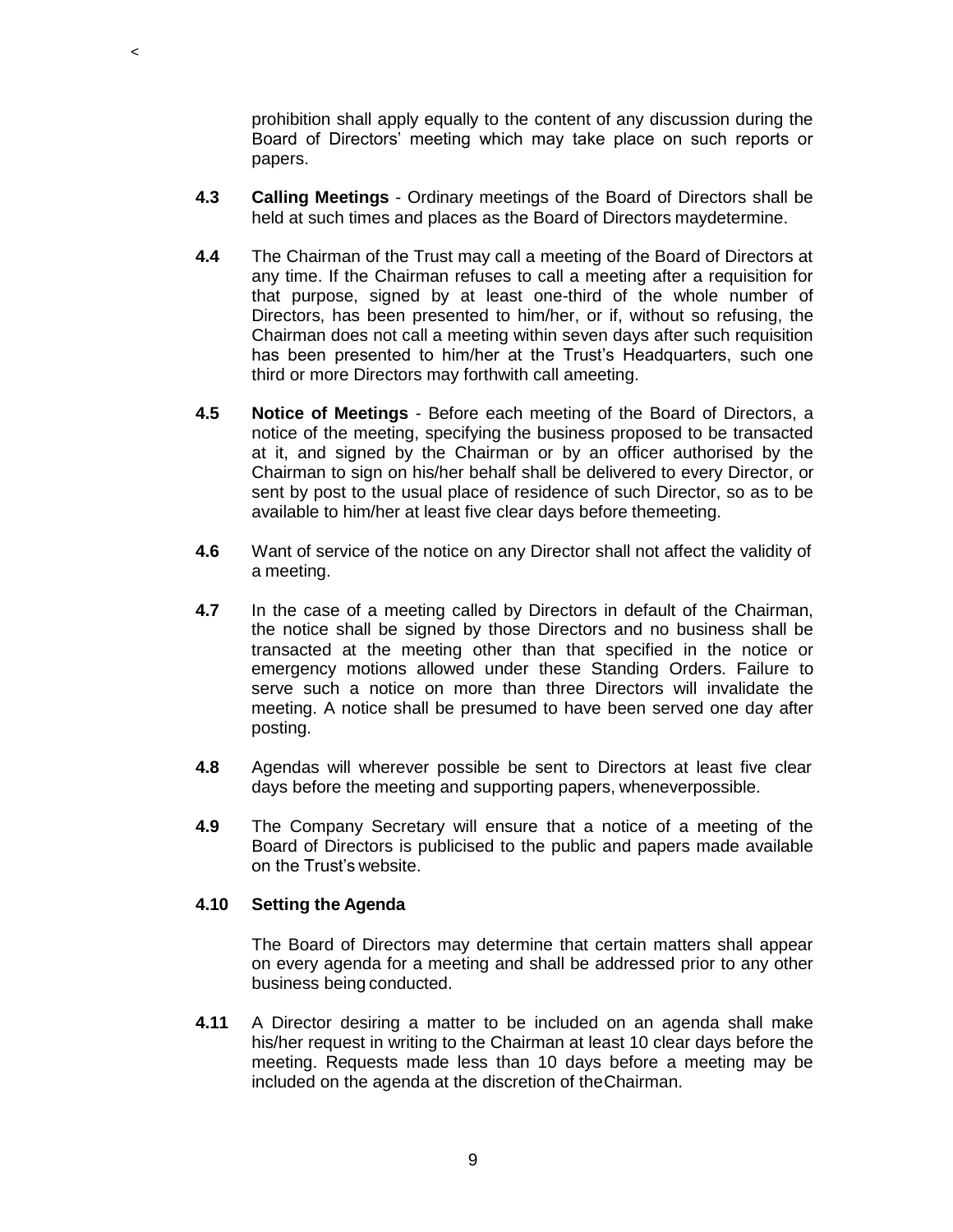- **4.12 Chairman of Meeting**  At any meeting of the Board of Directors, the Chairman of the Board of Directors, if present, shall preside. If the Chairman is absent from the meeting the Deputy-Chairman, if there is one and he/she is present, shall preside. If the Chairman and Deputy-Chairman are absent such Director (who is not also an officer of the Trust) as the Directors present shall choose shallpreside.
- **4.13** If the Chairman is absent temporarily on the grounds of a declared conflict of interest the Deputy-Chairman, if present, shall preside. If the Chairman and Deputy-Chairman are absent, or are disqualified from participating, such non-executive director as the Directors present shall choose shall preside. If any matter for consideration at a meeting of the Board of Directors relates to the interests of the Chairman, the Chairman shall not preside over the meeting during which the matter is underdiscussion.

If any matter for consideration at a meeting of the Board of Directors relates to the interests of the Non-executive Director, the Non-Executive Directors shall not preside over the meeting during which the matter is under discussion.

**4.14** The Directors (excluding the Chairman and the other non-executive Directors) shall elect one of their numbers to preside during that period and that person shall exercise all the rights and obligations of the Chairman including the right to exercise a second or casting vote where the number of votes for and against a motion isequal.

#### **4.15 Annual MembersMeeting**

The Trust will publicise and hold an Annual Members Meeting that is open to members of the public and representatives of the press.

- **4.16 Notices of Motion**  A Director desiring to move or amend a motion shall send a written notice thereof at least 10 clear days before the meeting to the Chairman, who shall insert in the agenda for the meeting all notices so received subject to the notice being permissible under the appropriate regulations. This paragraph shall not prevent any motion being moved during the meeting, without notice on any business mentioned on the agenda, subject to Standing Order 4.6.
- **4.17 Withdrawal of Motion or Amendments**  A motion or amendment once moved and seconded may be withdrawn by the proposer with the concurrence of the seconder and the consent of theChairman.
- **4.18 Motion to Rescind a Resolution**  Notice of motion to amend or rescind any resolution (or the general substance of any resolution) which has been passed within the preceding 6 calendar months shall bear the signature of the Director who gives it and also the signature of 4 other Directors. When any such motion has been disposed of by the Board of Directors, it shall not be competent for any Director other than the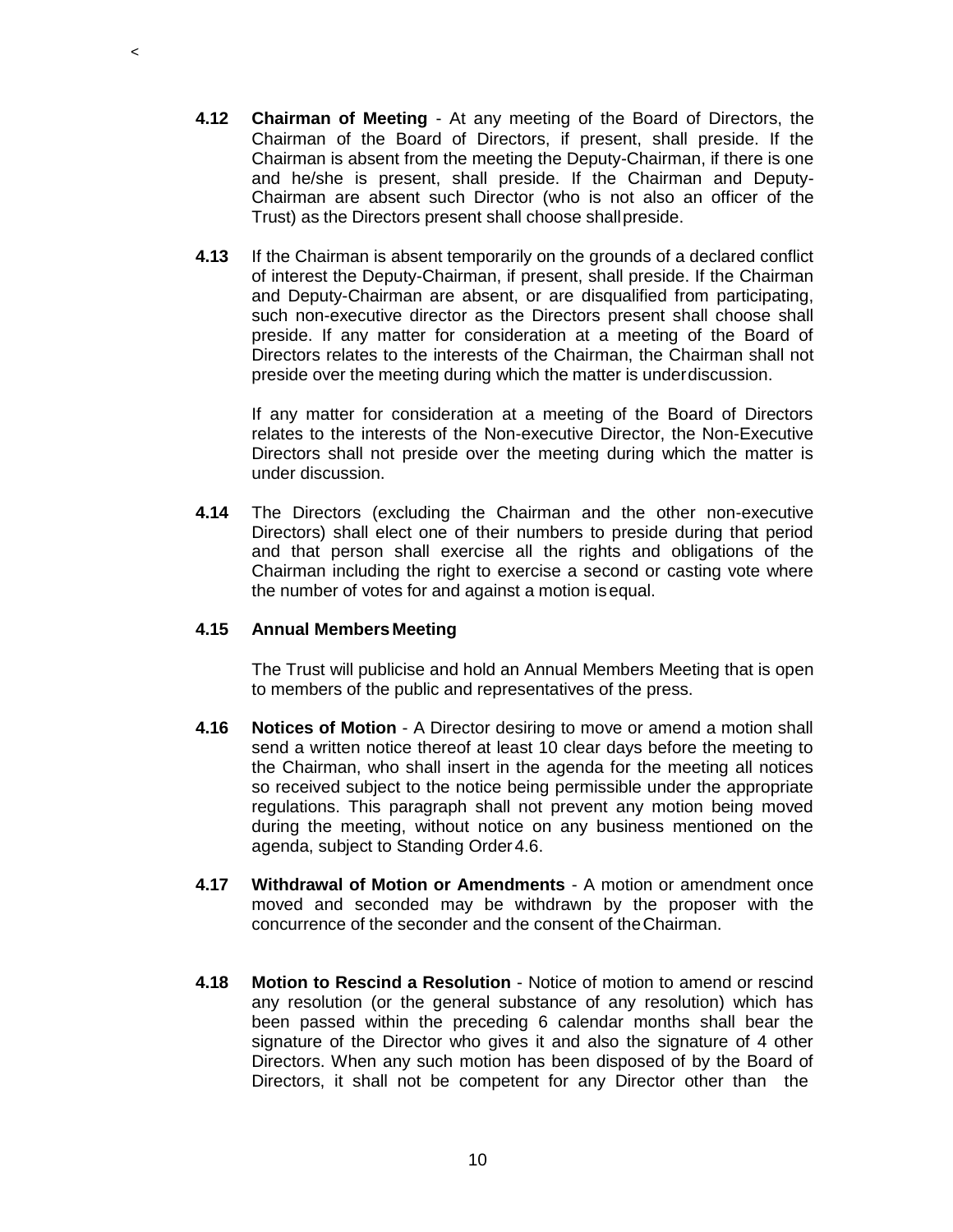Chairman to propose a motion to the same effect within 6 months; however the Chairman may do so if he/she considers it appropriate.

- **4.19 Motions**  The mover of a motion shall have a right of reply at the close of any discussion on the motion or any amendmentthereto.
- **4.20** When a motion is under discussion or immediately prior to discussion it shall be open to a Director tomove:
	- **4.21** An amendment to the motion.

 $\prec$ 

- **4.22** The adjournment of the discussion or themeeting.
- **4.23** That the meeting proceed to the next business.(\*)
- **4.24** The appointment of an ad hoc committee to deal with a specific item of business.
- **4.25** That the motion be now put.(\*)
- **4.26** A motion resolving to exclude the public (including thepress).

\* In the case of sub-paragraphs denoted by (\*) above to ensure objectivity motions may only be put by a Director who has not previously taken part in the debate and who is eligible to vote. No amendment to the motion shall be admitted if, in the opinion of the Chairman of the meeting, the amendment negates the substance of the motion.

- 4.21 **Chairman's Ruling**  Statements of Directors made at meetings of the Board of Directors shall be relevant to the matter under discussion at the material time and the decision of the Chairman of the meeting on questions of order, relevancy, regularity and any other matters shall be final. In this interpretation he/she shall be advised by the Company Secretary on standing orders and the case of Standing Financial instructions by the Director of Finance.
- *4.22* **Voting**  Every question put to a vote at a meeting shall be determined by a majority of the votes of the Directors present and voting on the question and, in the case of the number of votes for and against a motion being equal, the Chairman of the meeting shall have a second or castingvote*.*
- 4.23 All questions put to the vote shall, at the discretion of the Chairman of the meeting, be determined by oral expression or by a show of hands. A paper ballot may also be used if a majority of the Directors present so request.
- 4.24 If at least one-third of the Directors present so request, the voting (other than by paper ballot) on any question may be recorded to show how each Director present voted orabstained.
- 4.25 If a Director so requests, his/her vote shall be recorded by name upon any vote (other than by paperballot).
- 4.26 In no circumstances may an absent Director vote by proxy. Absence is defined as being absent at the time of thevote.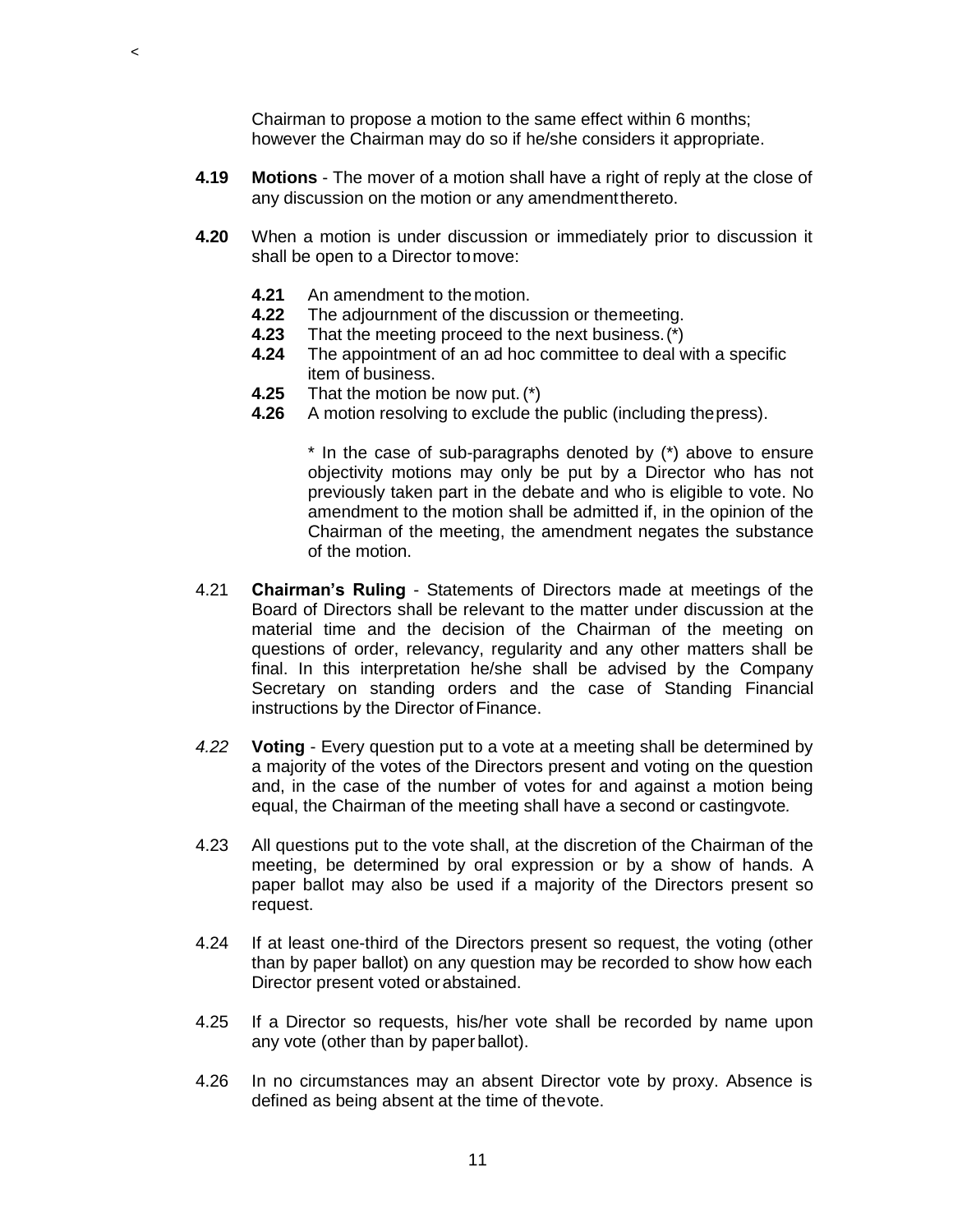4.27 An officer who has been appointed formally by the Board of Directors to act up for an executive director during a period of incapacity or temporarily to fill an executive director vacancy, shall be entitled to exercise the voting rights of the executive director. An officer attending the Board of Directors to represent an executive director during a period of incapacity or temporary absence without formal acting up status may not exercise the voting rights of the executive director. An officer's status when attending a meeting shall be recorded in theminutes.

 $\prec$ 

- 4.28 **Minutes**  The Minutes of the proceedings of a meeting shall be drawn up and submitted for agreement at the next ensuing meeting where they will be signed by the person presiding atit.
- 4.29 No discussion shall take place upon the minutes except upon their accuracy or where the Chairman considers discussion appropriate. Any amendment to the minutes shall be agreed and recorded at the next meeting.
- 4.30 Minutes shall be circulated in accordance with Directors' wishes. Where providing a record of a public meeting the minutes shall be made available to the public.
- 4.31 **Joint Directors**  Where the office of a Director is shared jointly by more than one person:
	- a) either or both or any of those persons may attend or take part in meetings of the Board of Directors:
	- b) if both/any are present at a meeting they should cast one vote if they agree:
	- c) in the case of disagreements no vote should becast;
	- d) the presence of either/any or both/any of those persons should count as the presence of one person for the purposes of Standing Order 4.40 (Quorum).
- 4.32 **Suspension of Standing Orders**  Except where this would contravene any provision of the constitution or any direction made by the Independent Regulator of NHS Foundation Trusts, any one or more of the Standing Orders may be suspended at any meeting, provided that at least twothirds of the Directors are present, including one executive director and one non-executive director, and that a majority of those present vote in favour of suspension.
- 4.33 A decision to suspend Standing Orders shall be recorded in the minutes of the meeting.
- 4.34 A separate record of matters discussed during the suspension of Standing Orders shall be made and shall be available to theDirectors.
- 4.35 No formal business may be transacted while Standing Orders are suspended.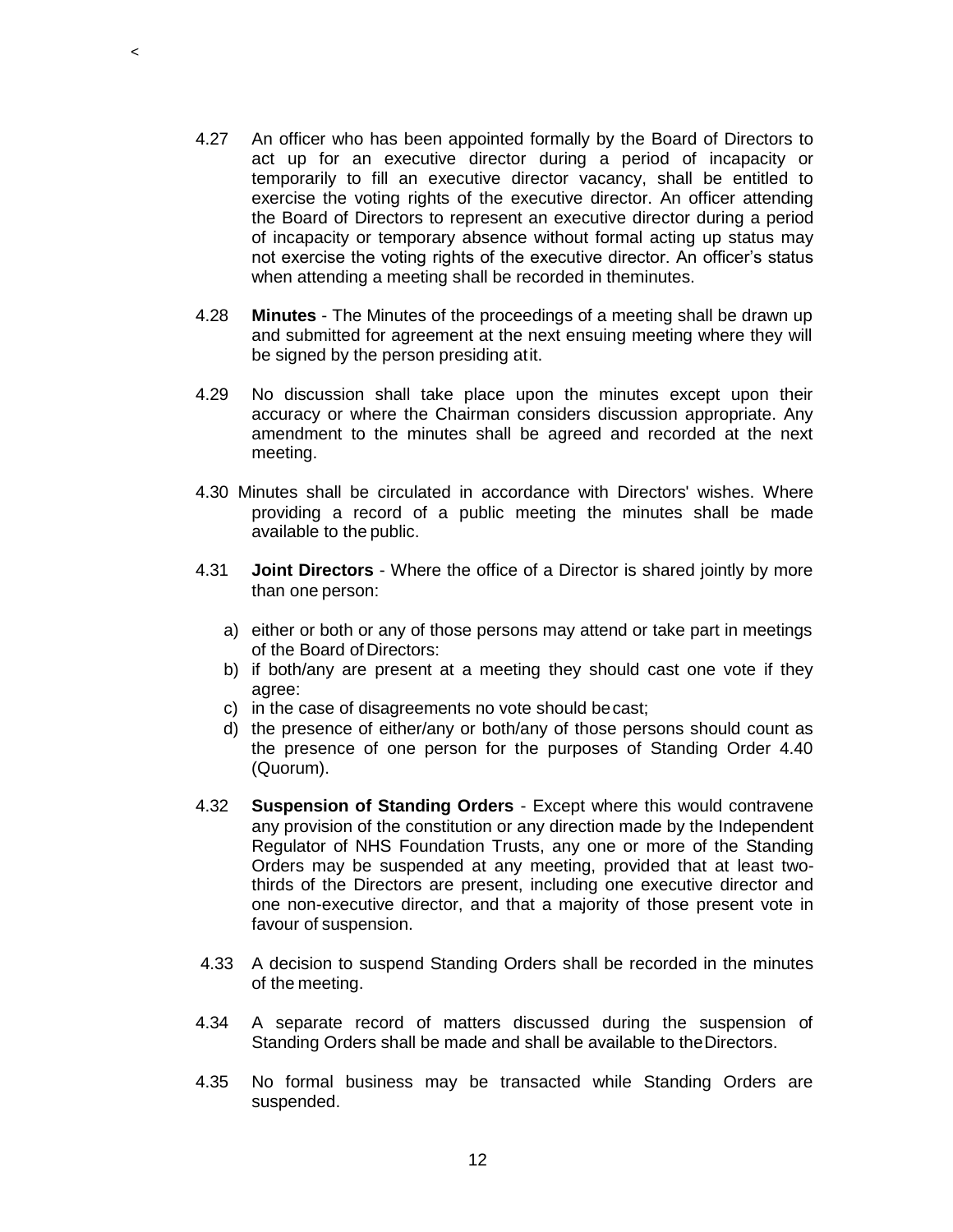- 4.36 The Audit Committee shall review every decision to suspend Standing Orders.
- 4.37 **Variation and Amendment of Standing Orders**  These Standing Orders shall be amended onlyif:
	- 4.37.1 a notice of motion under Standing Order 4.17 has been given;and
	- 4.37.2 no fewer than half the total of the Trust's non-executive directors vote in favour of amendment; and
	- 4.37.3 at least two-thirds of the Directors are present;and

 $\prec$ 

- 4.37.4 the variation proposed does not contravene a statutory provision or a direction made by the Regulator of NHS Foundation Trusts and
- 4.37.5 the amendment is approved by the Independent Regulator of NHS Foundation Trusts.
- 4.38 **Record of Attendance**  The names of the Directors present at the meeting shall be recorded in theminutes.
- 4.39 **Quorum**  No business shall be transacted at a meeting of the Board of Directors unless at least one-third of the whole number of the Directors appointed, (including at least one non-executive director and one executive director) are present.
- 4.40 An officer in attendance for an Executive Director but without formal acting up status may not count towards thequorum.

If a Director has been disqualified from participating in the discussion on any matter and/or from voting on any resolution by reason of the declaration of a conflict of interest they shall no longer count towards the quorum. If a quorum is then not available for the discussion and/or the passing of a resolution on any matter, that matter may not be discussed further or voted upon at that meeting. Such a position shall be recorded in the minutes of the meeting. The meeting must then proceed to the next business.

The above requirement for at least one executive director to form part of the quorum shall not apply where the executive Directors are excluded from a meeting (for example when the Board of Directors considers the recommendations of the Remuneration and Terms of Service Committee). The above requirement for at least one non-executive Director to form part of the quorum shall not apply where the Non-Executive Directors are excluded from ameeting.

4.41 **Adjournment of Meetings -** The Board of Directors may, by resolution, adjourn any meeting to some other specified date, place and time and such adjourned meeting shall be deemed a continuation of the original meeting. No business shall be transacted at any adjourned meeting which was not included in the agenda of the meeting of which it is an adjournment.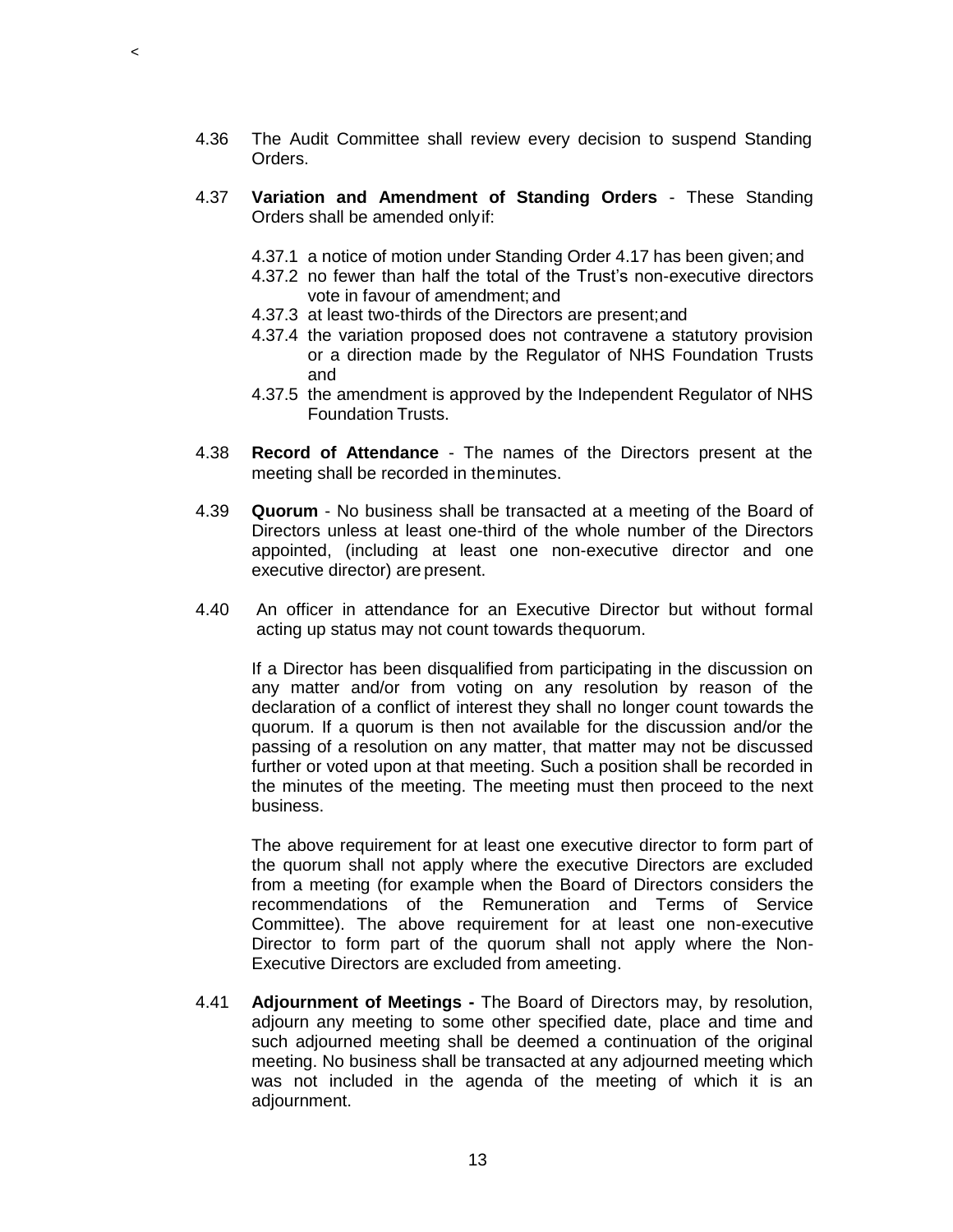- 4.42 When any meeting is adjourned to another day, other than the following day, notice of the adjourned meeting shall be sent to each Director specifying the business to betransacted.
- 4.43 **Observers at Board of Directors meetings -** The Board of Directors will decide what arrangements and terms and conditions it feels are appropriate to offer in extending an invitation to observers to attend and address any of the Board of Directors meetings and may change, alter or vary these terms and conditions as it deemsfit.

#### **5. ARRANGEMENTS FOR THE EXERCISE OF FUNCTIONS BYDELEGATION**

 $\,<$ 

- 5.1 The Board may make arrangements for the exercise, on behalf of the Trust, of any of its functions by a committee or sub-committee, appointed by virtue of SO 5.1 or 5.2 below or by a Director of the Trust in each case subject to such restrictions and conditions as the Board thinksfit.
- 5.2 **Emergency Powers**  The powers which the Board has retained to itself within these Standing Orders may in emergency be exercised jointly by the Chief Executive and the Chairman after having consulted at least two other Non-executive Directors. The exercise of such powers by the Chief Executive and the Chairman shall be reported to the next formal meeting of the Board forratification.
- 5.3 **Delegation to Committees**  The Board shall agree from time to time to the delegation of executive powers to be exercised by committees or subcommittees of Executive Directors, which it has formally constituted. The constitution and terms of reference of these committees, or subcommittees, and their specific executive powers shall be approved by the Board and in accordance with Schedule 7 of theAct.

The Board shall agree and regularly review the setting up of committees to assist and advise the Board in fully discharging its duties as a healthcare organisation.

- 5.4 **Delegation to Officers**  Those functions of the Trust which have not been retained as reserved to the Board or delegated to an executive committee may be exercised on behalf of the Board by the Chief Executive. The Chief Executive shall determine which functions he/she will perform personally and shall nominate Executive Directors only to undertake the remaining functions for which they will still retain accountability to the Board.
- 5.5 The Chief Executive shall prepare a Scheme of Decisions Reserved to the Board and Schedule of Decision/Duties Delegated by the Board, identifying their proposals which shall be considered and approved by the Board, subject to any amendment agreed during the discussion. The Chief Executive may periodically propose amendment to the Scheme of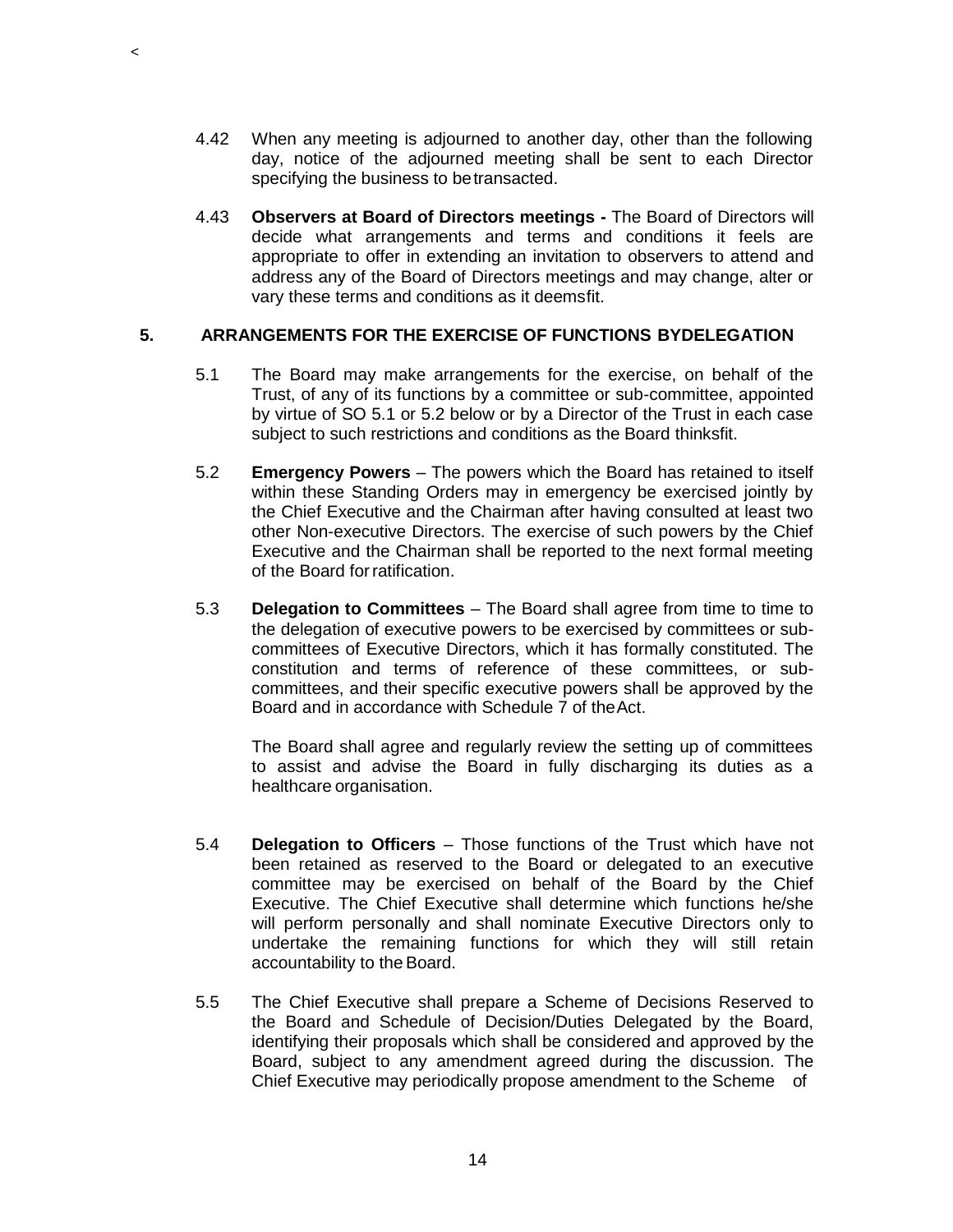Delegation which shall be considered and approved by the Board as indicated above.

- 5.6 Nothing in the Schedule of Decision/Duties Delegated by the Board shall impair the discharge of the direct accountability to the Board of the Director of Finance or other Director to provide information and advise the Board in accordance with any statutoryrequirements.
- 5.7 If for any reason these Standing Orders are not complied with, full details of the non compliance and any justification for non-compliance and the circumstances around the non-compliance, shall be reported to the next formal meeting of the Board for action or ratification. All members of the Board and officers have a duty to disclose any non compliance with these Standing Orders to the Chief Executive as soon aspossible.

### **6. COMMITTEES**

 $\,<$ 

- 6.1 **Formation of Committees**  The Board may form committees of the Trust, consisting wholly or partly of members of the Board of Directors or wholly of persons who are not members of the Board of Directors.
- 6.2 Where the Board delegates a function or power to a committee this committee shall be formed of Directors solely and may not establish sub committees, in accordance with Schedule 7 of theAct.
- 6.3 Where the Board agrees to the setting up of committees consisting of other persons, this committee may not be delegated a function or any power of the Board of Directors but will advise the Board to assist in the Board effectively discharging its duties. Sub Committees of any such committees may be agreed.
- 6.4 The Standing Orders of the Trust, as far as they are applicable, shall apply with appropriate alteration to meetings of any committees or subcommittee formed by theTrust.
- 6.5 Each such committee or sub-committee shall have such terms of reference and powers and be subject to such conditions (as to reporting back to the Board), as the Board shall decide. Such terms of reference shall have effect as if incorporated into the StandingOrders.
- 6.6 The Board shall approve the appointments to each of the committees which it has formally constituted. Where the Board determines that persons, who are neither Non-executive Directors nor Directors, shall be appointed to a committee, the terms of such appointment shall be defined by the Board and the terms of reference of that committee. Those appointed would not constitute formal members of the committee and preside in an attendance capacityonly.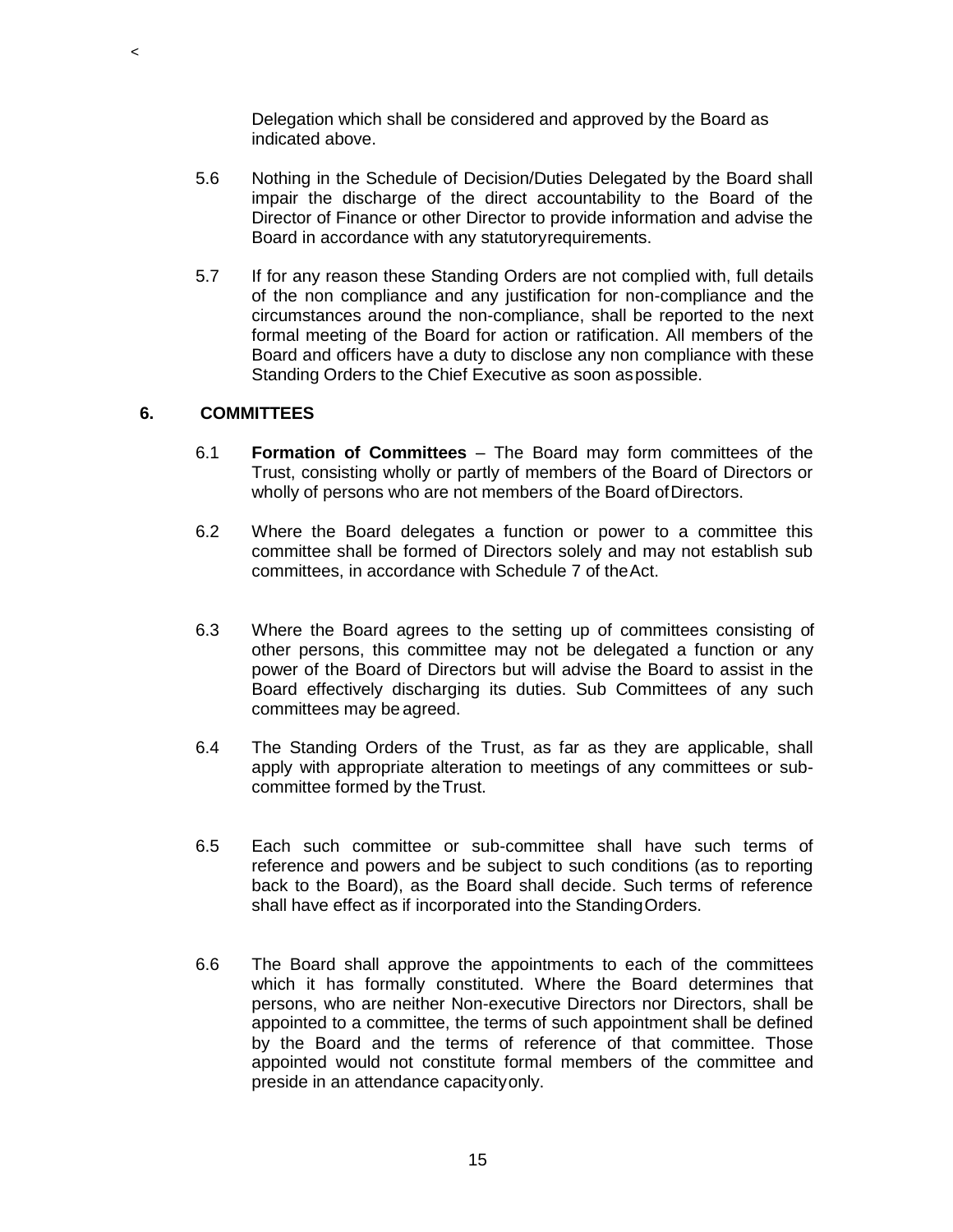- 6.7 Where the Trust is required to appoint persons to a committee and/or to undertake statutory functions and where such appointments are to operate independently of the Trust such appointment shall be made in accordance with the regulations and directions laid down by the Board of Directors.
- 6.9 All committees and sub committees of the Board of Directors will be subject to an annual review to ensure best practice and fitness for purpose in conducting and governing the Trustsbusiness.

### **6.10 Confidentiality**

 $\,<$ 

A member of the Board of Directors or a member of a committee shall not disclose any matter reported to the Board or otherwise dealt with by the committee, notwithstanding that the matter has been reported or action has been concluded, if the Board or committee shall resolve that it is confidential or embargoed.

### **7 DECLARATIONS OF INTERESTS AND REGISTER OFINTERESTS**

- 7.1 **Declaration of Interests** If a director has a pecuniary, personal or family interest, whether the interest is actual or potential and whether that interest is direct or indirect, in any proposed contract or other matter which is under consideration or is to be considered by the Board of Directors, the director shall disclose that interest to the members of the Board of Directors as soon as he becomes aware ofit.
- 7.2 Interests which may be declared may include but are not exclusiveto:
	- a) Directorships, including non-executive directorships held in private companies or PLCs (with the exception of those of dormant companies);
	- b) Ownership or part-ownership of private companies, businesses or consultancies likely or possibly seeking to do business with theNHS;
	- c) Shareholdings in organisations likely or possibly seeking to do business with the NHS.
	- d) A position of Trust in a charity or voluntary organisation in the field of health and social care;
	- e) Any connection with a voluntary or other organisation contracting for NHS services;
	- f) Any other commercial interest in the decision the committee or Board meeting may beconsidering
- 7.3 If Board members have any doubt about the relevance of an interest, this should be discussed with theChairman.
- 7.4 At the time Board members' interests are declared, they should be recorded in the Board minutes. Any changes in interests should be declared at the next Board meeting following the changeoccurring.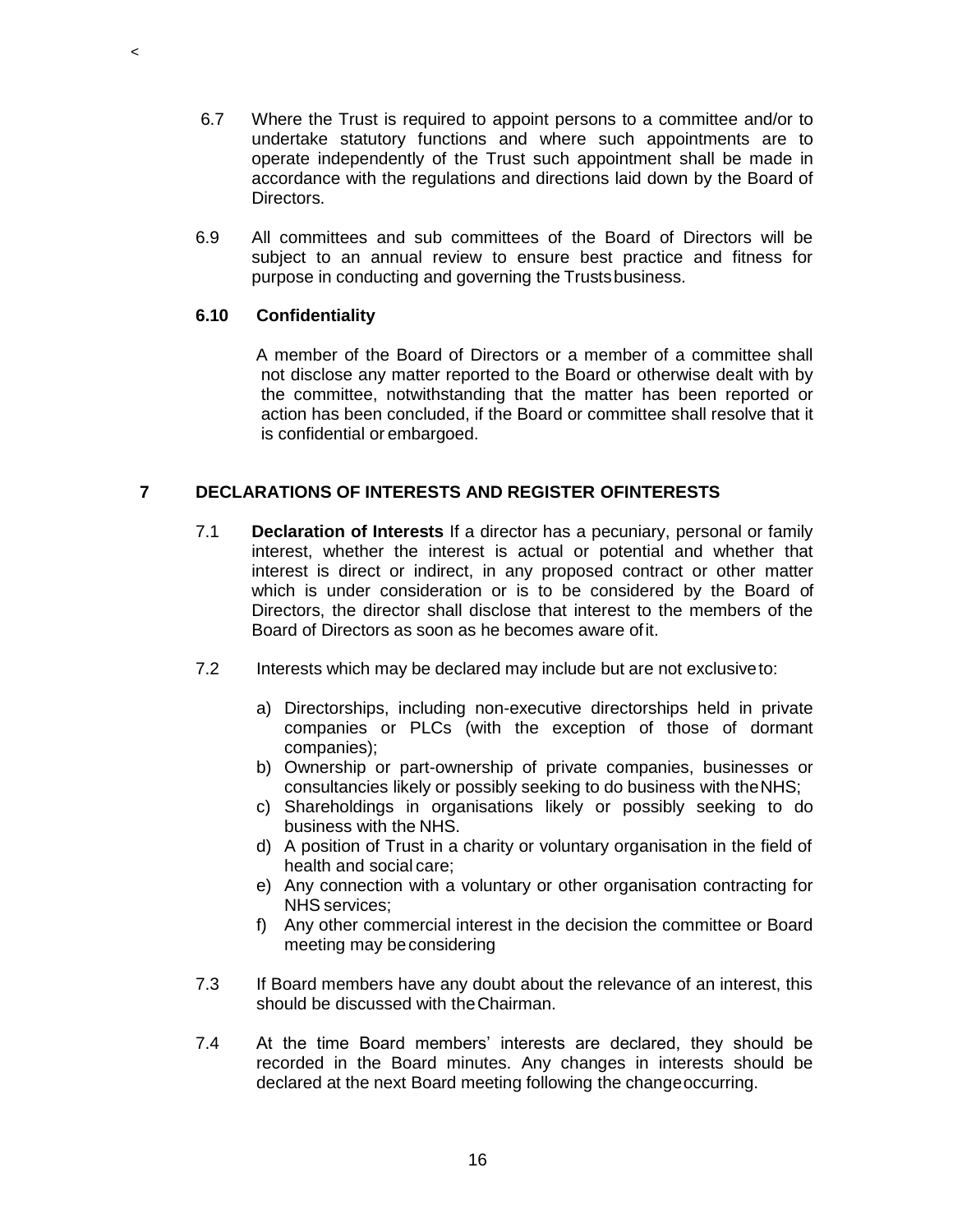- 7.5 Board members' directorships of companies likely or possibly seeking to do business with the NHS should be published in the Board's annual report. The information should be kept up to date for inclusion in succeeding annual reports.
- 7.6 During the course of a Board meeting, if a conflict of interest is established, the Board member concerned should withdraw from the meeting and play no part in the relevant discussion (unless the Board decides otherwise) or decision.
- 7.7 The interests of Board members' spouses or cohabiting partners should be declared.
- 7.8 If Board members have any doubt about the relevance of an interest, this should be discussed with the Chairman. Financial Reporting Standard No 8 (issued by the Accounting Standards Board) specifies that influence rather than the immediacy of the relationship is more important in assessing the relevance of an interest. The interests of partners in professional partnerships including general practitioners should also be considered.

### **7.9 Register of Interests**

 $\,<$ 

In accordance with paragraph 34 of the Constitution, the Chief Executive will ensure that a Register of Interests is established to record formally declarations of interests of Board members. In particular the Register will include details of all directorships and other relevant and material interests which have been declared by both Director and Non-executive Directors, as defined in Standing Order7.2.

- 7.10 These details will be kept up to date by means of an annual review of the Register in which any changes to interests declared during the preceding twelve months will beincorporated.
- 7.11 The Register will be available for inspection by members of thepublic.

### **8. DISABILITY OF CHAIRMANMAN AND DIRECTORS IN PROCEEDINGS ON ACCOUNT OF PECUNIARYINTEREST**

- 8.1 Subject to the following provisions of this Standing Order, if the Chairman or any member of the Board of Directors has any pecuniary interest, direct or indirect, in any contract, proposed contract or other matter and is present at a meeting of the Board of Directors at which the contract or other matter is the subject of consideration, he/she shall at the meeting and as soon as practicable after its commencement disclose the fact and shall not take part in the consideration or discussion of the contract or other matter, without the Chairman of the meeting's agreement, or vote on any question with respect to it.
- 8.2 The Board of Directors shall exclude the Chairman or a Director from a meeting of the Board of Directors while any contract, proposed contract or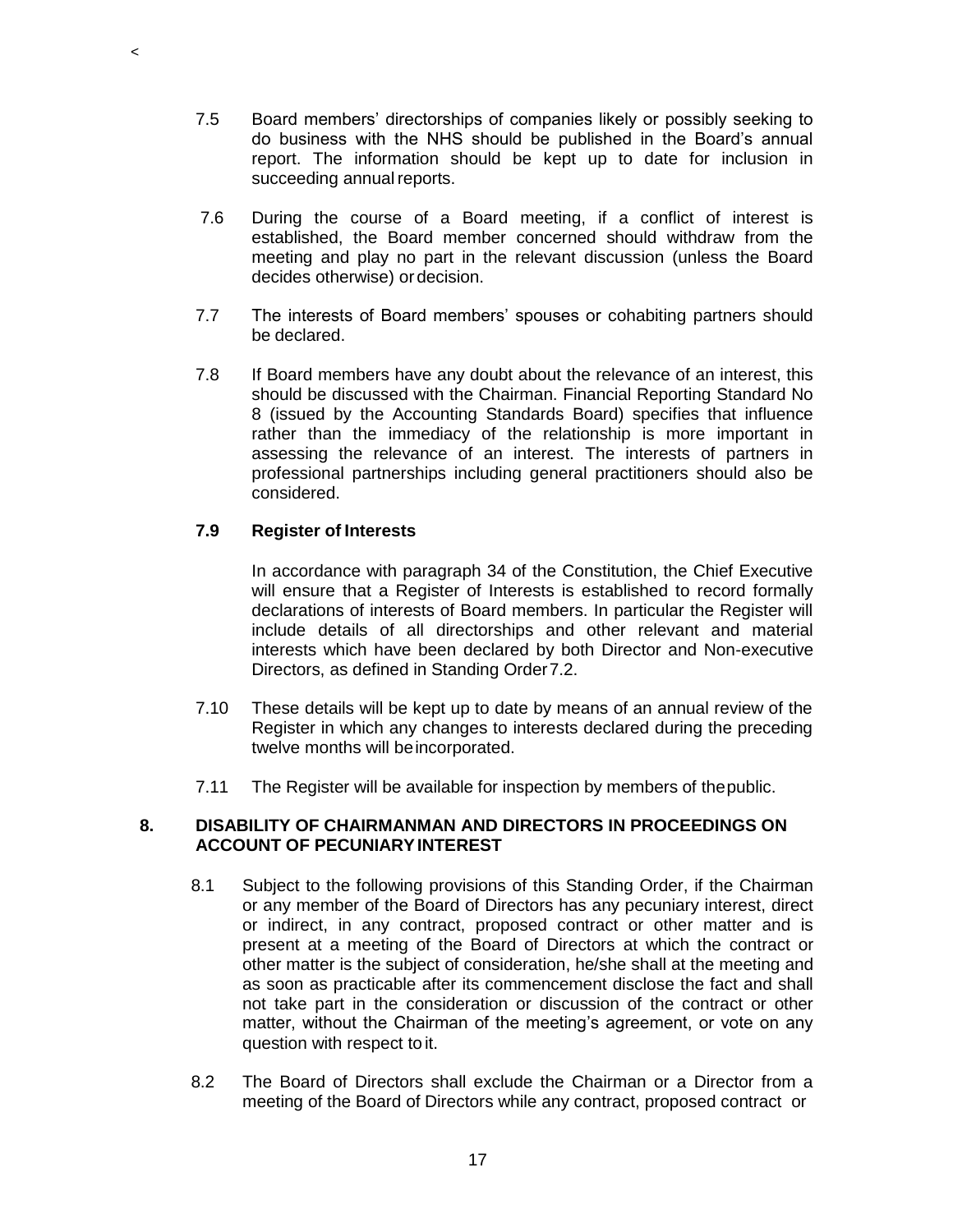other matters in which he/she has a pecuniary interest, is under consideration.

 $\,<$ 

- 8.3 Any remuneration, compensation or allowances payable to a member by virtue of paragraph 11 of Schedules 3 and 4 to the National Health Service Act 2006 shall not be treated as a pecuniary interest for the purpose of this Standing Order.
- 8.4 For the purpose of this Standing Order the Chairman or a Director shall be treated, subject to SO 7.1 and SO 8.5, as indirectly having a pecuniary interest in a contract, proposed contract or other matter, if:
	- a) he/she, or a nominee of him/her, is a director of a company or other body, not being a public body, with which the contract was made or is proposed to be made or which has a direct pecuniary interest in the other matters under consideration;or
	- b) he/she is a partner of, or is in the employment of a person with whom the contract was made or is proposed to be made or who has a direct pecuniary interest in the other matter under consideration; and in the case of persons living together, the interest of one person shall, if known to the other, be deemed for the purposes of this Standing Order to be also an interest of theother.
- 8.5 The Chairman or a member shall not be treated as having a pecuniary interest in any contract, proposed contract or other matter by reason only because:
	- a) of their membership of a company or other body, if he/she has no beneficial interest in any securities of that company or otherbody;
	- b) of an interest in any company, body or person with which he/she is connected as mentioned in SO 8.4 above which is so remote or insignificant that it cannot reasonably be regarded as likely to influence a member in the consideration or discussion of or in voting on, any question with respect to that contract ormatter.
- 8.6 Where the Chairman or aDirector:
	- a) has an indirect pecuniary interest in a contract, proposed contract or other matter by reason only of a beneficial interest in securities of a company or other body, and
	- b) the total nominal value of those securities does not exceed onehundredth of the total nominal value of the issued share capital of the company or body, whichever is the less,and
	- c) if the share capital is of more than one class, the total nominal value of shares of any one class in which he/she has a beneficial interest does not exceed one hundredth of the total issued share capital of that class, this Standing Order shall not prohibit him/her from taking part in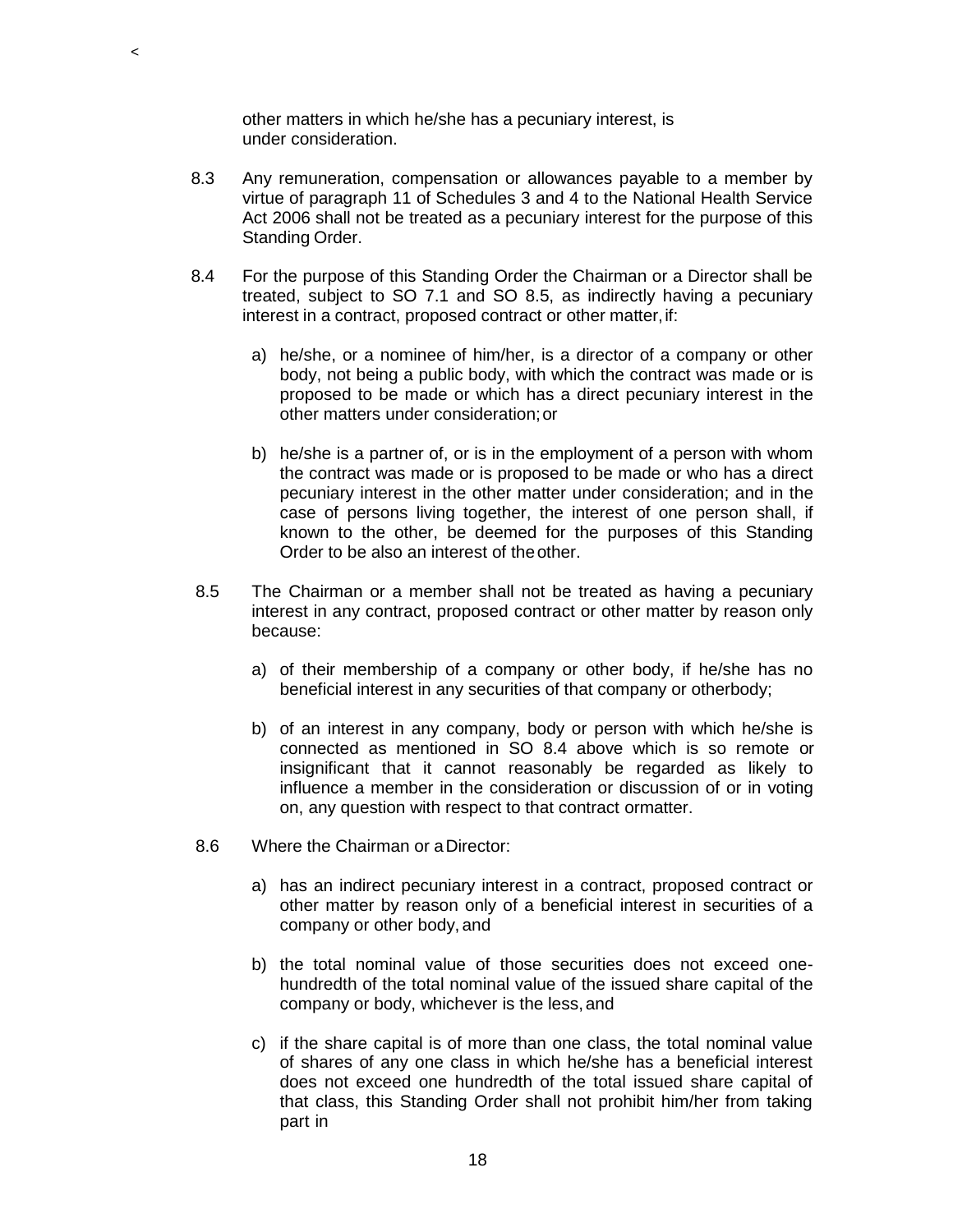the consideration or discussion of the contract or other matter from voting on any question with respect to it without prejudice however to his/her duty to disclose his/her interest.

8.7 Standing Order 8 applies to a committee or sub-committee of the Board of Directors as it applies to the Board of Directors and applies to any member of any such committee or subcommittee (whether or not they are also a member of the Board of Directors) as it applies to a member of the Board of Directors).

### **9. STANDARDS OF BUSINESSCONDUCT**

### **9.1 Policy**

 $\,<$ 

Staff must comply with the Trust's detailed Standards of Business Conduct and Capability policydocuments.

### **9.2 Interests of Officers inContracts**

If it comes to the knowledge of a Director of the Trust that a contract is which he/she has any pecuniary interest not being a contract to which he/she is himself/herself a party, has been, or is proposed to be, entered into by the Trust he/she shall, at once, give notice in writing to the Chief Executive of the fact that he/she is interested therein.

9.3 An officer must also declare to the Chief Executive any other employment or business or other relationship of him/her, or of a cohabiting spouse, that conflicts, or might reasonably be predicted could conflict with the interests of the Trust. The Trust requires interests, employment or relationships so declared by staff to be entered in a register of interests of staff.

### **9.4 Canvassing of, and recommendations by, Members in relation to Appointments**

Canvassing of members of the Board of Directors or members of any committee of the Board of Directors directly or indirectly for any appointment by the Trust shall disqualify the candidate from such appointment. The contents of this paragraph of the Standing Order shall be included in application forms or otherwise brought to the attention of candidates.

- 9.5 A member of the Board of Directors shall not solicit for any person any appointment by the Board of Directors or recommend any person for such appointment, but this paragraph of this Standing Order shall not preclude a member from giving written testimonial of a candidate's ability, experience or character for submission to the Board ofDirectors.
- 9.6 Informal discussions outside appointments panels or committees, whether solicited or unsolicited, should be declared to the panel orcommittee.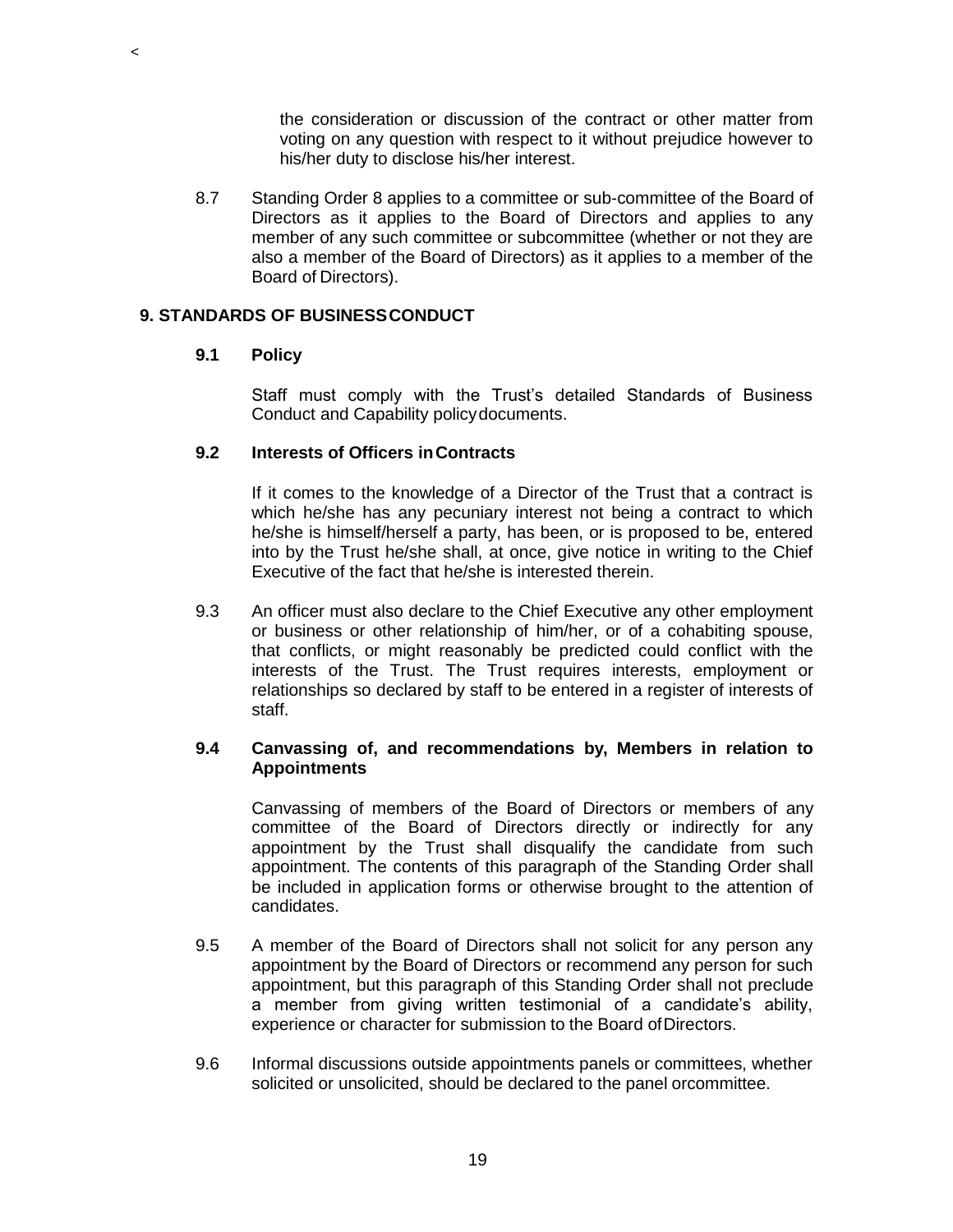### **9.7 Relatives of Members of the Board ofDirectors**

 $\,<$ 

Candidates for any staff appointment shall when making application disclose in writing whether they are related to any member of the Board or the holder of any office within the Trust. Failure to disclose such a relationship shall disqualify a candidate and, if appointed, render him/her liable to instant dismissal.

- 9.8. The Chairman, and every Director of the Trust shall disclose to the Chief Executive any relationship with a candidate of whose candidature that the Chairman, members or Director is aware. It shall be the duty of the Chief Executive or nominated Director to report to the Board of Directors any such disclosure made.
- 9.9 On appointment, the Chairman and members of the Board (and prior to acceptance of an appointment in the case of Directors) should disclose to the Board of Directors whether they are related to any other member or holder of any office under theTrust.
- 9.10 Where the relationship of a Director or another member of the Board or another member of the Trust is disclosed, the Standing Order headed (SO 8) shall apply (Disability of Directors in proceedings on account of pecuniary interest).

### **10. RESOLUTION OF DISPUTES WITH THE COUNCIL OFGOVERNORS**

- 10.1 The Council of Governors has three mainroles:
	- a) Advisory Communicating to the Board the wishes of members of the Council of Governors and the wider community
	- b) Guardianship Ensuring that the Trust is operating in accordance its Terms of Authorisation. In this regard it acts in a trustee role for the welfare of the organisation.
	- c) Strategic Advising on a longer term direction to help the Board effectively determine itspolicies.
- 10.2 The Board of Directors has overall responsibility for running the affairs of the Trust. Its role is to:
	- a) Note advice from, and consider the views of the Council of Governors
	- b) Set the strategic direction and leadership of theTrust
	- c) Ensure the Terms of Authorisation are compliedwith
	- d) Set organisational and operationaltargets
	- e) Assess, manage and minimiserisk
	- f) Assess achievement against the aboveobjectives
	- g) Ensure that action is taken to eliminate or minimise, as appropriate, adverse deviations fromobjectives
	- h) Ensure that the highest standards of Corporate Governance are applied throughout the organisation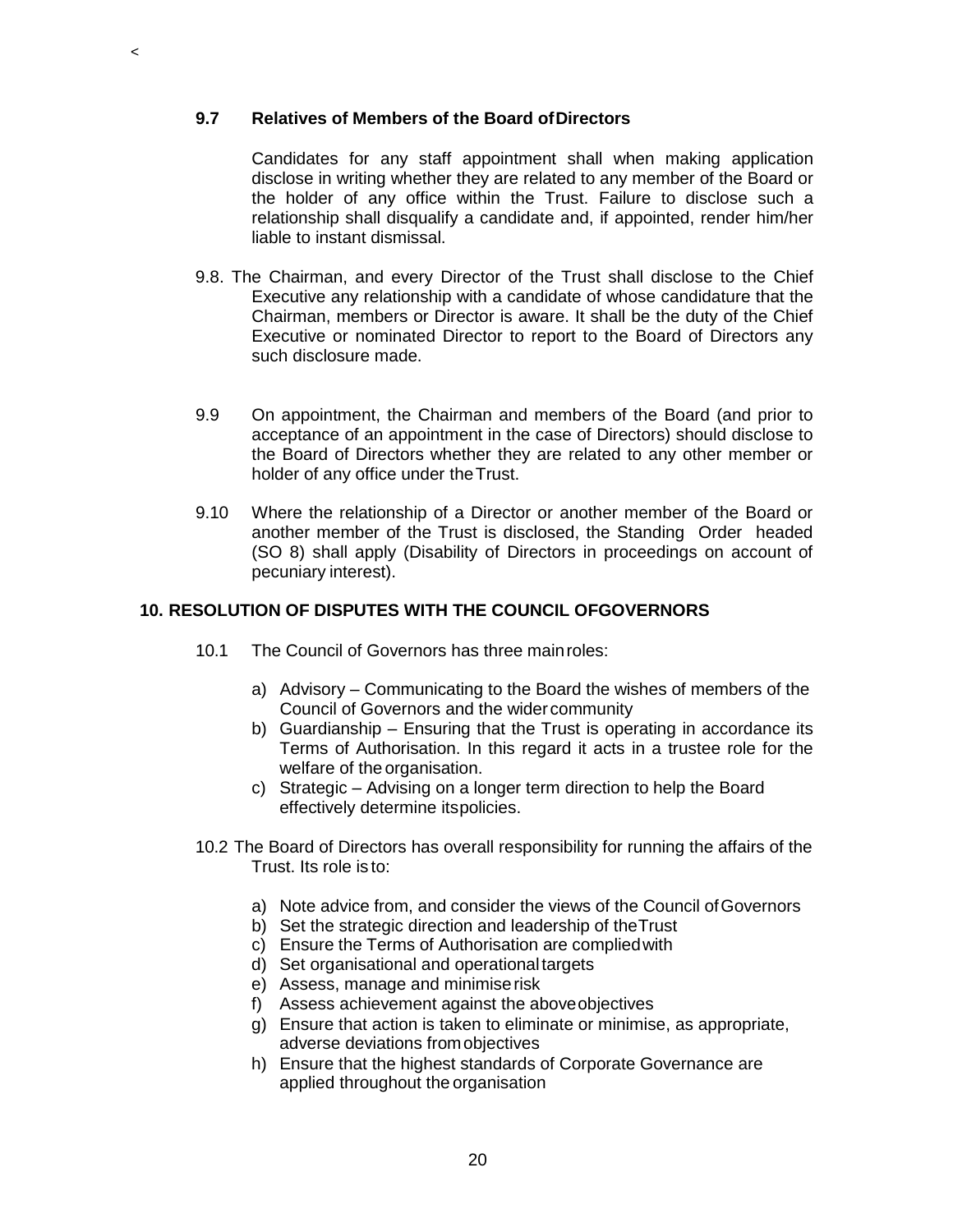- 10.3 The disputes resolution procedure recognises the different roles of the Council of Governors and the Board as describedabove.
- 10.4 The Chairman, or Deputy Chairman (if the dispute involves the Chairman) of the Board and the Council of Governors, shall first endeavour through discussion with members of the Council of Governors and Directors or, to achieve the earliest possible conclusion, appropriate representatives of them to resolve the matter to the reasonable satisfaction of bothparties.
- 10.5 Failing resolution under 10.4 above then the Board and the Council of Governors, shall, at its next formal meeting, approve the precise wording of a Disputes Statement setting out clearly and concisely the issue or issues giving rise to thedispute.
- 10.6 The Chairman, or Deputy Chairman (if the dispute involves the Chairman) of the Board and the Council of Governors, shall ensure that the Disputes Statement, without amendment or abbreviation in any way, shall be an Agenda Item and Agenda Paper at the next formal meeting of the Board or Council of Governors as appropriate. That meeting shall agree the precise wording of a Response to DisputesStatement.
- 10.7 The Chairman, or Deputy Chairman (if the dispute involves the Chairman) of the Board and the Council of Governors, shall immediately or as soon as is practicable, communicate the outcome to the other party and deliver the Response to Disputes Statement. If the matter remains unresolved or only partially resolved then the procedure outlined in 10.4 above shall be repeated.
- 10.8 If, in the opinion of the Chairman, or Deputy Chairman (if the dispute involves the Chairman) and the Board or the Council of Governors, and following the further discussion prescribed in 10.7, there is no further prospect of a full resolution or, if at any stage in the whole process, in the opinion of the Chairman or Deputy Chairman, as the case may be, there is no prospect of a resolution (partial or otherwise) then they shall advise the Council of Governors and the Boardaccordingly.
- 10.9 On the satisfactory completion of this disputes process the Board shall implement agreed changes.
- 10.10 On the unsatisfactory completion of this disputes process the view of the Board shall prevail.
- 10.11 Nothing in this procedure shall prevent the Council of Governors, if it so desires, from informing the Independent Regulator of NHS Foundation Trusts that, in the Council of Governors' opinion, the Board has not responded constructively to concerns of the Council of Governors that the Trust is not meeting the Terms of itsAuthorisation.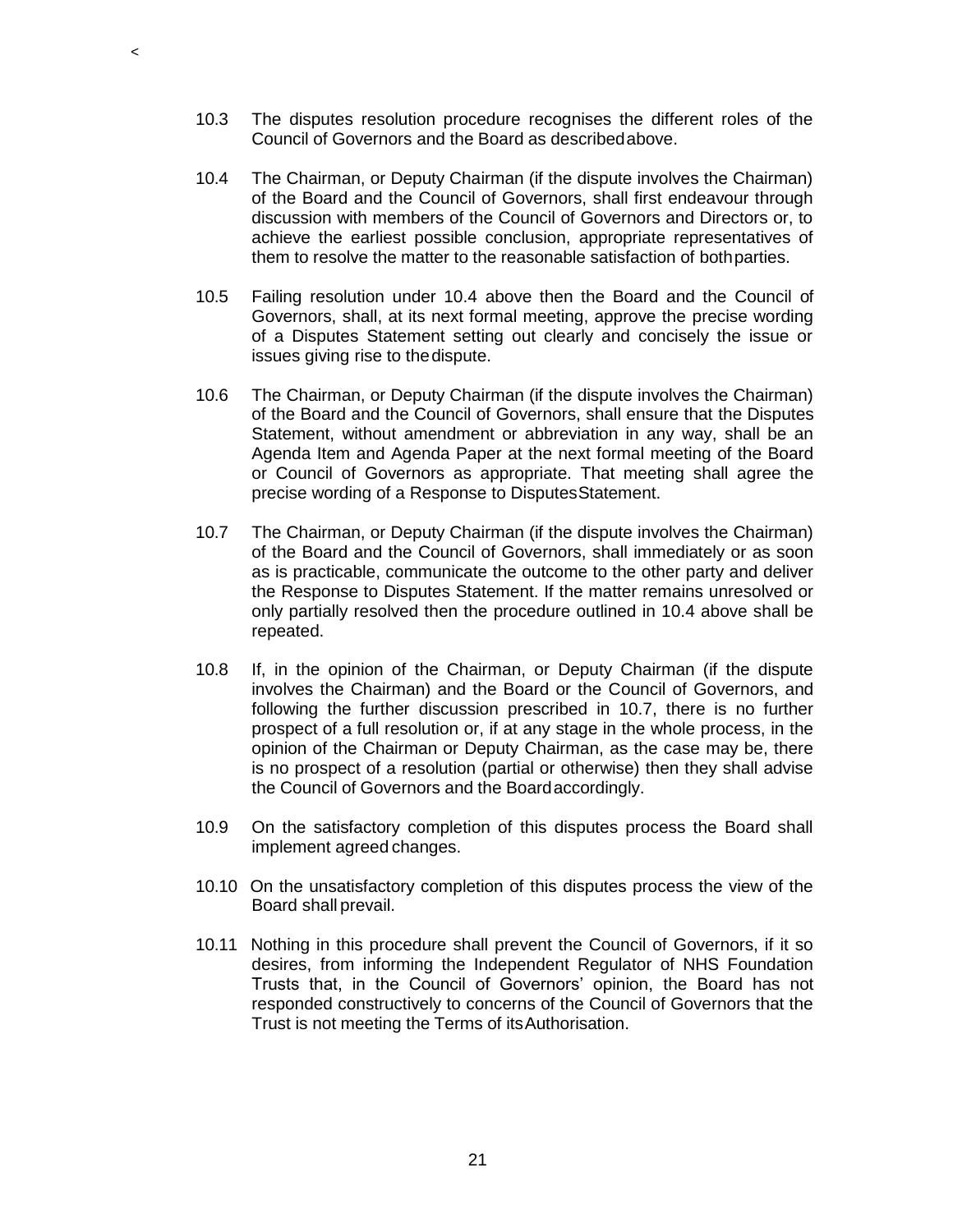### **11. NOTIFICATION TO INDEPENDENT REGULATOR OF FOUNDATION TRUSTS AND COUNCIL OFGOVERNORS**

The Board shall notify the Independent Regulator of Foundation Trusts and the Council of Governors of any major changes in the circumstances of the Trust which have made or could lead to a substantial change to its financial wellbeing, healthcare delivery performance, or reputation and standing or which might otherwise affect the Trust's compliance with the terms of Authorisation. The need to notify the independent regulator and Governors will also apply in situations where amendments are proposed to the Constitution or its annexes.

### **12. BOARD PERFORMANCE**

 $\,<$ 

The Chairman, with the assistance of the Company Secretary, shall lead, at least annually, a performance assessment process for the Board. This process should act as the basis for determining individual and collective professional development programmes for Directors.

### **13. TENDERING AND CONTRACT PROCEDURE**

The procedure set out in the Trusts Standing Financial Instructions should be adhered to in conjunction with the implementation of these Standing Orders for all tendering and contract procedures.

### **14. CUSTODY OF SEAL AND SEALING OFDOCUMENTS**

#### **14.1 Custody of Seal**

The Common Seal of the Trust shall be kept by the Chief Executive or nominated person in a secure place.

#### **14.2 Sealing of Documents**

The Seal of the Trust shall not be fixed to any documents unless the sealing has been authorised by a resolution of the Board or of a committee thereof or where the Board has delegated itspowers.

- 14.3 Before any building, engineering, property or capital document is sealed it must be approved and signed by any two as delegated by the Board – Chairman, Chief Executive, Director of Finance or Chief Operating Officer (or a nominated officer who shall not be from within the originating directorate).
- 14.4 The form of the attestation of documents shall be "The Common Seal of the South Tees Hospitals NHS Foundation Trust was hereto affixed in the presence of …………".

#### **14.5 Register of Sealing**

An entry of every sealing shall be made and numbered consecutively in a book provided for that purpose, and shall be signed by the persons who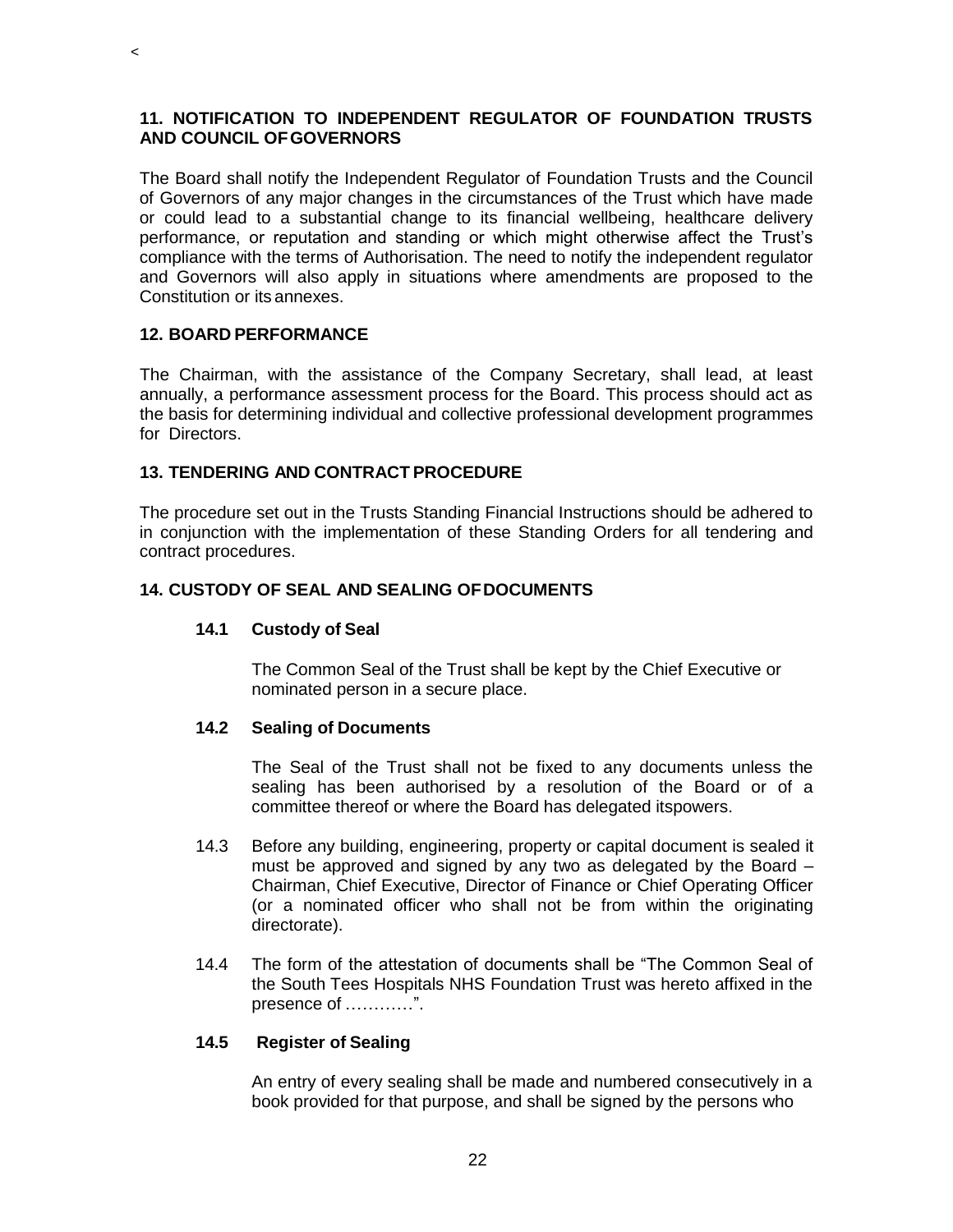shall have approved and authorised the document and attested the seal. A report of all sealing shall be made to the next Board of Directors meeting. (The report shall contain details of the seal number, the description of the document and date of sealing).

### **15. SIGNATURE OF DOCUMENTS**

 $\,<$ 

- 15.1 Where the signature of any document will be a necessary step in legal proceedings involving the Trust, it shall be signed by the Chief Executive, unless any enactment otherwise requires or authorises, or the Board shall have given the necessary authority to some other person for the purpose of suchproceedings.
- 15.2 The Chief Executive or nominated officers shall be authorised by resolution of the Board, to sign on behalf of the Trust any agreement or other document (not required to be executed as a deed) the subject matter of which has been approved by the Board or committee or sub- committee to which the Board has delegated appropriate authority.

### **16. DISSEMINATION OF STANDINGORDERS**

The Chief Executive is responsible for ensuring all existing Directors and officers, and all new appointees are notified of, an understand their responsibility within the Standing Orders.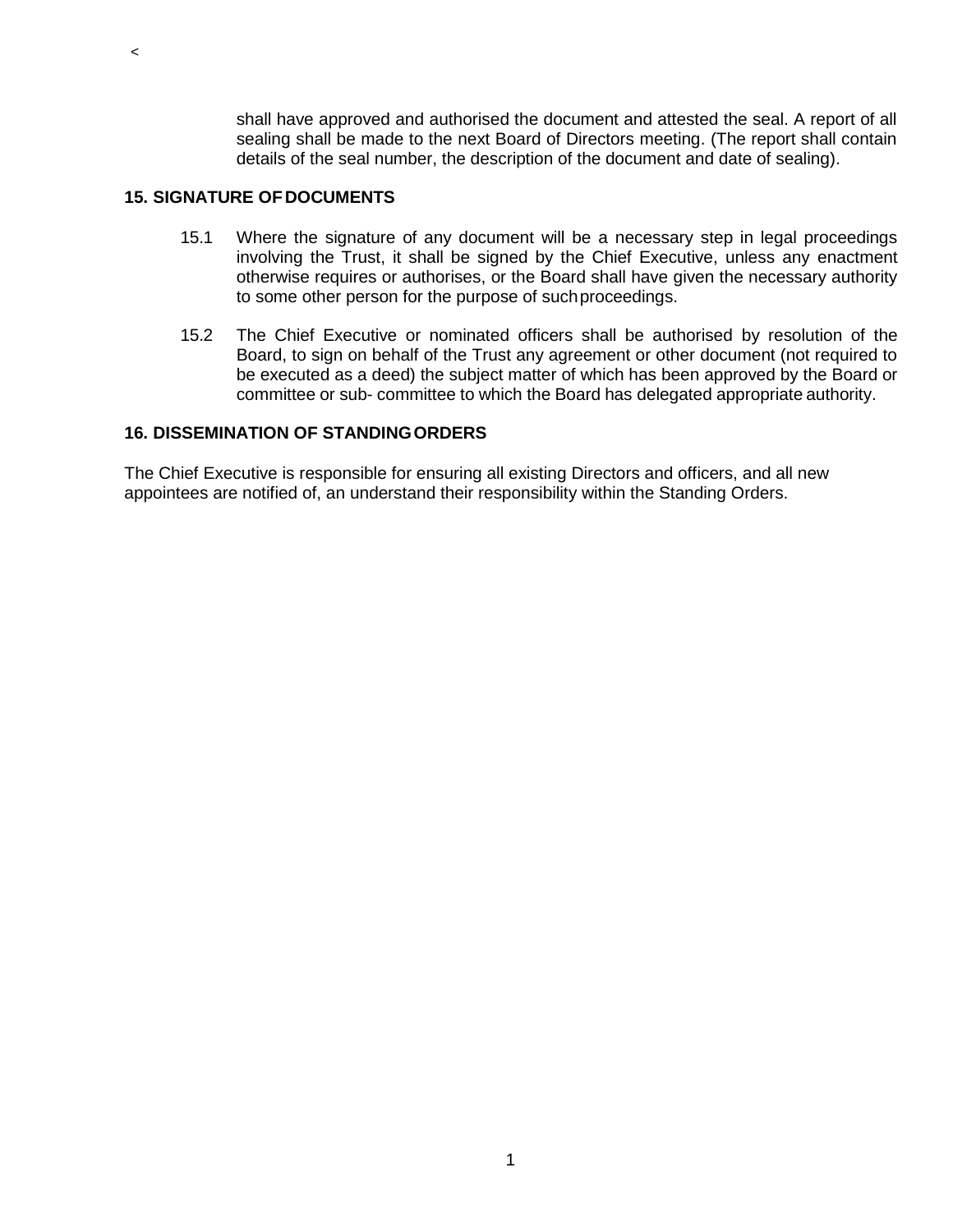### **ANNEX 8 – FURTHER PROVISIONS**

#### **1. Indemnity**

 $\,<$ 

- 1.1 Members of the Council of Governors, the Board of Directors and the Company Secretary who act honestly and in good faith will not have to meet out of their personal resources any personal civil liability which is incurred in the execution or purported execution of their Board functions, save where they have acted recklessly. Any costs arising in this way will be at the discretion of theTrust.
- 1.2 The Trust may purchase and maintain insurance against such liability for its own benefit and the benefit of the Council of Governors, the Board of Directors and the Company Secretary.

### **2. Restrictions to Membership**

Pursuant to the Constitution, the following conditions will apply and will exclude entry to membership and will cease any existing membership:

- 2.1 Persons under the age of 16years.
- 2.2 Persons who have been involved in an incidence of violence against NHS staff, volunteers, other patients, visitors andfacilities.
- 2.3 If a person has habitually and persistently and without reasonable grounds instituted complaints against the Trust and is classified as a vexatious complainant under the terms of the Trustpolicy.
- 2.4 If there are reasonable grounds, in the opinion of the Council of Governors, to believe that they have or are likely to act in a way detrimental to the interests of the Trust.
- 2.5 Persons dismissed from employment on the grounds of misconduct by an NHS employer or who have been removed from registration by the General Medical Council or Health Professions Council by reasons ofmisconduct.
- 2.6 Anyone who does not agree to abide by the Trust's core values, which can be found in the Trust's Integrated Business Plan, Integrated Governance Strategy and website.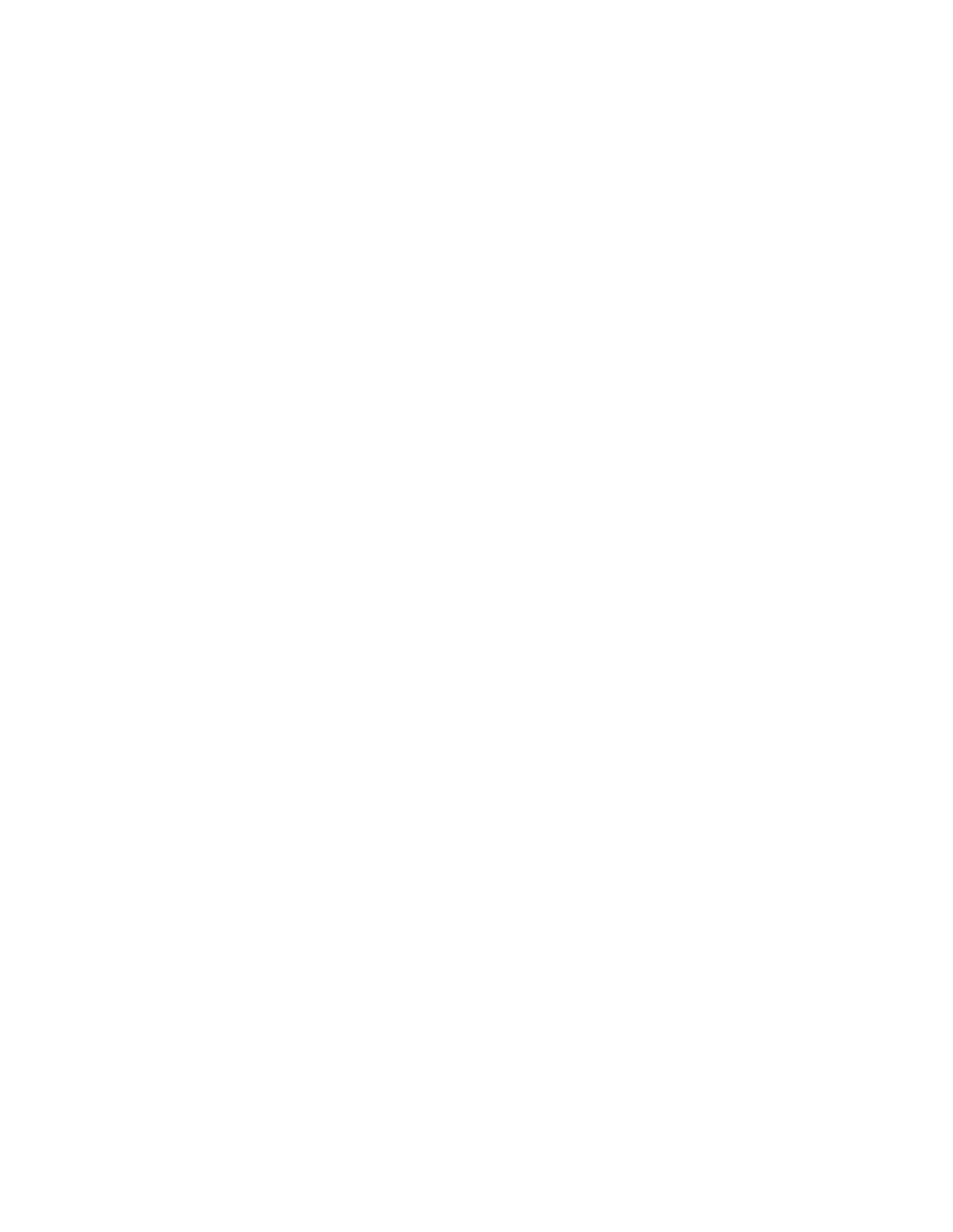# **1. Interpretation**

 $\,<$ 

1.1. Save as permitted by law, the Chair shall be the final authority on the interpretation of these standing orders (on which he/she shall be advised by the Chief Executive and the Company Secretary)

# **2. General Information**

2.1. The purpose of the Standing Orders for Annual Members' Meetings is to ensure that the highest standards of corporate governance and conduct are applied to all Annual Members' **Meetings** 

2.2. All business shall be conducted in the name of the Trust

# **3. Attendance**

3.1. Each member shall be entitled to attend an Annual Members'Meeting

# **4. Meetings in Public**

4.1. Meetings of the Annual Members' Meetings must be open to the public subject to the provisions of paragraph 4.2 below

4.2. The Chair may exclude any member of the public from an Annual Members' Meeting if heis interfering with or preventing the reasonable conduct of themeeting

4.3. Annual Members' Meetings shall be held annually at such times and places as the Chair may determine

# **5. Notice of Meetings**

5.1. Before each Annual Members' Meeting, a notice of the meeting, specifying the business proposed to be transacted at it, and signed by the Chair, or by an officer of the Trust authorised by the Chair to sign on his/her behalf, shall be served upon every member at least 10 clear days before the meeting and posted on the Trust's website and displayed at its headquarters

5.2. The Annual Report and Accounts shall be circulated to Governors and published on the website at the earliest and appropriate opportunity. Copies of the Annual Report and Accounts shall be sent to any member upon written request to the Company Secretary and shall be available for inspection by a member free of charge at the place of themeeting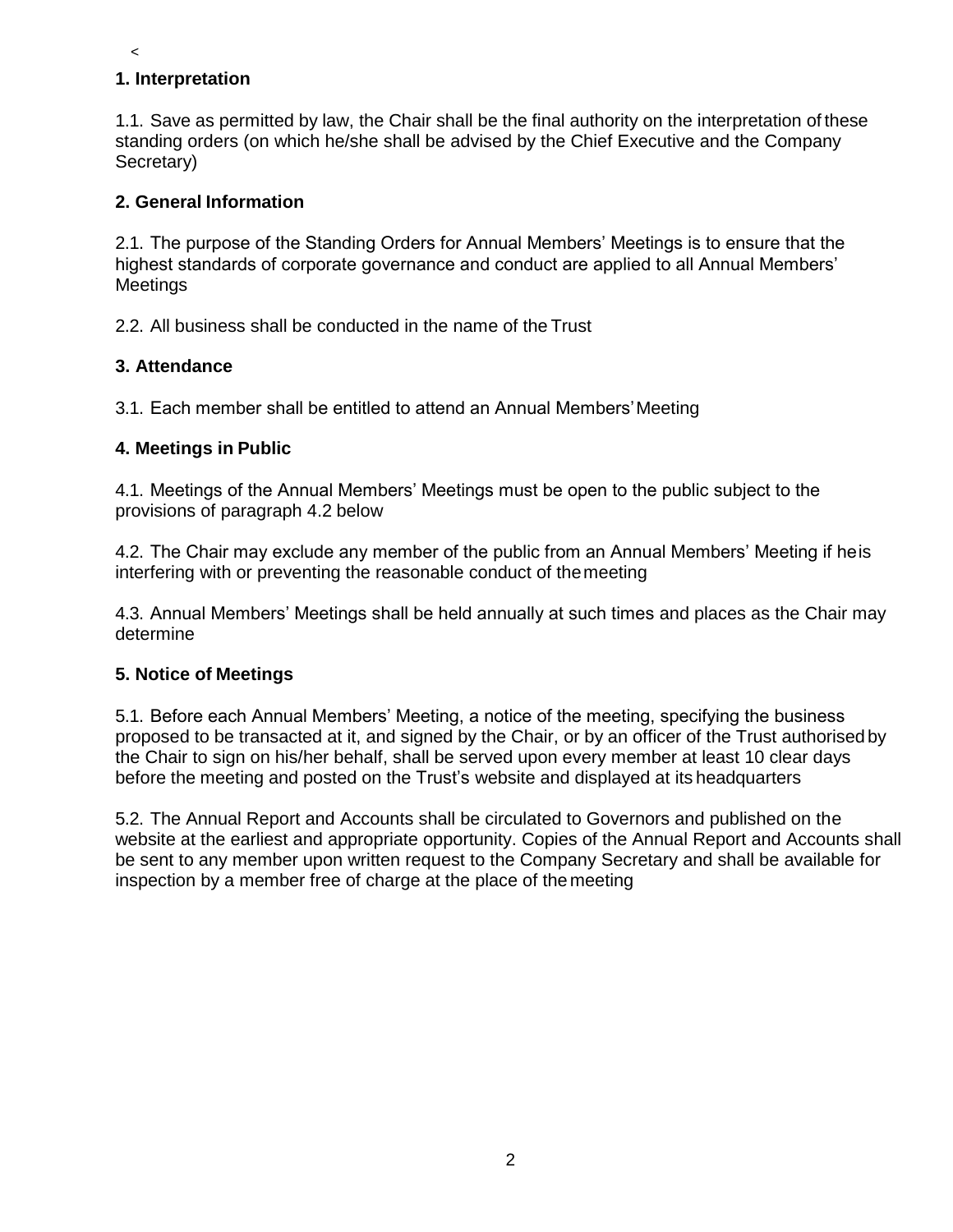# **6. Setting the Agenda**

 $\,<$ 

6.1. The Chair shall determine the agenda for Annual Members' Meetings which must includethe business required by the Act

# **7. Chair of Annual Members' Meetings**

7.1. The Chair, if present, shall preside. If the Chair is absent from the meeting, theDeputy-Chair shall preside. If neither the Chair nor Deputy-Chair is present the Directors and Governors shall elect one of their number to act as Chair

# **8. Chair's Ruling**

8.1. Statements of members made at Annual Members' Meetings shall be relevant to the matter under discussion at the material time and the decision of the Chair of the meeting on questions of order, relevancy, regularity and any other matters shall be final

# **9. Voting**

9.1. Decisions at meetings shall be determined by a majority of the votes of the members present and voting. In the case of any equality of votes, the person presiding shall have a second or casting vote subject to the Act

9.2. All decisions put to the vote shall, at the discretion of the Chair of the meeting, bedetermined by oral expression or by a show of hands

9.3. In no circumstances may an absent member vote byproxy

### **10. Suspension of Standing Orders**

10.1. Except where this would contravene any statutory provision, any one or more of these standing orders may be suspended at an Annual Members' Meeting, provided that a majority of members present vote in favour of suspension

10.2. A decision to suspend the standing orders shall be recorded in the minutes of themeeting

10.3. A separate record of matters discussed during the suspension of the standing orders shallbe made and shall be available to the members

10.4. No formal business may be transacted while the standing orders aresuspended

10.5. The Trust's Audit Committee shall review every decision to suspend the standing orders

# **11. Variation and Amendment of StandingOrders**

11.1. These standing orders may be amended in accordance with paragraph 48of